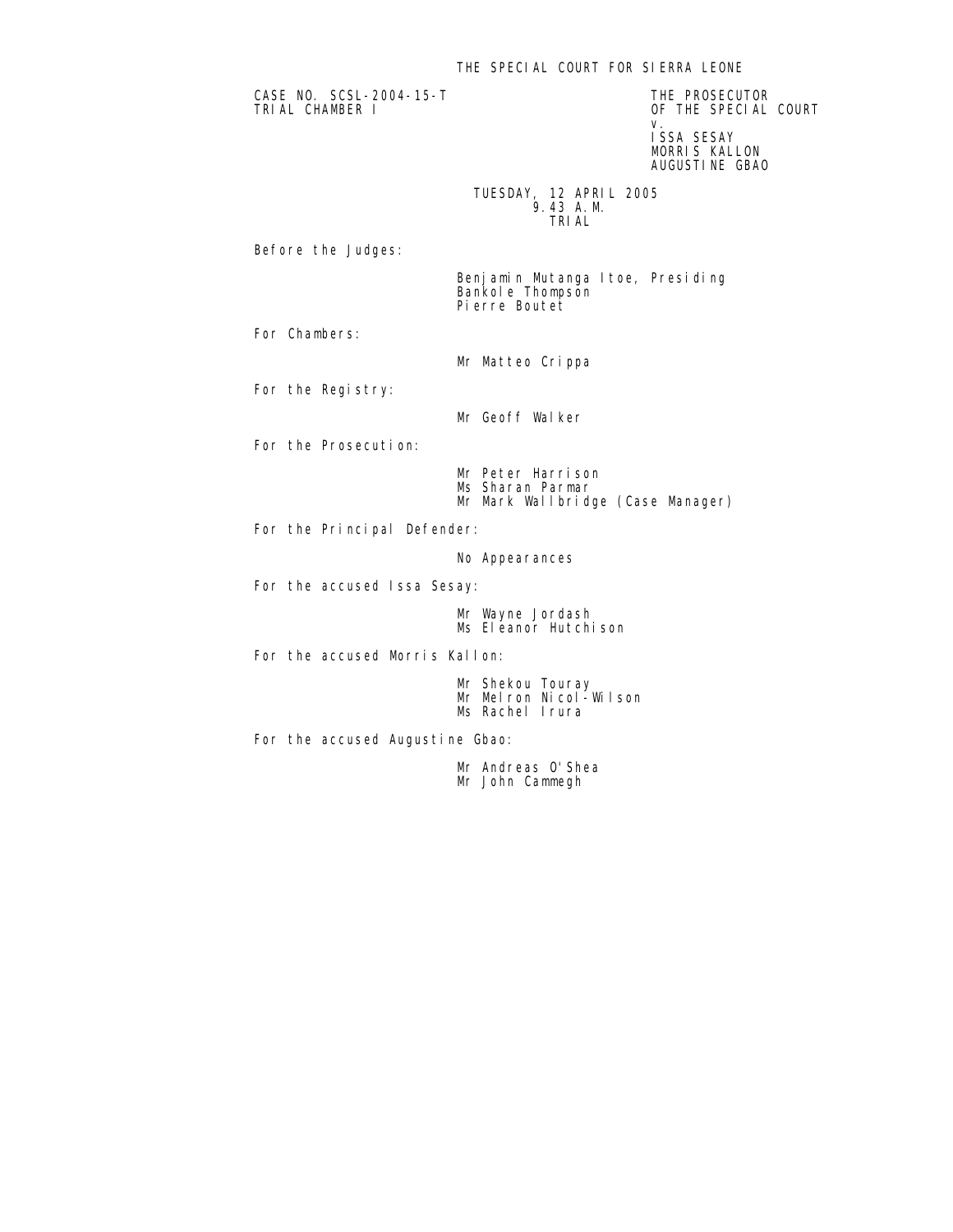1 [HS120405A - SV] 2 Tuesday, 12 April 2005 3 **Conserversion** [Open session] 4 **A EXECUTE:** The accused Gbao not present] 09:33:39 5 [Upon commencing at 9.43 a.m.] 6 PRESIDING JUDGE: Learned counsel, good morning. We are resuming the 7 session. Yes, Mr Harrison. 8 MR HARRISON: I'm sorry for interrupting. The Prosecution would like 9 to ask for two minutes of the Court's time to try to seek some guidance 09:46:24 10 from the Court as to future conduct. I've discussed this matter already 11 with defence counsel this morning. 12 The situation is this: The Court will know that with respect to the 13 next witness on the Prosecution witness list, who is 361, counsel for the 14 first accused has an application before the Court with respect to certain 09:46:44 15 portions of the evidence that was made known to the Defence by disclosure 16 or supplemental witness statements. The Prosecution is wanting to ask the 17 Court if it can give any guidance to the Prosecution on two questions. One 18 is whether the Court can give any guidance whatsoever as to when it may be 19 possible to advise counsel on when the decisions will be made on that 09:47:18 20 application. And, secondly, whether or not the Court can give any guidance 21 on if it's the Court's view that Witness 361 ought to be stood down until 22 the application is resolved one way or the other, or if it would be 23 possible to deal with that witness. 24 The only information that I wanted to give to the Court in addition 09:47:39 25 was that 361 and the witness immediately after that, 360, are witnesses, in 26 the Prosecution's view, which would be most helpfully heard back to back by 27 the Court because they're quite similar. So we would actually be dropping 28 down the list quite a bit to bring in some back-up witnesses for this week. 29 I think Mr Jordash's view, which he can express, is that 361 ought not to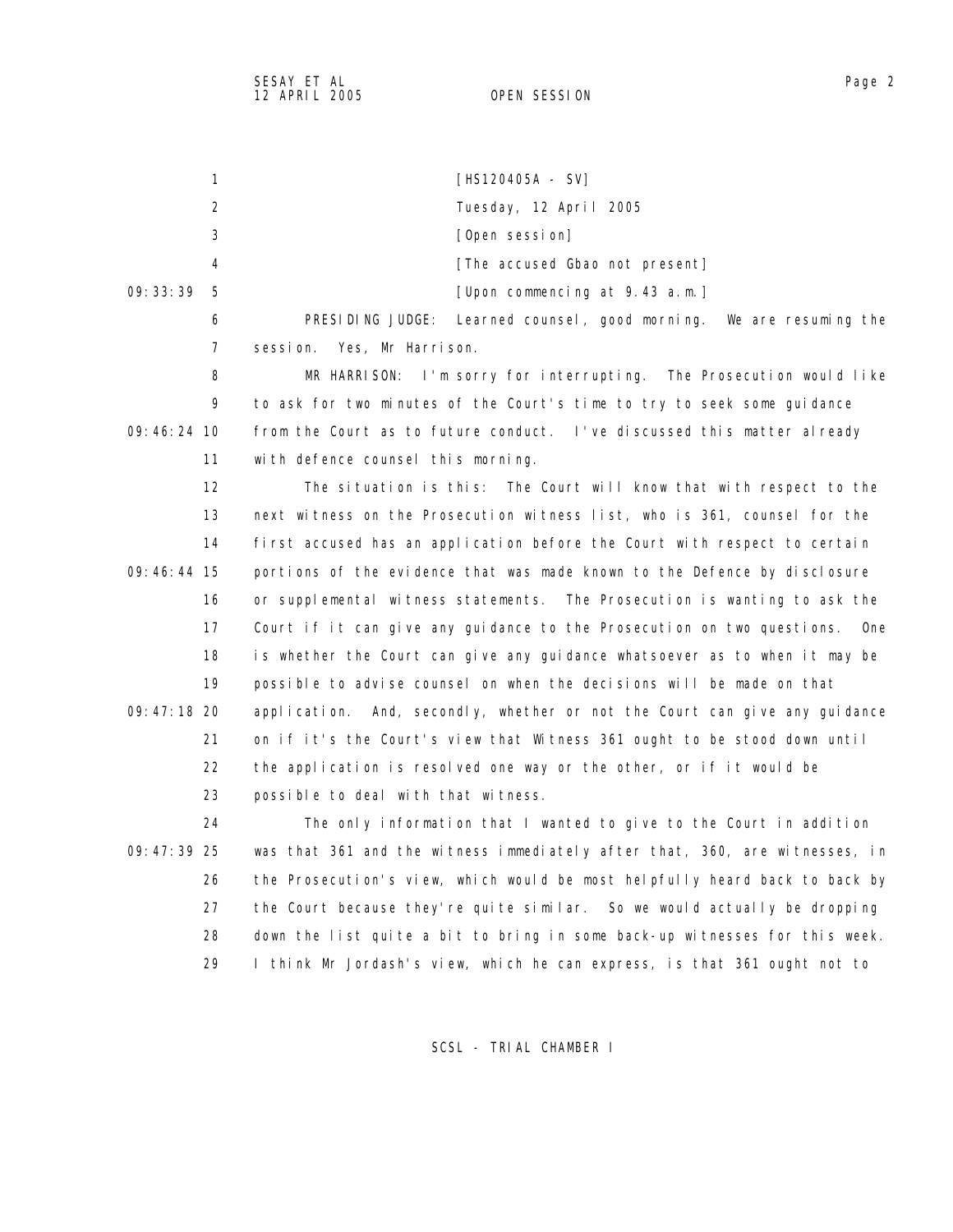1 be dealt with until the application has been fully dealt with by the Court. 2 But each defence counsel, of course, can express their views. 3 JUDGE THOMPSON: Learned counsel, what's your position on this? 4 MR JORDASH: My learned friend expressed it correctly. The 09:48:33 5 application in relation to 361 by the first accused relates to 43 pages of 6 additional evidence; the bulk of the evidence, we would say, if only in 7 terms of pages. In my respectful submission it would be unwise to proceed 8 with this witness and then to try to seek to exclude that evidence if 9 indeed Your Honours granted us our motion. In other words, I think it 09:49:05 10 would be almost impossible to pick out the 43 pages of additional evidence 11 if Your Honours decided to exclude it. So my respectful submission would 12 be that this witness should be adjourned until the issue of the additional 13 43 pages is decided by Your Honours. 14 JUDGE THOMPSON: Because of the substantiality of the nature of the 09:49:27 15 evidence that is sought to be excluded. 16 MR JORDASH: Indeed. It might be impossible to unpick it afterwards. 17 JUDGE THOMPSON: Yes, Mr Cammegh. 18 MR CAMMEGH: Your Honour, this is the first I've heard about this 19 idea that has been mooted and the common sense of it to me seems quite 09:51:28 20 clear. I support the suggestion made by my learned friend Mr Jordash. 21 JUDGE THOMPSON: Yes. Mr O'Shea, do you have anything to -- 22 Mr Touray, do you have anything to add to that? 23 MR NICOL-WILSON: We support the application made by counsel for the 24 first accused. 09:51:51 25 JUDGE THOMPSON: Yes. Well, the position clearly is that the motion 26 for the exclusion of additional witness statements in respect of 361 is 27 under deliberation and, much as the Bench would want to indicate how soon a 28 decision would be issued, we think it unwise to make any commitment at this

SCSL - TRIAL CHAMBER I

29 stage because of the substantiality of the application itself. In that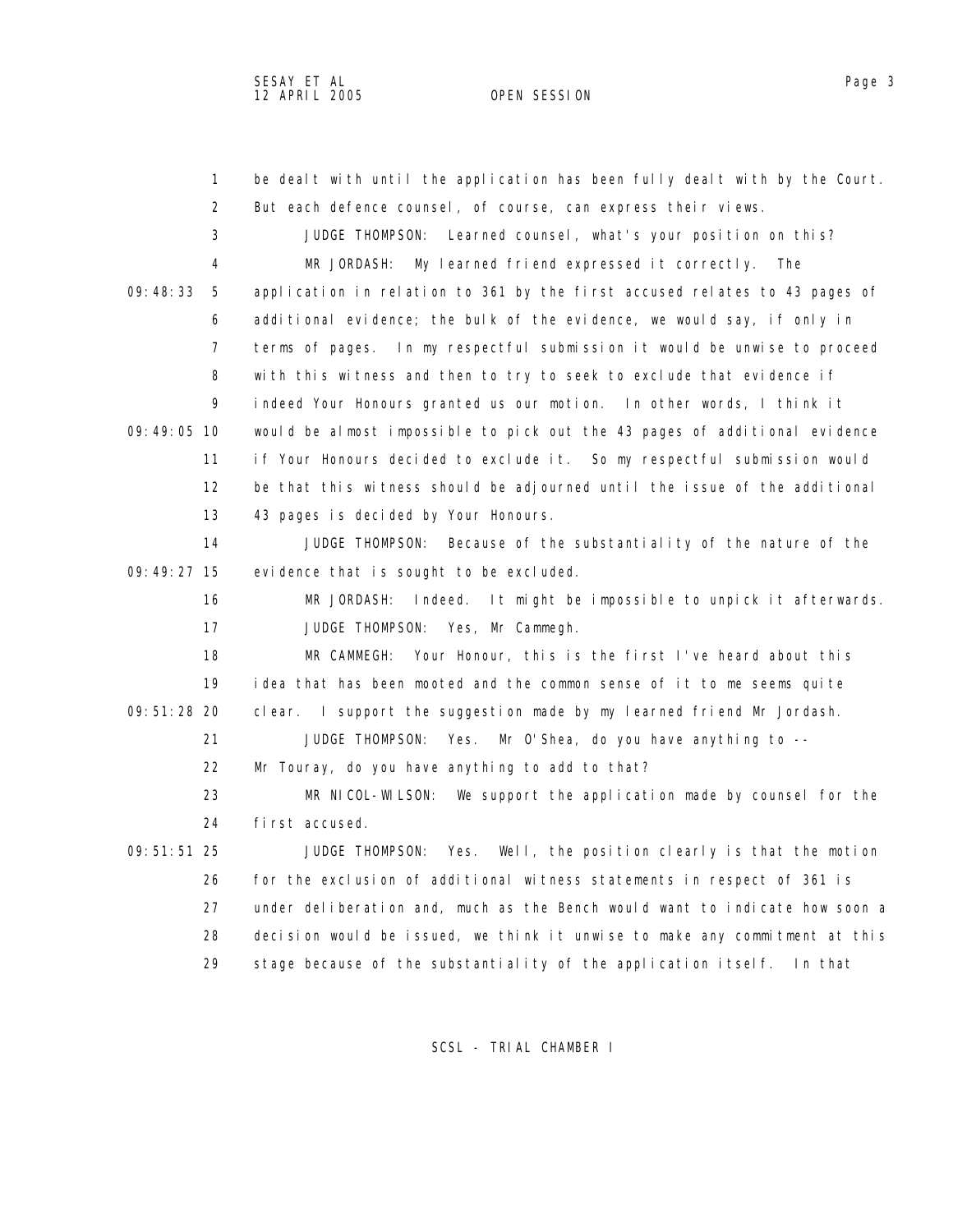1 regard we would in fact suggest that the Prosecution move on to another 2 witness. And I would want to say that we are entirely in your hands here. 3 If 360 is your preference it's fine, or 362, whichever. But that's the 4 position of the Bench. 09:52:55 5 MR HARRISON: That was the only guidance I was seeking. 6 PRESIDING JUDGE: Since you say that the other two, 360 and 361, are 7 very -- 8 MR HARRISON: But again that's something we'll review over the lunch 9 break and I'll report back to the chambers officer and also to defence 09:53:08 10 counsel and tell them who will be the next witnesses. 11 JUDGE THOMPSON: Yes, whether it's 360 or 362. 12 MR HARRISON: I'll do that over the lunch break. If I can just 13 clarify, I had already indicated that 363 will not be called in this 14 session. 09:53:29 15 JUDGE THOMPSON: Yes. Quite. So we're left with 360 and 362. 16 MR HARRISON: That's correct. 17 PRESIDING JUDGE: Right, Mr Jordash, before we rose yesterday you 18 were on your feet to make an application. We would be prepared to receive 19 this application now before we proceed. 09:53:54 20 MR JORDASH: It's simply to formally exhibit the front page of 21 TF1-263 and I think we're at Exhibit 23. I think this will be Exhibit 23. 22 I think the sheet was given to your learned legal officer yesterday. 23 JUDGE BOUTET: Mr Walker, you have that? 24 MR WALKER: I have it, yes. 09:54:36 25 MR HARRISON: I don't have a copy of that in front of me. The only 26 thing I'd ask is if there is a phone number or address on that, it can 27 certainly be an exhibit but if it could be become a sealed exhibit. 28 PRESIDING JUDGE: Can you look at it and make sure? Please, 29 Mr Walker, can you give that to Mr Harrison.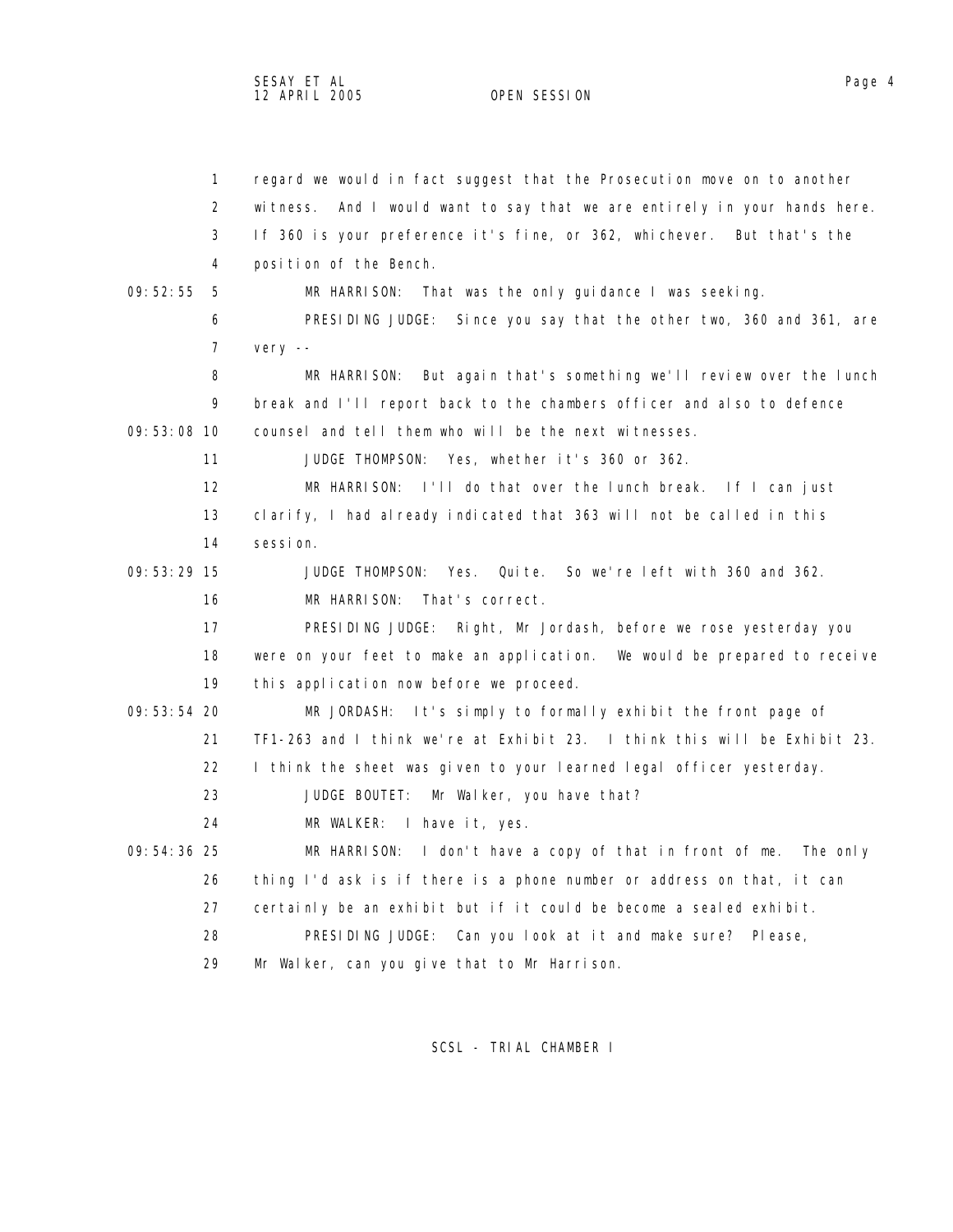1 MR HARRISON: On this particular sheet there is no phone number or 2 address and there is no reason why that need be a sealed exhibit. 3 PRESIDING JUDGE: Okay. 4 JUDGE THOMPSON: Well, the document will be received in evidence and 09:56:13 5 marked Exhibit -- Court Management, will you give us the number? 6 MR WALKER: 23, Your Honour. 7 **[Exhibit No. 23 was admitted]**  8 JUDGE THOMPSON: Is that all, Mr Jordash? 9 MR JORDASH: Yes, thank you, Your Honour. 09:57:37 10 JUDGE THOMPSON: Prosecution, will you proceed with your 11 examination-in-chief. 12 MS PARMAR: Thank you, Your Honour. Can we have the witness appear 13 on the screen? 14 JUDGE THOMPSON: Did the experts hear that request from Ms Parmar? 09:58:49 15 PRESIDING JUDGE: Ms Parmar, you think you have about how much more 16 time until the close of your examination-in-chief? 17 MS PARMAR: Well, Your Honour that depends on how things proceed with 18 the witness. 19 PRESIDING JUDGE: I know you can't be exact but could you just 09:59:07 20 approximate. We will not hold you down to your approximation. 21 MS PARMAR: Certainly, Your Honour. At least two hours, Your Honour. 22 PRESIDING JUDGE: At least two hours. All right. Thank you. 23 WITNESS: TF1-141 [Continued] 24 EXAMINED BY MS PARMAR: [Continued] 09:59:22 25 Q. Good morning, Mr Witness? 26 A. Good morning. 27 Q. Yesterday you described travelling in a group from Guinea Highway to 28 Burkina. You mentioned that there were civilians and combatants in your

29 group.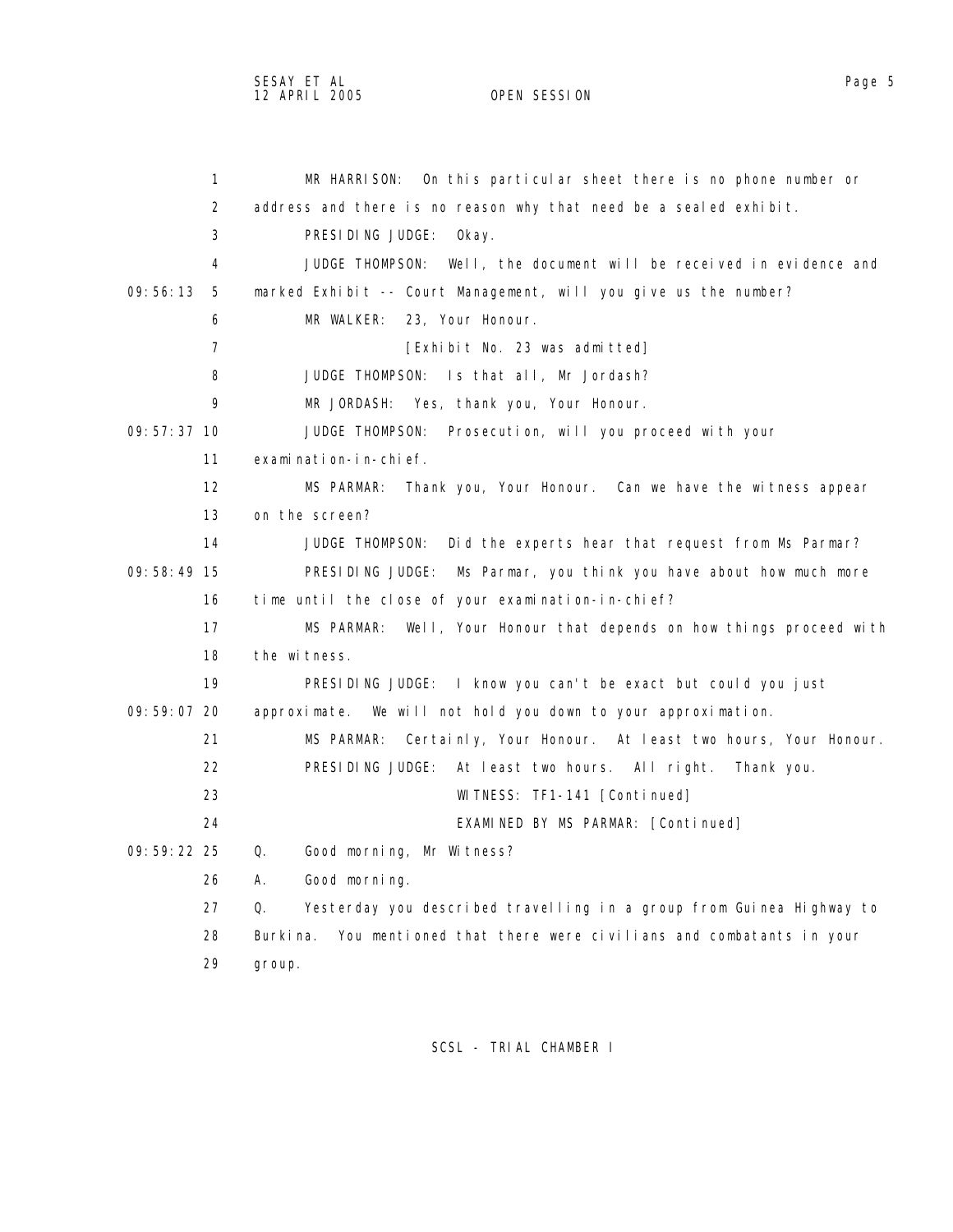sesay et al. In the second service of the second service of the service of the service of the service of the s 12 APRIL 2005 OPEN SESSION

| $\mathbf{1}$   | Why don't you use the traditional name Kailahun,<br>PRESIDING JUDGE:        |
|----------------|-----------------------------------------------------------------------------|
| 2              | instead of -- Burkina is -- I would like us to keep to identifiable         |
| 3              | geographical features which were used to.                                   |
| 4              | MS PARMAR:<br>Certainly, Your Honour.                                       |
| 10:00:14<br>5  | PRESIDING JUDGE: Although we know what Burkina is now from his              |
| 6              | evi dence.                                                                  |
| $\overline{7}$ | MS PARMAR:                                                                  |
| 8              | Q.<br>Witness, who else was in your group that travelled to Kailahun?       |
| 9              | Well, we had big commanders that were among us.<br>А.                       |
| $10:00:46$ 10  | Q.<br>Witness, I'm going to remind you again to speak slowly today when you |
| 11             | answer questions. What were the names of these big commanders?              |
| 12             | We had Morris Kallon, and of course we had JPK, known as Johnny Paul<br>А.  |
| 13             | Koroma, together with his wife. His wife walked and her feet got swollen    |
| 14             | and we had to put her in a hammock and walk with her. And there was so      |
| 10:01:24 15    | many other commanders whose names I couldn't remember now.                  |
| 16             | THE INTERPRETER: My Lord, there is some noise coming from somewhere         |
| 17             | that is disturbing us here in the interpreters' booth.                      |
| 18             | JUDGE THOMPSON:<br>Will the experts investigate that?                       |
| 19             | MS PARMAR: Your Honour, should we wait until this gets resolved             |
| 10:01:52 20    | before we continue because it's quite disturbing.                           |
| 21             | Quite. You can sit down, Ms Parmar. So what's your<br>JUDGE THOMPSON:       |
| 22             | finding, Mr Walker?                                                         |
| 23             | MR WALKER: At the moment, Your Honour, we're not quite sure where           |
| 24             | the noise is coming from. The technicians would like to check the witness   |
| 10:02:51 25    | room just in case there is some problem from that end.                      |
| 26             | JUDGE THOMPSON: Very well. So we continue to wait.                          |
| 27             | MR WALKER: I don't know whether the problem is solved yet, Your             |
| 28             | Honour. It may be that we can $-$                                           |
| 29             | JUDGE THOMPSON:<br>Perhaps you want us to try.                              |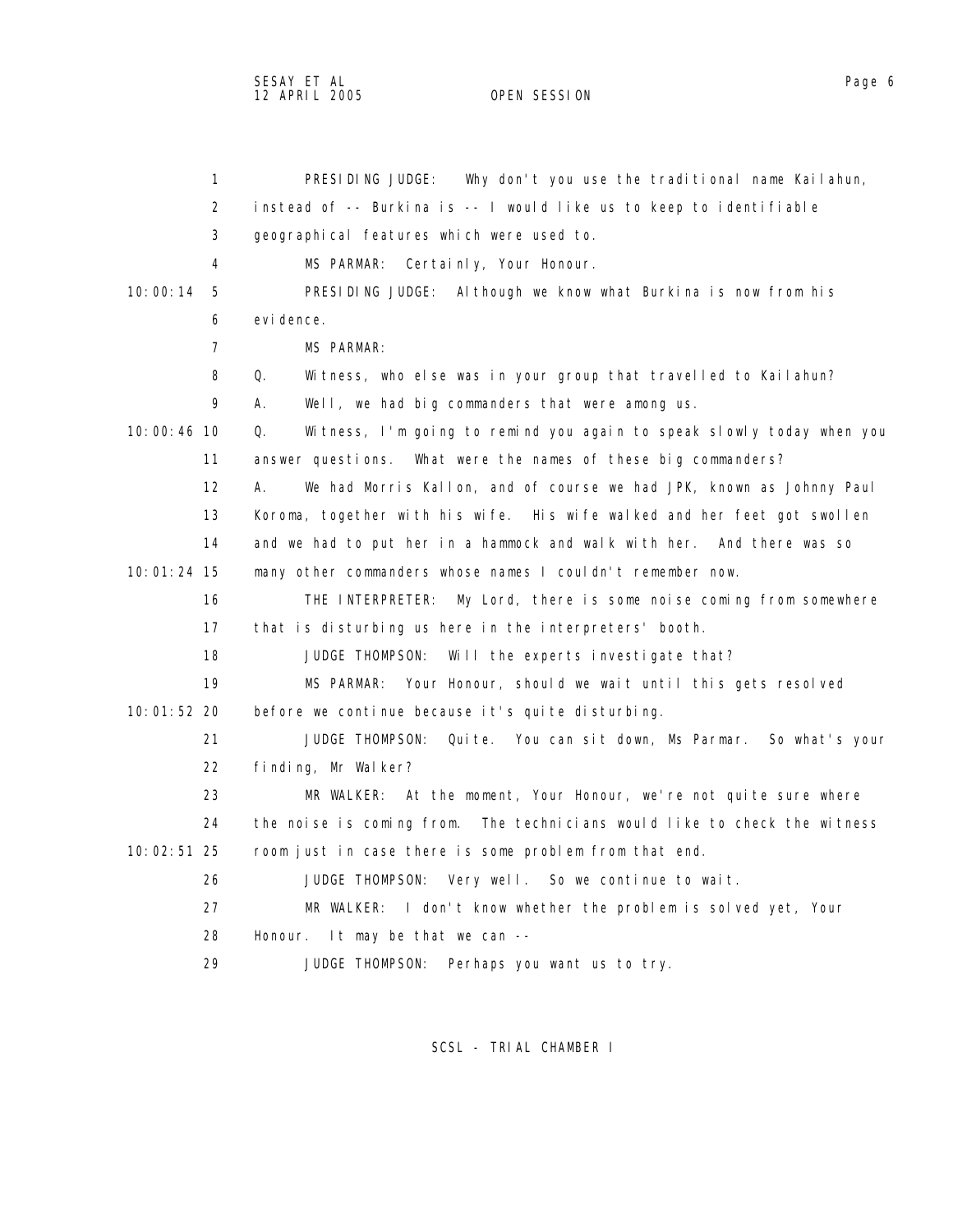1 MR WALKER: -- just try to go on and see what happens. I'm not quite 2 sure. 3 JUDGE THOMPSON: All right, we're so advised. Ms Parmar, let's try 4 again. 10:05:20 5 MS PARMAR: Thank you, Your Honour. 6 Q. Witness, you said that you saw -- that JPK was travelling in your 7 group who was also known as Johnny Paul Koroma. How did you know who was 8 Johnny Paul Koroma? 9 A. Well, we are walking in a group and those who knew him, even from his 10:06:08 10 security that he had -- he was an authority, he had his security, and he 11 was saying that's JPK and he showed him to me when we reached Koindu. 12 That's when I saw him and he was pointed out to me that he was JPK. And 13 this JPK that I saw and the picture that I saw was not different. 14 JUDGE BOUTET: Did you say, Mr Witness, that he looked different or 10:06:37 15 he was not different? 16 THE WITNESS: They are not different. 17 MS PARMAR: 18 Q. Witness, why was JPK travelling with your group to Kailahun? 19 MR JORDASH: Sorry to interrupt. I'm just slightly concerned. It is 10:07:09 20 an objection, Your Honours. I'm slightly concerned that the witness, and 21 he is a child witness, is being asked to speculate. Asked to speculate as 22 to why JPK might be going. He might know, he might have been told, but if 23 he wasn't told and didn't learn it from anyone telling him then he is being 24 asked to speculate and I'm concerned that we may just enter a realm of 10:07:36 25 speculation which is unsourced and unreliable. 26 JUDGE THOMPSON: May I have a response to that? 27 MR HARRISON: I think what we could do is ask the question, "What is 28 your understanding" and then say, "What is the basis of that 29 understanding".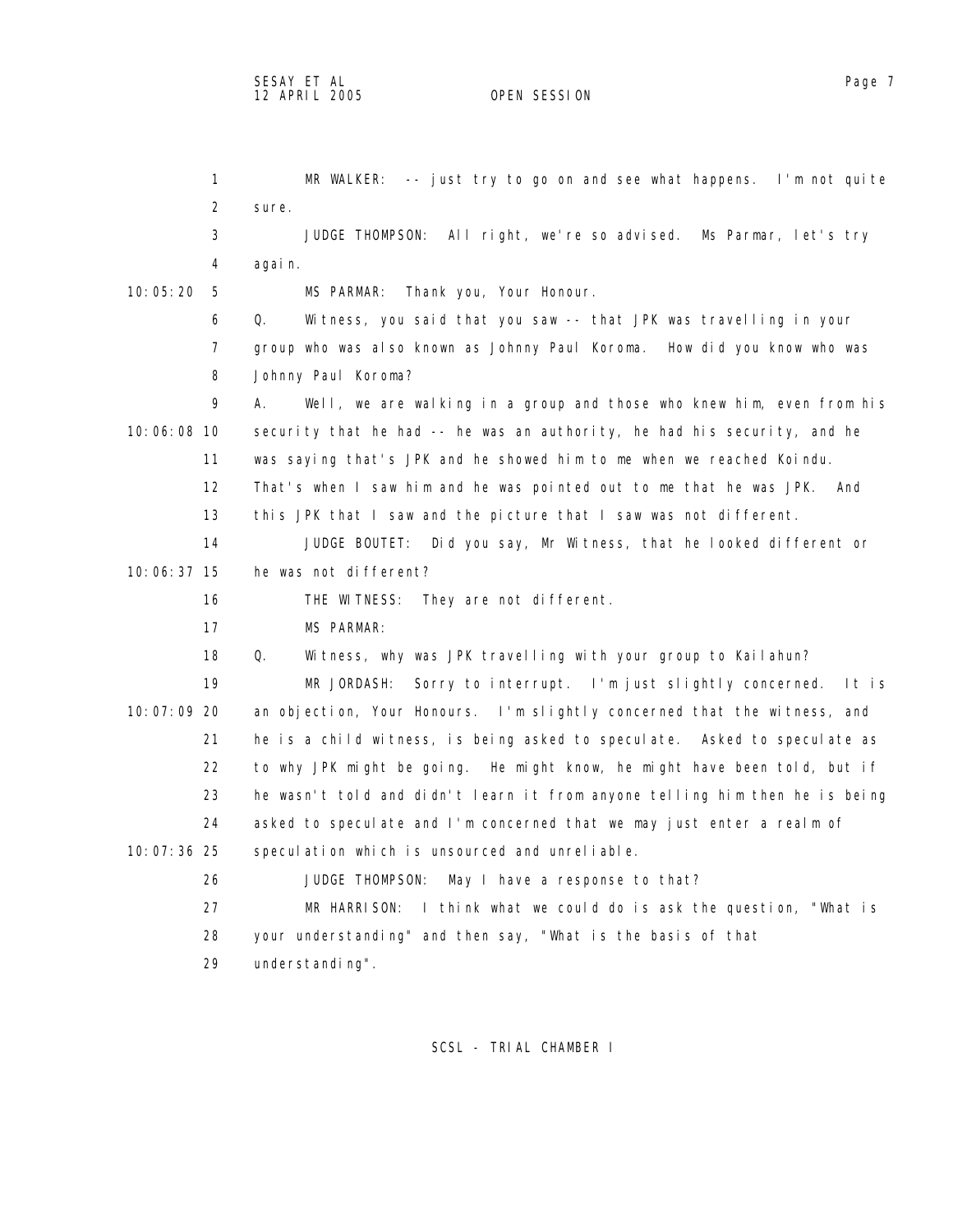1 JUDGE THOMPSON: Yes. It would seem to me that the question can be 2 put in a way designed to elicit a factual response rather than a speculated 3 response. 4 PRESIDING JUDGE: My worry is whether that question is even necessary

 10:08:09 5 for this witness. That's my worry. Is it really necessary for this 6 witness to tell us why JPK was travelling with them? Anyway it's your 7 case, but that's my worry. JPK was in their company, he saw him, he said 8 what he thinks he -- I mean, what we expect he would know. But asking him 9 why, I wonder why you think it is really very necessary. But you may

10:08:49 10 proceed.

 11 JUDGE THOMPSON: Are you trying to elicit a fact that he probably had 12 some knowledge?

13 MS PARMAR: That is correct, Your Honour.

14 JUDGE THOMPSON: Okay.

10:09:00 15 MS PARMAR:

16 Q. Witness, let me rephrase my question.

 17 PRESIDING JUDGE: And the worries by the Defence here are that as a 18 child witness we are leading him to speculating, unless of course he had 19 been -- he has not used the word "schooled" as to what he had to say on 10:09:24 20 this. That's not the word Mr Jordash used but, reading between the lines, 21 I am sure that is what Mr Jordash means. But you may proceed.

 22 MR JORDASH: I'm not suggesting any improper conduct on behalf of the 23 Prosecution. I just want to make that clear. My submission is that the 24 witness should be asked, "Do you know why" and then, "How do you know" and 10:09:58 25 that avoids the speculation which might arise if this witness just offers 26 an opinion which is unsourced and unverifiable.

 27 PRESIDING JUDGE: Mr Jordash, that was my understanding on the way 28 you formulated your objection to this question; speculating and that he 29 wouldn't know unless he had been told about this.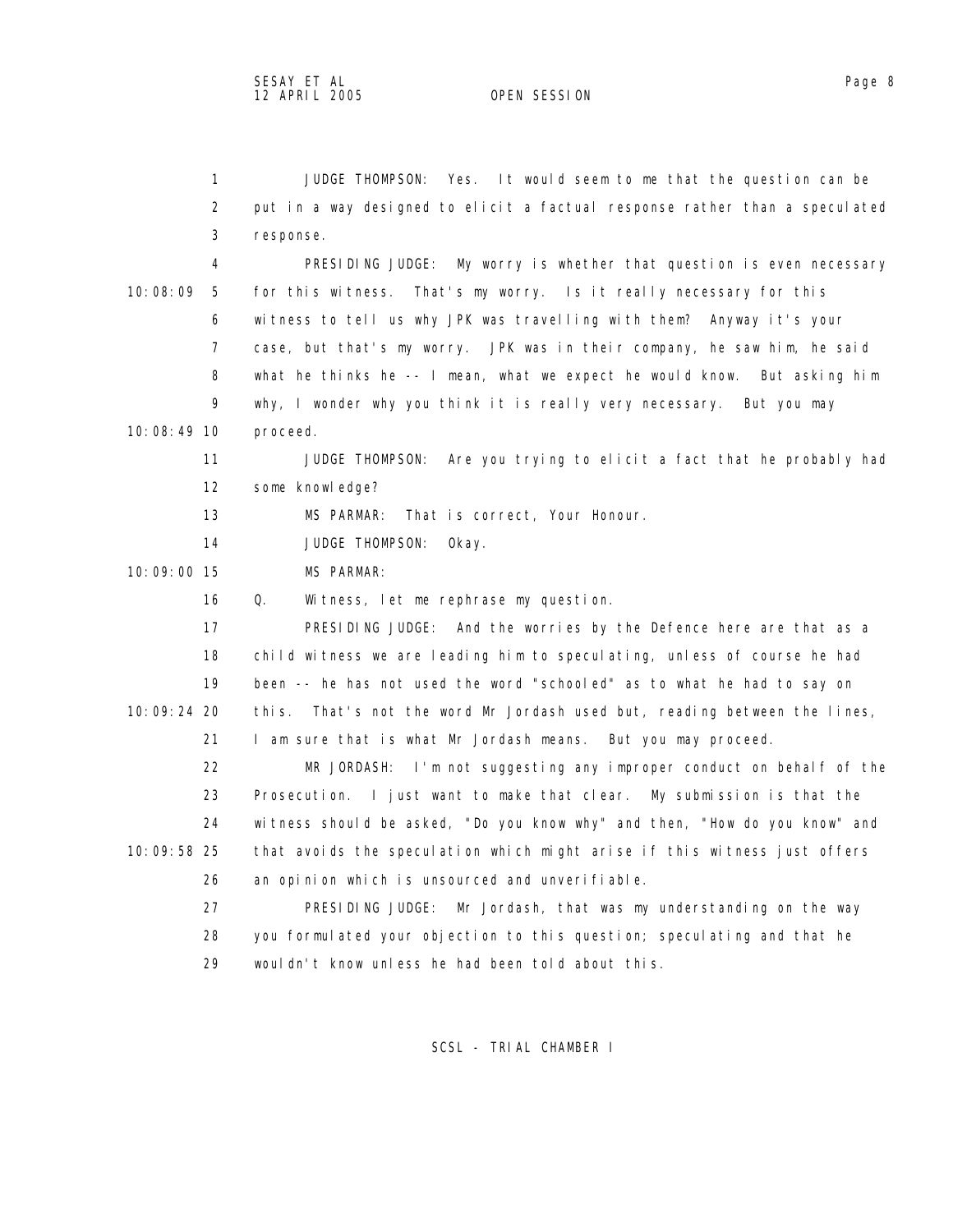SESAY ET AL Page 9 12 APRIL 2005

 1 MR JORDASH: Indeed, Your Honour, yes. 2 PRESIDING JUDGE: Right. That was my understanding. 3 MR NICOL-WILSON: Your Honour, it's just an observation that the 4 witness is not a child witness. 10:10:34 5 JUDGE BOUTET: You're quite right. He may have been a child at the 6 time but now he's not. 7 JUDGE THOMPSON: Quite right. My understanding really is that we're 8 on the borderline between what may be a factual answer or question and what 9 may be a speculated question and it's for the Prosecution to move away from 10:10:59 10 speculation because we really don't allow speculated questions. 11 MS PARMAR: Certainly, and neither is it helpful to the Prosecution's 12 case. 13 PRESIDING JUDGE: At the time the witness lived through these events. 14 I think the age here is what is relevant, you know. At the time that he 10:11:15 15 lived through these events what was his age? Was he a child or not? That's 16 the question. Please, may we proceed, please. 17 MS PARMAR: Yes, Your Honour. 18 Q. Witness, I'm going to rephrase my question to you. What was your 19 understanding as to why JPK was travelling in your group? 10:12:00 20 A. Well, in the first place the convoy that we were going with was a 21 heavy one which had heavy artillary. If they had stayed behind after the 22 convoy had gone they wouldn't have had any convoy that would have been so 23 equipped as that particular convoy. As far as I'm concerned, it was for 24 security reasons that he joined that particular convoy. 10:12:34 25 Q. Were you told that this was the reason that he was in your convoy? 26 A. Nobody told anybody that but that was my understanding. That's what 27 I've told you. 28 Q. Was this the first time you had seen Johnny Paul Koroma? 29 A. Yes, for me to have seen him facially.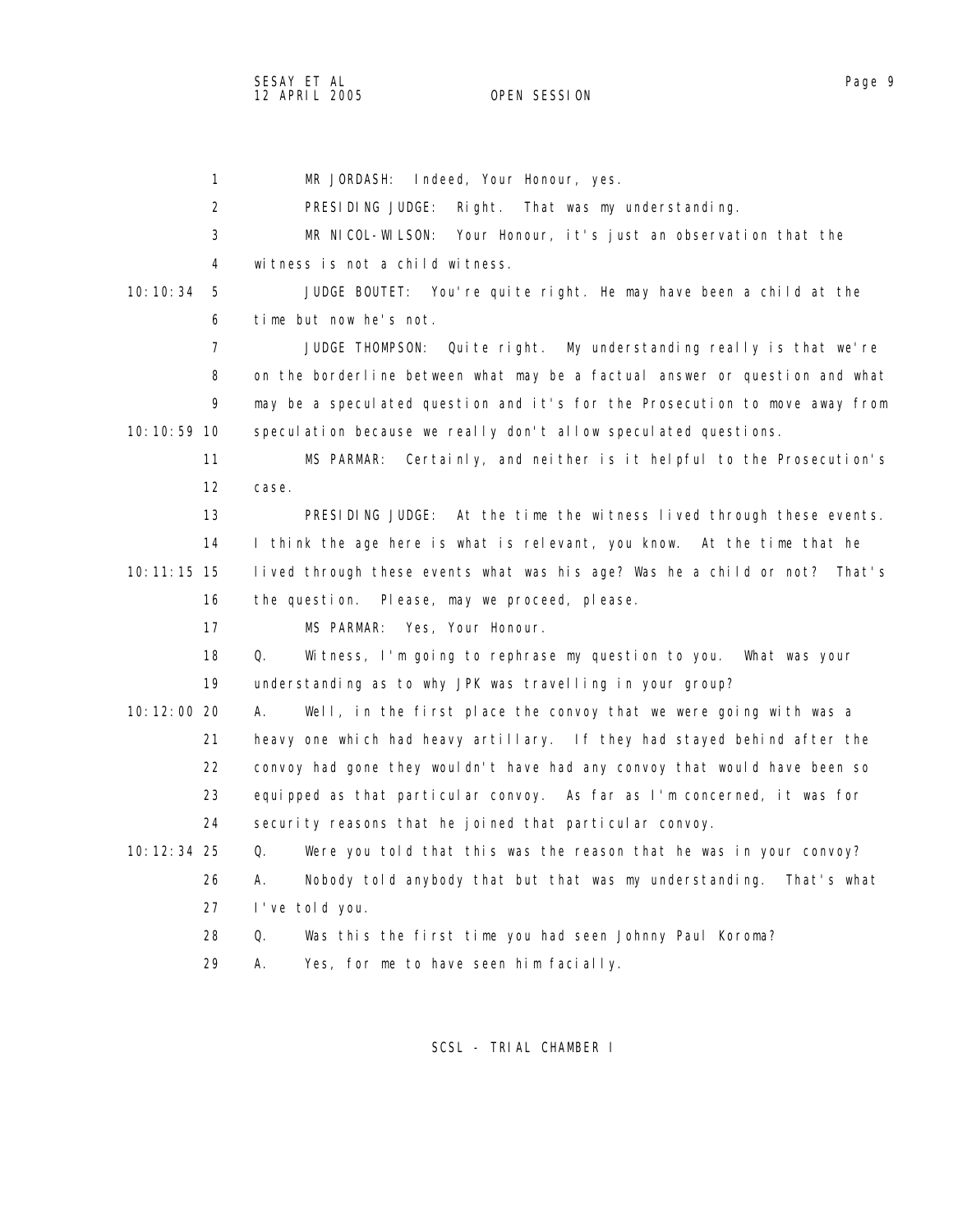1 Q. What happened when you were arrived at Baoma with the convoy? 2 A. Well, Baoma is crossed the Moa River. The first village that you 3 reach is Baoma. So before we could reach Baoma, the sooner we crossed the 4 river there was a check-in post in between the village and the river Moa. 10:14:20 5 So that check-in point was to make sure that the first government property 6 that we came with would be crossed over. And later they started searching 7 combatants for government property like diamond, money and foreign 8 currencies.

 9 Q. Stop right there, Mr Witness. I want to remind you to go slowly when 10:14:45 10 you answer the questions and take your time. You say that when you reached 11 Baoma that that was the place to make sure that the government properties 12 were received. What happened to the government properties when you reached 13 Baoma?

 14 A. Well, they proceeded with the government property to Buedu, but 10:15:48 15 before they did that all the combatants fell in to do a muster parade to 16 show how many combatants had come from Koidu Town, how many guns had come 17 from Koidu Town, how many civilians, then of course the government 18 property. And Sam Bockarie who was at the place, they were all given to 19 Sam Bockarie who had been there already.

 10:16:28 20 Q. Witness, go slowly and describe exactly what happened when you met 21 Sam Bockarie at Baoma?

 22 A. Well, when we met him they called a muster parade. All combatants 23 came and we were all counted, starting from the first man and we were 24 counting ourselves. The first man would start one up to the last person. 10:17:19 25 Then they counted how many guns we had that we had come with from Koidu 26 Town, how many civilians we came with. Then they did the handing over to 27 Sam Bockarie. We left the government properties at the muster parade. 28 PRESIDING JUDGE: Let him explain what he means by they did their 29 handing over to Bockarie. He has to be very precise, please. After this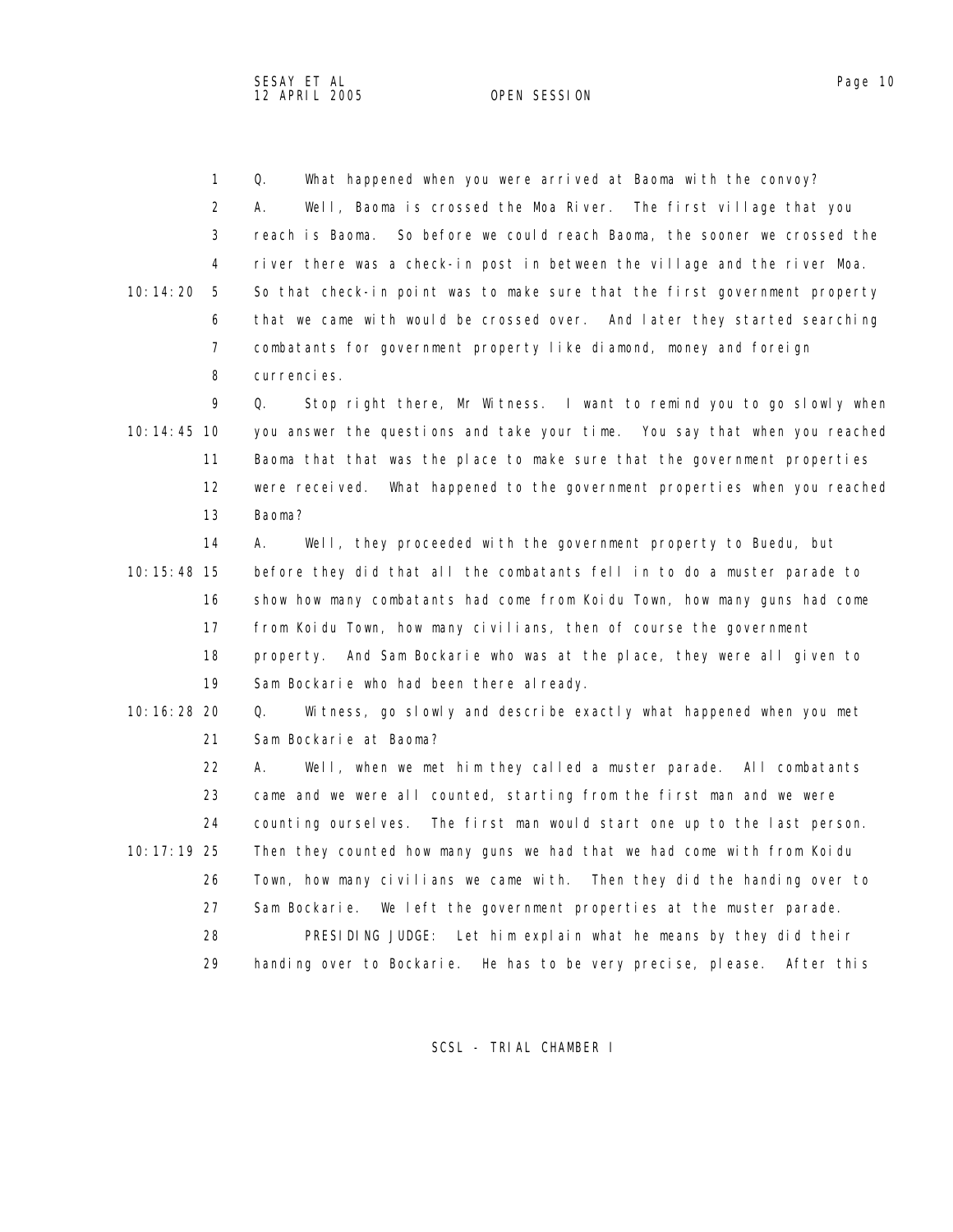1 muster parade where an inventory or a census of everything was taken. 2 MS PARMAR: 3 Q. Witness, describe for the Court how these government properties were 4 handed to Sam Bockarie? 10:18:20 5 PRESIDING JUDGE: Maybe what happened to the government property? 6 There was of a census of all this, an inventory of all that was brought. 7 What happened to the government property and everything that was brought? 8 THE WITNESS: Well, at the muster parade the senior officer is 9 usually always at the back and that's always Sam Bockarie. It was done in 10:18:57 10 a chain form. The sergeant major would hand over the parade to the RSM and 11 the RSM would hand over to the most senior commander who would then hand 12 over to Sam Bockarie. That was what was done. When the RSM was handing 13 the property over to Sam Bockarie this is what he was saying, he said, he 14 called the total amount, then he said, "They are ready for your briefing 10:19:27 15 and instruction with your kind permission to fall in". Then he fell in at 16 the back. Then Sam Bockarie took over. Then he advised, he talked to the 17 men and the parade was over. The government property were placed in a 18 Hilux, a jeep, and they took them to Buedu. 19 MS PARMAR: 10:19:52 20 Q. Witness, you have to talk slowly. I know you've seen a lot of things 21 and when you describe what you've seen you have to explain it piece by 22 piece so that everyone in court can follow you along? 23 MS PARMAR: Would it assist the Court if we had the witness repeat 24 his answer? All right. 10:20:22 25 Q. Can you explain again how these government properties were handed to 26 Sam Bockarie? 27 A. Yes. From the outset when the RSM was doing the handing over, after 28 we had been counted -- 29 PRESIDING JUDGE: RSM. Let us know who the RSM is, please. RSM, I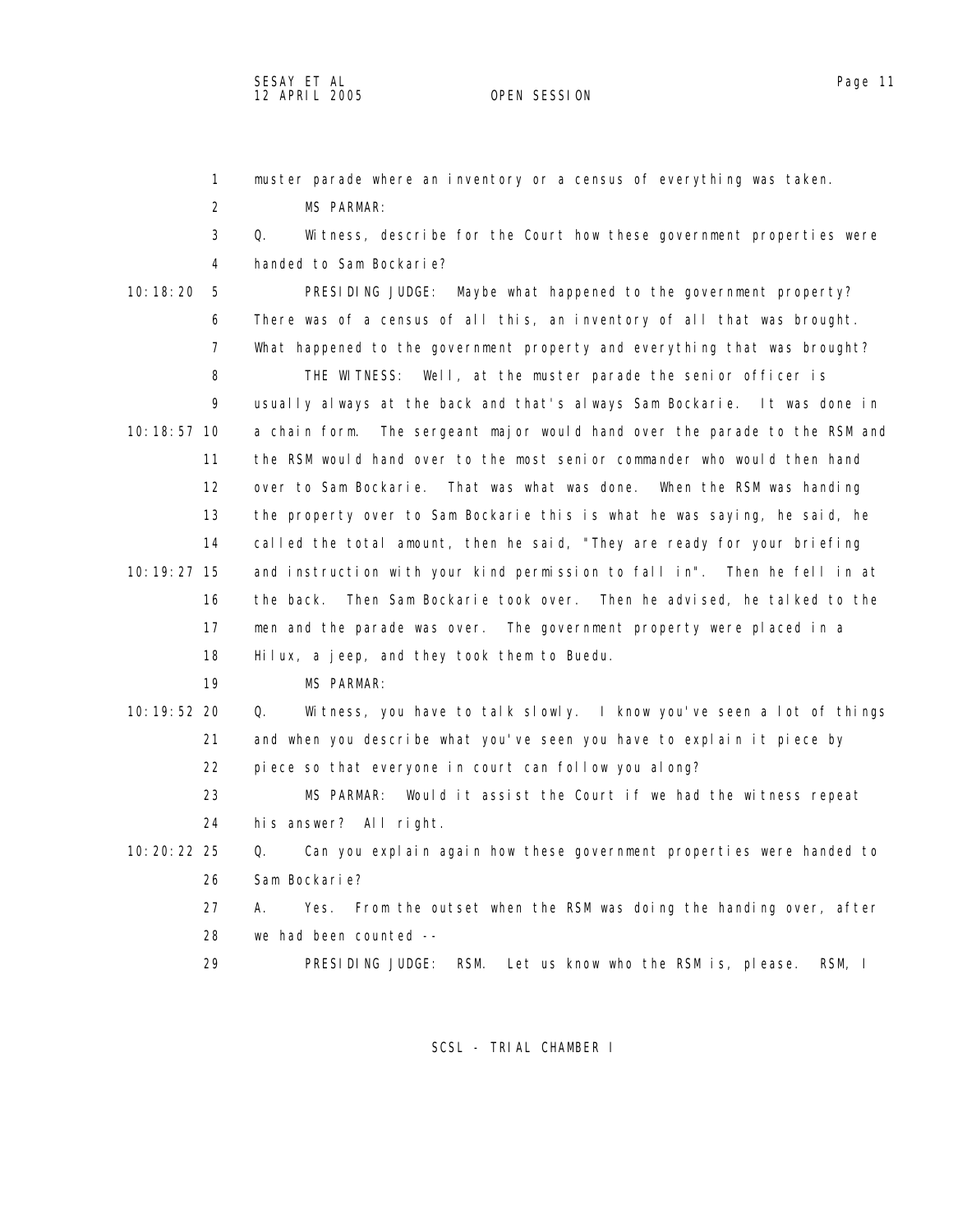SESAY ET AL Page 12 12 APRIL 2005

 1 mean, we need some clarity in this. 2 JUDGE BOUTET: Regimental sergeant major. 3 MS PARMAR: 4 Q. Witness, do you know what is an RSM? 10:21:10 5 A. Well, yes. RSM means the regimental sergeant major. 6 Q. Thank you, Witness. 7 PRESIDING JUDGE: So it is the RSM who handed the property to 8 Bockarie? 9 MS PARMAR: No. 10:21:32 10 JUDGE BOUTET: RSM is in charge of the parade and he handed over the 11 parade to [overlapping speakers] 12 THE WITNESS: At the parade he handed them over to Sam Bockarie. 13 JUDGE BOUTET: So, Mr Witness, what you're describing is the muster 14 parade at that time. 10:22:06 15 THE WITNESS: Yes. 16 JUDGE BOUTET: But where is the government property then? 17 THE WITNESS: The government property were right in the centre of the 18 muster parade. The money, the television, with so many other things that 19 were all in a pile that I couldn't identify. They were all in front of us 10:22:30 20 at the muster parade. 21 JUDGE BOUTET: And the parade is taken over by Bockarie. 22 THE WITNESS: Yes. 23 JUDGE BOUTET: And then what happened? 24 THE WITNESS: Well, when he came and talked to us he asked -- first 10:22:50 25 he greeted us and we replied. Then he said, "Since we have come we should 26 calm down". He advised us and when he finished he fell in and the sergeant 27 major came in and he called the parade off. Then the government property 28 were put in a Hilux jeep and they took them to Buedu. 29 MS PARMAR: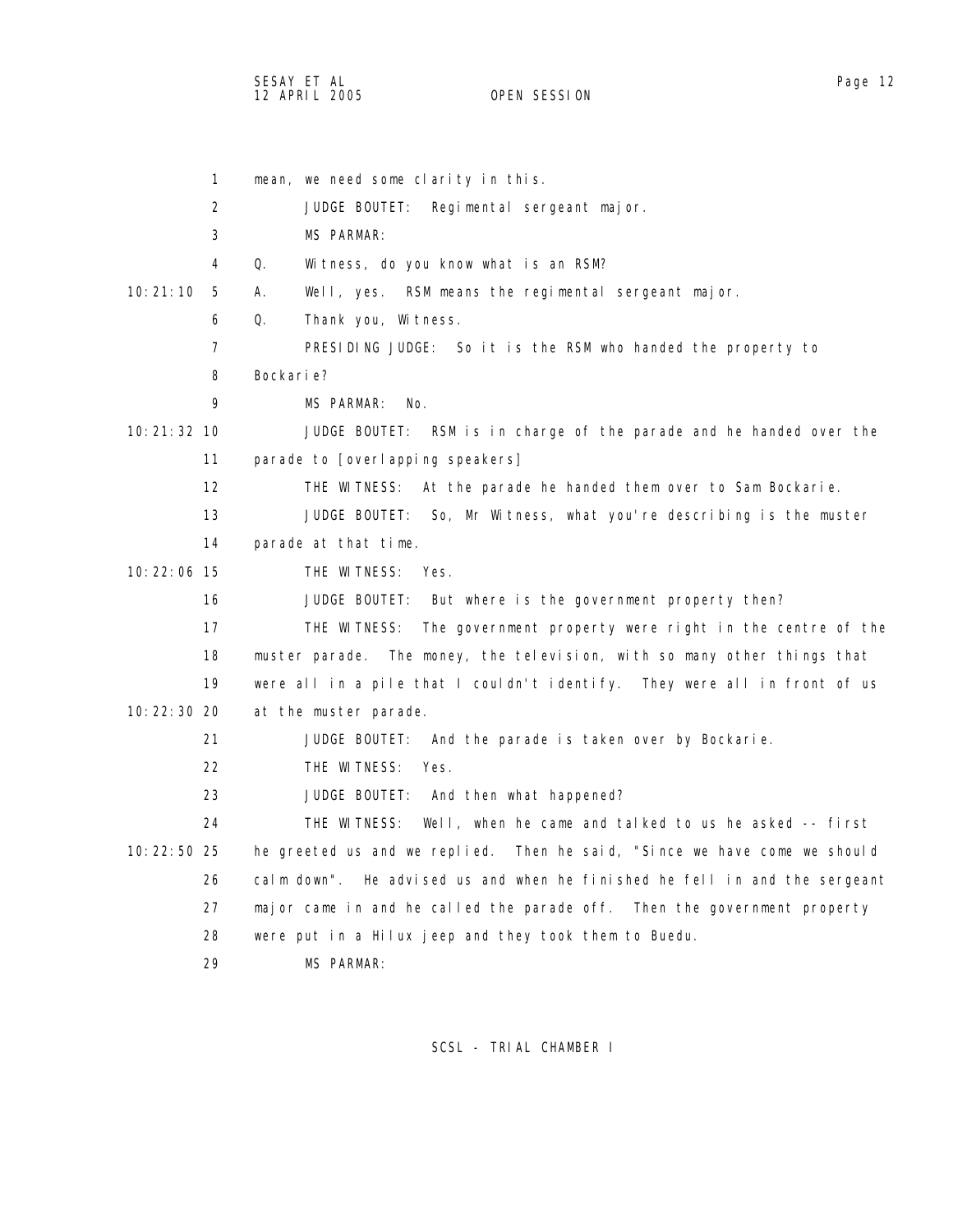SESAY ET AL Page 13 12 APRIL 2005

 1 Q. How did you know that this was Sam Bockarie at the muster parade? 2 A. Well, before we could fall in they told us that the master had come 3 and they were referring to Sam Bockarie and they said he had come and that 4 we all should fall in. When the sergeant major was talking to us, before 10:24:19 5 he could hand over the parade to the RSM -- 6 Q. Please, slow down. Okay, continue with your answer? 7 A. It was the sergeant major who said Sam Bockarie was at the parade. 8 He told us that somebody like that was at the parade and it was through 9 that that I know that Sam Bockarie was at the parade. And since I saw him 10:24:56 10 that and the picture that I had seen of him, there was no difference. 11 Q. Who else did you see attend this muster parade? 12 A. Well, like what I said, we had some other commanders. Morris Kallon 13 of course was at the muster parade. The civilians were at the edge but 14 they didn't fall in with us. They were on the sides. They were in their 10:25:47 15 own line. They were standing in their own line. 16 Q. Who put the government properties into the Hilux trucks? 17 A. It was the civilians. 18 Q. How did you know that the government properties were being taken to 19 Buedu? 10:26:49 20 A. Well, Master, who was also called Sam Bockarie, Buedu was his base. 21 When he took them I just concluded that he was taking them to Buedu because 22 that was the defence headquarters, that's where he was based. 23 Q. Witness, I'm going to remind you to go slowly when you answer these 24 questions. After the civilians put the government properties on to the 10:27:38 25 trucks what happened to the civilians? 26 A. Well, we walked together with the civilians to Kailahun Town. 27 Q. Besides the civilians who did you walk with to Kailahun Town? 28 A. Most of us were combatants because some of the commanders had gone 29 with Sam Bockarie.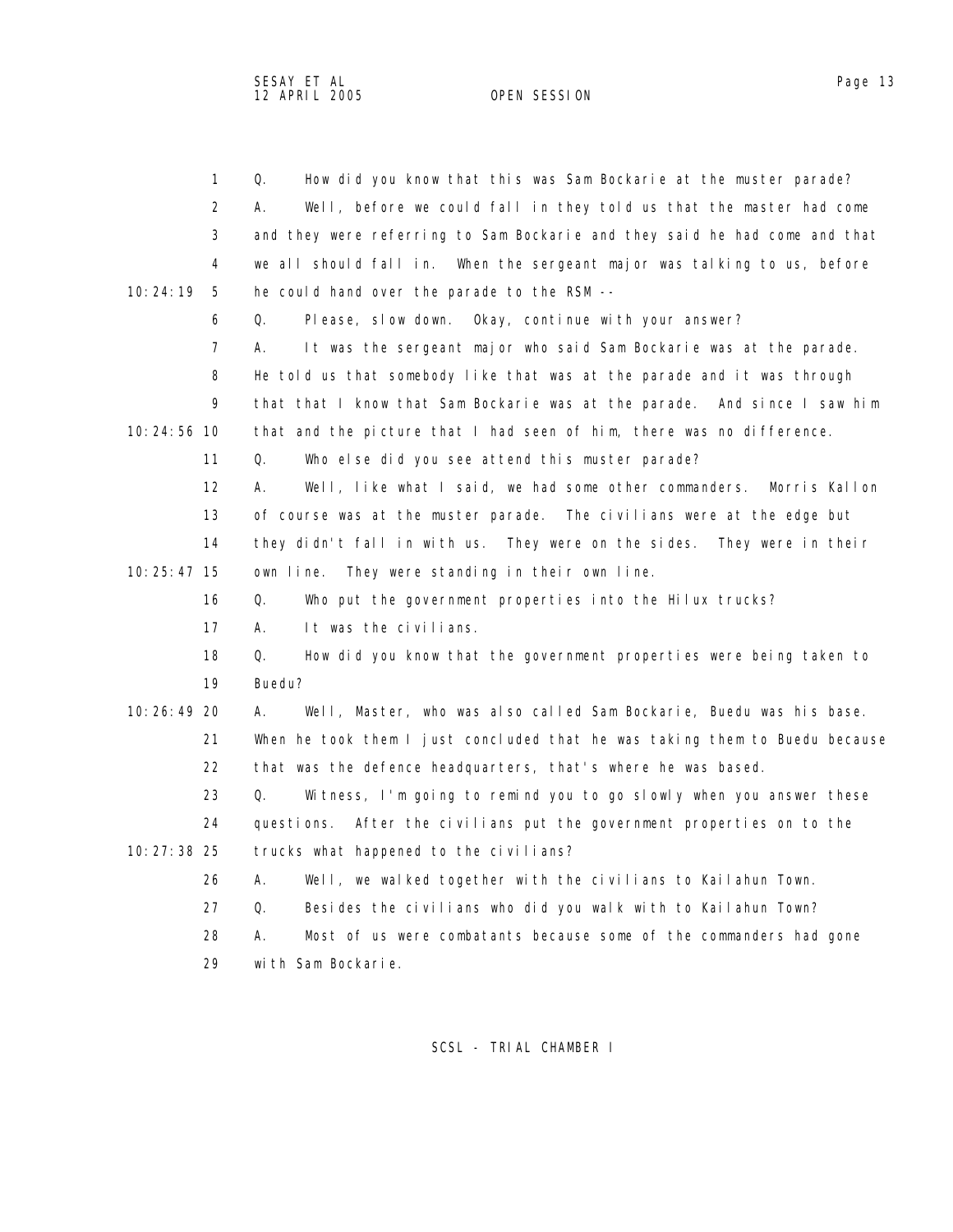SESAY ET AL Page 14 12 APRIL 2005 OPEN SESSION

|               | $\mathbf{1}$ | Q.<br>Which commanders travelled with you to Kailahun Town?                 |
|---------------|--------------|-----------------------------------------------------------------------------|
|               | 2            | The group where I was this time, because after the parade -- because<br>А.  |
|               | 3            | at that time everybody was free, nobody was asking anybody for anything, we |
|               | 4            | were all heading for Kailahun. The group where I was, there was just        |
| 10:29:25      | 5            | There was no commander with us. Everybody was on his own, so<br>combatants. |
|               | 6            | I do not actually know.                                                     |
|               | 7            | Q.<br>Who did you meet when you reached Kailahun Town?                      |
|               | 8            | А.<br>When we reached Kailahun, the first place -- the first place that we  |
|               | 9            | went was H5 headquarters and the first person that was shown to us was      |
| 10: 30: 15 10 |              | Colonel Gbao. They said he was a G5 commander.                              |
|               | 11           | PRESIDING JUDGE:<br>The first place they went to was what?                  |
|               | 12           | Kailahun Town, Your Honour.<br>MS PARMAR:                                   |
|               | 13           | PRESIDING JUDGE: The place where they went to $\lceil$ inaudible].          |
|               | 14           | MS PARMAR:<br>From Baoma.                                                   |
| $10:30:49$ 15 |              | JUDGE THOMPSON:<br>85 headquarters.                                         |
|               | 16           | MS PARMAR:<br>I was about to ask what he meant by that.                     |
|               | 17           | Qui te.<br>JUDGE THOMPSON:<br>That's what I got.                            |
|               | 18           | MS PARMAR:                                                                  |
|               | 19           | Q.<br>Witness, what does 85 headquarters mean?                              |
| 10: 31: 09 20 |              | I'm not talking about H5, I'm talking about G5. G5 is the man who is<br>А.  |
|               | 21           | in charge of civilians who made sure that he screened the civilians and he  |
|               | 22           | took care of them. For instance, if the government had any work at hand,    |
|               | 23           | he would go to the G5 commander and he would deploy some civilians to do    |
|               | 24           | the job.                                                                    |
| $10:31:43$ 25 |              | Witness, we'll get to the G5 in a moment but you had mentioned coming<br>Q. |
|               | 26           | to H5 headquarters in Kailahun Town. I just want you to explain what that   |
|               | 27           | means, H5 headquarters. What was that?                                      |
|               | 28           | А.<br>I'm talking about the G5.                                             |
|               | 29           | PRESIDING JUDGE:<br>He rectified himself to G5.<br>He said G5.              |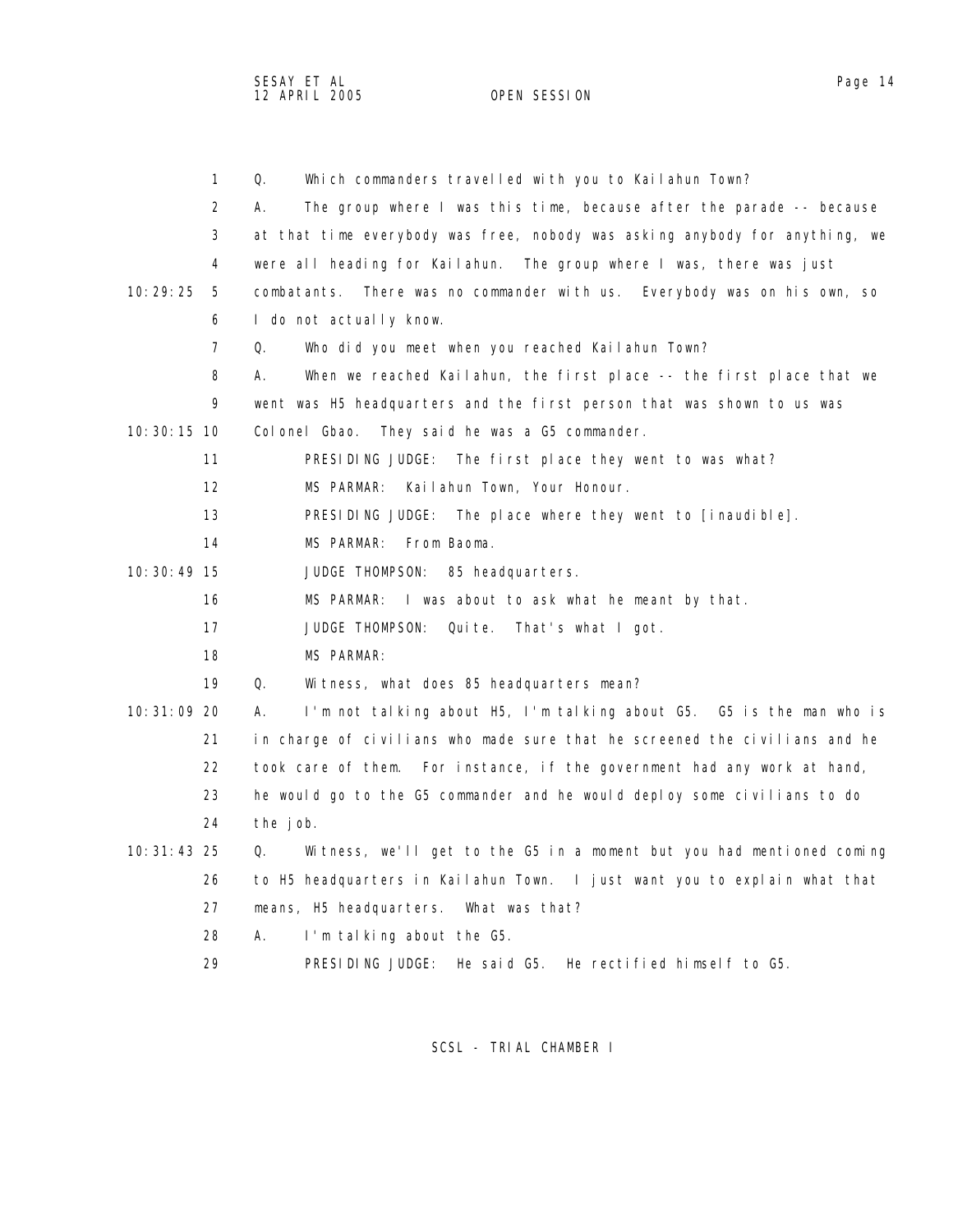1 JUDGE BOUTET: But where was G5? 2 THE WITNESS: G5 was right in Kailahun Town. They had a way of 3 calling the section but I don't know that. But when you come from Baoma, 4 the village, the first place the you would reach on the main road, that's 10:32:40 5 where the headquarters was. The house was on the right-hand side. 6 MS PARMAR: 7 Q. Who did this house belong to? 8 A. I didn't know who had the house. I only knew that it was the G5 9 headquarters. That's where they were conducting all their activities with 10:33:23 10 the civilians. That's where they did everything. 11 Q. Describe slowly what happened to the civilians when you reached the 12 G5 headquarters. 13 A. Well, they had what they called screening. They screened all the 14 civilians. During the screening, that's where they'd check whether a 10:34:26 15 Kamajor was amongst us. They would look at your bodies for any mark that 16 Kamajors carried and the marks that the Nigerians had and so many other 17 things that would show that you are an enemy. If you qualify to be on the 18 ground and you're a young man, they had a separate place where they put 19 you. 10:35:22 20 Q. What happened to these young men who were set aside? 21 A. Well, we were taken together at the base, the training base, with 22 them. 23 Q. What happened to the women civilians that were in your group? 24 A. Some of the young women were with us at the base. The old women and 10:36:26 25 old men were taken to Buedu. They were working on the government farm. 26 Q. When you say the young women were taken to the base do you mean the 27 training base? 28 A. Yes, the training base. 29 Q. You referred to government farm. What is government farm?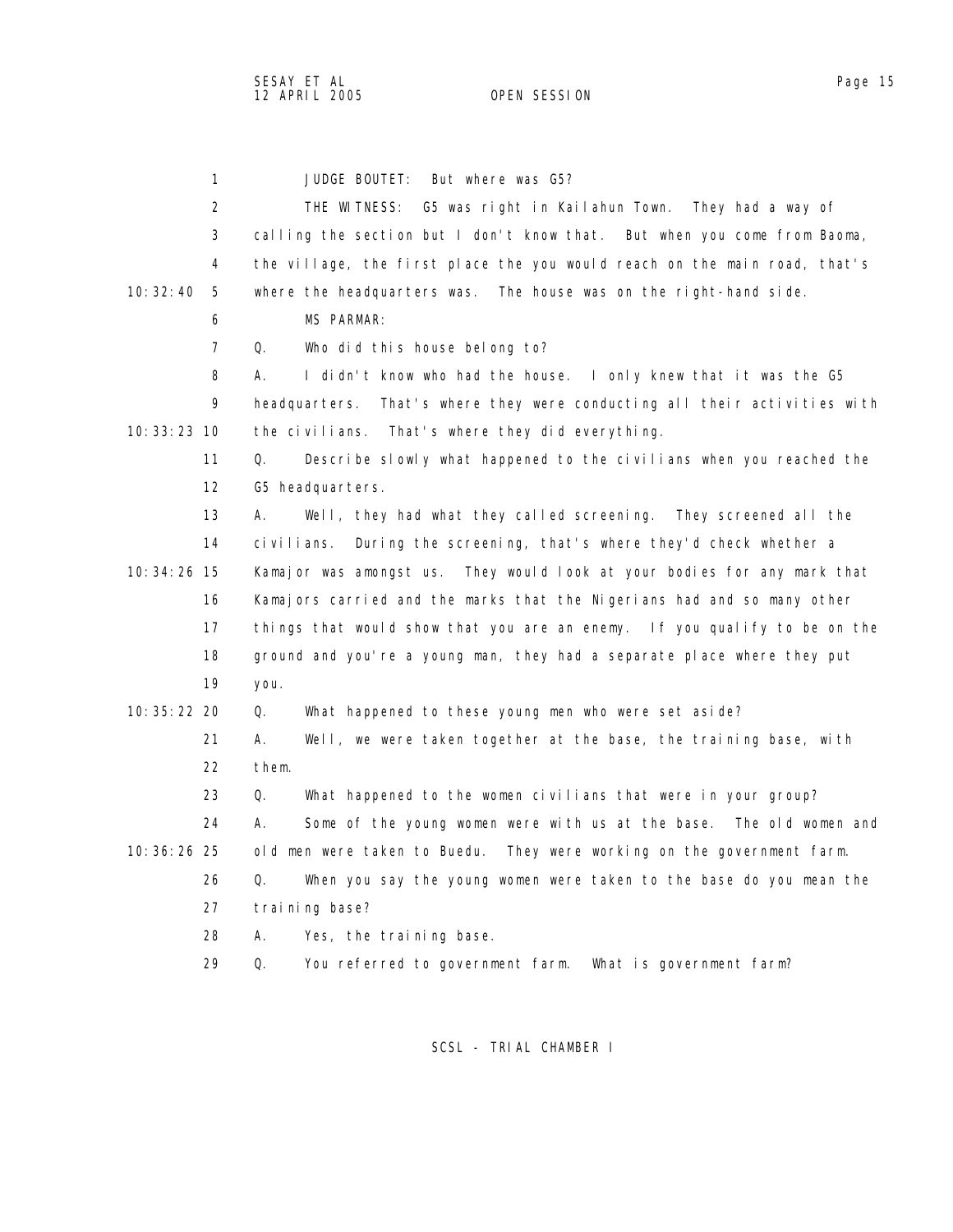SESAY ET AL Page 16 12 APRIL 2005 OPEN SESSION

|               | $\mathbf{1}$   | The government farm at the time was between Benduma and Buedu.<br>-l t<br>А.     |
|---------------|----------------|----------------------------------------------------------------------------------|
|               | 2              | was a farm owned by the RUF but it was the civilians who were working on         |
|               | 3              | the farm and they did all the work. They were doing the all the work.<br>The     |
|               | 4              | civilians were doing all the work, like weeding.                                 |
| 10:38:25      | 5              | Q.<br>What else did the civilians do at the government farm?                     |
|               | 6              | MR O'SHEA: Did the civilians do anything else at the government                  |
|               | $\overline{7}$ | farm, with respect.                                                              |
|               | 8              | JUDGE THOMPSON:<br>Sustained.                                                    |
|               | 9              | MS PARMAR:                                                                       |
| 10: 38: 43 10 |                | Q.<br>Witness, do you know of anything else that the civilians did at the        |
|               | 11             | government farm besides weeding?                                                 |
|               | 12             | At first they would do the brushing and they would cut<br>А.<br>Well, yes.       |
|               | 13             | down the sticks, the stumps, and all the practice that is involved in            |
|               | 14             | farming they did.                                                                |
| 10: 39: 28 15 |                | Q.<br>How do you know that these civilians were taken to the government          |
|               | 16             | farm?                                                                            |
|               | 17             | А.<br>When we went, because we were going on business to Adowa $\land$ , because |
|               | 18             | we were doing business with the NPFL. When we were going to this place, we       |
|               | 19             | passed through this place. So when we were coming from this place we would       |
| 10:40:01 20   |                | see the civilians working on the farm and they were surrounded by                |
|               | 21             | combatants and they were telling them to do what they wanted them to do and      |
|               | 22             | they would beat them at times.                                                   |
|               | 23             | Why were the civilians being beaten by the combatants at government<br>Q.        |
|               | 24             | farm?                                                                            |
| $10:40:44$ 25 |                | MR O'SHEA:<br>A similar objection to Mr Jordash's earlier one.<br>Perhaps        |
|               | 26             | my learned friend could approach that in a different way.                        |
|               | 27             | MS PARMAR:<br>I can proceed with a different question, Your Honours.             |
|               | 28             | Q.<br>How were the civilians being treated at government farm?                   |
|               | 29             | Well, sometimes -- every morning they would send some men to go and<br>А.        |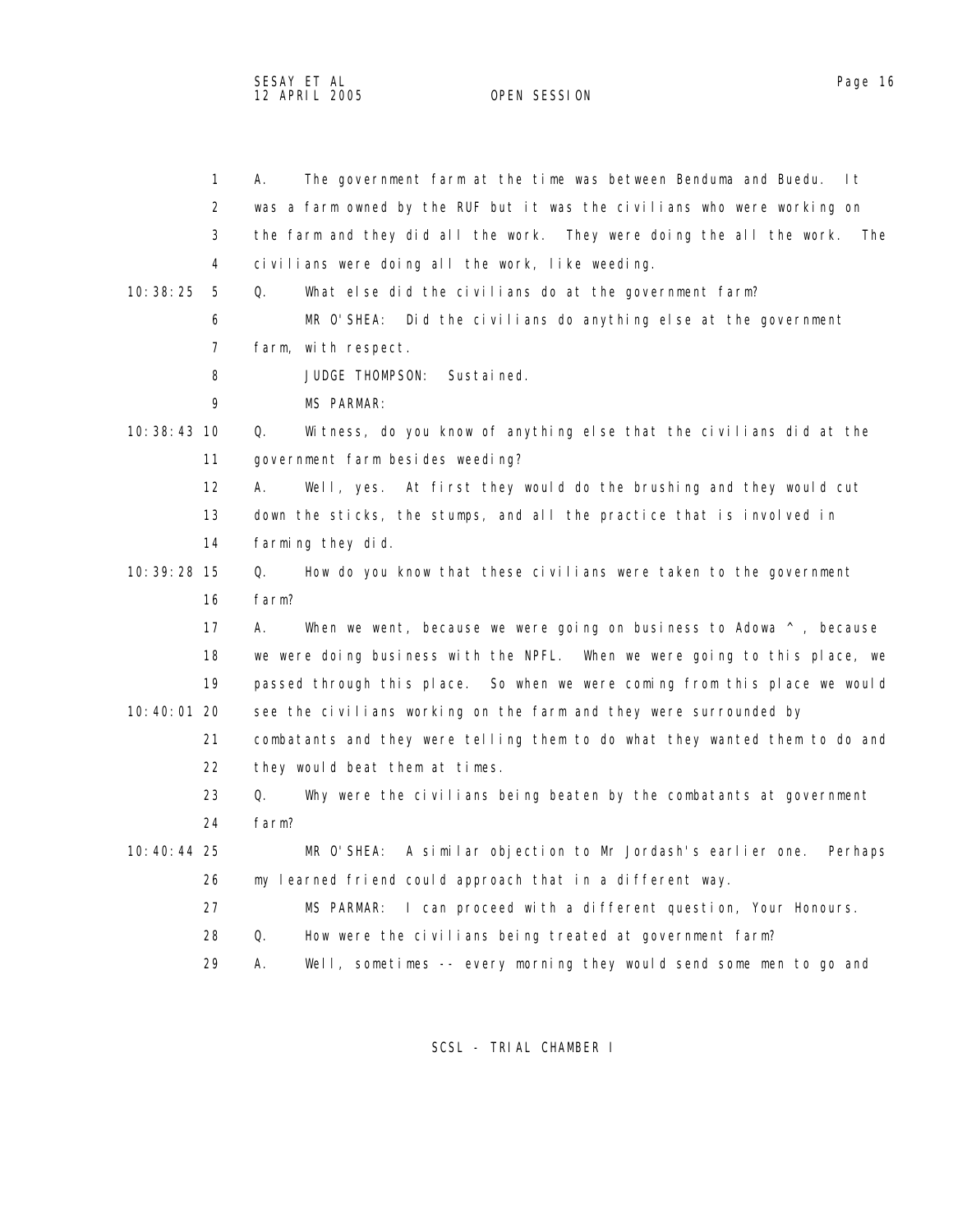| $\mathbf{1}$   | look at the government farm. If they go there and they find out that there    |
|----------------|-------------------------------------------------------------------------------|
| 2              | is grass in the rice farm that they had weeded they would beat them.<br>For   |
| 3              | instance, if an animal comes and eats the rice -- I even went there and I     |
| 4              | saw it and if an animal eats the rice and they find out they would beat the   |
| 10:41:42<br>-5 | So many other things happened on the farm that are not supposed<br>civilians. |
| 6              | to happen and when they find that out they would beat them up.                |
| 7              | Q.<br>Where did the civilians stay at government farm?                        |
| 8              | Well, most of them were at Benduma.<br>Most of them were at Benduma.<br>А.    |
| 9              | Then very early in the morning -- very early in the morning they would come   |
| 10:42:34 10    | to the farm. Very early in the morning, around 5.00 to 6.00, they would be    |
| 11             | at the farm there. But they would sleep at Benduma. Some would come to        |
| 12             | Buedu to sleep there.                                                         |
| 13             | From Benduma where the civilians stayed where were these government<br>Q.     |
| 14             | farms that they travelled to?                                                 |
| 10:43:27 15    | PRESIDING JUDGE: Ms Parmar, what was the question again, please.              |
| 16             | I beg your pardon, I do have an objection to the<br>MR JORDASH:               |
| 17             | We've gone from singular to plural and I would respectfully<br>question.      |
| 18             | submit that the question as put should not be repeated in front of this       |
| 19             | witness. We've gone from a single $-$ - I'm trying not to say too much in     |
| 10:43:50 20    | case the witness is listening, but we have gone in relation to -- I think     |
| 21             | it is accepted by the Prosecution that -- I don't know if I can leave it      |
| 22             | there.                                                                        |
| 23             | MS PARMAR:<br>That's fine. I had been endeavouring to just refer to           |
| 24             | government farm.<br>My error.<br>Thank you.                                   |
| 10:44:09 25    | Q. Witness, where was the government farm that you say the civilians          |
| 26             | travelled to from Benduma?                                                    |
| 27             | Well, the government farm was on the main highway, the main road<br>А.        |
| 28             | going to Liberia and it was not far from Liberia -- from Benduma.<br>It was a |
| 29             | short distance that could be walked to.                                       |
|                |                                                                               |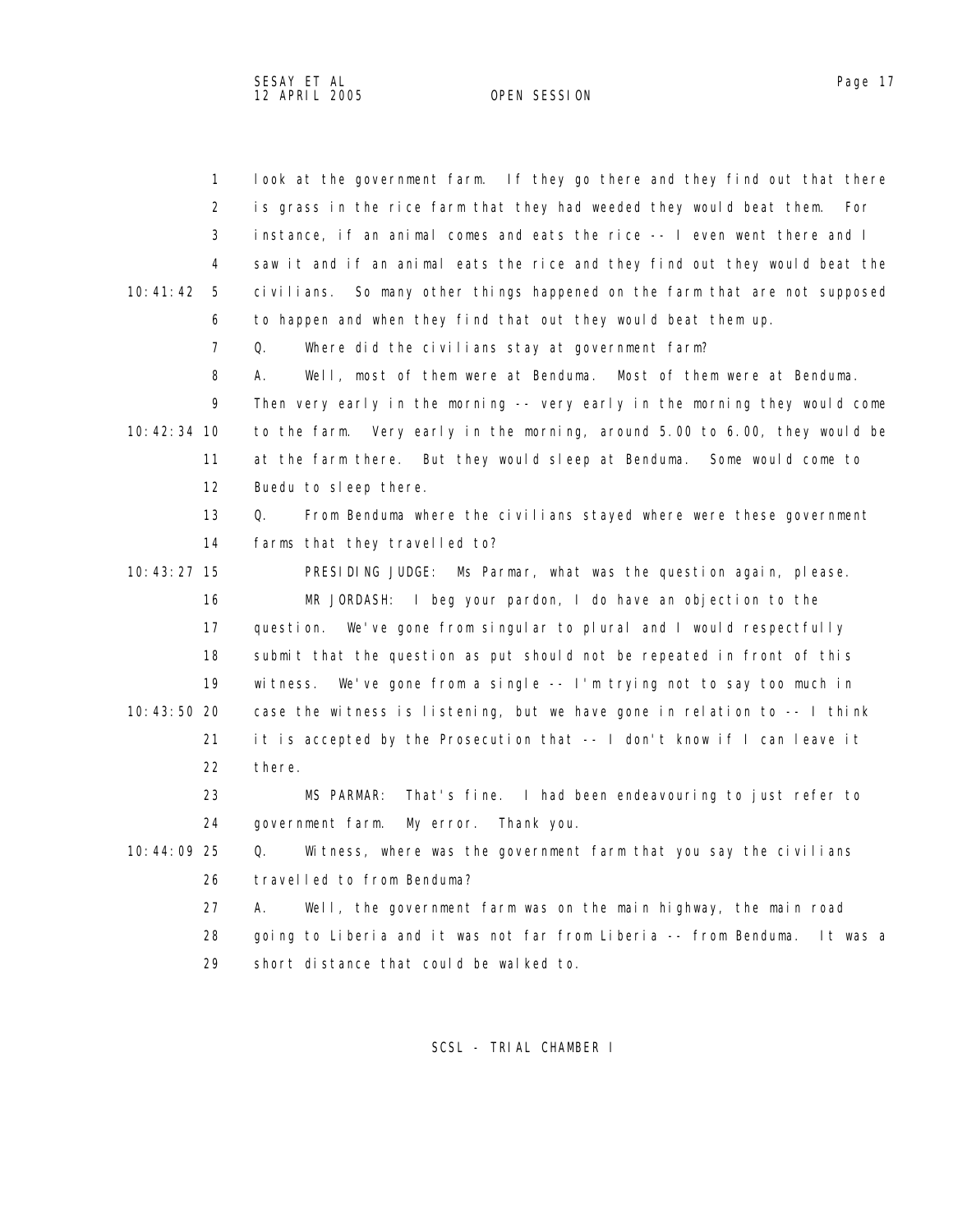SESAY ET AL Page 18 12 APRIL 2005 OPEN SESSION

| $\mathbf{1}$  | Q.<br>When you saw this government farm, do you remember the year when you              |
|---------------|-----------------------------------------------------------------------------------------|
| 2             | saw this government farm?                                                               |
| 3             | No, I don't know the year. I don't know this. At that time we had<br>А.                 |
| 4             | no calendars. It was even difficult to have food to eat. I don't have                   |
| 10:45:48<br>5 | calendars. I didn't have calendars and I don't know years.                              |
| 6             | Do you know who was in power in Sierra Leone when you saw this<br>Q.                    |
| 7             | government farm?                                                                        |
| 8             | Well, yes. At that time I would believe that Tejan Kabbah -- because<br>А.              |
| 9             | at that time JPK had been flushed out, he was in the jungle with us.                    |
| 10:46:45 10   | Can you say what season it was when you passed through government<br>Q.                 |
| 11            | farm?                                                                                   |
| 12            | It was the rainy season.<br>А.                                                          |
| 13            | When you passed through government farm how many combatants did you<br>Q.               |
| 14            | see at government farm?                                                                 |
| $10:47:42$ 15 | I didn't -- I didn't stand there to check, but the first ones you<br>А.                 |
| 16            | could see there were two. They were always on the way. Some of us were in               |
| 17            | the farm houses, the different farm houses that were in the farm, they were             |
| 18            | sitting there. But I didn't go there to be checking individually.                       |
| 19            | What would these combatants do that were staying at government farm?<br>Q.              |
| 10:48:33 20   | Well, these men were there, they were the security of the farm.<br>$\blacksquare$<br>А. |
| 21            | think that was the reason they were there.                                              |
| 22            | Q.<br>What was the job of the security?                                                 |
| 23            | The security would be there to make sure that the right thing -- like<br>А.             |
| 24            | to make a fence right round the farm, to do the weeding and the other                   |
| 10: 49: 21 25 | little things to make sure -- to ensure a better harvest. That was what                 |
| 26            | the securities were there to ensure.                                                    |
| 27            | Q.<br>How would they make sure that these things were done?                             |
| 28            | Well, it was beating. If they said do this and you didn't do it, if<br>А.               |
| 29            | they come the following day they would just beat.<br>The next day they come             |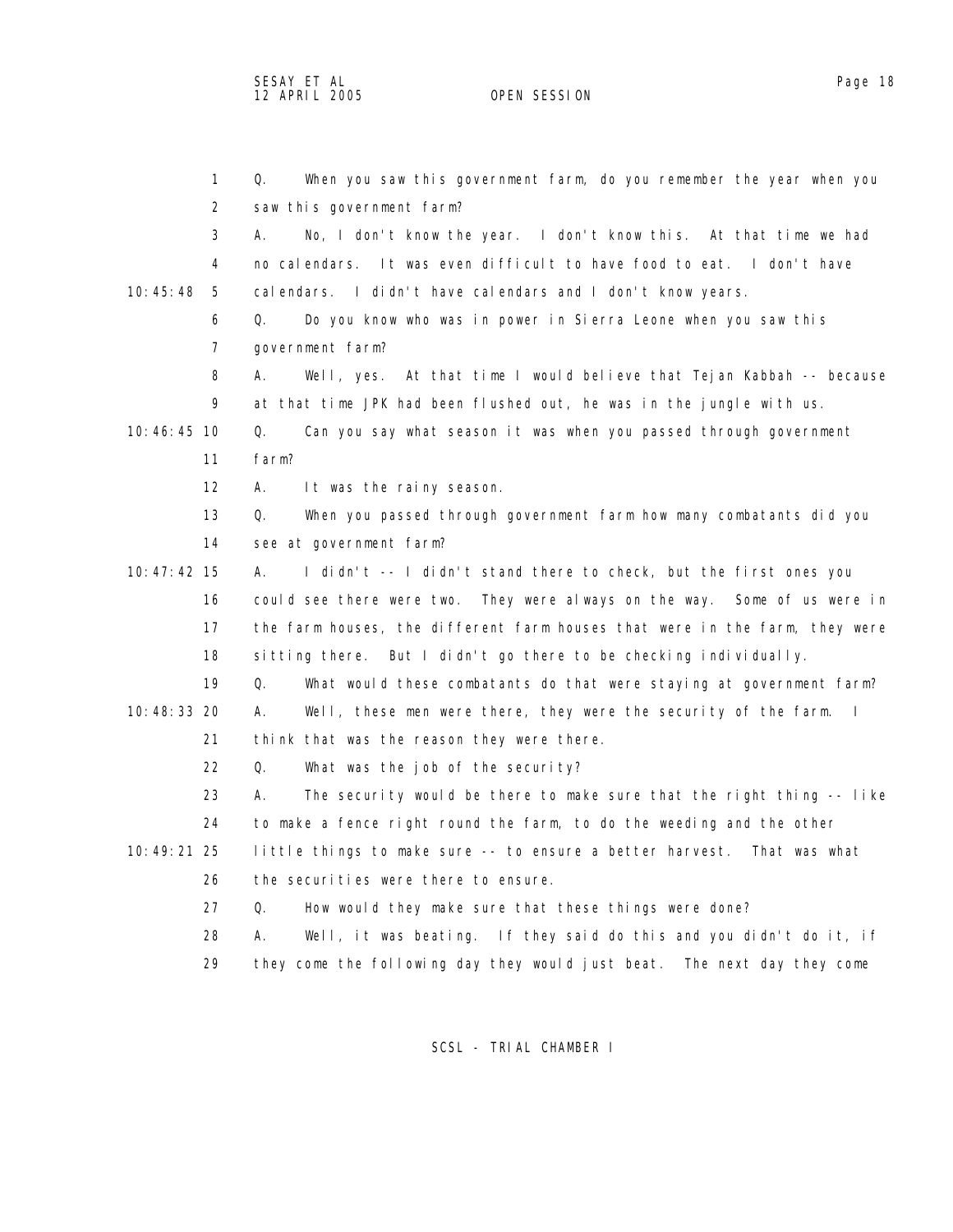SESAY ET AL<br>12 APRIL 2005 OPEN SESSION

OPEN SESSION

| $\mathbf{1}$      | they'll [inaudible] you had done it already because they would beat you if |
|-------------------|----------------------------------------------------------------------------|
| 2                 | you didn't do it.                                                          |
| 3                 | Witness, let's go back to when you were at Kailahun Town.<br>Q.<br>You     |
| 4                 | mentioned that Augustine Gbao was the G5 commander.                        |
| 10:51:04<br>- 5   | MR CAMMEGH: No, he didn't, with respect. There was no reference to         |
| 6                 | a first name. I believe --                                                 |
| 7                 | JUDGE THOMPSON: There was a reference to colonel.                          |
| 8                 | MR CAMMEGH: Yes, it was rank only.                                         |
| 9                 | MR HARRISON: The rank was colonel and Mr Cammegh --                        |
| $10:51:18$ 10     | JUDGE THOMPSON:<br>Col onel.                                               |
| 11                | MR CAMMEGH: I'd ask my friend to be very, very careful because --          |
| $12 \overline{ }$ | JUDGE THOMPSON:<br>There wasn't any first name.                            |
| 13                | MR CAMMEGH: -- this is obviously very important.                           |
| 14                | I'll rephrase my question.<br>MS PARMAR:                                   |
| $10: 51: 43$ 15   | Q.<br>Witness, you mentioned seeing Colonel Gbao at Kailahun Town?         |
| 16                | Yes.<br>А.                                                                 |
| 17                | Who was Colonel Gbao?<br>Q.                                                |
| 18                | Well, Colonel Gbao, they told me he was a G5 commander.<br>А.              |
| 19                | [HS120405B 10.50 a.m. - EKD]                                               |
| 10:52:28 20       | Q.<br>Who told you that Colonel Gbao was the G5 commander?                 |
| 21                | Well, he himself, especially to us the boys when we were going<br>А.       |
| 22                | through where we were screened. For the women there were also -- there     |
| 23                | were also women who were screening them. But besides that, he himself told |
| 24                | us that he was the G5 commander. The combatants told us that he was the G5 |
| 10: 52: 57 25     | commander.                                                                 |
| 26                | PRESIDING JUDGE: Is it the combatants or he himself? Let's get that        |
| 27                | clear. Is it the combatants who told them or he himself or both? I mean,   |
| 28                | let's be very clear.                                                       |
| 29                | THE WITNESS: Well, he himself, but before then the combatants had          |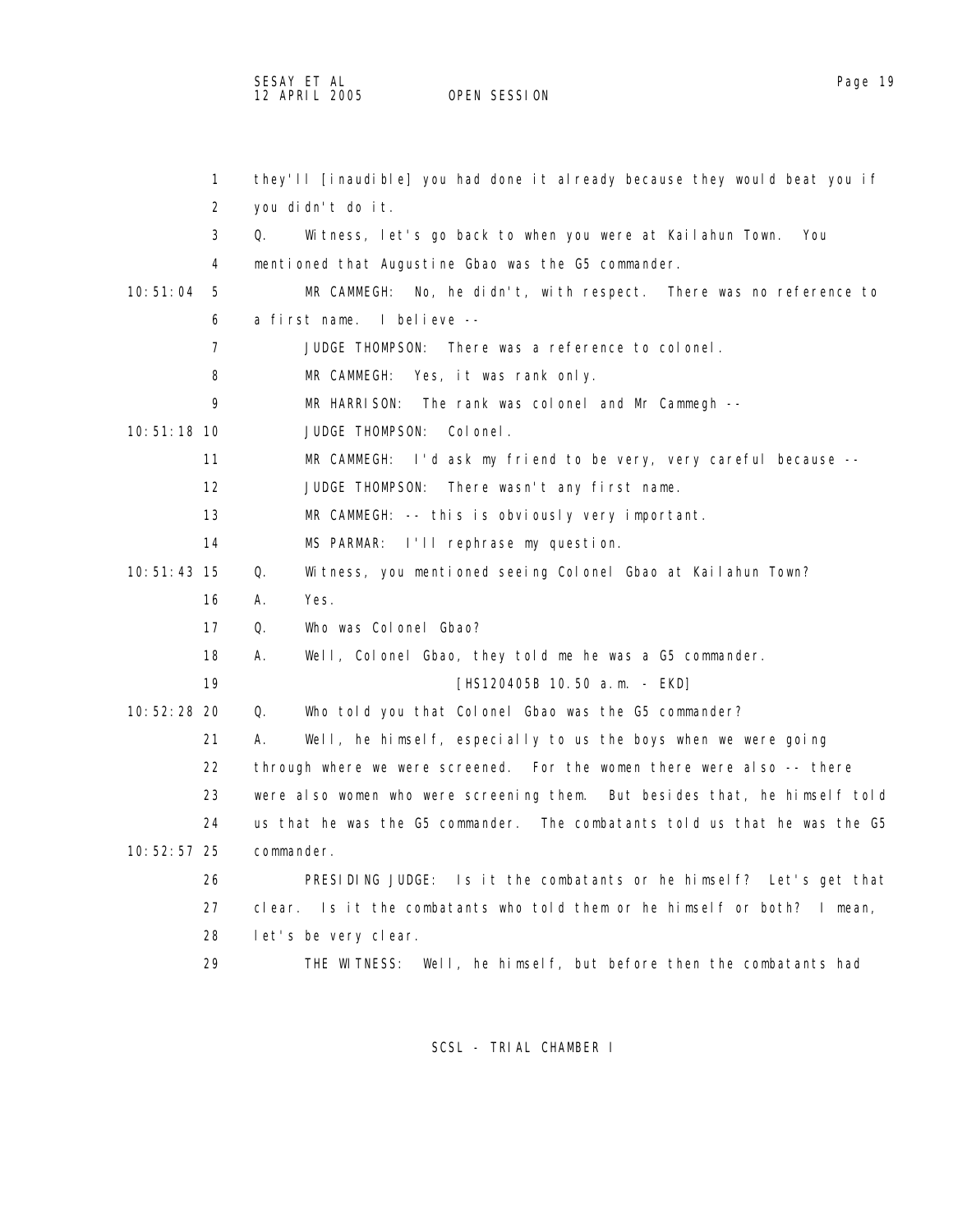SESAY ET AL Page 20 12 APRIL 2005 OPEN SESSION

| 1              | When we reached at that muster parade they handed over<br>told us.         |
|----------------|----------------------------------------------------------------------------|
| 2              | everything. It was there that we were told that it was the G5 commander    |
| 3              | that had to screen us. Then for us the men, he told us that, "I am Colonel |
| 4              | Gbao," and he told us that he was the G5 commander. So that means it was   |
| 10:53:51<br>-5 | there that I knew that he was the G5 commander.                            |
| 6              | MS PARMAR:                                                                 |
| 7              | Q.<br>Where were you when you first saw Colonel Gbao?                      |
| 8              | It was in Kailahun Town.<br>А.                                             |
| 9              | You mentioned that "especially the boys." What did you mean when you<br>Q. |
| 10:55:08 10    | said that?                                                                 |
| 11             | Well, like I said, we are doing the screening by sex. We have the<br>А.    |
| 12             | They will screen them to know whether they had no enemies among<br>women.  |
| 13             | them.<br>Then for the men, they will be screened by men to know who were   |
| 14             | enemies or not. And for us, the men, it was there that I saw Colonel Gbao, |
| 10: 55: 39 15  | and he said, "I am Colonel Gbao." He was talking to everybody because we   |
| 16             | are so many. It was there that I came to know that that was Colonel Gbao   |
| 17             | and he was the G5 commander.                                               |
| 18             | PRESIDING JUDGE: Were any enemies detected?                                |
| 19             | THE WITNESS: Well, no, for the time that I was there no enemy was          |
| $10:56:21$ 20  | detected.                                                                  |
| 21             | MS PARMAR:                                                                 |
| 22             | Do you know the full name of Colonel Gbao?<br>Q.                           |
| 23             | Well, yes, Colonel Gbao was called Colonel A Gbao. Because that A, I<br>А. |
| 24             | knew that it was Augustine, because that was the way I used to call him    |
| 10:56:55 25    | most of the time: Colonel Augustine Gbao. A stood for Augustine.           |
| 26             | Q.<br>Where did you call Colonel Augustine Gbao?                           |
| 27             | PRESIDING JUDGE: Can we have that question again, please?                  |
| 28             | MS PARMAR:                                                                 |
| 29             | Q.<br>Witness, you said that you used to call him Colonel Augustine Gbao.  |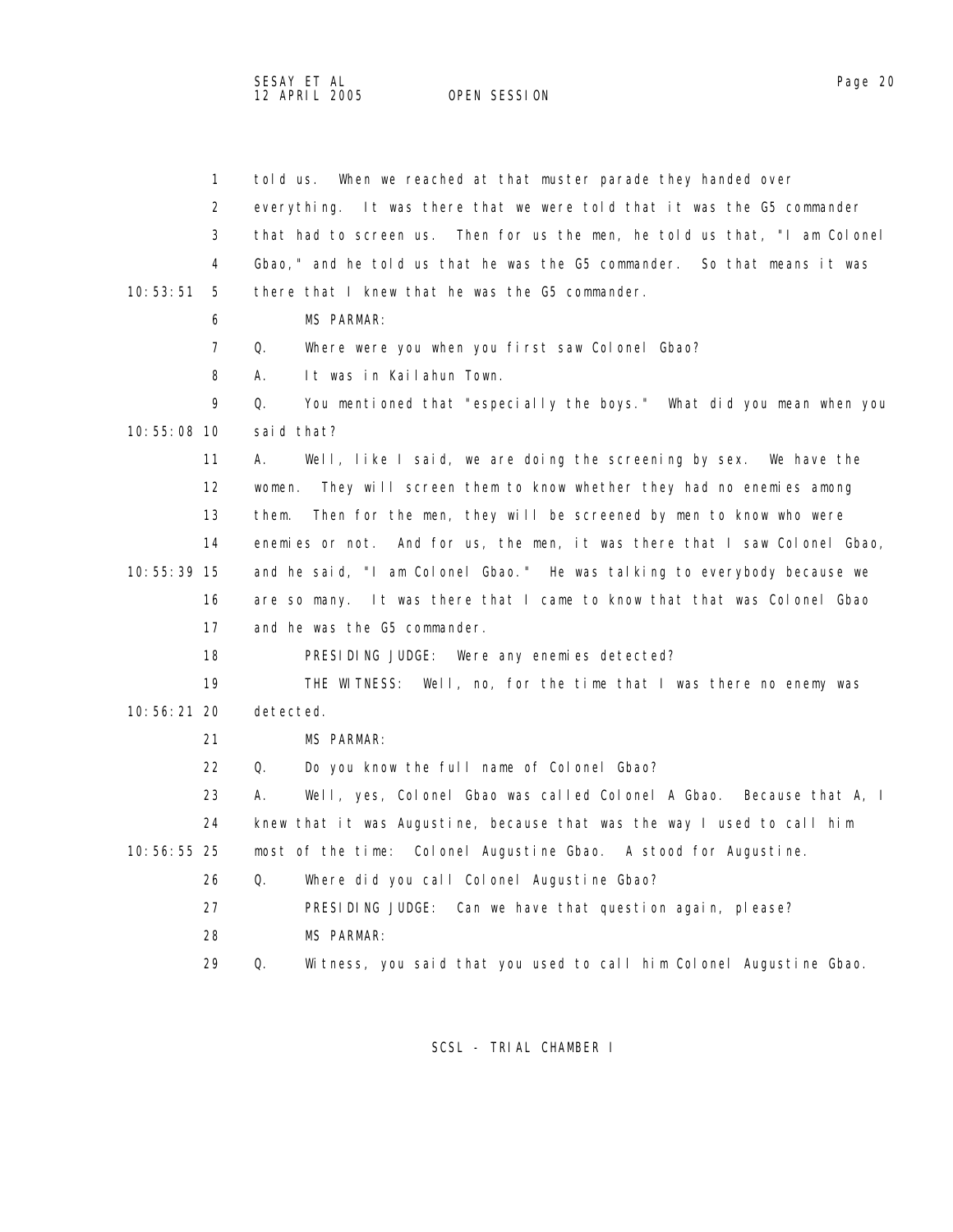1 Where was it that you addressed Colonel Gbao?

|               | 2                 | Well, for the time that we were in Kailahun, as he was the chief<br>А.      |
|---------------|-------------------|-----------------------------------------------------------------------------|
|               | 3                 | commander -- G5 commander, if you want to cross to anywhere he would give   |
|               | 4                 | you a pass. And on that pass there is his signature. And if you don't       |
| 10:58:37      | 5                 | have that pass, that you are not part of any of them, they will do anything |
|               | 6                 | to you.                                                                     |
|               | 7                 | Q.<br>How long did you stay in Kailahun Town?                               |
|               | 8                 | Well, we took some days there, we took some time there.<br>А.               |
|               | 9                 | Q.<br>While you were there did you see Colonel Gbao again?                  |
| 10:59:57 10   |                   | Well, yes. Apart from where we were, I could see him at the barri<br>А.     |
|               | 11                | passing by. I could see him in the town itself whilst I was in Kailahun     |
|               | $12 \overline{ }$ | Town.                                                                       |
|               | 13                | Did you see anyone else with Colonel Gbao when you saw him in<br>Q.         |
|               | 14                | Kailahun Town?                                                              |
| $11:00:41$ 15 |                   | Well, yes, he had his security. Mostly when he would be walking<br>А.       |
|               | 16                | around he would be walking around with his security.                        |
|               | 17                | How old were the security that you saw with Colonel Gbao?<br>Q.             |
|               | 18                | Well, most -- the one that was close to him, he had two small boys,<br>А.   |
|               | 19                | then he had some other bigger men. They themselves were security to him.    |
| 11:01:35 20   |                   | Then I used to see two small boys by him, one on the left and the other one |
|               | 21                | by his right. Every morning they will be at the muster parade.              |
|               | 22                | Q.<br>What would these small boys do as security for Colonel Gbao?          |
|               | 23                | MR O'SHEA:<br>Again, we have to know if this witness has any knowledge      |
|               | 24                | as to whether these small boys did anything at all.                         |
| 11:02:21 25   |                   | MR HARRISON:<br>With respect, that's a perfectly appropriate question       |
|               | 26                | and that objection is not meritorious. That is a perfectly fair question.   |
|               | 27                | That witness can answer that question.                                      |
|               | 28                | What is the ground, counsel, for the objection?<br>JUDGE THOMPSON:          |
|               | 29                | MR O' SHEA:<br>Just a moment, Your Honour. I will withdraw the              |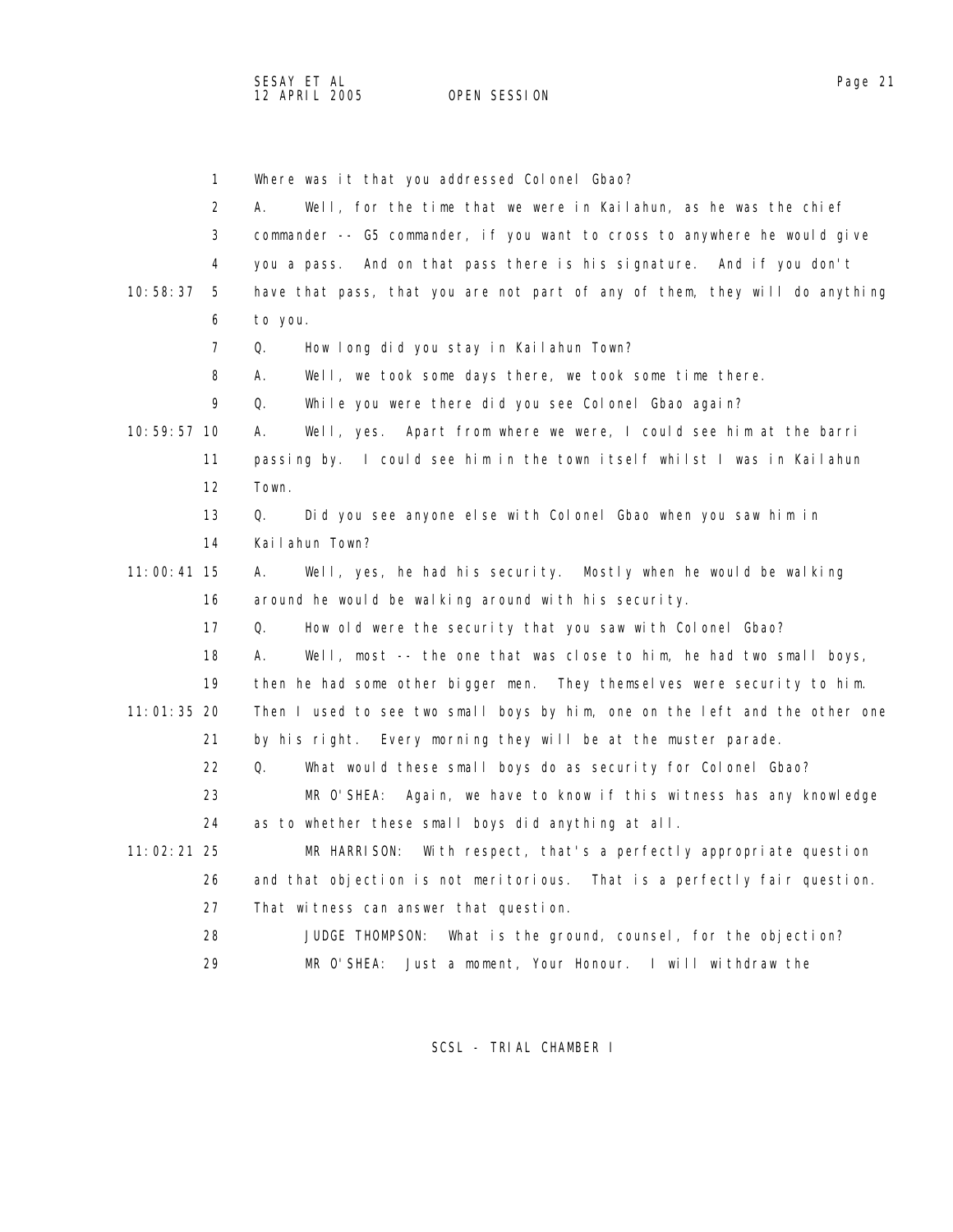1 objection. 2 JUDGE THOMPSON: Thank you. Proceed, Ms Parmar. 3 MS PARMAR: 4 Q. Witness, what did you see these two boys do as security to 11:03:24 5 Colonel Gbao? 6 A. Well, I saw guns with them. I was not going to the place to know 7 what was going on, but I used to see them with guns, walking behind him. 8 Q. How old were these two boys that you saw with Colonel Gbao? 9 A. Well, I don't know their exact age, but I knew that they were older 11:04:20 10 than I was at that time. 11 Q. Can you say how much older they were than you? 12 A. Well, even from their volume, they were taller than I was and they 13 were more -- they had more volume than I had. 14 Q. Witness, where did you go after Kailahun Town? 11:05:39 15 A. Well, after Kailahun they had to take me to the training base. 16 Q. Who did you go with to the training base? 17 A. We were so many. We had small boys like myself, there were some who 18 were bigger than me, we had women, there were younger ones and older ones 19 as well. There were combatants who were with us. Some were in front of us 11:06:22 20 and some were behind us so nobody could escape. 21 Q. Did anyone send you to the training base? 22 A. Well, yes, because all of us that came from Koidu Town, we are forced 23 to go to the training base. They took all of us to go to the training 24 base. We were seriously threatened. We didn't just go like that. In 11:07:15 25 fact, we carried -- some who carried drums and some other things. 26 PRESIDING JUDGE: Who sent them to the training base? 27 MS PARMAR: I just wanted to allow the witness to finish his answer. 28 PRESIDING JUDGE: No, he should answer the first question first and 29 then we continue.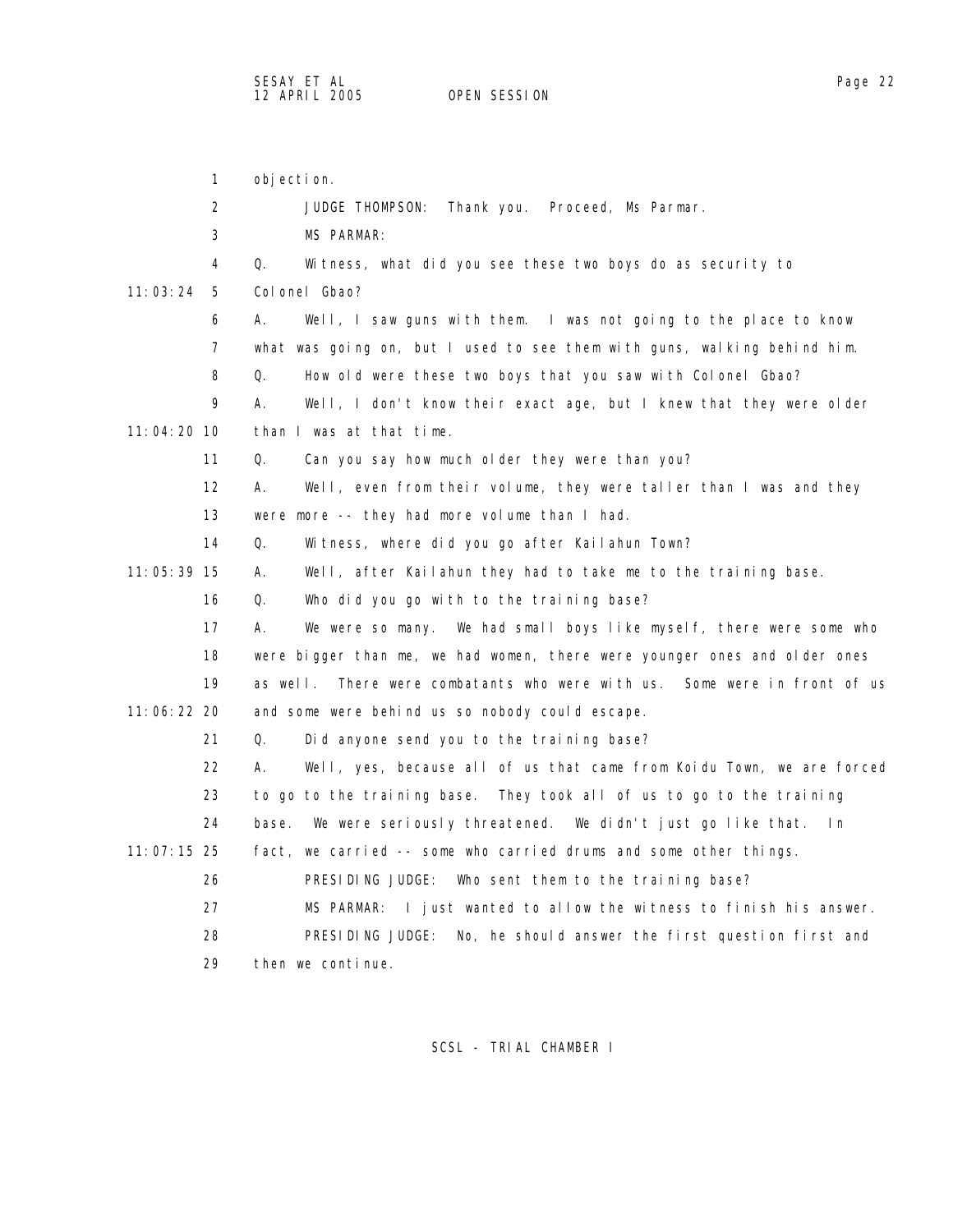|               | $\mathbf{1}$      | <b>MS PARMAR:</b>                                                             |
|---------------|-------------------|-------------------------------------------------------------------------------|
|               | 2                 | Q.<br>Witness, who forced you to go to the training base?                     |
|               | 3                 | Well, it was the combatants in the morning, early in the morning.<br>А.<br>We |
|               | 4                 | just see the combatants -- we just saw the combatants at our doors, taking    |
| 11:07:52      | - 5               | us one after the other. They said we should go to the training base.<br>They  |
|               | 6                 | brought drums and they started beating people who wanted to resist.<br>Sai d, |
|               | 7                 | "You have to go to the training base because you have to be soldiers          |
|               | 8                 | yourselves." They were pushing us.                                            |
|               | 9                 | Where was this training base?<br>Q.                                           |
| $11:08:32$ 10 |                   | At Bunumbu.<br>А.                                                             |
|               | 11                | What was the name of the training base?<br>Q.                                 |
|               | $12 \overline{ }$ | Well, we are calling the place Camp Lion.<br>А.                               |
|               | 13                | Q.<br>How many of you were taken to Camp Lion?                                |
|               | 14                | Well, I don't know the exact amount but we are so many. And even<br>А.        |
| 11:09:27 15   |                   | when we were there they were bringing some other people for training.         |
|               | 16                | Q.<br>When you reached Camp Lion who did you see?                             |
|               | 17                | Well, we met those PTIs. That is how they were called: PTIs.<br>А.<br>We      |
|               | 18                | met them standing in line, they were in queue, waiting for us. It was from    |
|               | 19                | that day that the training started.                                           |
| 11:10:13 20   |                   | What does PTI stand for?<br>Q.                                                |
|               | 21                | PTI means practical training instructors. They were with us when we<br>А.     |
|               | 22                | were doing those practical trainings, the PT, in the morning.                 |
|               | 23                | What were the names of the PTIs?<br>Q.                                        |
|               | 24                | Well, I can remember few. I can remember few. Like Michael Loleh.<br>А.       |
| $11:11:18$ 25 |                   | Some of them had false names.<br>Michael Loleh. I can't remember their names  |
|               | 26                | anymore.                                                                      |
|               | 27                | Can you repeat that one name that you gave and please pronounce it as<br>Q.   |
|               | 28                | clearly as you can?                                                           |
|               | 29                | Yeah, Michael Loleh, Michael Loleh. He was a black guy and tall and<br>Α.     |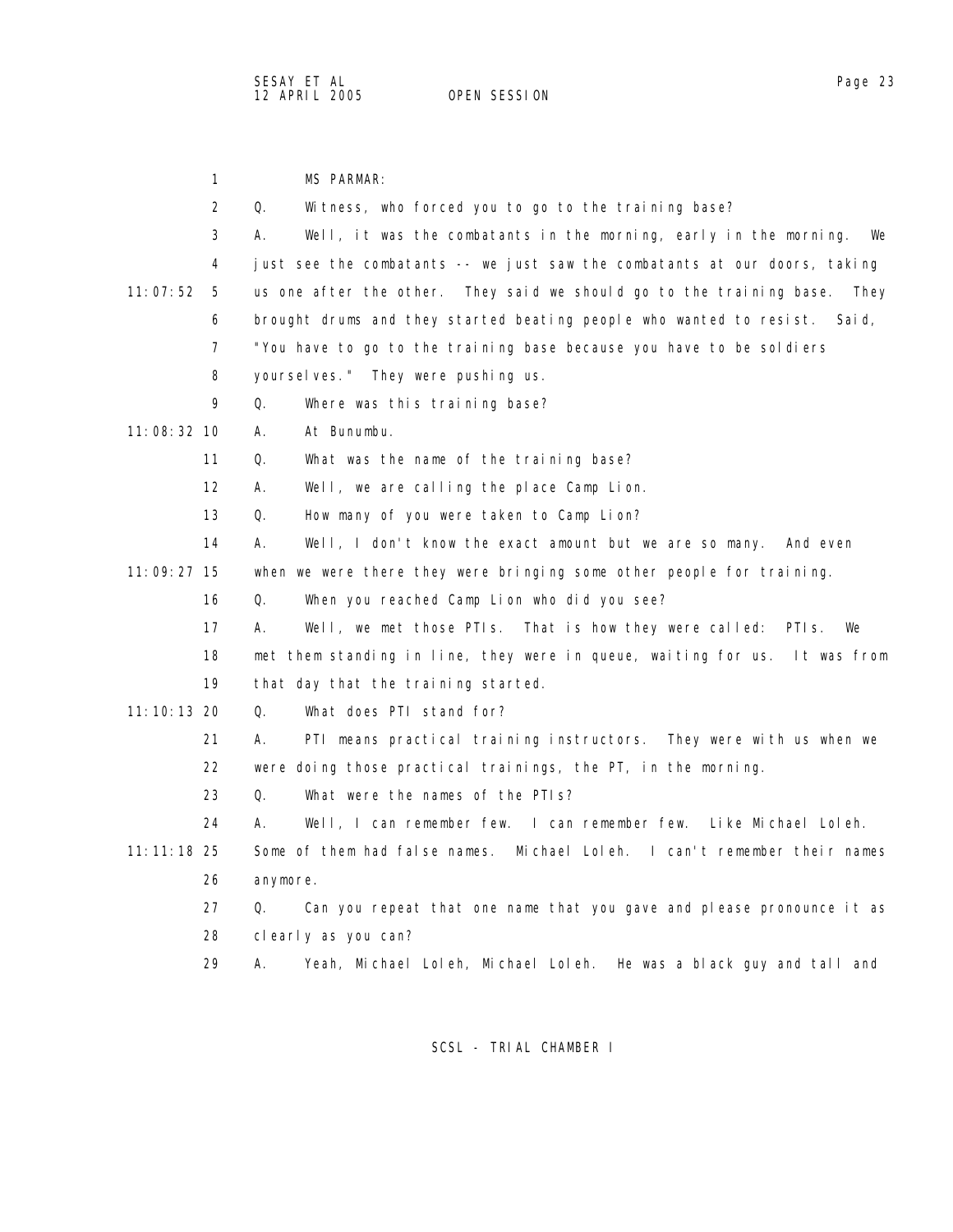SESAY ET AL<br>12 APRIL 2005 OPEN SESSION

OPEN SESSION

|               | $\mathbf{1}$ | he was very active. That was why everybody knew his name.                     |
|---------------|--------------|-------------------------------------------------------------------------------|
|               | 2            | You said that you did practical training. What did you do during<br>Q.        |
|               | 3            | practical training? And go very slowly.                                       |
|               | 4            | Well, first, we are trained how to dismantle a gun and how to couple<br>А.    |
| 11:12:58      | -5           | Then later we are taken to a place that they were referring to as<br>it up.   |
|               | 6            | At that place they will seriously beat us. People even died there,<br>al aka. |
|               | 7            | more than three people even died there at alaka. Then there was another       |
|               | 8            | called FFAP, that was the last one. When you complete that then you'll        |
|               | 9            | graduate.                                                                     |
| 11: 13: 42 10 |              | PRESIDING JUDGE: What is the third point?                                     |
|               | 11           | <b>MS PARMAR:</b>                                                             |
|               | 12           | Q.<br>Wi tness can you repeat --                                              |
|               | 13           | PRESIDING JUDGE: The graduation point is called what?                         |
|               | 14           | THE WITNESS:<br>FFAP.                                                         |
| $11:14:13$ 15 |              | MS PARMAR:                                                                    |
|               | 16           | Q.<br>Witness, you said that you were beaten at alaka. How were you           |
|               | 17           | beaten?                                                                       |
|               | 18           | Well, there was a place was built, it was a circle-like thing and had<br>А.   |
|               | 19           | a single exit and entrance. And at that entrance there was the practical      |
| $11:14:46$ 20 |              | training instructors, all having canes in their hands. It was through that    |
|               | 21           | place that you'll enter. They will beat you until you enter the alaka, and    |
|               | 22           | when you reach there they will start beating you again.<br>They had the       |
|               | 23           | things that they'll tell us to do. When you do it then they'll beat you.      |
|               | 24           | You'll lie and you'll crawl, they'll beat you again.                          |
| $11:15:08$ 25 |              | You said that you would lie and crawl at alaka.<br>Q.<br>Describe how you     |
|               | 26           | would do this at alaka?                                                       |
|               | 27           | Well, if I can demonstrate, what they used to tell us before we could<br>А.   |
|               | 28           | crawl, before we go there would tell us alaka tabay they will all shout and   |
|               | 29           | Then you lie on the<br>say, "Yeah".<br>Then we cross our hands at our backs.  |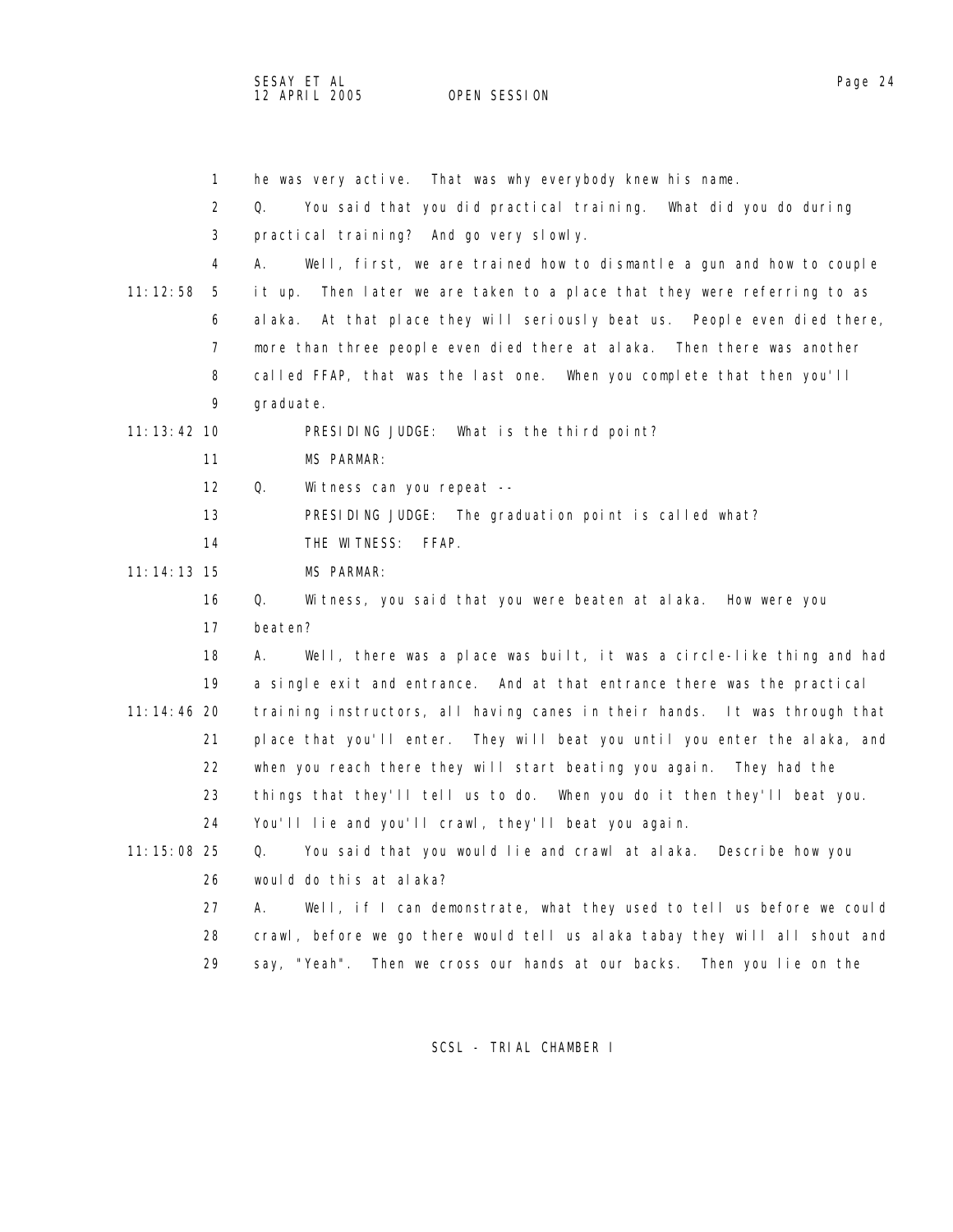SESAY ET AL Page 25 12 APRIL 2005 OPEN SESSION

|               | $\mathbf{1}$   | ground, then you'll crawl on the ground with your shoulders and you will    |
|---------------|----------------|-----------------------------------------------------------------------------|
|               | 2              | drag it on the ground. They will be beating you whilst you were crawling.   |
|               | 3              | They ask you to crawl faster. Your hands would be on the ground.<br>They    |
|               | 4              | will be beating you with their cane.                                        |
| 11:16:32      | 5              | Q.<br>You mentioned after alaka you went to FFAP. What is FFAP?             |
|               | 6              | А.<br>Well, FFAP meant firing from all positions.                           |
|               | $\overline{7}$ | Q.<br>What did you do during FFAP?                                          |
|               | 8              | А.<br>It was during that time, because at first we'll be trained the        |
|               | 9              | fighting positions. It was at that time that you'll demonstrate it.         |
| $11:18:07$ 10 |                | Someone will be at your back with a gun having live bullets in it.<br>Now   |
|               | 11             | when you'll be going he'll say, "Firing from all positions." That is what   |
|               | 12             | they would tell us, "Firing from all positions. Prepare to advance,         |
|               | 13             | advance and steady doubling." Then they started shouting at us "dia dia"    |
|               | 14             | [phon], they'll be running, slow, slow. Then they will say, "Enemies at     |
| $11:18:35$ 15 |                | the right, enemies at the right, lie in position." That was to lie on the   |
|               | 16             | floor -- on the ground. As they say "lie in position," then they will       |
|               | 17             | start firing. If you had not reached there --                               |
|               | 18             | Q.<br>Witness, I know that you have a lot to talk about and you have to     |
|               | 19             | give your explanations slowly. What were you doing when all of these        |
| 11: 19: 32 20 |                | things were being said?                                                     |
|               | 21             | Well, those are instructions given to us. When they say lie in<br>А.        |
|               | 22             | position we are supposed to lie on the ground. If they say sitting          |
|               | 23             | position we'll sit. And as they will say sitting position you would have    |
|               | 24             | even been seated then. If you take -- if you left two or three minutes      |
| $11:20:00$ 25 |                | they will fire you, then you'd be killed.                                   |
|               | 26             | Q.<br>What did you see happen to the others that you trained with during    |
|               | 27             | this time?                                                                  |
|               | 28             | Well, most of them died. And some of them died at that monkey<br>А.         |
|               | 29             | bridge, because the barbed wire that was there, if you fall from that point |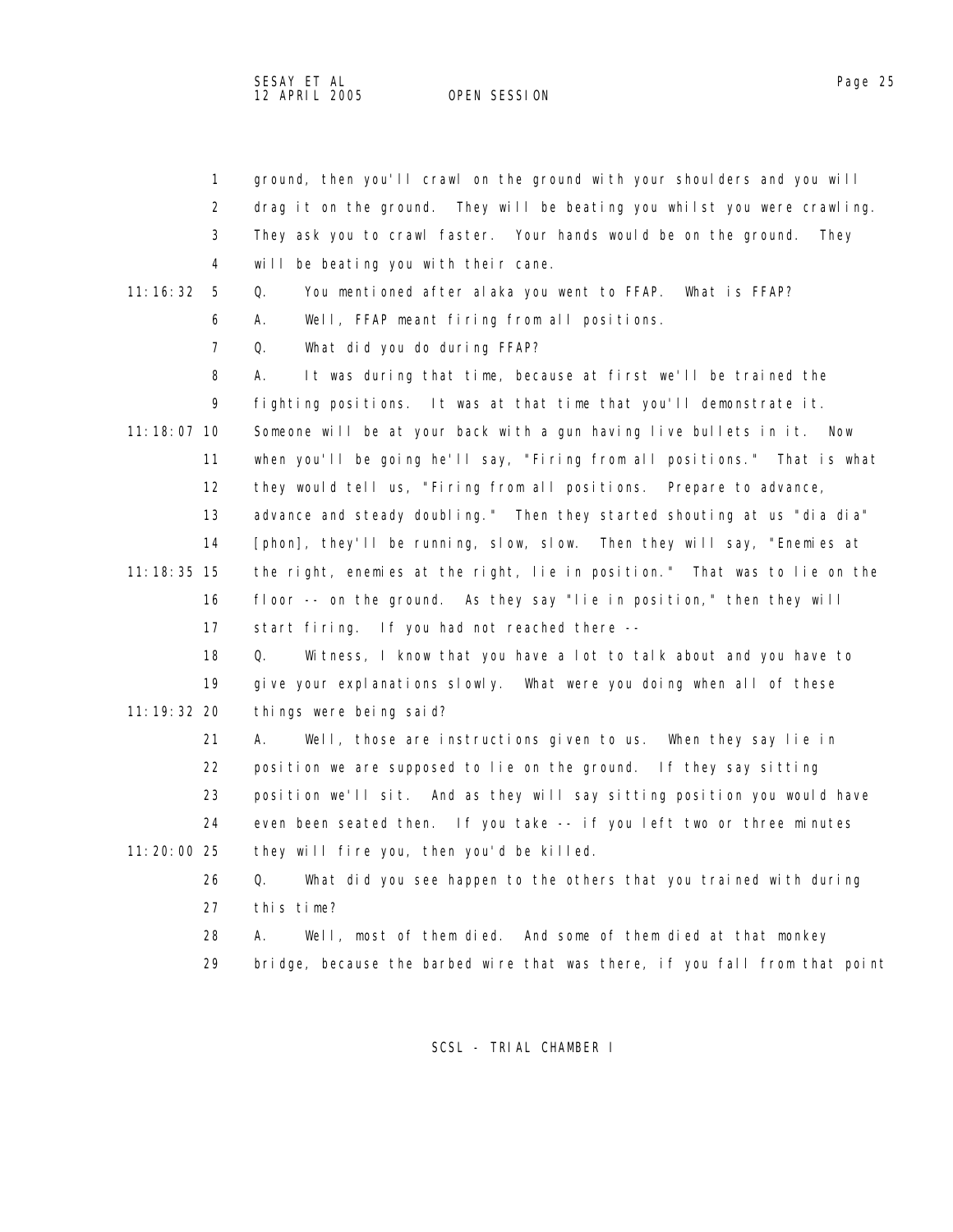1 you'll die of the pain. If -- 2 MR CAMMEGH: Sorry, I didn't catch that. 3 MS PARMAR: I will ask the witness to go back. 4 JUDGE BOUTET: I would like to know, as well, if this is part of the 11:21:22 5 same phase of training the FFAP. Presumably, but it is not clear. 6 MS PARMAR: He hasn't mentioned monkey bridge and perhaps we'll ask 7 him to place that in his narrative. 8 JUDGE BOUTET: That's right, but it may be a subsequent phase of the 9 same training. 11:21:40 10 MS PARMAR: 11 Q. Witness, I want us to go back to the beginning of your answer first. 12 You said that people died and then you mentioned monkey bridge. What was 13 the monkey bridge? 14 A. The monkey bridge -- well, you know, they used to put four sticks, 11:22:10 15 then they will cross some other sticks on top of them, that you'll walk on 16 top of it with your hands. Then you send one hand holding one stick and 17 send the other hand to hold the other stick. Then underneath they had 18 barbed wire. So if you fall from off that stick you'll fall on the barbed 19 wire. So if you fall you would fall on that barbed wire. Some of them, 11:22:39 20 they will fire live bullets. Some died of the pain when they fell on the 21 barbed wire. 22 Q. When did you do the monkey bridge? Was this before or after FFAP? 23 A. Well, the FFAP was the last training. When once you had gone through 24 it then you'll be graduated. After that you'll see drums being packed out. 11:23:35 25 Those are small trainings, practical trainings, but that FFAP was the last 26 training that you'll do. 27 Q. So you did the monkey bridge before FFAP? 28 A. Yes. 29 Q. How old were the people that you trained with?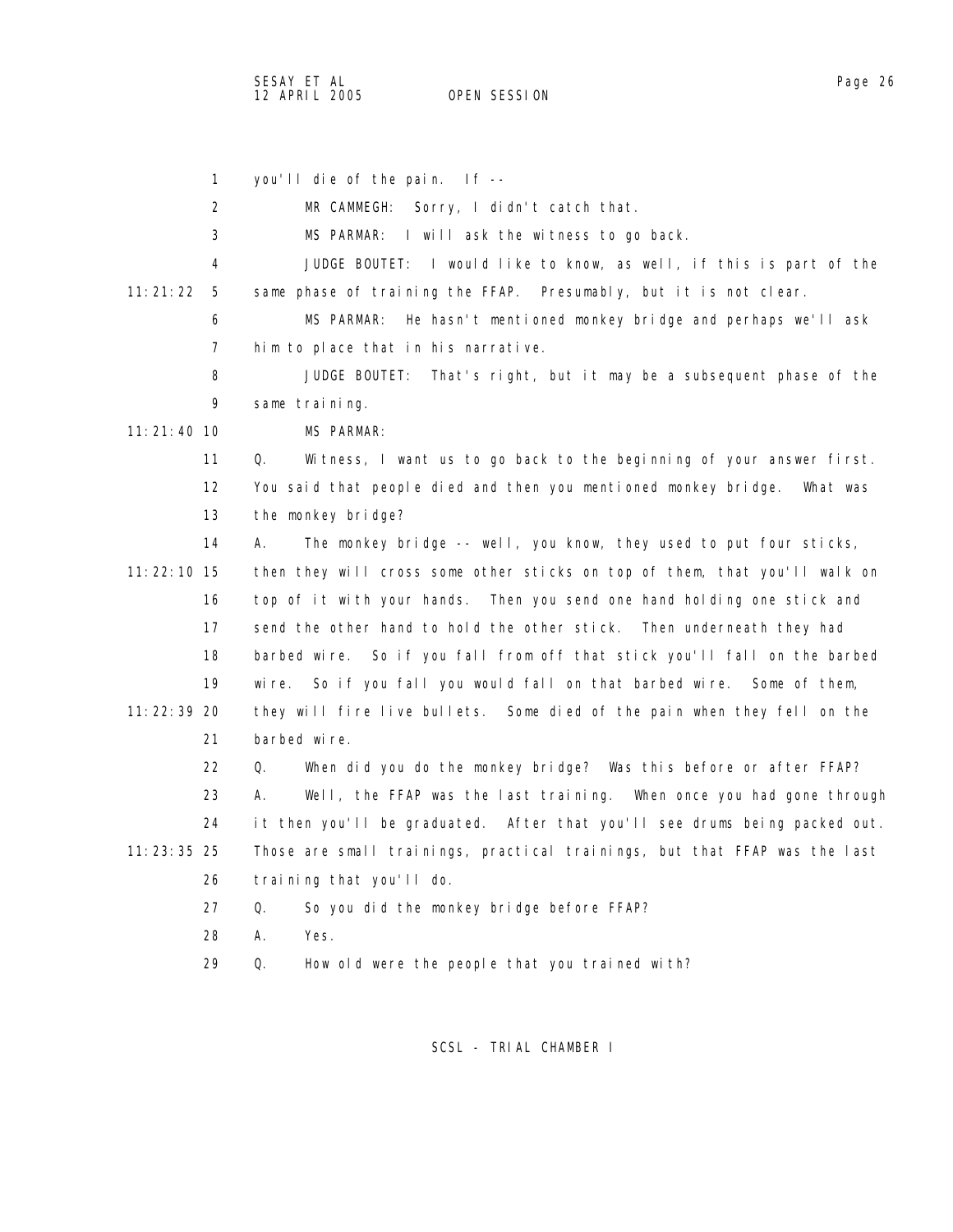## SESAY ET AL<br>12 APRIL 2005 OPEN SESSION OPEN SESSION

|               | $\mathbf{1}$      | А.<br>Well, most of us were SBUs. Then we had the SGU, then we had the big   |
|---------------|-------------------|------------------------------------------------------------------------------|
|               | 2                 | brothers and we had the big girls, the big women.                            |
|               | 3                 | Q.<br>What is an SBU?                                                        |
|               | 4                 | А.<br>SBU means Small Boy Unit.                                              |
| 11:24:58      | 5                 | Q.<br>How old were the SBUs?                                                 |
|               | 6                 | Well, I didn't know their exact age but I knew that whosoever was an<br>Α.   |
|               | 7                 | SBU was below 18.                                                            |
|               | 8                 | What was an SGU?<br>Q.                                                       |
|               | 9                 | А.<br>It was Small Girls Unit and they were also called Y's.<br>At the       |
| $11:25:46$ 10 |                   | training base they were calls Y's.                                           |
|               | 11                | PRESIDING JUDGE:<br>They were also called what?                              |
|               | $12 \overline{ }$ | Y's.<br>MS PARMAR:<br>He means the letter Y.                                 |
|               | 13                | Q.<br>Where did the SGUs come from?                                          |
|               | 14                | Well, they came from different places, like those that we took from<br>А.    |
| $11:26:31$ 15 |                   | Kono, with whom we all came, some were captured from some other angles.      |
|               | 16                | They had girls among them and the SBUs were among them as well.              |
|               | 17                | Q.<br>Were you given anything at Camp Lion?                                  |
|               | 18                | Yes, fine, that was the first thing that when we reached at Camp Lion<br>А.  |
|               | 19                | the first thing they gave to us was medicine and injection.                  |
| $11:27:17$ 20 |                   | Q.<br>What was this medicine that you were given?                            |
|               | 21                | Well, the medicine was in syringe in the form of a liquid.<br>А.<br>They     |
|               | 22                | had -- they had a belt, we were in a line. Then they will tie your hands,    |
|               | 23                | they will see one of your veins come out. It was that way that they will     |
|               | 24                | inject and inject the medicine into it. Three days completely you'd be       |
| $11:28:13$ 25 |                   | sleeping after you had been given that injection.                            |
|               | 26                | Q.<br>Who gave you this injection?                                           |
|               | 27                | А.<br>Well, it was the combat medics, the doctors.<br>That's how they called |
|               | 28                | them:<br>Combat medics.                                                      |
|               | 29                | Q.<br>What did you understand this medicine to be?                           |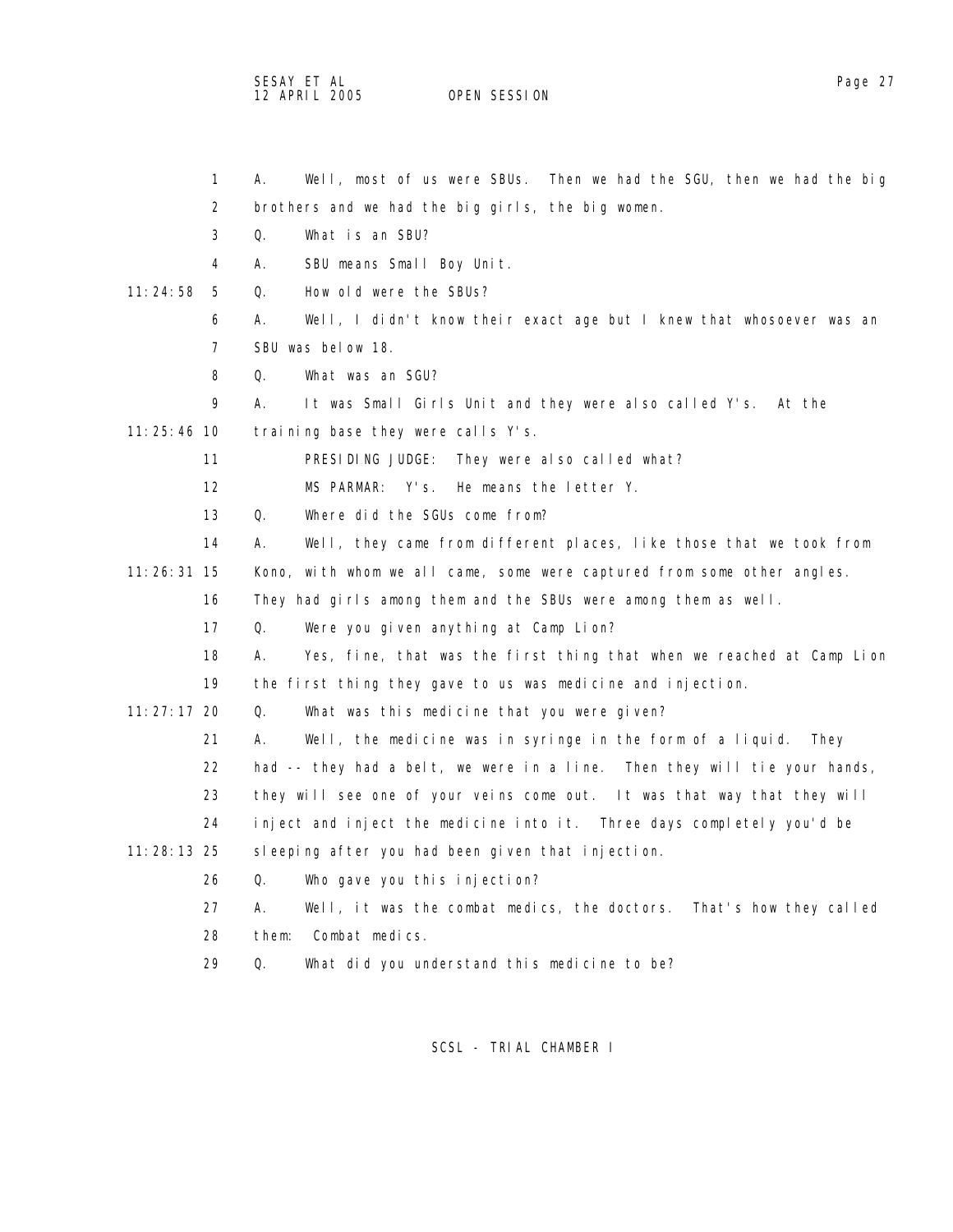| $\mathbf{1}$  | Well, nobody told us what sort of medicine it was. But when they<br>А.      |  |
|---------------|-----------------------------------------------------------------------------|--|
| 2             | gave us this medicine when you would have gained consciousness, you didn't  |  |
| 3             | actually know what the medicine could be. You wouldn't -- you would know    |  |
| 4             | actually what the medicine was.                                             |  |
| 11:29:47<br>5 | Your Honour, the second accused would like to step out of<br>MR TOURAY:     |  |
| 6             | the room.                                                                   |  |
| 7             | PRESIDING JUDGE:<br>The Chamber will rise and when you're ready please      |  |
| 8             | you'll call us in.                                                          |  |
| 9             | [Break taken at 11.29 a.m.]                                                 |  |
| 11:53:50 10   | [Upon resuming at 11.52 a.m.]                                               |  |
| 11            | PRESIDING JUDGE:<br>Learned counsel, we are resuming the session.           |  |
| 12            | Ms Parmar, you may proceed, please.                                         |  |
| 13            | MS PARMAR:<br>Thank you, Your Honour.                                       |  |
| 14            | Q.<br>Witness, before we left for the break you were describing your        |  |
| 11:55:04 15   | training at Camp Lion. What season was it when you were undergoing this     |  |
| 16            | training?                                                                   |  |
| 17            | PRESIDING JUDGE: Just one question, Ms Parmar. Are you through with         |  |
| 18            | the medicine that was given to them and the fact that nobody told them what |  |
| 19            | it was? Are you through with that chapter?                                  |  |
| $11:55:28$ 20 | MS PARMAR:<br>Yes, Your Honour.                                             |  |
| 21            | PRESIDING JUDGE:<br>With that episode.                                      |  |
| 22            | MS PARMAR:<br>Yes.                                                          |  |
| 23            | PRESIDING JUDGE: You're through, okay, all right.                           |  |
| 24            | <b>MS PARMAR:</b>                                                           |  |
| 11:55:36 25   | I will repeat my question, witness. What season was it when you were<br>Q.  |  |
| 26            | doing training at Camp Lion?                                                |  |
| 27            | А.<br>Well, if I could remember, it was the rainy season because most of    |  |
| 28            | the times it was raining.                                                   |  |
| 29            | Q.<br>What else happened during your time at Camp Lion?                     |  |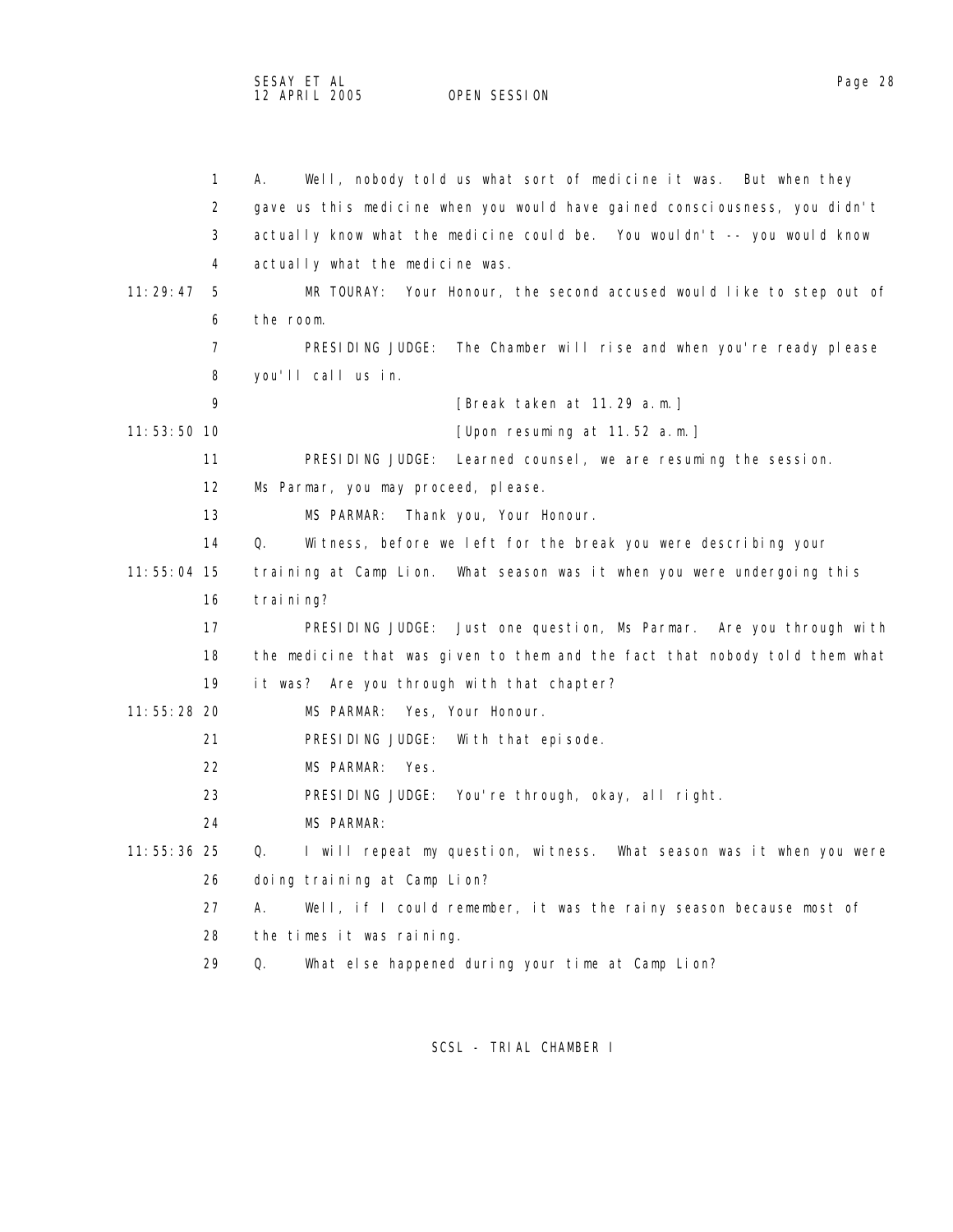SESAY ET AL<br>12 APRIL 2005 OPEN SESSION

OPEN SESSION

|               | 1                 | Well, apart from what I've already said, I don't think any other<br>А.     |
|---------------|-------------------|----------------------------------------------------------------------------|
|               | 2                 | thing happened, except that I probably might have forgotten.               |
|               | 3                 | Q.<br>While you were staying at Camp Lion did anyone ever come to Camp     |
|               | 4                 | Li on?                                                                     |
| 11:57:06      | 5                 | Yes.<br>А.                                                                 |
|               | 6                 | Who came to Camp Lion?<br>Q.                                               |
|               | 7                 | Well, at first it was CO Vandi, then later we had Brown Monkey, then<br>Α. |
|               | 8                 | we Povei --                                                                |
|               | 9                 | PRESIDING JUDGE: Just a minute. CO Vandi?                                  |
| 11:57:44 10   |                   | THE WITNESS: Yes.                                                          |
|               | 11                | <b>MS PARMAR:</b>                                                          |
|               | $12 \overline{ }$ | Q.<br>Other than CO Vandi can you repeat who came to visit Camp Lion?      |
|               | 13                | Well, the first person that visited us was CO Vandi. Then later we<br>А.   |
|               | 14                | saw Povei and Monkey Brown. He was CO Vandi as well, but that's how we     |
| $11:58:11$ 15 |                   | called him.                                                                |
|               | 16                | So you're saying CO Vandi and Monkey Brown were the same person?<br>Q.     |
|               | 17                | CO Vandi, he had one Mende name attached to him called Vandi<br>А.<br>No.  |
|               | 18                | Then there was CO Vandi called Colonel Denis, Monkey Brown.<br>Tangeya.    |
|               | 19                | JUDGE BOUTET: I would appreciate if you can have the witness to            |
| 11:58:51 20   |                   | repeat that very slowly, because I'm lost in the names now. So the first   |
|               | 21                | one that visited you was CO Vandi and after that?                          |
|               | 22                | THE WITNESS: Yes.                                                          |
|               | 23                | <b>MS PARMAR:</b>                                                          |
|               | 24                | Who came after CO Vandi?<br>Q.                                             |
| 11:59:11 25   |                   | Well, the first one was Monkey Brown, who was Colonel Denis, who was<br>А. |
|               | 26                | the brigadier commander at Pendembu. Then Povei --                         |
|               | 27                | Q.<br>Witness, stop right there. Please go slow.                           |
|               | 28                | PRESIDING JUDGE: He called Povei first after Vandi. Anyway, let's          |
|               | 29                | get the order right, please.                                               |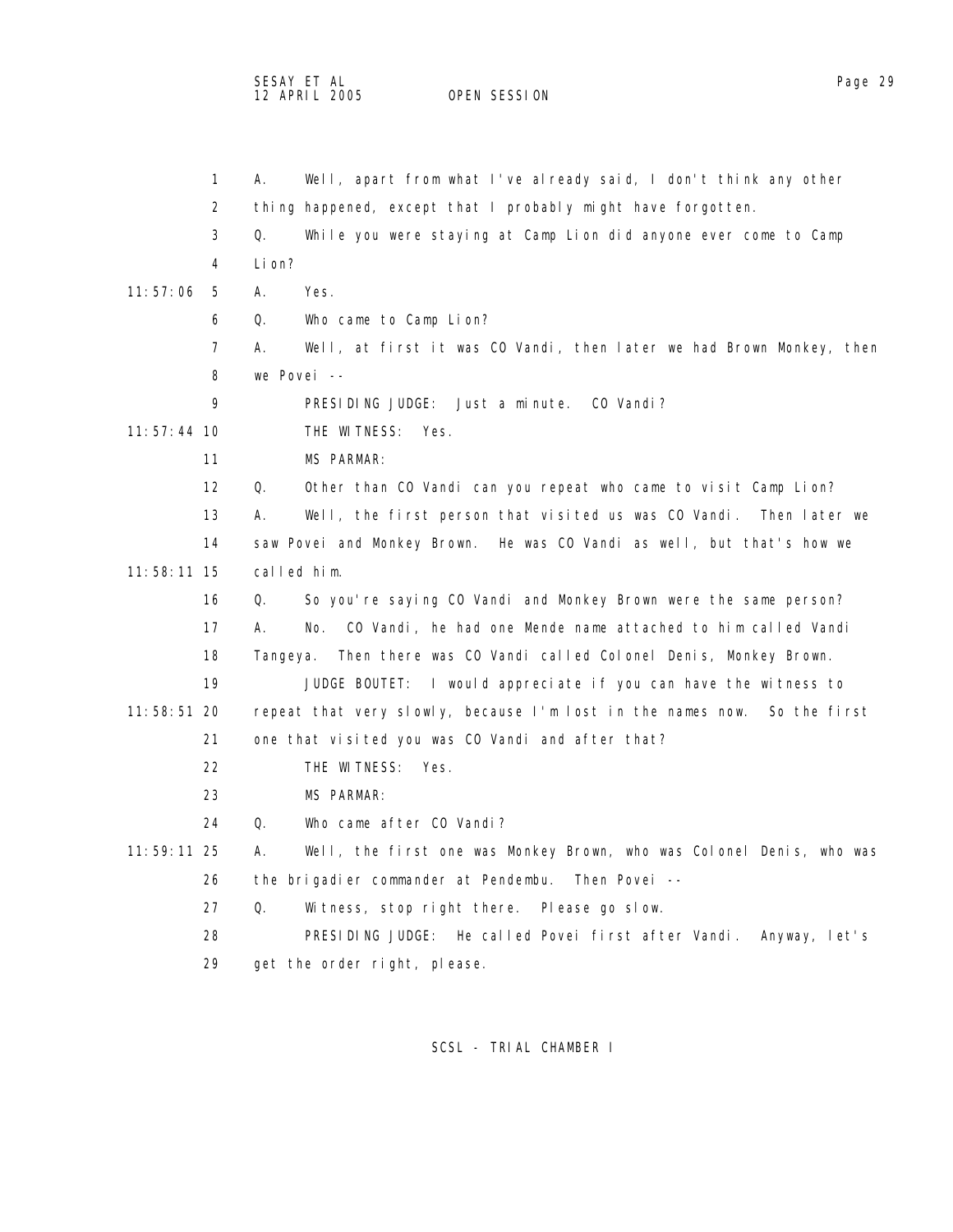SESAY ET AL Page 30 12 APRIL 2005 OPEN SESSION

|             | $\mathbf{1}$      | So after General Vandi --<br><b>JUDGE BOUTET:</b>                            |
|-------------|-------------------|------------------------------------------------------------------------------|
|             | 2                 | PRESIDING JUDGE: After CO Vandi.                                             |
|             | 3                 | JUDGE BOUTET:<br>After CO Vandi was Monkey Brown?                            |
|             | 4                 | THE WITNESS:<br>Monkey Brown, yes.                                           |
| 11:59:53    | 5                 | <b>JUDGE BOUTET:</b><br>And he had another name.<br>What was his other name? |
|             | 6                 | THE WITNESS:<br>Colonel Denis.                                               |
|             | $\overline{7}$    | <b>JUDGE BOUTET:</b><br>Yes. And after that?                                 |
|             | 8                 | THE WITNESS:<br>Then Povei.                                                  |
|             | 9                 | <b>MS PARMAR:</b>                                                            |
| 12:00:30 10 |                   | Who was Povei?<br>Q.                                                         |
|             | 11                | Well, that was CO Issa.<br>А.                                                |
|             | $12 \overline{ }$ | What is the full name of CO Issa?<br>0.                                      |
|             | 13                | Issa Sesay.<br>А.                                                            |
|             | 14                | How did you know that this was CO Issa?<br>Q.                                |
| 12:01:13 15 |                   | А.<br>Well, like Povei, any other person that will come to talk to the       |
|             | 16                | gathering would have to show his name, who he was, before he could ever      |
|             | 17                | talk to us. So that was what something like that happened.                   |
|             | 18                | Q.<br>Describe what you saw CO Issa do when he came to Camp Lion?            |
|             | 19                | Well, after he had been introduced to us, he just kind of gave us<br>А.      |
| 12:02:29 20 |                   | some morale booster. He spoke to us, he said he had security amongst us,     |
|             | 21                | he had sent his boys there at the training base. Then whosoever had gone     |
|             | 22                | there for training at the training base, whatever you were told to do, if    |
|             | 23                | you leave there and go elsewhere, then you are asked to do the same thing    |
|             | 24                | and you make any sort of blunder to do that, he said he -- he would execute  |
| 12:03:01 25 |                   | you.                                                                         |
|             | 26                | Q.<br>Witness, I want us to go over your answer slowly. When CO Issa         |
|             | 27                | arrived at Camp Lion, what did you do at Camp Lion?                          |
|             | 28                | Well, when we saw him, when we are introduced to him, before he spoke<br>А.  |
|             | 29                | we gave him that morale. We started shouting, "How di CO look, all right."   |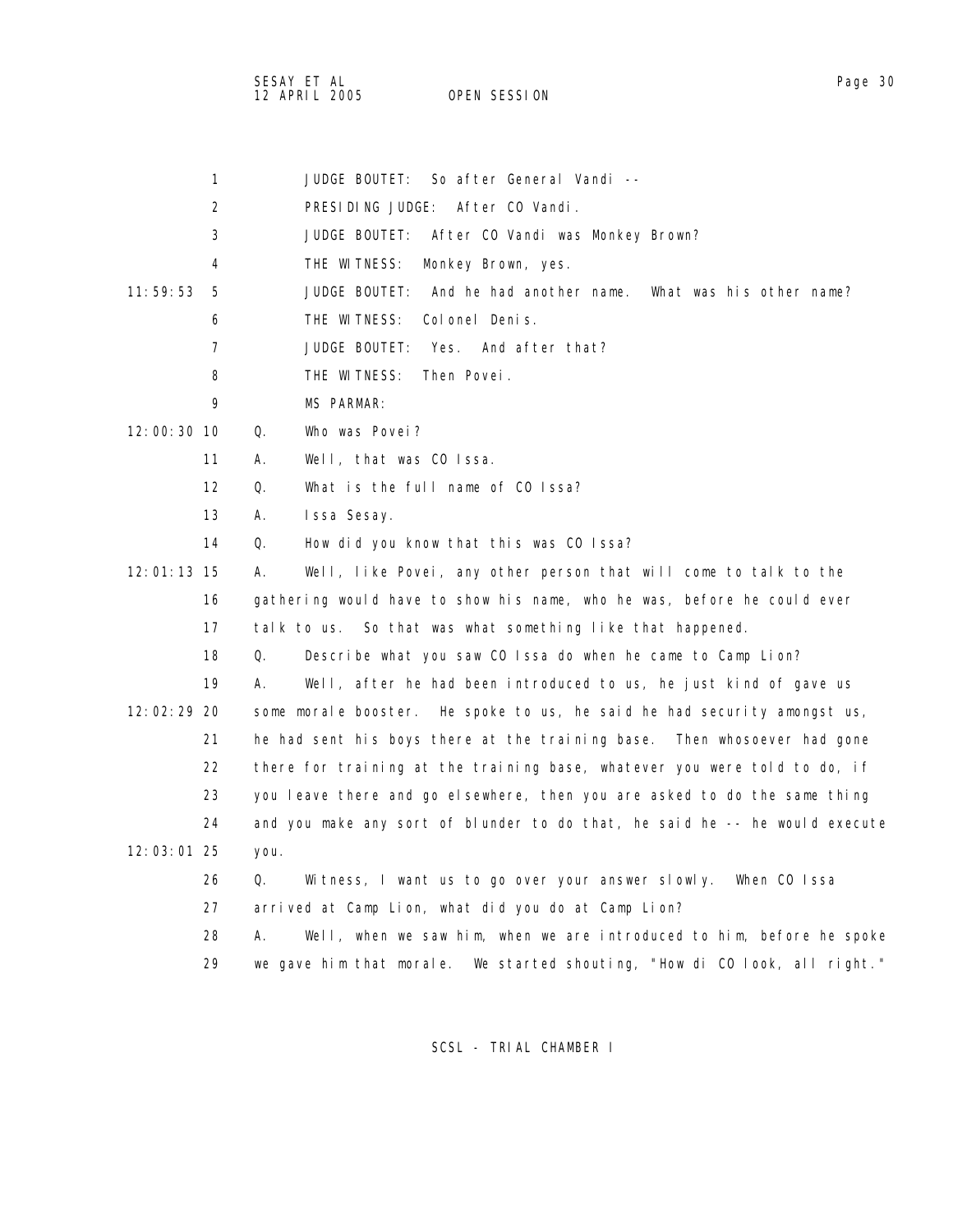OPEN SESSION

| $\mathbf{1}$    | Q.<br>How were you all gathered when CO Issa came to the camp?              |
|-----------------|-----------------------------------------------------------------------------|
| 2               | Well, we were in the bush. It was a big field that we brushed, we<br>А.     |
| 3               | were right round in a circle. He was in the middle of the circle. He was    |
| 4               | talking to us himself, and the training commandants and the security that   |
| 12:04:36<br>- 5 | he came with.                                                               |
| 6               | You said that you were in a circle. Who was gathered in that circle?<br>Q.  |
| 7               | Well, we the recruits that were undergoing training.<br>А.                  |
| 8               | How old were these recruits at that time who were gathered at the<br>Q.     |
| 9               | meeting?                                                                    |
| 12:05:25 10     | Well, there was small girls, bigger ones, small boys. Just ones that<br>А.  |
| 11              | were there for the training were present. We that were there for the        |
| 12              | training were present.                                                      |
| 13              | After you were gathered you said that you were given morale. What do<br>Q.  |
| 14              | you mean by that?                                                           |
| 12:06:22 15     | Well, when we had been -- when they had introduced to us who are to<br>А.   |
| 16              | talk to us, who was Colonel Issa who was an authority, we had to give him   |
| 17              | that morale. We shouted, "How di CO look, all right. How di CO look, all    |
| 18              | right." Then he started talking to us.                                      |
| 19              | Q.<br>You also mentioned morale booster. What did you mean by morale        |
| 12:07:31 20     | booster?                                                                    |
| 21              | Well, we boosted his morale, meaning we gave him some respect, we<br>А.     |
| 22              | regarded his presence. Before he spoke we did that and even after he spoke  |
| 23              | we did that, to kind of give him respect, to honour him.                    |
| 24              | Q.<br>Please describe slowly what CO Issa said to you at this gathering.    |
| 12:08:23 25     | Well, first he said that his security - that was the boys that he had<br>Α. |
| 26              | behind him - that they were capturing several civilians, sending some to    |
| 27              | the training base, who were even among us.<br>Then he also said that if at  |
| 28              | all anyone had come to the training and he had gone through the training,   |
| 29              | if you go to the frontline to the battlefield, whatever you were told to do |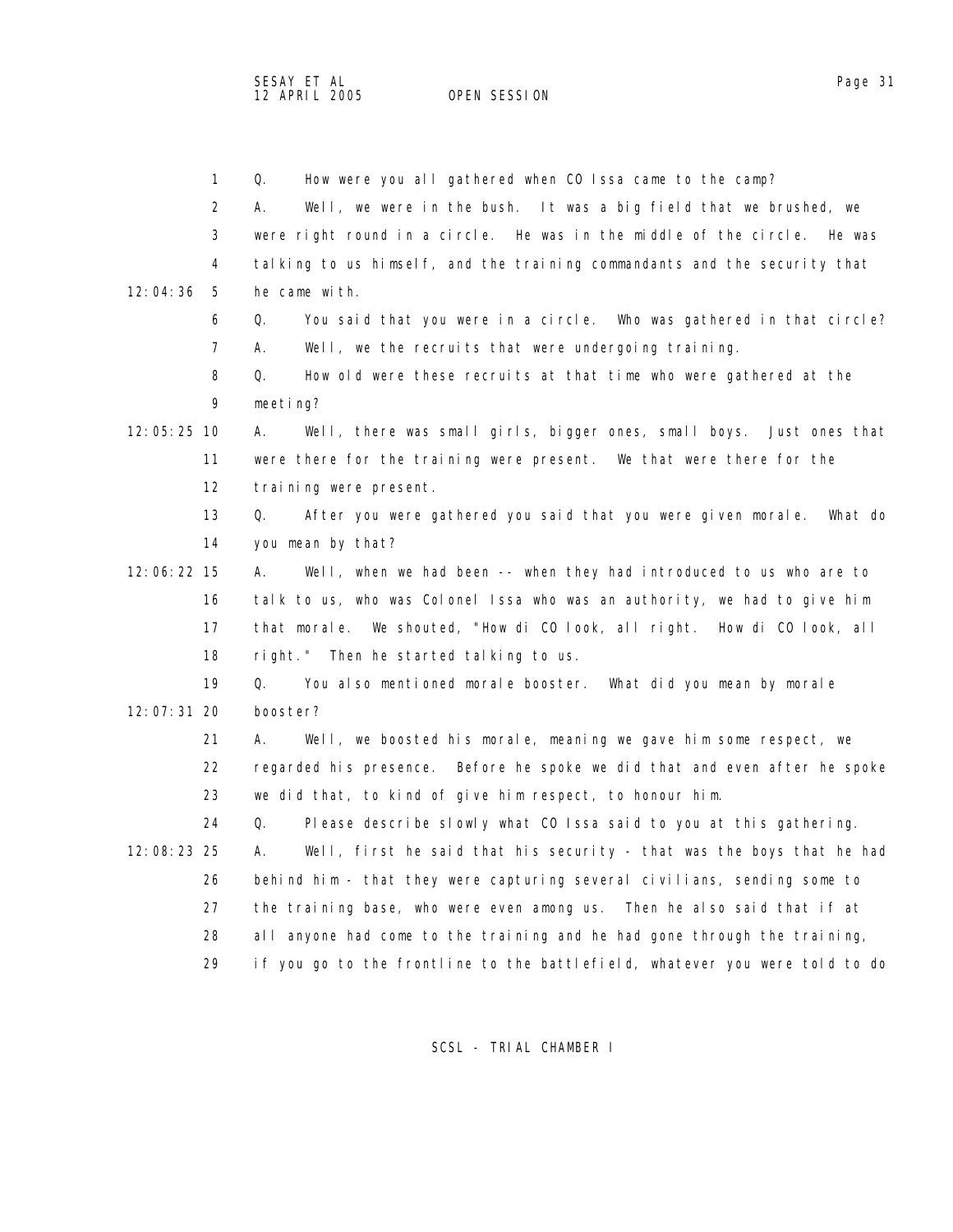SESAY ET AL<br>12 APRIL 2005 OPEN SESSION

OPEN SESSION

|               | $\mathbf{1}$      | is what you will do. If you failed to do it, like, he himself, he will not    |
|---------------|-------------------|-------------------------------------------------------------------------------|
|               | 2                 | accept that. He even set an example, he said he would execute you if you      |
|               | 3                 | failed to do what you were told to do.                                        |
|               | 4                 | You mentioned that CO Issa had security. How old were his security?<br>0.     |
| 12:10:01      | 5                 | Well, the few that I saw with him were big brothers and big boys were<br>А.   |
|               | 6                 | Because the securities were mixed. There was Leather Boot and<br>with him.    |
|               | 7                 | others. They were mixed together.                                             |
|               | 8                 | Q.<br>After this visit did you ever see CO Issa again?                        |
|               | 9                 | А.<br>Well, yes. But not at the training base.                                |
| 12:11:07 10   |                   | Where did you see CO Issa?<br>Q.                                              |
|               | 11                | It was when we were at Baima 1st Battalion. He was given a rank, he<br>А.     |
|               | $12 \overline{ }$ | was honoured together with Mike Lamin.                                        |
|               | 13                | PRESIDING JUDGE: This was where?                                              |
|               | 14                | He said at Baima, B-A-I-M-A.<br>MS PARMAR:                                    |
| $12:12:07$ 15 |                   | JUDGE BOUTET: And he mentioned something about 1st Battalion.                 |
|               | 16                | MS PARMAR:                                                                    |
|               | 17                | Q.<br>Witness, can you please explain in more detail what happened when you   |
|               | 18                | saw CO Issa at Baima?                                                         |
|               | 19                | А.<br>Yes.<br>First in the morning it was Sam Bockarie who went and said we   |
| $12:12:44$ 20 |                   | should go and capture Daru. He left the ammunition and he went away to        |
|               | 21                | So as he went, Issa and Colonel Mike Lamin, they came with a morale<br>Buedu. |
|               | 22                | booster in one white Hilux vehicle. They came to our ground. But before       |
|               | 23                | they could reach, they had drunk a lot of that particular rum that they had   |
|               | 24                | brought. So they came there with lot of misbehaviour.                         |
| $12:13:16$ 25 |                   | Q.<br>Witness, explain what you mean when you said that Issa and Mike Lamin   |
|               | 26                | brought morale booster. What is morale booster?                               |
|               | 27                | А.<br>Well, morale booster was stuff like diamba. Then rum called             |
|               | 28                | maminyini, it was alcohol. Then cigarette.<br>Then there was one hard         |
|               | 29                | tobacco called tongoni for those who'd be in the ambush when the place will   |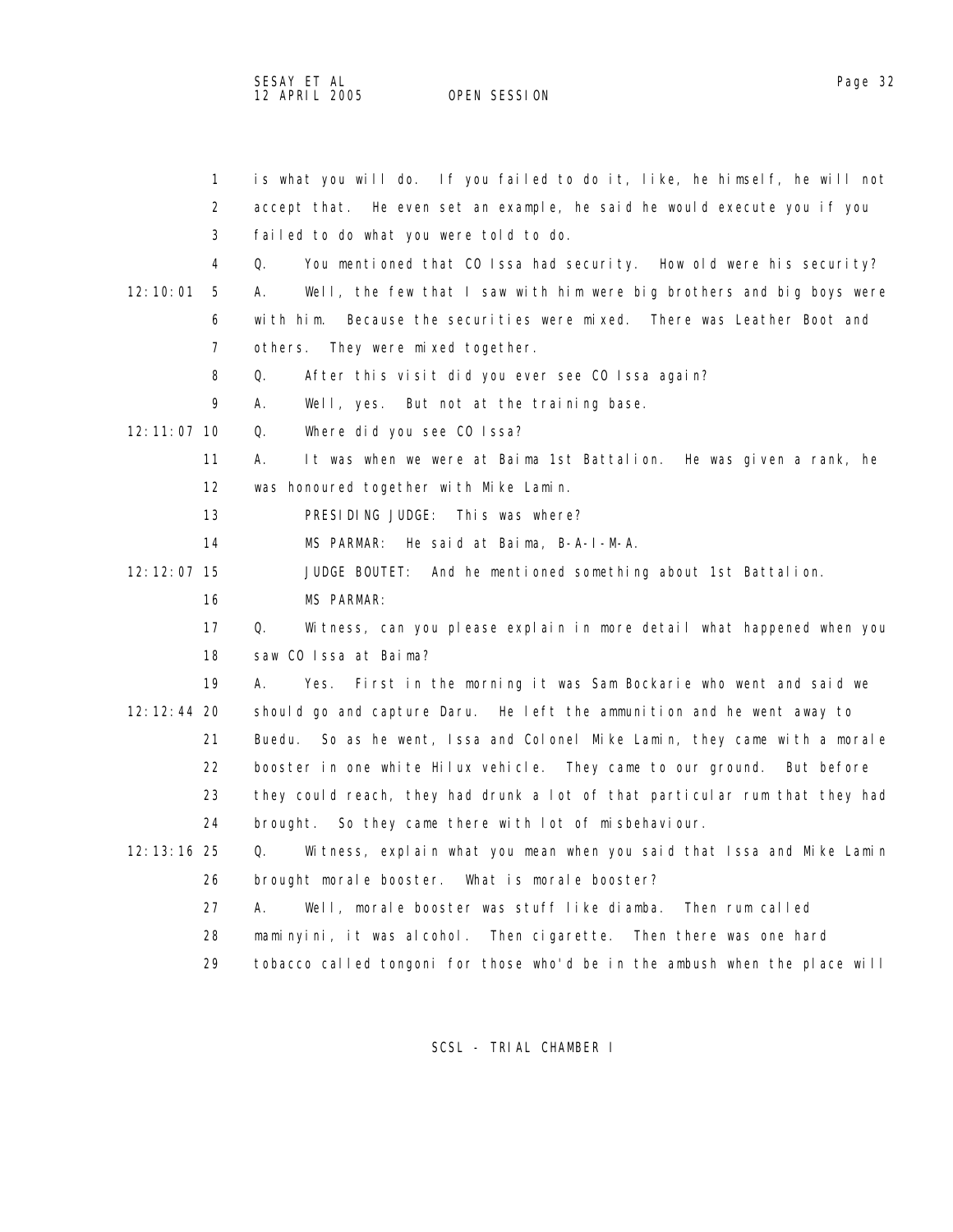SESAY ET AL<br>12 APRIL 2005 OPEN SESSION

OPEN SESSION

|               | $\mathbf{1}$      | Those are the things that he brought all those things put<br>be cold.               |
|---------------|-------------------|-------------------------------------------------------------------------------------|
|               | 2                 | together was what we referred to as morale booster. Because we had to               |
|               | 3                 | fight, we had to fight at Daru first thing in the morning.                          |
|               | 4                 | When Issa arrived with this morale booster, what happened to the<br>Q.              |
| 12:15:25      | - 5               | morale booster?                                                                     |
|               | 6                 | Well, for the alcohol that I'm talking about, there was one village<br>А.           |
|               | 7                 | that was close to the battalion headquarters. It was called Tarwey [phon].          |
|               | 8                 | It was there that they reached, they stopped there and drank half of the            |
|               | 9                 | rum that they were to take to us, himself and Mike Lamin. When they                 |
| 12: 15: 48 10 |                   | reached to us now at the battalion they were drunk, they were misbehaving,          |
|               | 11                | pointing gun at officers, and the rum was scattered all about them, all on          |
|               | $12 \overline{ }$ | Everybody ran away, leaving them there alone. And the battalion<br>them.            |
|               | 13                | commander called us.                                                                |
|               | 14                | What happened to the rest of what you described as morale booster?<br>Q.            |
| 12: 16: 54 15 |                   | Well, later it was distributed amongst us by company, platoon.<br>А.<br>Later       |
|               | 16                | on.                                                                                 |
|               | 17                | Who did the distribution of the rest of the morale booster?<br>Q.                   |
|               | 18                | Well, it was the battalion commander. He came, took the things.<br>А.               |
|               | 19                | While we were assembled -- because at this time we had a mission.<br>While we       |
| 12: 17: 58 20 |                   | were assembled he gave any patrol -- every patrol commander he will give            |
|               | 21                | him his own share. Then he will in turn distribute it among his men.<br>$ $ $ $ $f$ |
|               | 22                | one company is about for 50 men, he will give the commander their own               |
|               | 23                | share; then he will in turn distribute among his own men. The battalion             |
|               | 24                | commander himself was there doing it.                                               |
| 12: 18: 24 25 |                   | You mentioned a battalion commander. What was the name of this<br>Q.                |
|               | 26                | battalion commander?                                                                |
|               | 27                | Well, the battalion commander for the 1st Battalion was Colonel War<br>А.           |
|               | 28                | Eagl e.                                                                             |
|               | 29                | Do you know the full name of Colonel War Eagle?<br>Q.                               |
|               |                   |                                                                                     |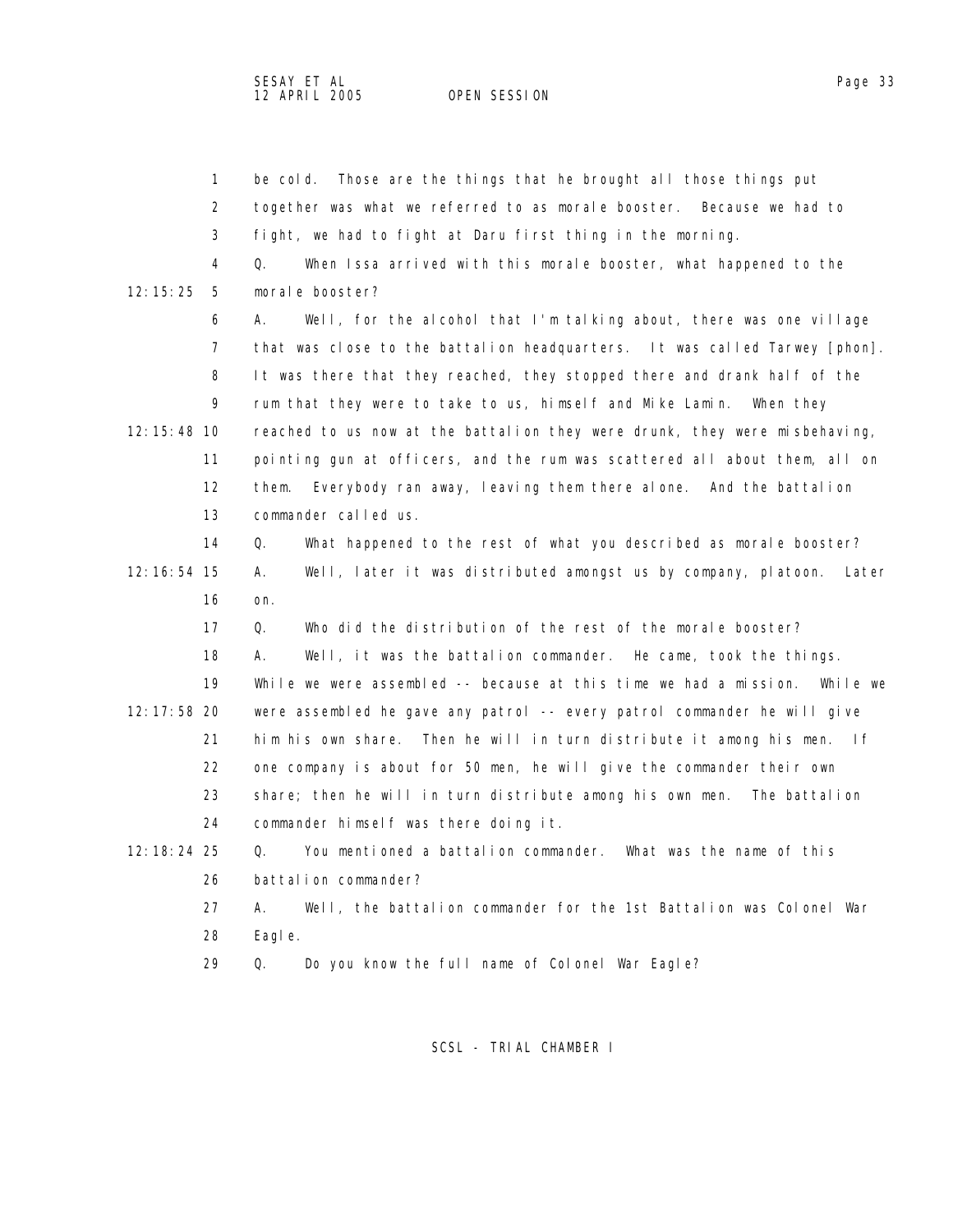OPEN SESSION

| $\mathbf{1}$  | Well, at times when he was signing those passes I did see S Kanu. I<br>А.   |
|---------------|-----------------------------------------------------------------------------|
| 2             | can't remember the full name, but I used to see Kanu where he was signing.  |
| 3             | When you say passes, what do you mean? What were these passes?<br>Q.        |
| 4             | Well, if you were at 1st Battalion headquarters and you would want to<br>А. |
| 12:20:21<br>5 | go to brigade headquarter -- brigade battalion at Pendembu, they would have |
| 6             | to give you a pass if you were a soldier to show that you were a soldier    |
| 7             | from 1st Battalion. And if you are coming from that 1st Battalion, the      |
| 8             | battalion commander would know that you were coming from that command.      |
| 9             | $[HS120405C 12.20 p.m. - AD]$                                               |
| 12:20:44 10   | Sorry, do you mind going over that again, please.<br>MR JORDASH:            |
| 11            | <b>MS PARMAR:</b>                                                           |
| 12            | Can you please repeat your answer?<br>Q.                                    |
| 13            | Well, the pass that I am talking about, if you are coming from Baima,<br>А. |
| 14            | where we were, but you will have to return, they write the pass saying that |
| 12:21:06 15   | you are coming from Baima and going to Bunumbu but you will have to return. |
| 16            | They write the pass saying that you are coming from Baima and going to      |
| 17            | Pendembu and whatever you be carrying with you. If you are going with a     |
| 18            | gun they will write it. How many hours you be taking there, they will also  |
| 19            | write it down. The pass should not expire -- the time that you are to be    |
| 12:21:30 20   | The paper should not expire -- the time. That is the pass. Any<br>gi ven.   |
| 21            | checkpoints that you reach you have to present that pass. You will show     |
| 22            | the pass to them and they read it. If you don't have a pass they will not   |
| 23            | allow you; they will disarm you and send you to the front line.             |
| 24            | JUDGE BOUTET:<br>The witness is talking about Pendembu and brigade          |
| 12:22:10 25   | headquarters. Presumably that is the same, but I would like that to be      |
| 26            | clarified if you can.                                                       |
| 27            | <b>MS PARMAR:</b>                                                           |
| 28            | Q.<br>Witness, I want to remind you to go as slowly as you can so that      |
| 29            | everyone can follow what you are saying. Now, you mentioned a brigade       |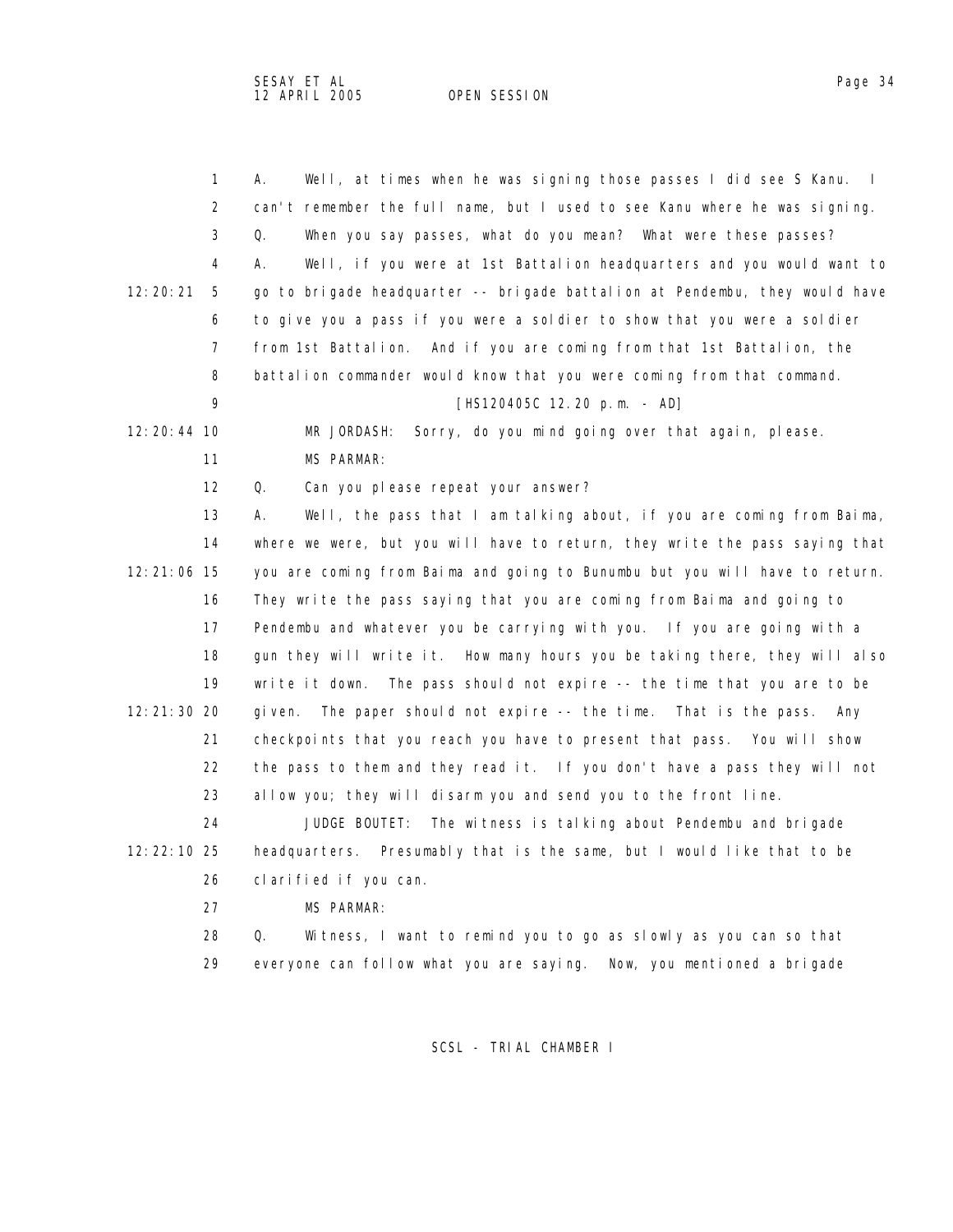SESAY ET AL<br>12 APRIL 2005 OPEN SESSION

OPEN SESSION

|               | $\mathbf{1}$      | Where was the brigade headquarters?<br>headquarters.                                |
|---------------|-------------------|-------------------------------------------------------------------------------------|
|               | 2                 | А.<br>Pendembu was where the brigade headquarters was.                              |
|               | 3                 | Q.<br>Is that Pendembu?                                                             |
|               | 4                 | А.<br>Pendembu, yes.                                                                |
| 12:22:56      | 5                 | Q.<br>You also mentioned that you were at the battalion headquarters.<br><b>Now</b> |
|               | 6                 | which town was the battalion headquarters in?                                       |
|               | $\overline{7}$    | А.<br>It was at Baima that the battalion headquarters was situated -- first         |
|               | 8                 | battal i on.                                                                        |
|               | 9                 | Now which district is Pendembu?<br>Q.                                               |
| $12:23:51$ 10 |                   | Kailahun district.<br>А.                                                            |
|               | 11                | And which district is Baima in?<br>Q.                                               |
|               | $12 \overline{ }$ | Kailahun district.<br>А.                                                            |
|               | 13                | Q.<br>After your training at Camp Lion where did you first go?                      |
|               | 14                | А.<br>After we had graduated we were distributed in platoons.<br>The platoon        |
| $12:24:37$ 15 |                   | that I was sent to was sent to Baima.                                               |
|               | 16                | Did your platoon have a name?<br>Q.                                                 |
|               | 17                | The platoon in which I was was Ranger Squad. All of us were SBUs but<br>А.          |
|               | 18                | when we were sent to the platoon we are mixed up with big brothers because          |
|               | 19                | then we had graduated.                                                              |
| 12: 25: 25 20 |                   | I want you to clarify, was the Ranger Squad only SBUs?<br>Q.                        |
|               | 21                | Well, when we were at the training base, yes. At the training base.<br>А.           |
|               | 22                | 0.<br>But when you went to Baima, who was in the Ranger Squad?                      |
|               | 23                | Well, the Ranger Squad was dissolved at the training base. So then<br>А.            |
|               | 24                | they took us and put us among the bigger ones. We were separated and put            |
| $12:26:30$ 25 |                   | among the bigger ones and sent to the front line. That platoon was not              |
|               | 26                | given a name anymore.                                                               |
|               | 27                | Where were you when the squad was dissolved and distributed amongst<br>Q.           |
|               | 28                | the other groups?                                                                   |
|               | 29                | А.<br>Well, I was in the parade because it was at the parade that the thing         |
|               |                   |                                                                                     |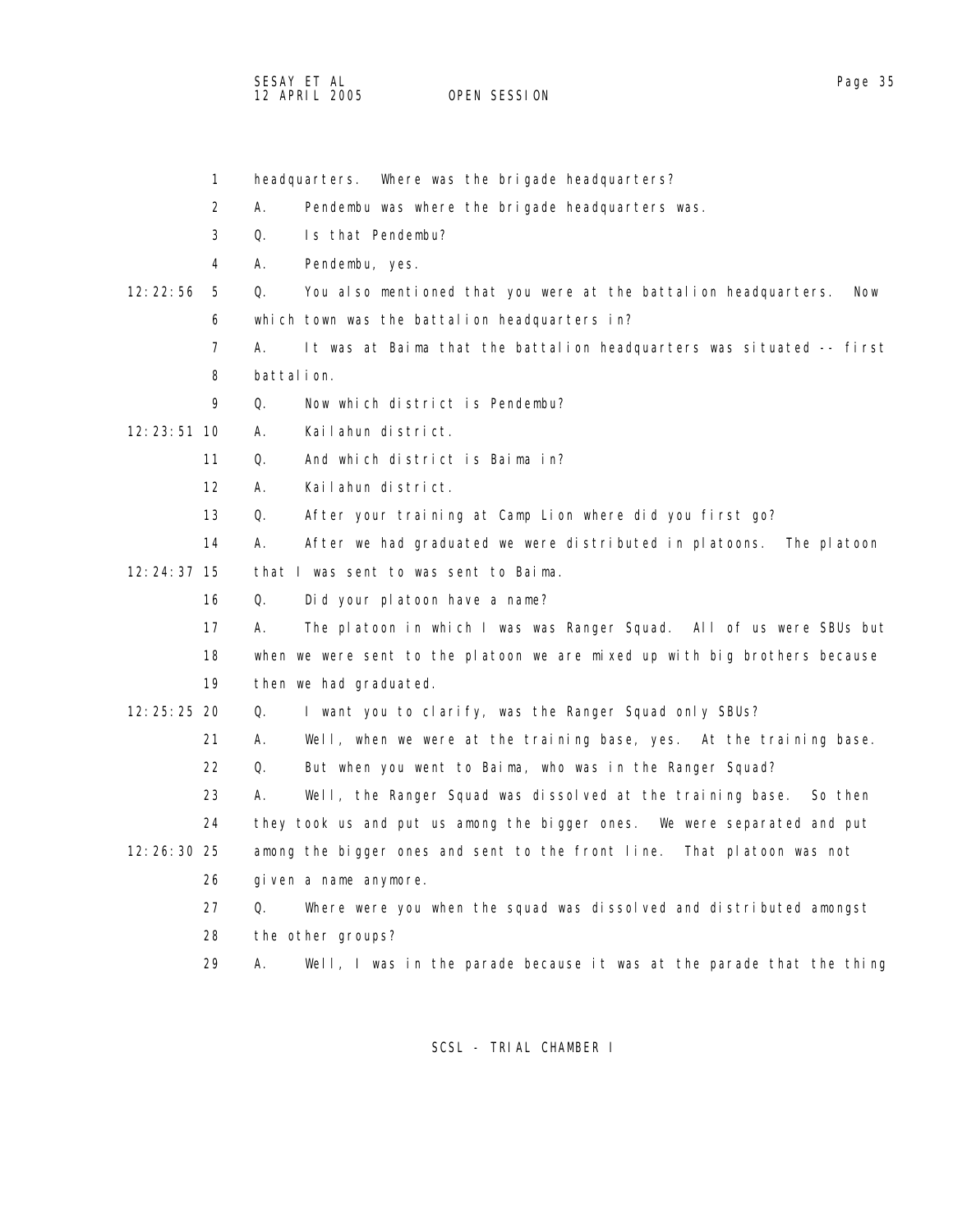SESAY ET AL Page 36

OPEN SESSION

 1 was done. When we graduated we were picked out. I was part of the parade. 2 Q. What was the location of this parade? 3 A. The parade that I am talking about was at Camp Lion. Then we had 4 left the town going towards Nyandehun -- a town called Nyandehun. We 12:27:58 5 brushed a big field. That is where everything happened -- the one I am 6 referring to now. 7 Q. So this parade happened at Nyandehun? 8 A. Nyandehun is a little further from the place. It is between 9 Nyandehun and Bunumbu. It was there that we had the [inaudible] bush at 12:28:43 10 the muster parade ground. 11 MR CAMMEGH: I am sorry, I am a little bit lost. Is it the muster 12 parade ground at Nyandehun or near Nyandehun -- I didn't quite catch it? 13 MS PARMAR: That is what I was trying to clarify. I will ask the 14 witness to answer again. 12:29:05 15 Q. Witness, the muster parade where your squad was dissolved, was this 16 at a ground that was near Nyandehun? 17 A. It was far from Nyandehun. But, you know, from Bunumbu to Nyandehun 18 was a short distance. It was in between -- close to Bunumbu but far from 19 Nyandehun. 12:29:36 20 Q. Witness, can you give us the spelling of that "Nyandehun"? 21 A. Yes. N-Y-A-N-D-A-H-U-N. 22 Q. Now, when you left this location between Nyandehun and Bunumbu, where 23 did you go next? 24 A. It was where we were dissolved and sent to where we were supposed to 12:31:17 25 go. Like for me, I was sent to Baima 4th battalion. 26 Q. Now, at the time you reached Baima, who was in charge of the 1st 27 battalion at Baima? 28 A. It was War Eagle. 29 Q. How did you know War Eagle was the head of the battalion?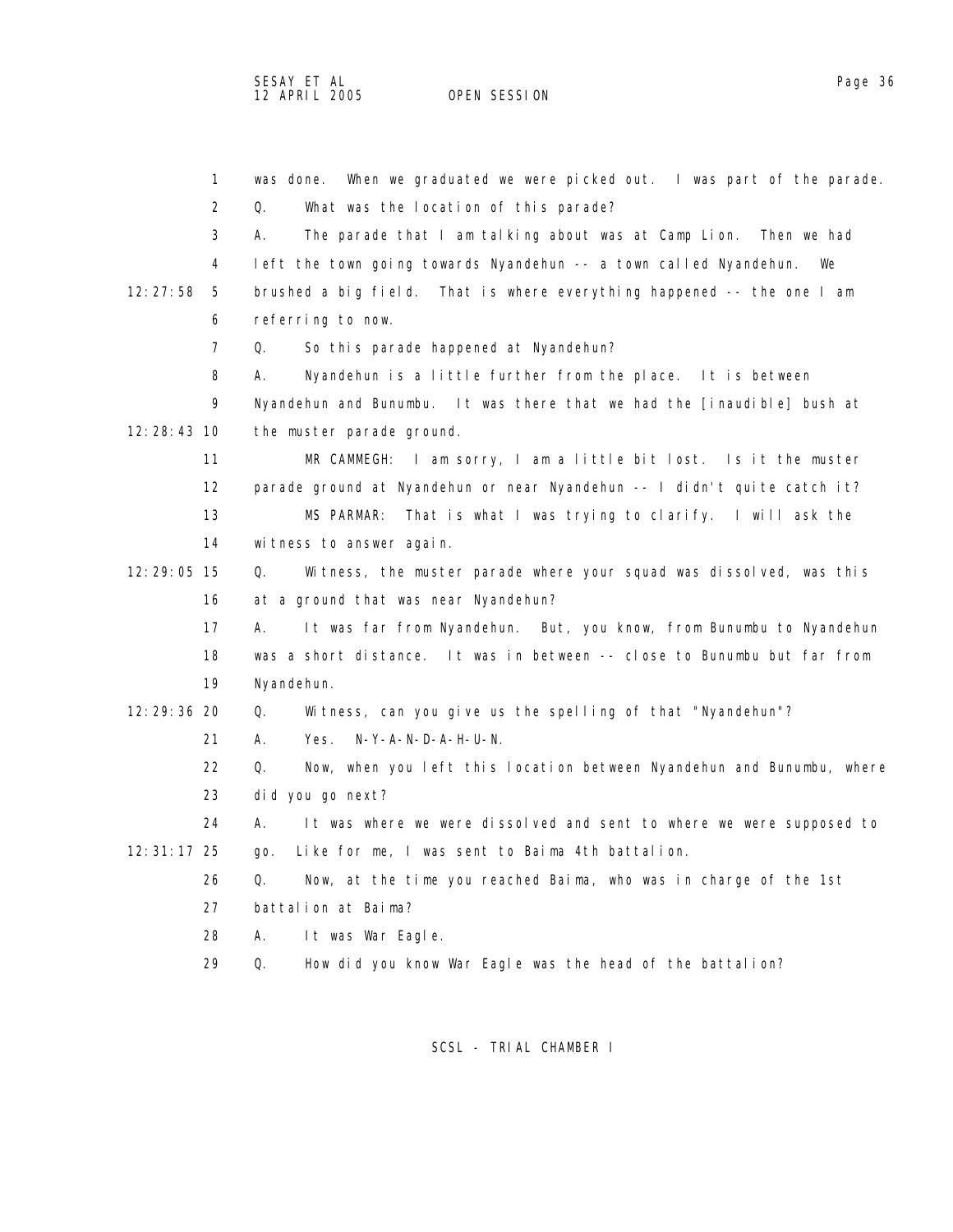OPEN SESSION

|               | $\mathbf{1}$      | Well, when we reached we all had to fall in. He was called "BC". He<br>А.    |
|---------------|-------------------|------------------------------------------------------------------------------|
|               | 2                 | will come to talk to you. We had to fall in and then he came and talked to   |
|               | 3                 | He showed us his name. It was then that I know he was the battalion<br>us.   |
|               | 4                 | commander.                                                                   |
| 12:33:00      | - 5               | What does "BC" stand for?<br>Q.                                              |
|               | 6                 | "BC" was battalion commander. They could also use it for brigade<br>А.       |
|               | 7                 | commander.                                                                   |
|               | 8                 | You said when you arrived at Baima you had to fall in. What do you<br>Q.     |
|               | 9                 | mean by the expression "fall in"?                                            |
| 12: 33: 51 10 |                   | Well, that was in the form of a parade. We, the younger boys, were<br>А.     |
|               | 11                | at the front in a line and the elder ones were at the back. They too were    |
|               | $12 \overline{ }$ | in a line, in a straight line. That is how we were.                          |
|               | 13                | How old were these younger boys that you were lined up with?<br>Q.           |
|               | 14                | Well, I do not know their exact ages. There were younger boys.<br>А.<br>Some |
| 12: 34: 33 15 |                   | were older than I was. There was another young one that I was older than.    |
|               | 16                | My Lords, I did the not get his exact name, the name of<br>I NTERPRETER:     |
|               | 17                | the other boy.                                                               |
|               | 18                | MS PARMAR:                                                                   |
|               | 19                | Q.<br>Can you repeat the name of the boy who was younger than you?           |
| 12:34:54 20   |                   | Yes; his name was "Go Easy".<br>Α.                                           |
|               | 21                | Q.<br>Can you say how many of those boys were your age?                      |
|               | 22                | PRESIDING JUDGE: Did he have another name? Did Go Easy have another          |
|               | 23                | name?                                                                        |
|               | 24                | THE WITNESS: That was the name everybody knew from the very day he           |
| 12: 35: 33 25 |                   | was taken to the base. If he had another name, I did not know about that     |
|               | 26                | name.                                                                        |
|               | 27                | The witness has said that he did not know the exact ages<br>MR JORDASH:      |
|               | 28                | of the boys. Some were older, one was younger. He hasn't said anything       |
|               | 29                | about them being his own age. I am just pre-empting the repeat of the        |
|               |                   |                                                                              |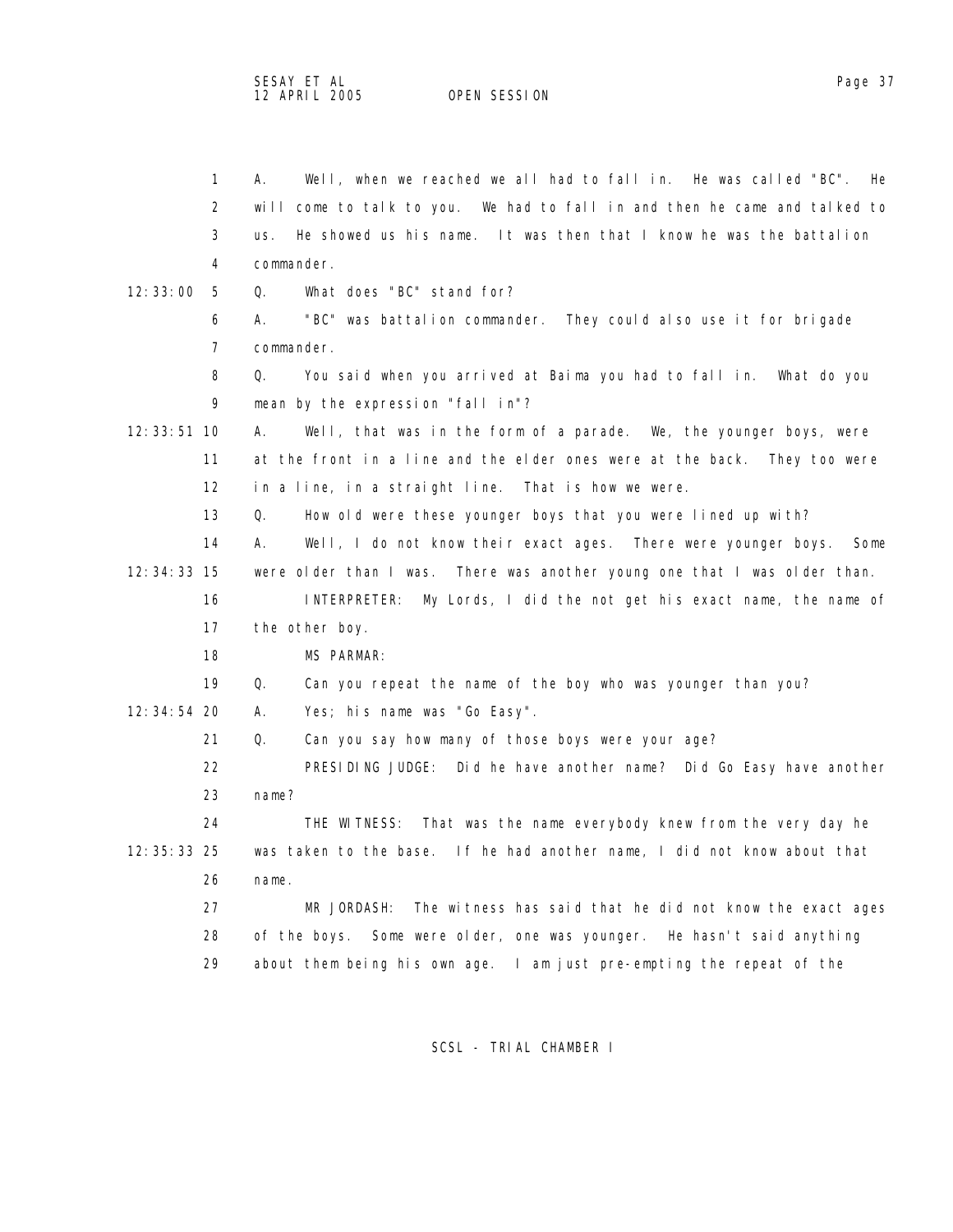|               | $\mathbf{1}$      | question by my learned friend. I know it is a fine point, but it is an      |
|---------------|-------------------|-----------------------------------------------------------------------------|
|               | 2                 | important point in relation to the indictment.                              |
|               | 3                 | JUDGE THOMPSON:<br>Counsel.                                                 |
|               | 4                 | MS PARMAR:<br>The Prosecution will rephrase that question.                  |
| 12:36:45      | 5                 | Were there any boys present that you were lined up with who were your<br>Q. |
|               | 6                 | age?                                                                        |
|               | 7                 | А.<br>Well, I did not know the exact ages of the boys at that time.<br>But  |
|               | 8                 | there were some with whom we had the same height, the same stature.<br>Some |
|               | 9                 | were taller than myself. There were two of them whom I said, "These are     |
| $12:37:30$ 10 |                   | older than myself." But the exact age, I couldn't tell. There were others   |
|               | 11                | who had the same height like One-Forty, who was also called Malika [phon].  |
|               | $12 \overline{ }$ | Of course, the two of us had the same height and the same stature.          |
|               | 13                | Q.<br>From Baima, where did you go?                                         |
|               | 14                | The day we reached Baima, we were sent to Benduma. That was the<br>А.       |
| 12:38:20 15   |                   | combat camp.                                                                |
|               | 16                | Q.<br>With whom were you sent to Benduma?                                   |
|               | 17                | Almost all of us who came, all of us who were sent from the base --<br>А.   |
|               | 18                | the recruits. We were all in Benduma.                                       |
|               | 19                | What did you do in Benduma?<br>Q.                                           |
| 12:39:08 20   |                   | А.<br>Well, us, the SBUs, we did not go into any ambush. We were there as   |
|               | 21                | security guards. We were going right around the camp. There were things     |
|               | 22                | we did that were security measures. And we would say, "We seen you! We      |
|               | 23                | seen you!" And we say, "An enemy is coming!", and they would know it was    |
|               | 24                | So we were just around carrying guns. We would look right around<br>true.   |
| 12: 39: 35 25 |                   | for enemies.                                                                |
|               | 26                | Q.<br>How many SBUs were present at Benduma?                                |
|               | 27                | А.<br>The ones whom we met there, they had SBUs in the combat.<br>But I do  |
|               | 28                | not know the exact number because I kept no account.                        |
|               | 29                | Q.<br>Would the SBUs receive instructions from anyone at the camp?          |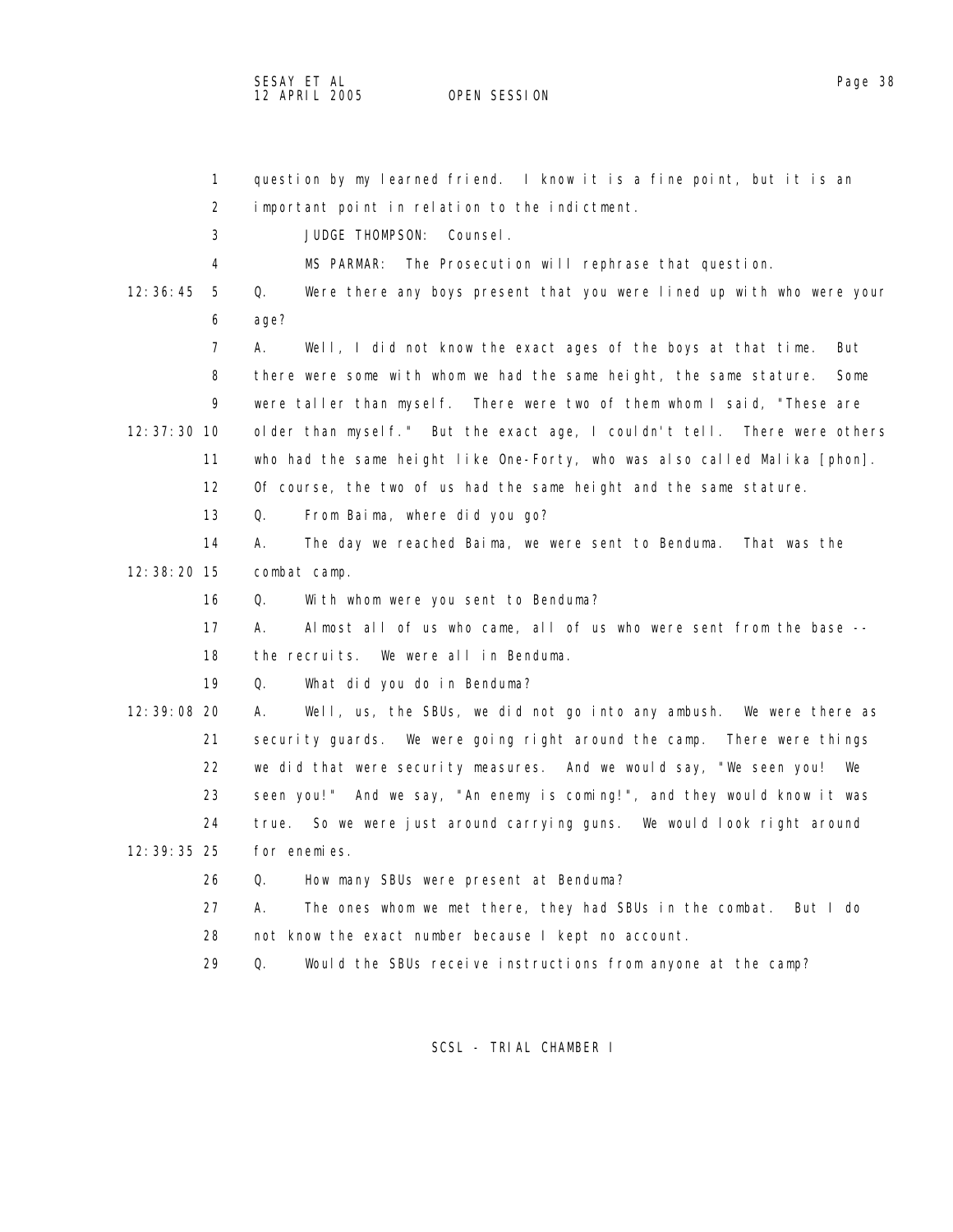1 A. Yes.

2 Q. Who was in charge of the SBUs?

 3 A. At that place we are all active combatants. All of us received 4 instructions from the platoon commander who was stationed there. All of us 12:41:17 5 received our instructions from him.

6 Q. What was the name of the platoon commander at Pendembu?

7 A. He was called Lieutenant Swallow.

8 Q. Would the SBUs do anything else, other than provide security?

 9 A. Well, yes. For instance, in the evening when it is time to cook food 12:42:25 10 for those who had been laying in ambush -- we were not the cooks, but we 11 made sure we bring some of the other things like water. The elder ones 12 would cook and they would share it and send it to the ambush and share it 13 as well with those who were in town.

 14 Mr O'SHEA: That last answer, could that last answer just be 12:43:07 15 repeated?

16 MS PARMAR:

 17 Q. Can you repeat the last part of your answer, what you just said? 18 A. Yes. I said we, the SBUs, sometimes, apart from security that we 19 provided, we had to fetch water, wood, and we would bring them to the S4, 12:43:46 20 where they prepared food. They would do the cooking and send some to those 21 who were in the ambush and they would eat and they would share it among the 22 convoys. Each convoy would take its own, and S4 would take its own ration. 23 Q. You mentioned taking the food from the S4. What was the S4? 24 A. S4 were responsible for keeping the logistics like the cooking 12:44:31 25 utensils, the cooking materials, and they did the cooking. Everything that 26 concerned food, they did.

27 Q. When you and the SBUs were providing security, was that security for

28 the camp or for a particular person?

29 A. Well, it was for the camp.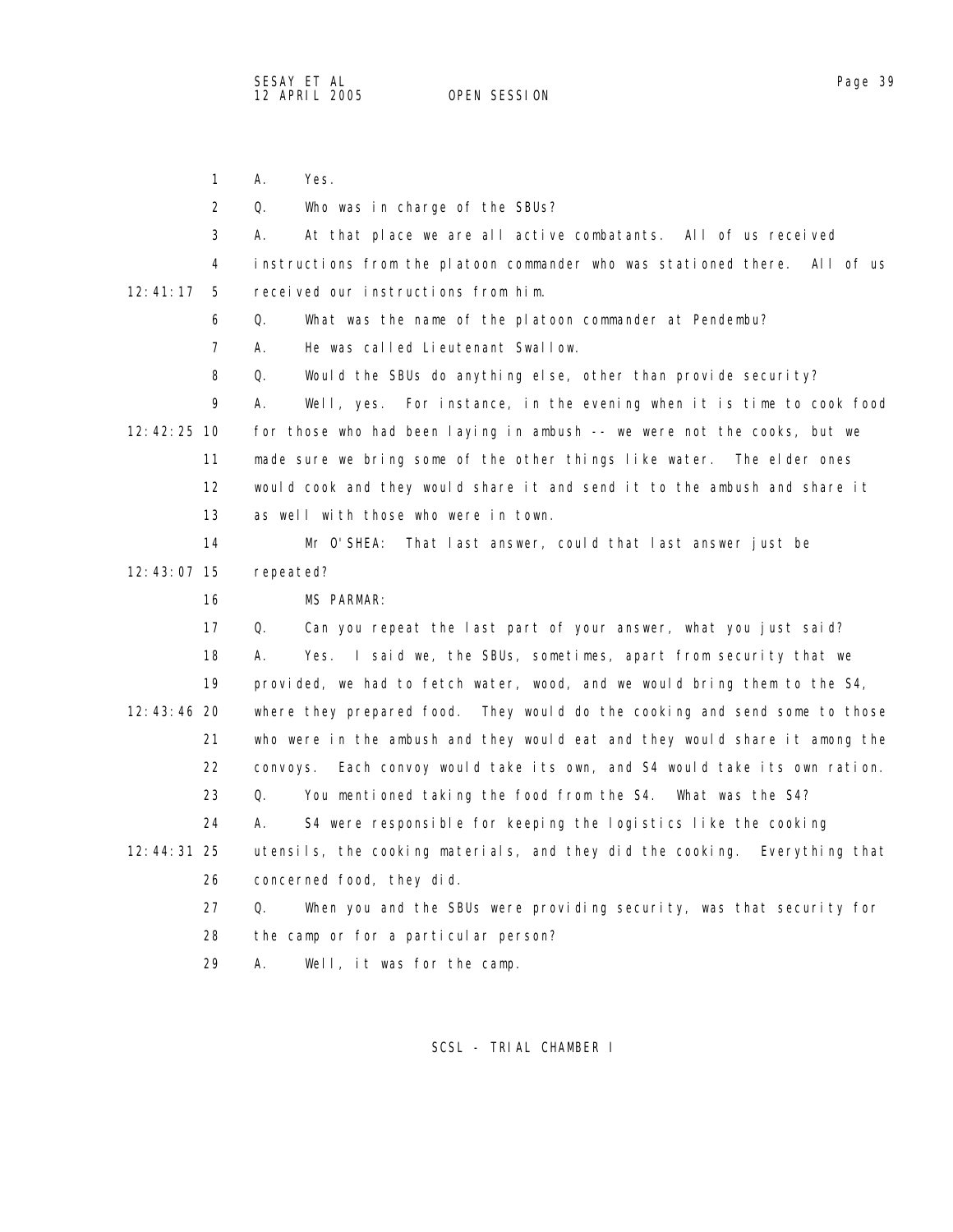SESAY ET AL Page 40 12 APRIL 2005 OPEN SESSION

|                 | $\mathbf{1}$      | Were there any other activities that you saw being done by the SBUs?<br>Q. |
|-----------------|-------------------|----------------------------------------------------------------------------|
|                 | 2                 | Well, no; except that we took an active part at the battlefields.<br>А.    |
|                 | 3                 | That was what I saw.                                                       |
|                 | 4                 | Q.<br>How long did you stay at Bunumbu?                                    |
| 12:46:23        | 5                 | А.<br>Pendembu? We are talking about Bunumbu. I was at Bunumbu for a long  |
|                 | 6                 | time anyway.                                                               |
|                 | 7                 | Q.<br>Where did you go after you stayed at - excuse me, Your Honour - at   |
|                 | 8                 | Bunumbu?                                                                   |
|                 | 9                 | PRESIDING JUDGE: It is Bunumbu?                                            |
| $12:46:56$ 10   |                   | MS PARMAR: I will ask the witness for the spelling.                        |
|                 | 11                | Can you spell the town?<br>Q.                                              |
|                 | $12 \overline{ }$ | Bunumbu, yes. B-U-N-U-M-B-U.<br>А.                                         |
|                 | 13                | JUDGE BOUTET: It is "B" like bravo.                                        |
|                 | 14                | THE WITNESS: Yes.                                                          |
| $12: 47: 21$ 15 |                   | PRESIDING JUDGE:<br>Bunumbu.                                               |
|                 | 16                | MS PARMAR:                                                                 |
|                 | 17                | Q.<br>After your stay at Bunumbu, where did you go next?                   |
|                 | 18                | Well, we went on the offensive at Daru; we went to attack Daru.<br>А.      |
|                 | 19                | Q.<br>Who did you go with to attack Daru?                                  |
| 12:48:19 20     |                   | All the combatants who were at the combat camp at Benduma, together<br>А.  |
|                 | 21                | with the reinforcements that had come from Baima Town, which was the       |
|                 | 22                | headquarters. So we all joined together to attack the town.                |
|                 | 23                | Q.<br>Do you know why you had been sent to attack the town?                |
|                 | 24                | А.<br>All I knew was that it was meant to capture the town.<br>They didn't |
| 12:49:06 25     |                   | me why they wanted us to capture the town.<br>tell                         |
|                 | 26                | Q.<br>Who told you to capture the town?                                    |
|                 | 27                | А.<br>Well, it was Sam Bockarie, Skinny. He went to us at logistics, arms  |
|                 | 28                | and ammunition and rations, which included bags of rice. They left them.   |
|                 | 29                | They talked to the battalion commander, and later the battalion commander  |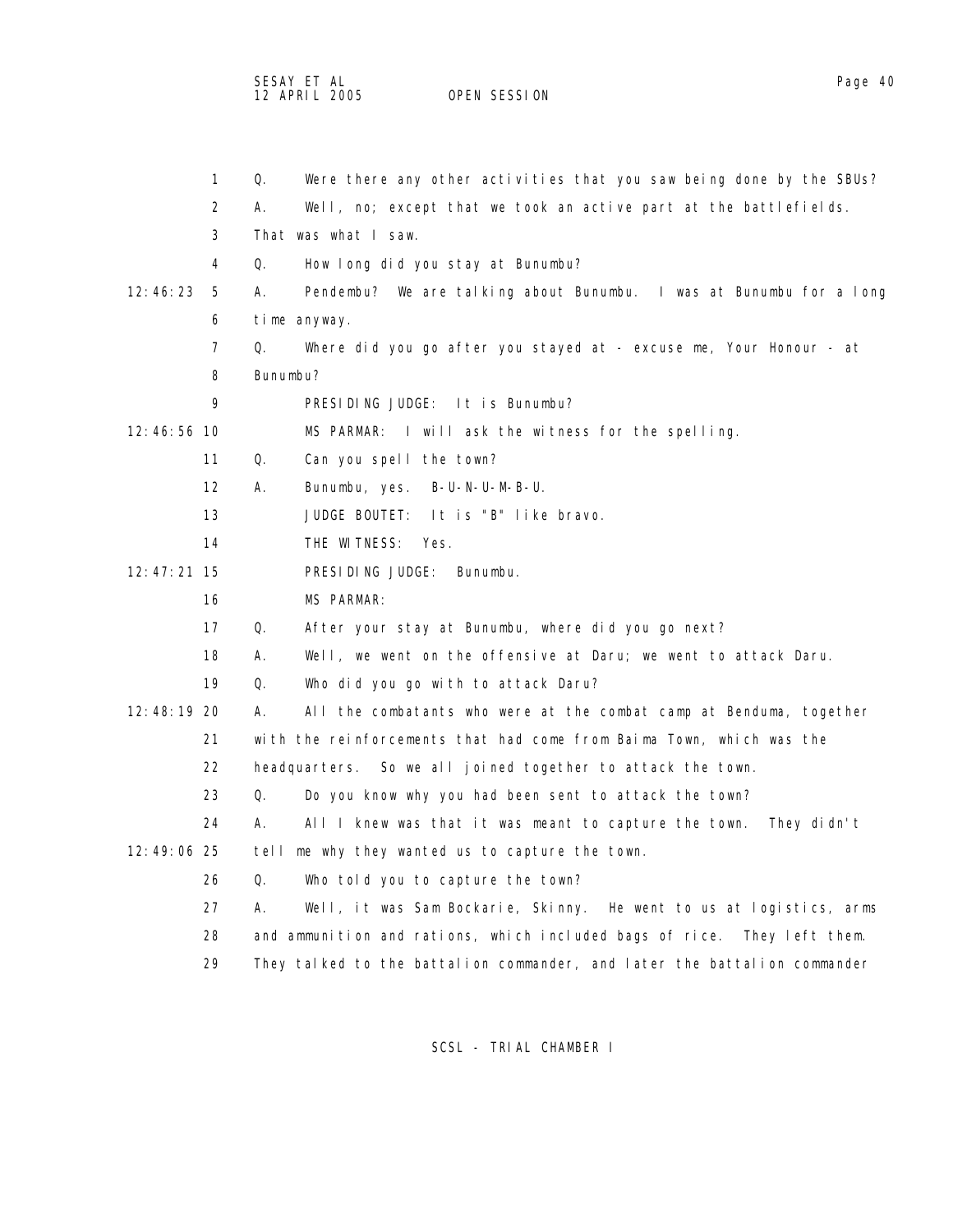## SESAY ET AL Page 41

OPEN SESSION

 1 spoke to us. At that time Skinny had returned - after he had left the arms 2 and ammunition. Skinny is also known as Sam Bockarie. 3 PRESIDING JUDGE: Okay. He was Master, he was Sam Bockarie, and now 4 Skinny. Mr Witness, do you know where that name came from? 12:50:40 5 THE WITNESS: Well, from what they told us it was because of his 6 stature; he was a slim person. 7 MS PARMAR: 8 Q. Tell the Court what happened when you went to capture Daru. 9 A. Well, when we have been moved to Benduma, as we approached Daru, 12:51:33 10 there was one last coy and we were distributed according to platoons, we 11 were distributed according to companies. We had A coy, called A company. 12 So we were distributed alpha, bravo, delta. We were shared into four 13 companies. 14 PRESIDING JUDGE: Alpha, bravo, delta? 12:52:03 15 THE WITNESS: Alpha, bravo, charlie, delta. 16 MS PARMAR: 17 Q. Now, go slowly, witness, and explain what you did after you were 18 divided into these four companies. 19 A. Each company had a communications set and a signaller, who had the 12:52:52 20 communications -- each company. The company where I was was the A company, 21 alpha. The commander, who was War Eagle, also had a communications set and 22 he gave the instructions. 23 Q. What were these instructions? 24 A. Okay. Now, he had the communications set. He would tell us when to 12:53:40 25 shoot, for example. For instance, if it was Charlie Company that was to 26 shoot, he was to say, "Charlie, cease fire. Alpha, open fire", and 27 something like that. So, all the signallers were monitoring what he was

- 28 saying -- "Charlie, cease fire. Alpha, open fire."
- 29 Q. Who were you fighting at Daru?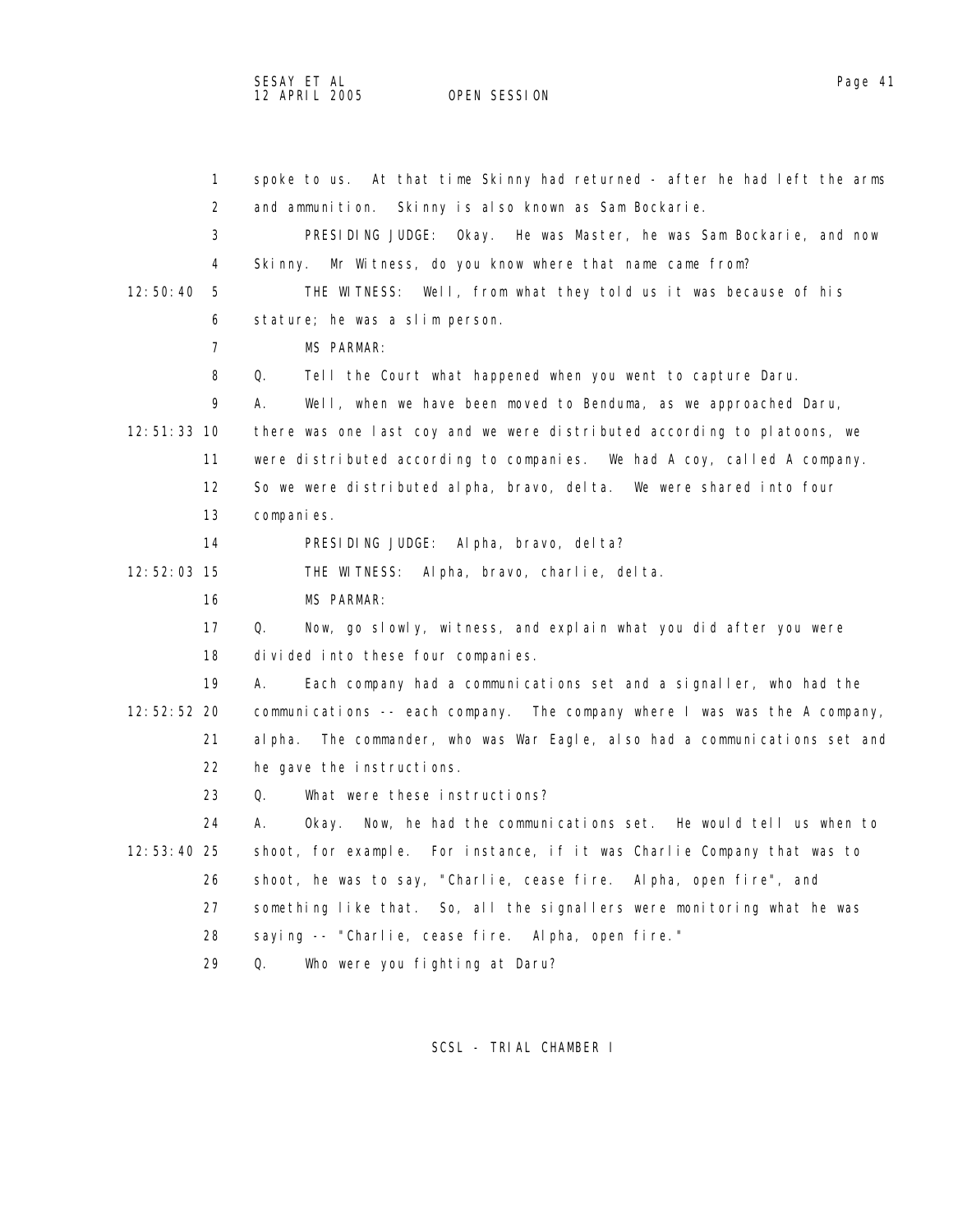OPEN SESSION

1 A. We were fighting against the ECOMOG and Kamajors.

2 Q. What did you, yourself, do during the fighting?

3 A. Well, at first, we were shooting to capture the town. When we

 4 captured the town, we divided the town and the barracks. We were capturing 12:55:03 5 civilians, you know.

 6 Q. Witness, I want you to describe to the Court what you, yourself, did 7 during the fighting. Just let's talk about you first.

 8 A. Okay. When we left Benduma, at first we captured an old man. He was 9 starving because we had cut off their supply line; they were all starving 12:55:43 10 in the town. We captured the old man and we asked him and he gave us the 11 information whereabouts ECOMOG was. They said we shouldn't let the old man 12 go, that we should execute him. They gave him to two of us -- myself and 13 one boy called Malika.

14 Q. What did you do?

 12:56:15 15 A. I called the old man and said to him, "Come along. I was going to 16 kill you." And the other boy took his bayonet, he removed it from the 17 muzzle of the gun and he stabbed the old man in his chest. He wouldn't 18 shoot him because we were close to the enemy. So he stabbed him in his 19 chest and I, too, stabbed him with a long knife that I had. He was lying 12:56:44 20 down breathing loudly and he was really in anguish, fighting to die. 21 Q. During the attack on Daru against ECOMOG, what did you do yourself

22 during this attack?

 23 A. Well, there was one club. I knew that it was a club, the way it was 24 structured. That was the first place that I torch fired to. Everything 12:58:05 25 was in the house and that was the first house that we torched on fire.

 26 PRESIDING JUDGE: Fire in what sense -- gunfire, ordinary fire? What 27 was it?

 28 THE WITNESS: Ordinary fire. We took all the things outside and we 29 packed them until they reached the [audible]. We put kerosene on it and we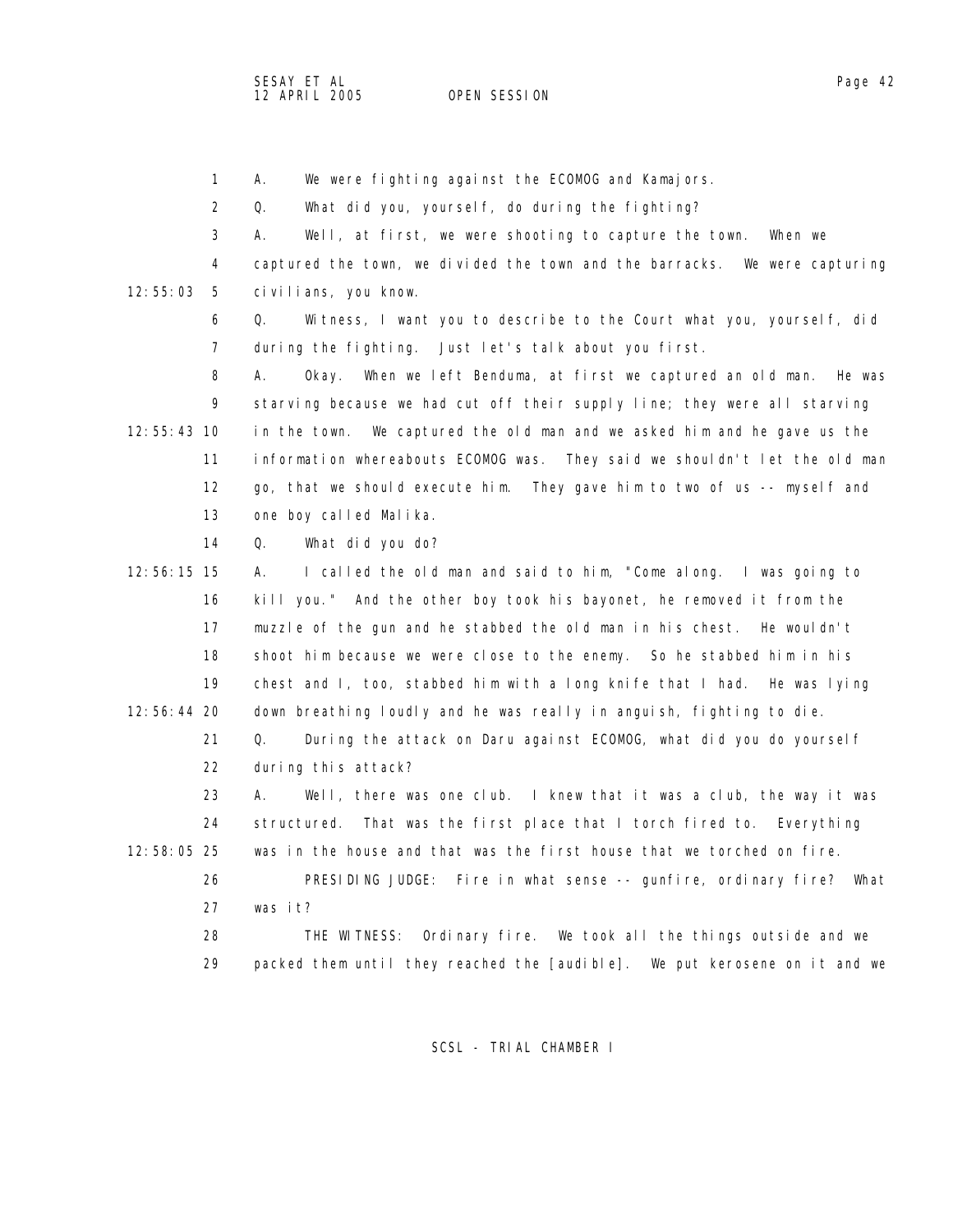| $\mathbf{1}$  | set it on fire. The house was on fire as well.                                 |
|---------------|--------------------------------------------------------------------------------|
| 2             | <b>MS PARMAR:</b>                                                              |
| 3             | Q.<br>Now, Witness, did you set this house on fire before you were fighting    |
| 4             | ECOMOG or after?                                                               |
| 12:59:29<br>5 | It was after we had pushed them and we sent them out of the town.<br>А.<br>We  |
| 6             | are in the barracks. We were just separated by the river. It was at that       |
| 7             | time that people looted and they could not take it along; we were just in      |
| 8             | the barracks. We were killing steal thily.                                     |
| 9             | Who were you killing steal thy?<br>Q.                                          |
| 13:00:19 10   | Well, you just go around and you see a corpse lying down there.<br>А.<br>- You |
| 11            | wouldn't know who had killed them, but they were civilians. That stealthy      |
| 12            | killing was happening to civilians.                                            |
| 13            | Q.<br>Were you, yourself, participating in these killings?                     |
| 14            | Well, actually, no.<br>А.                                                      |
| 13:00:52 15   | During the fighting with ECOMOG, at the fighting time, what did you<br>Q.      |
| 16            | do in Daru during that time?                                                   |
| 17            | PRESIDING JUDGE: Ms Parmar, it is 1.00 p.m. Are you closing this               |
| 18            | episode or don't you think you can revisit what he was doing during the        |
| 19            | ECOMOG attack in the afternoon?                                                |
| 13:01:44 20   | Your Honours, I am just looking for the witness to answer<br>MS PARMAR:        |
| 21            | this particular area of questioning, and then we can leave Daru. If the        |
| 22            | Court pleases, we can carry on after lunch.                                    |
| 23            | PRESIDING JUDGE: Because it is 1.00 and I don't know how long it               |
| 24            | will take before you leave Daru.                                               |
| 13:02:05 25   | MS PARMAR: We can pick it up after lunch.                                      |
| 26            | PRESIDING JUDGE: That is right, yes. The Chamber will recess for               |
| 27            | I unch.<br>We will be resuming the session at 2.30 p.m. We will rise, please.  |
| 28            | [Luncheon break taken at 1.00 p.m.]                                            |
| 29            | [On resuming at 2.40 p.m.]                                                     |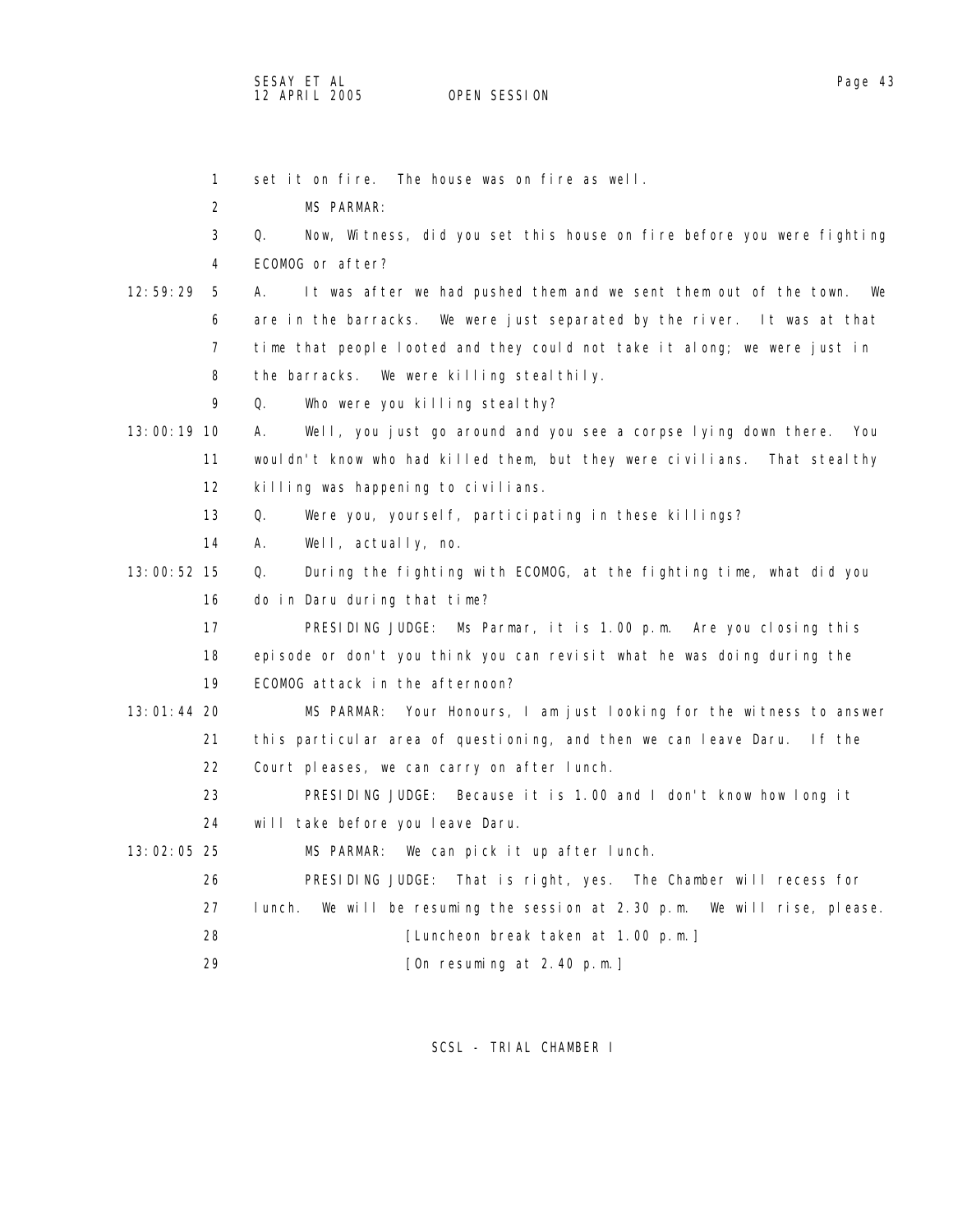1 PRESIDING JUDGE: Good afternoon, learned counsel. We are resuming 2 the session. Learned counsel, you may proceed. 3 MS PARMAR: 4 Q. Witness, before we continue, I want to explain to you the importance 14:44:12 5 of going slowly when you answer the questions. There is someone who is 6 translating your answers for everyone in the Court. So when you give your 7 answer, try to only say two sentences and stop to allow the translator to 8 translate what you have been saying. Stop for just a moment and then try 9 to continue. 14:45:02 10 A. Yes. 11 Q. So, let's try to proceed in that way. All right? 12 A. Okay. 13 Q. Before we left for the break, you were describing an attack on ECOMOG 14 at Daru. Please tell the Court what you, yourself, did during the time of 14:45:51 15 fighting with ECOMOG. 16 A. Like I said, the first thing that I did, the first instructions that 17 was given to the two of us was at a gathering where all the commanders, all 18 the combatants were -- two of us. That was the first one, and the house. 19 Q. After you carried out this first instruction at the gathering, what 14:46:41 20 was the next thing that you did? 21 PRESIDING JUDGE: Would this be the instructions about the man and 22 the burning of the house? 23 MS PARMAR: The first instruction concerned the man -- the old man -- 24 PRESIDING JUDGE: The old man, yes. 14:46:54 25 MS PARMAR: -- the witness had described before the break. 26 PRESIDING JUDGE: Yes, and the burning of the house. Would that be? 27 MS PARMAR: 28 Q. Witness, the first instruction that you were given concerned the 29 killing of the old man. Is that correct?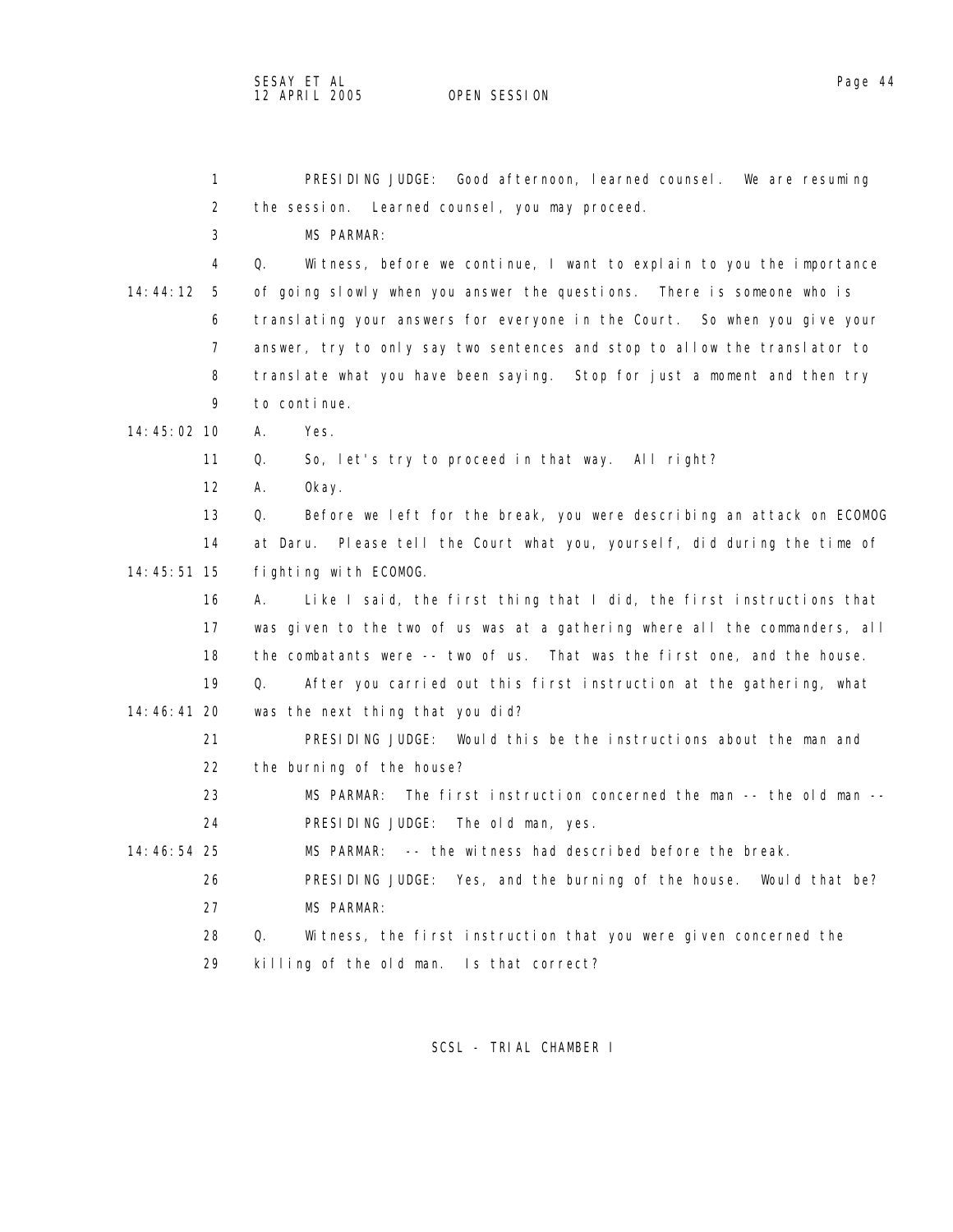| $\mathbf{1}$   | А.    | Yes.                                                                        |
|----------------|-------|-----------------------------------------------------------------------------|
| 2              | Q.    | When were you given the instruction for the burning of the house in         |
| 3              | Daru? |                                                                             |
| 4              | А.    | That was after we had captured the town. We ourselves were walking          |
| 14:47:40<br>-5 |       | in the town in groups and we decided that we should put that house on fire. |
| 6              | Q.    | Now, I want you to go to the time before you managed to capture the         |
| 7              |       | town, when the group you were with were fighting ECOMOG at Daru.<br>Duri ng |
| 8              |       | the time of fighting, where were you?                                       |
| 9              | А.    | I was among the group; I was among the group; I was among them.             |
| 14:48:37 10    |       | JUDGE BOUTET: You mean the group of combatants?                             |
| 11             |       | THE WITNESS:<br>Yes.                                                        |
| 12             |       | <b>MS PARMAR:</b>                                                           |
| 13             | Q.    | What did you do when you were among this group of combatants?               |
| 14             | А.    | I was taking the part of any active combatant -- shooting and taking        |
| 14:49:17 15    |       | positions -- until we captured the town.                                    |
| 16             | Q.    | What did you use to shoot?                                                  |
| 17             | А.    | I used a gun -- a ULIMO-AK.                                                 |
| 18             | Q.    | Where did you receive this gun?                                             |
| 19             | А.    | Well, from the first day that we reached the fourth battalion, when         |
| 14:50:17 20    |       | they said we were combatants, that is when they assigned that gun to me.    |
| 21             | Q.    | Who assigned you this gun?                                                  |
| 22             | А.    | Well, it was given to us at the muster parade. It was brought at the        |
| 23             |       | muster parade ground by the armourers, and it was the same armourers who    |
| 24             |       | did the distribution. They gave us the ammunition as well.                  |
| 14:51:11 25    | Q.    | How old were those who were given arms and ammunition?                      |
| 26             | Α.    | Well, we had elderly ones and younger boys.                                 |
| 27             | Q.    | Did you know how old these younger boys were?                               |
| 28             | Α.    | Well, I did not know their exact ages. I was of the same height as          |
| 29             |       | them and some were taller than I was.                                       |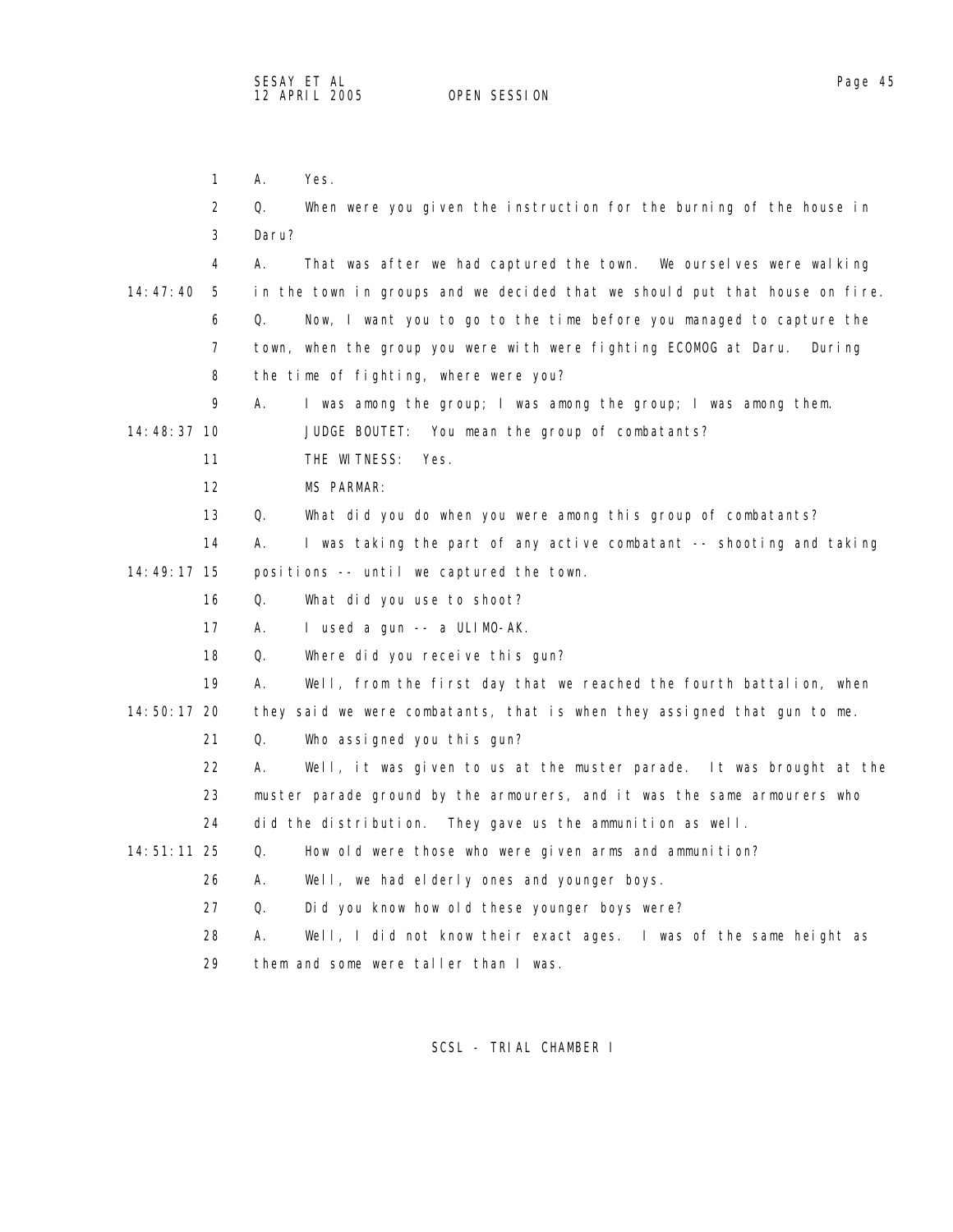SESAY ET AL Page 46 12 APRIL 2005 OPEN SESSION

|               | 1   | Q.    | You described burning a house in Daru after you had captured the            |
|---------------|-----|-------|-----------------------------------------------------------------------------|
|               | 2   | town. | What else did you do in Daru?                                               |
|               | 3   | А.    | Well, apart from that, apart from houses that we burnt, there was no        |
|               | 4   |       | other thing that we did.                                                    |
| 14:53:15      | - 5 | Q.    | How many houses were burnt in Daru?                                         |
|               | 6   | А.    | Those that I knew about are the ones I have spoken about, but I could       |
|               | 7   |       | not tell the exact amount. But when I reached there I saw the houses on     |
|               | 8   |       | fire, but I would not tell the exact number.                                |
|               | 9   | Q.    | Can you make an estimate of how many houses that you saw on fire?           |
| $14:54:11$ 10 |     | А.    | Well, I didn't count, but I did see smoke from far away. I did see          |
|               | 11  |       | fire blazing, but I didn't stand counting that this is one and this is two, |
|               | 12  | no.   |                                                                             |
|               | 13  | Q.    | After the attack on Daru, where did you go next?                            |
|               | 14  | А.    | Well, we returned to Benduma.                                               |
| 14:55:01 15   |     | Q.    | What happen when you reached Benduma?                                       |
|               | 16  | А.    | When we reached Benduma the combatants who were in the battalion went       |
|               | 17  |       | back and they left us who were in the combat camp and we continued          |
|               | 18  |       | performing our normal duties.                                               |
|               | 19  | Q.    | Where did you go next from Benduma?                                         |
| 14:55:48 20   |     | А.    | From Benduma I went first to Baima Town.                                    |
|               | 21  | Q.    | Where did you go from Baima Town?                                           |
|               | 22  | А.    | We were at Baima for some time and later on we were assigned to a           |
|               | 23  |       | mission to capture Segbwema.                                                |
|               | 24  | Q.    | Can you please spell Segbwema?                                              |
| 14:56:44 25   |     | А.    | Yes. It is spelt as S-E-G-B-W-E-M-A.                                        |
|               | 26  |       | PRESIDING JUDGE:<br>What?                                                   |
|               | 27  |       | THE WITNESS: S-E-G-B-W-E-M-A.                                               |
|               | 28  | Q.    | Describe the mission to Segbwema.                                           |
|               | 29  | Α.    | It was CO Colonel Eagle who was given that mission to capture               |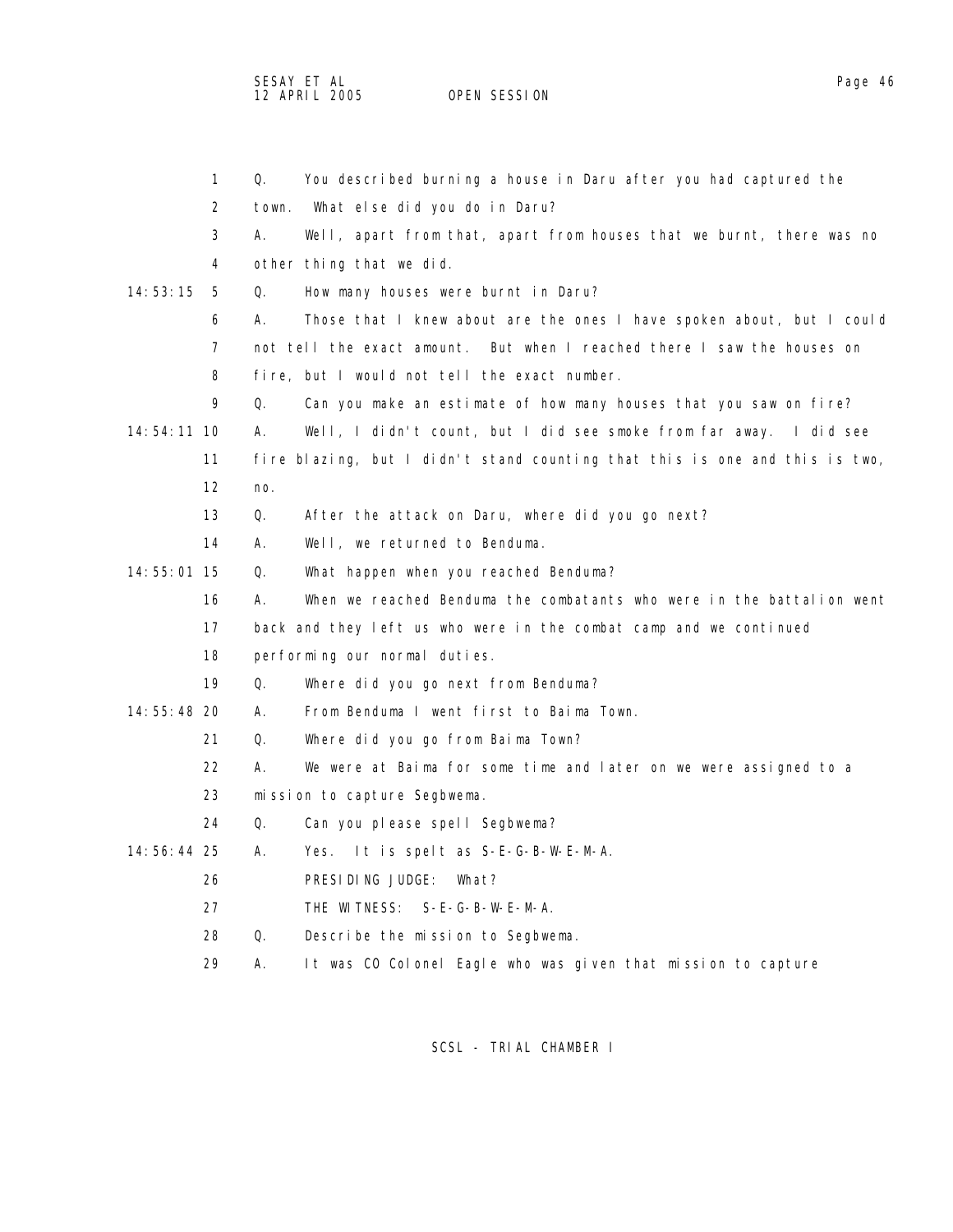SESAY ET AL Page 47 12 APRIL 2005 OPEN SESSION

|               | 1                 | Segbwema. | He took the mission and handed it to Colonel Gassimu.                  |
|---------------|-------------------|-----------|------------------------------------------------------------------------|
|               | 2                 |           | PRESIDING JUDGE:<br>What was the first name $-$ Ego?                   |
|               | 3                 | А.        | The first name was Colonel Eagle.                                      |
|               | 4                 | Q.        | What happened when Colonel Gassimu was given the mission?              |
| 14:58:41      | 5                 |           | That is Colonel who?<br>PRESIDING JUDGE:                               |
|               | 6                 |           | MS PARMAR:<br>Gassimu.                                                 |
|               | $\overline{7}$    |           | THE WITNESS:<br>Yes.                                                   |
|               | 8                 |           | <b>MS PARMAR:</b>                                                      |
|               | 9                 | Q.        | So what happened after the mission was handed to Colonel Gassimu?      |
| $14:59:15$ 10 |                   | А.        | Well, War Eagle sent a radio message to the company commanders.        |
|               | 11                |           | Every company and platoon sent manpower to go and capture Segbwema.    |
|               | $12 \overline{ }$ | Q.        | What is manpower?                                                      |
|               | 13                | А.        | We are talking about combatants here.                                  |
|               | 14                | Q.        | So what happened next?                                                 |
| 15:00:10 15   |                   | А.        | So, there was a company which was far away from the battalion.<br>So   |
|               | 16                |           | they showed us the village where they should meet up. The village was  |
|               | 17                |           | called Lah. It was a crossing point.                                   |
|               | 18                | Q.        | Can you please spell Lah?                                              |
|               | 19                | А.        | Well, I never saw a signboard, so I don't know.                        |
| 15:00:45 20   |                   | Q.        | What happened after you reached Lah?                                   |
|               | 21                | А.        | When we reached there, they divided us into three groups.<br>There was |
|               | 22                |           | the advance team, the bulldoze team and a rear team.                   |
|               | 23                | Q.        | Which team did you belong to?                                          |
|               | 24                | А.        | It was the bulldoze team; I was in the centre.                         |
| $15:01:41$ 25 |                   | Q.        | What did you do in the bulldoze team on this mission?                  |
|               | 26                | А.        | Well, there was a big river called Moa.  We had to go across it to     |
|               | 27                |           | capture the first town called Manowa. So we put all the ammunition --  |
|               | 28                |           | commando mortar, RPG, GPMG, many weapons --                            |
|               | 29                |           | PRESIDING JUDGE: You had to cross the river to capture?                |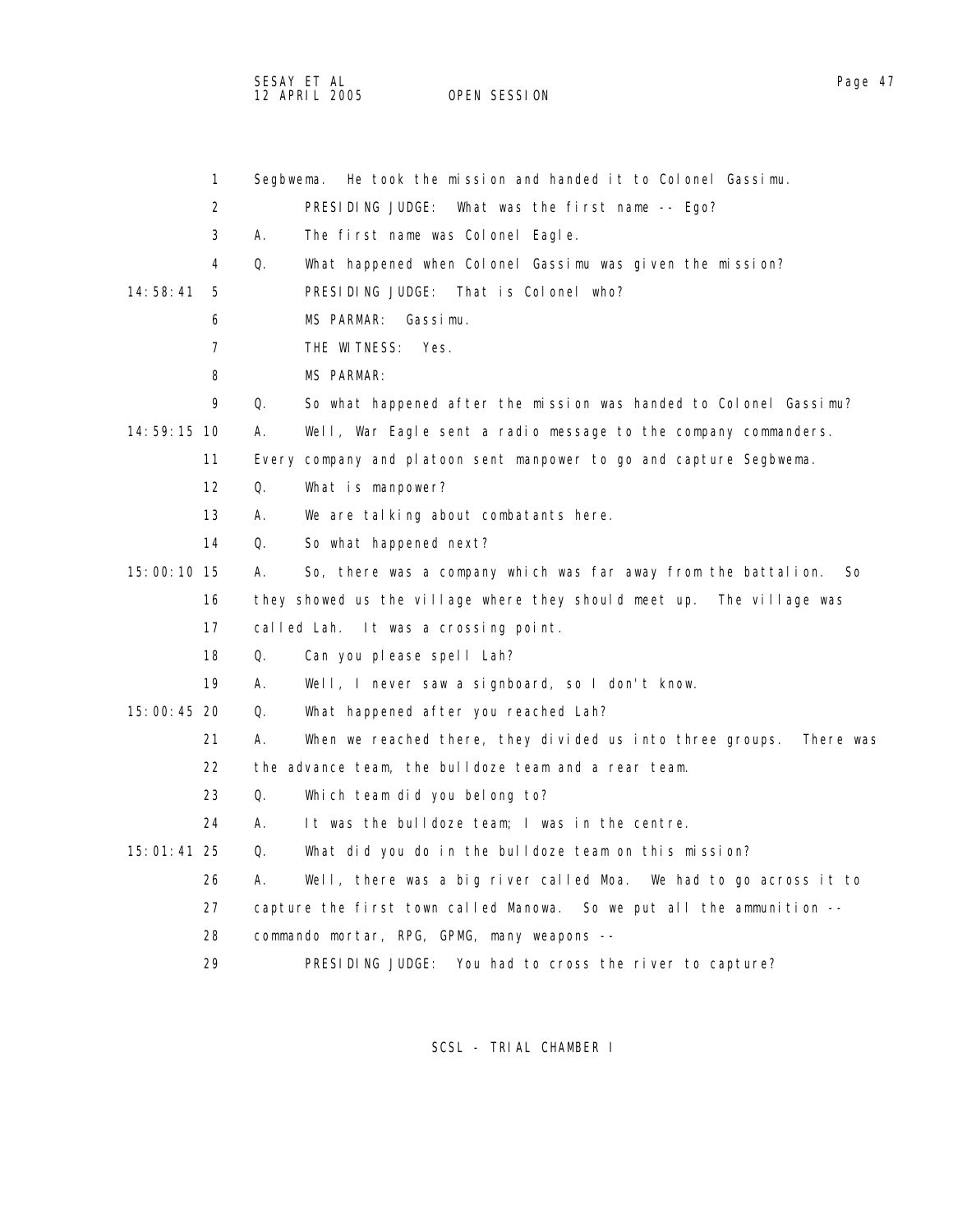1 MS PARMAR: 2 Q. What was the name of the village? 3 A. Yes. We went across river Moa to capture Manowa. 4 Q. Please continue. 15:03:08 5 A. After we had put the arms and ammunition in the canoe, then we 6 boarded the canoe. The enemies -- the Kamajors and the ECOMOG -- were down 7 there, and because we were going on an offensive we went with the canoe 8 right down there. From there we started launching on the Kamajors. At 9 that time we were able to overcome them, so we alighted from the canoe and 15:03:45 10 started taking positions. 11 **[HS120405D** 3.00 p.m. - SV.] 12 Q. What did you do when you were in the canoe? 13 A. This particular attack, it was the support unit that was firing. 14 When the bulldozing team, we only came down -- we only started taking 15:04:28 15 positions when we came down from the canoe, and that's when we captured 16 Manowa. When we were in the canoe we were just using artillery and mortar, 17 RPG. 18 Q. Witness, describe what you yourself did once you got out of the 19 canoe? 15:05:36 20 A. The canoe reached the dry land. That's when we started disembarking. 21 You had to swim, so if you were unable to swim then you would be drowned 22 because the water was full. So we started holding on to sticks, coming out 23 of the water, shooting and lying down at the same time. Till we captured 24 the town, that's all we were doing. You would shoot and you would observe. 15:06:23 25 Q. Who were you shooting at? 26 A. Well, it was the Kamajors and the ECOMOG. 27 Q. What happened to the Kamajors and ECOMOG during the attack on 28 Segbwema? 29 A. The first town that we captured, we killed so many ECOMOG and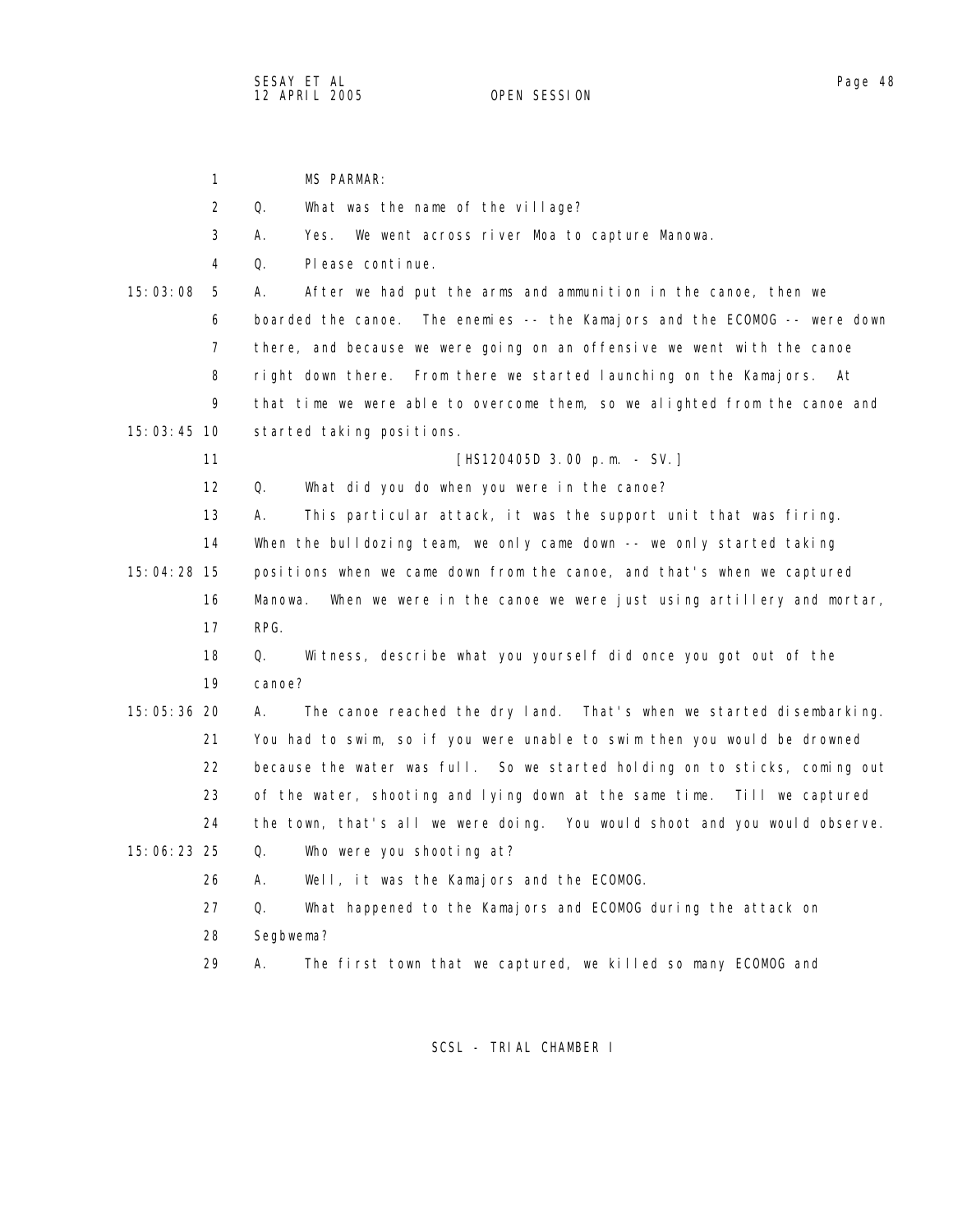SESAY ET AL Page 49 12 APRIL 2005 OPEN SESSION

|               | $\mathbf{1}$ | Kamajors. Even amongst us so many people lost their lives. Some were        |
|---------------|--------------|-----------------------------------------------------------------------------|
|               | 2            | wounded.                                                                    |
|               | 3            | Q.<br>What was the name of this first town that you captured?               |
|               | 4            | А.<br>It was called Manowa.                                                 |
| 15:07:42      | -5           | Q.<br>What happened once you took Manowa?                                   |
|               | 6            | The sooner we captured Manowa, that's when we had added zeal. The<br>А.     |
|               | 7            | commanders had zeal for us to go ahead. Once we had captured one of the     |
|               | 8            | strongest bases, some men stayed while the advance team forged ahead.       |
|               | 9            | Where did you go from Manowa?<br>Q.                                         |
| 15:08:54 10   |              | We passed through the smaller villages but the big towns that I could<br>А. |
|               | 11           | remember were Jukibo [phon], Bunumbu Teachers College -- there were many    |
|               | 12           | villages that we went through but I couldn't remember their names now.      |
|               | 13           |                                                                             |
|               |              | JUDGE BOUTET: But you are on your way to Segbwema?                          |
|               | 14           | THE WITNESS:<br>Yes.                                                        |
| 15:09:33 15   |              | JUDGE BOUTET: From Manowa.                                                  |
|               | 16           | THE WITNESS: From Manowa, yes.                                              |
|               | 17           | <b>MS PARMAR:</b>                                                           |
|               | 18           | Q.<br>What happened at Segbwema?                                            |
|               | 19           | When we had walked that long distance, when we reached, we left late<br>А.  |
| 15: 10: 12 20 |              | in the evening, we were fighting all night and we reached Segbwema towards  |
|               | 21           | The commanders like Papay Francis -- Colonel Francis, Colonel<br>daylight.  |
|               | 22           | Ghadafi and the other commanders, they were trying to plan how we should    |
|               | 23           | capture the town. That was close to the town.                               |
|               | 24           | Q.<br>Please continue, witness.                                             |
| 15:11:01 25   |              | We were close to the town. It was a swamp that separated us.<br>А.<br>So    |
|               | 26           | they divided us and they gave one group --                                  |
|               | 27           | THE INTERPRETER: My Lords, the witness is very, very fast. I                |
|               | 28           | wouldn't interpret accurately.                                              |
|               | 29           | Witness, we're trying to work together so that everyone<br>MS PARMAR:       |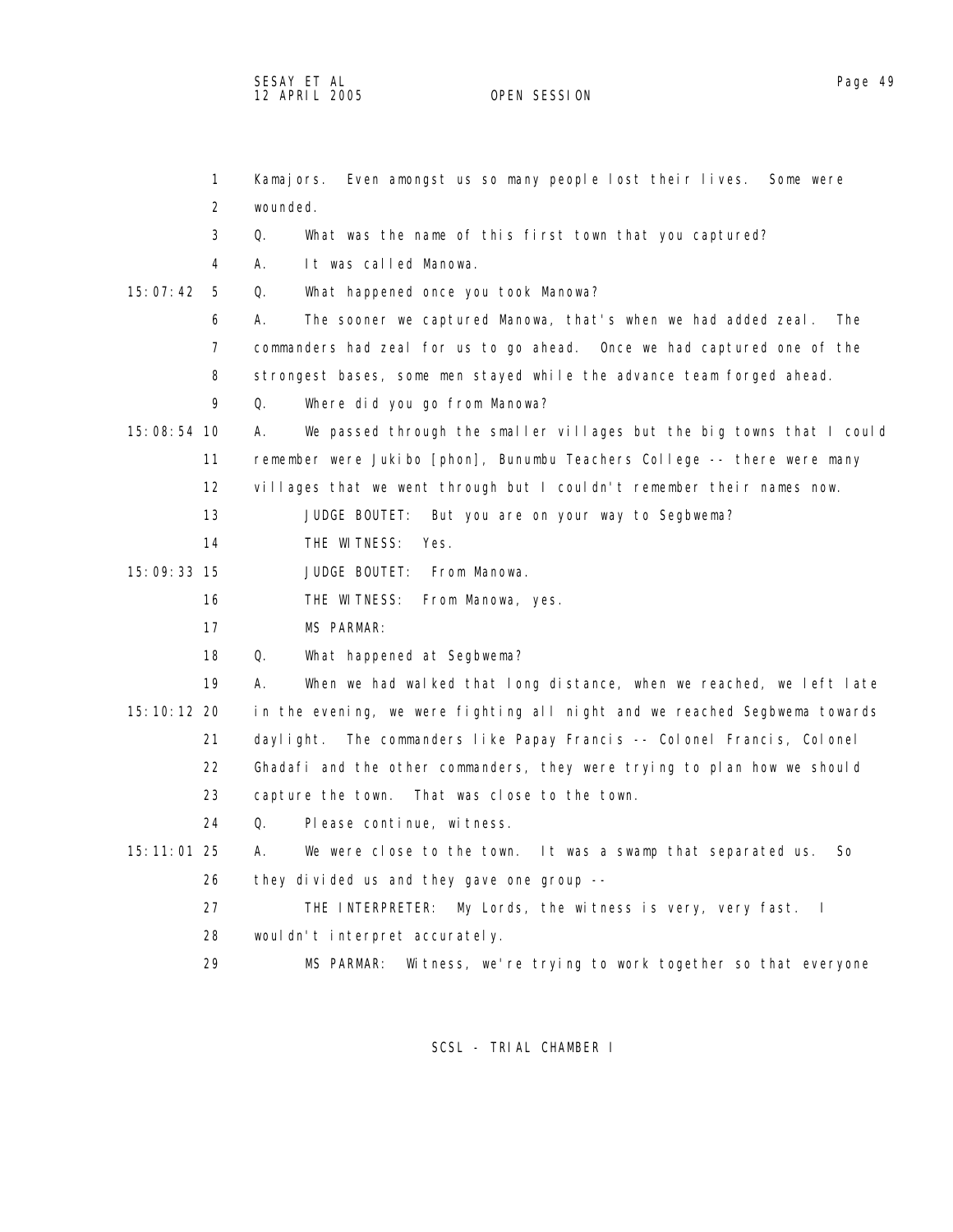SESAY ET AL Page 50 12 APRIL 2005

 1 can get your evidence. Where you are you can't see the judges writing down 2 what you're saying. But I can. So when I want you to stop I'm going to 3 hold up my hand. And just stop speaking and hold your thought and when I

 4 want you to continue I'll nod my head. 15:13:07 5 THE WITNESS: Yes. 6 MS PARMAR: 7 Q. Let's start again. Describe what happened from when your group was 8 outside of Segbwema by the swamp. What happened next and go slowly? 9 A. When we were divided they showed us the way, the way the SBUs could 15:13:47 10 have used. That was the road on the right-hand side. That was the road 11 the SBUs could have used and the elderly ones showed the route that they 12 were going to use. 13 Q. Continue, witness. 14 A. The road that we, the SBUs, used there was a stick grenade that was 15:14:57 15 planted on the road. There was land mines on the road as well. As we were 16 going the first man that was in front of us, the small boy, he went into 17 this land mine and it exploded. 18 Q. Witness, you said that the SBUs went down a certain road. How many 19 SBUs were there on this mission? 15:15:37 20 A. Well, we were many. We were many. 21 Q. What happened after the land mine exploded? 22 A. As it exploded the enemies suspected that we were around. Then there 23 was some serious shooting. There was an exchange of firing. It was only 24 after we had captured the town that we came back to look for the boy. 15:16:59 25 Q. You said that there was serious shooting. Who was shooting? 26 A. It was the ECOMOG and Kamajors exchanging firing with us. 27 Q. Explain slowly what happened in Segbwema after you captured the town? 28 A. When we crossed -- when we went across the swamp we were in the town, 29 we continued exchanging firing until we captured the whole of Segbwema. SCSL - TRIAL CHAMBER I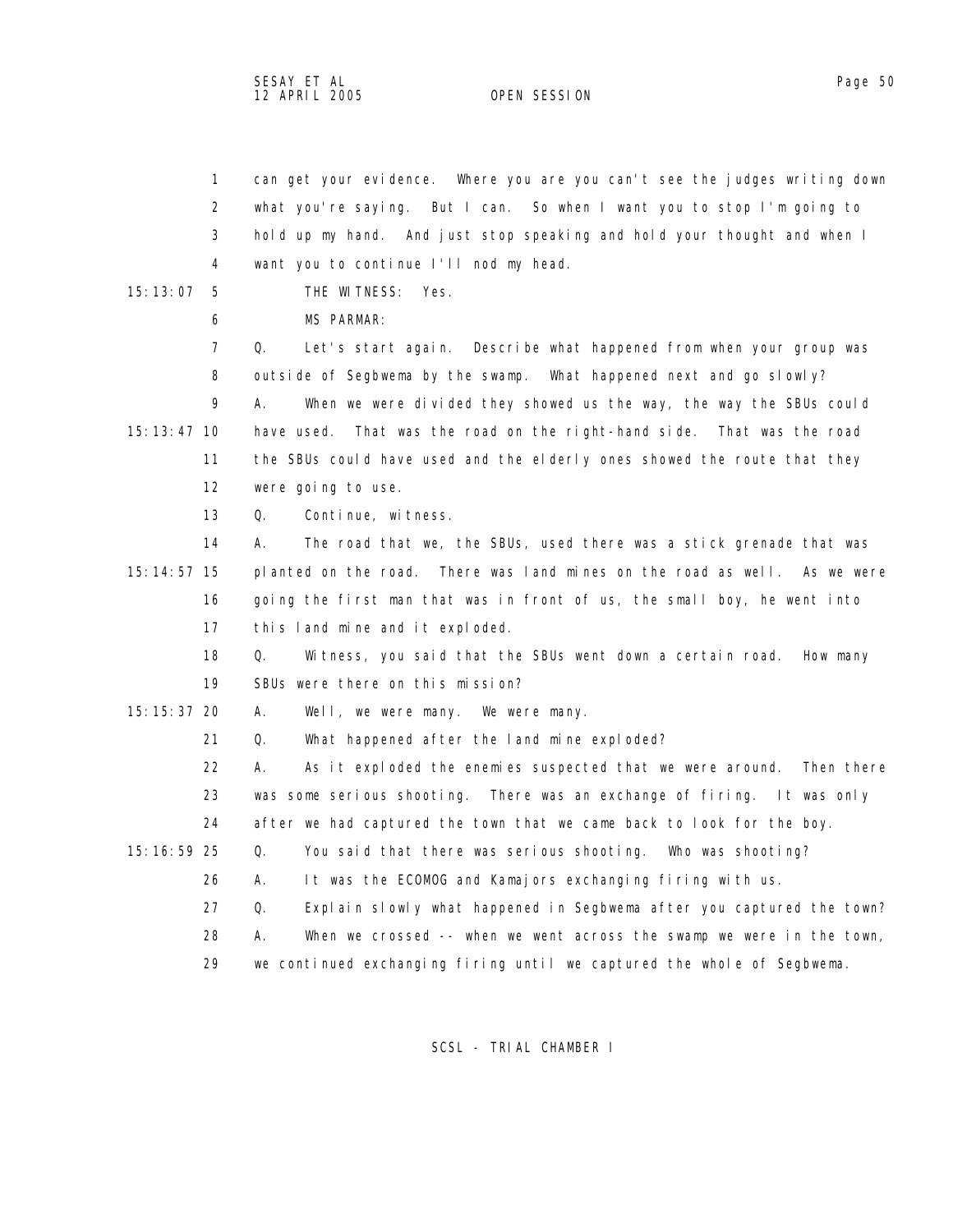SESAY ET AL Page 51 12 APRIL 2005

 1 The sooner we captured Segbwema -- 2 Q. Please continue? 3 A. As soon as we captured the town we started looting. The first place 4 that we looted was the hospital which was at Segbwema. I think it is 15:18:57 5 called Dixon Hospital or so. 6 Q. Where is this hospital? 7 A. This hospital is along the road from Manowa to Bunumbu. It was 8 located at the main road, just on the right-hand side to Bunumbu from 9 Manowa. 15:19:57 10 Q. Who was looting in the hospital? 11 A. We were looting. 12 Q. Who were you with at this time? 13 A. With the combatants. 14 Q. What was looted from the hospital? 15:20:47 15 A. Medicines. 16 Q. What else happened in Segbwema after it was captured? 17 A. Most of the time Kamajors and ECOMOG were coming from Daru through 18 Mende Kaima [phon] to come and attack because we had cut off -- they were 19 coming to attack to capture Mende Kaima. 15:21:27 20 Q. So what happened then in Segbwema? What were you doing in Segbwema? 21 A. We were defending the town. We were defending the town. 22 Q. Other than looting at the hospital was anything else happening in 23 Segbwema after it had been captured? 24 A. Well, yes. Apart from the hospital we were looting in some of the 15:22:19 25 houses. We were burning houses. For instance, the time that I'm talking 26 about when Kamajors -- 27 Q. Let's just go back, Witness. You say that you were looting from the 28 houses. What were you looting in those houses? 29 A. Well, we looted so many things like clothing. Well, of course, food.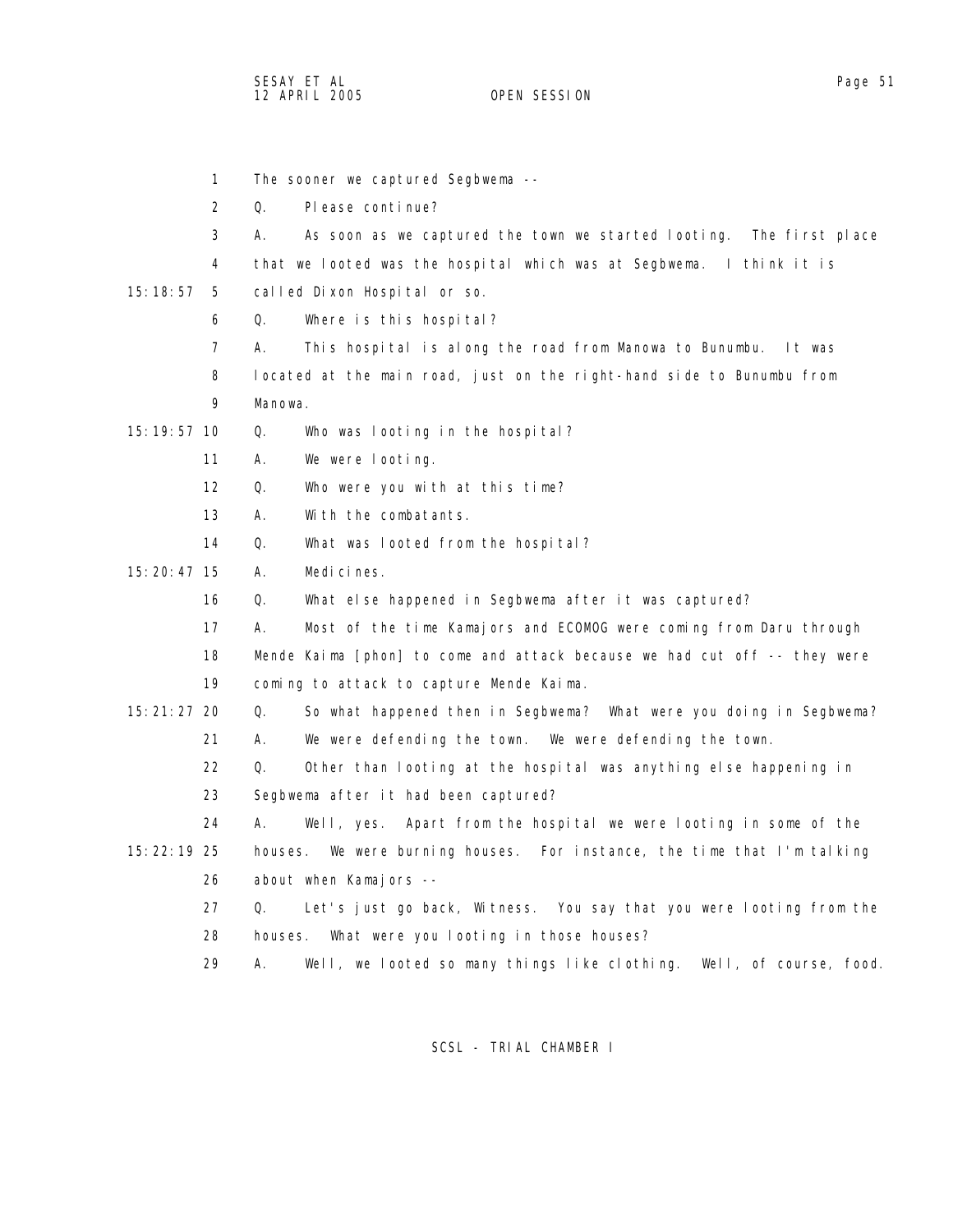SESAY ET AL Page 52 12 APRIL 2005

 1 From the shops -- so many other things. 2 Q. You also mentioned that you were burning houses. Where were these 3 houses? 4 A. In Segbwema Town. 15:23:45 5 Q. How many houses were burned? 6 A. The houses were many. They were so many that I wouldn't know their 7 numbers. We burnt a lot of houses in Segbwema. 8 Q. Were you given any instructions when you had captured Segbwema? 9 A. Well, that particular burning, we did it as a result of the pressure 15:24:34 10 that was exerted on us by the enemies who were coming to attack. When they 11 did that and they went away it would take a long time before they came 12 back. And it was during that battle that the commanders like Colonel 13 Ghadafi, they were giving us instructions that we should burn the houses. 14 JUDGE THOMPSON: Do you want to go over that again. 15:25:01 15 MS PARMAR: Yes. 16 JUDGE THOMPSON: It's a little entangled. 17 MS PARMAR: Yes. 18 Q. Witness, can you explain again who gave you the order to burn to 19 houses? 15:25:27 20 A. The mission commander and his deputy. The mission commander was 21 Colonel Gassimu -- 22 THE INTERPRETER: The last name is not clear. 23 THE WITNESS: The deputy commander was Passaway. And when we had 24 pushed them away, that is the enemies, they would give us instruction that 15:25:51 25 we should set fire to the houses and they would be in Daru and they would 26 see the houses on fire. 27 MS PARMAR: 28 Q. Witness, just stop. Just try to answer just the question that I'm 29 asking you. I was just asking you who had given you the order. We'll talk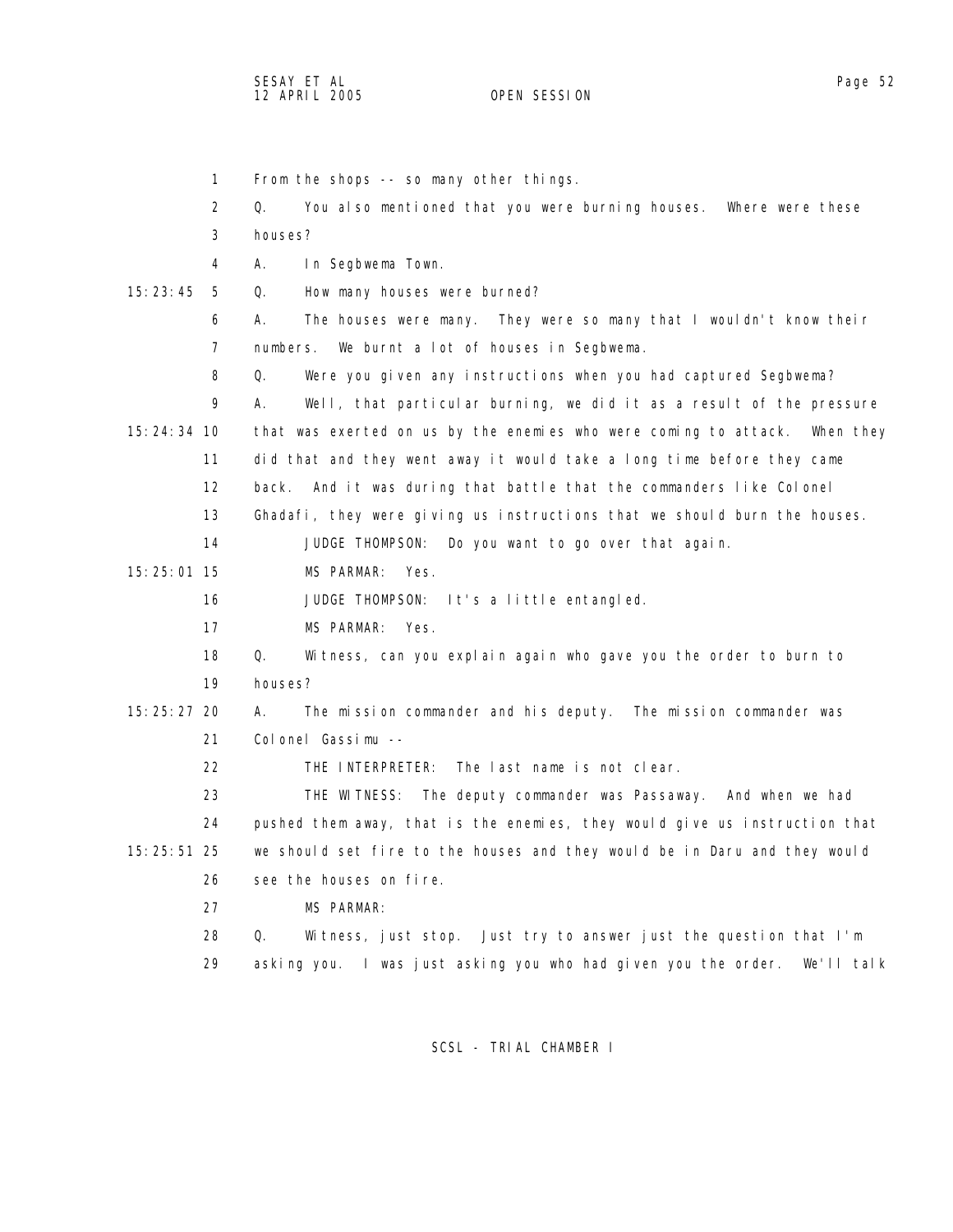SESAY ET AL Page 53 and the set of the set of the set of the set of the set of the set of the set of the set of the set of the set of the set of the set of the set of the set of the set of the set of the set of the set of 12 APRIL 2005 OPEN SESSION

| 1                 | about the order itself -- just a moment.                                    |
|-------------------|-----------------------------------------------------------------------------|
| 2                 | It was given by the mission commander and his deputy.<br>А.                 |
| 3                 | JUDGE BOUTET: At that time the mission commander was Colonel                |
| 4                 | Gassimu, is it?                                                             |
| 15:26:46<br>-5    | THE WITNESS:<br>Yes.                                                        |
| 6                 | JUDGE BOUTET:<br>And his deputy is Passaway?                                |
| 7                 | THE WITNESS:<br>Yes.                                                        |
| 8                 | PRESIDING JUDGE: His deputy, can you spell that?                            |
| 9                 | THE WITNESS:<br>Passaway. P-A-S-S-A-W-A-Y.                                  |
| 15:27:11 10       | What was his rank?<br>JUDGE BOUTET:                                         |
| 11                | THE WITNESS: He was staff captain. It was because of that mission           |
| $12 \overline{ }$ | that he was given the major.                                                |
| 13                | MS PARMAR:                                                                  |
| 14                | Q.<br>You explained why this instruction to burn was given. Can you say     |
| 15: 27: 50 15     | that again and go very clearly and slowly?                                  |
| 16                | When we had captured Segbwema, after we had cut off the supply line<br>Α.   |
| 17                | to ECOMOG and the Kamajors who were in Daru -- when they start they would   |
| 18                | come on the offensive to come and look for food.                            |
| 19                | Who would come on the offensive to look for food?<br>0.                     |
| 15:28:44 20       | Well, most of the time it was the Kamajors and sometimes even the<br>А.     |
| 21                | ECOMOGs would come.                                                         |
| 22                | JUDGE BOUTET: So ECOMOG and the Kamajors at that time are in Daru.          |
| 23                | THE WITNESS:<br>Yes.                                                        |
| 24                | JUDGE BOUTET:<br>And you are in Segbwema, you have captured Segbwema        |
| 15:29:24 25       | then.                                                                       |
| 26                | THE WITNESS:<br>Yes.                                                        |
| 27                | JUDGE BOUTET:<br>And you're saying they are coming from Daru on the         |
| 28                | offensive to look for food and they're coming to the offensive to Segbwema. |
| 29                | THE WITNESS:<br>Yes.                                                        |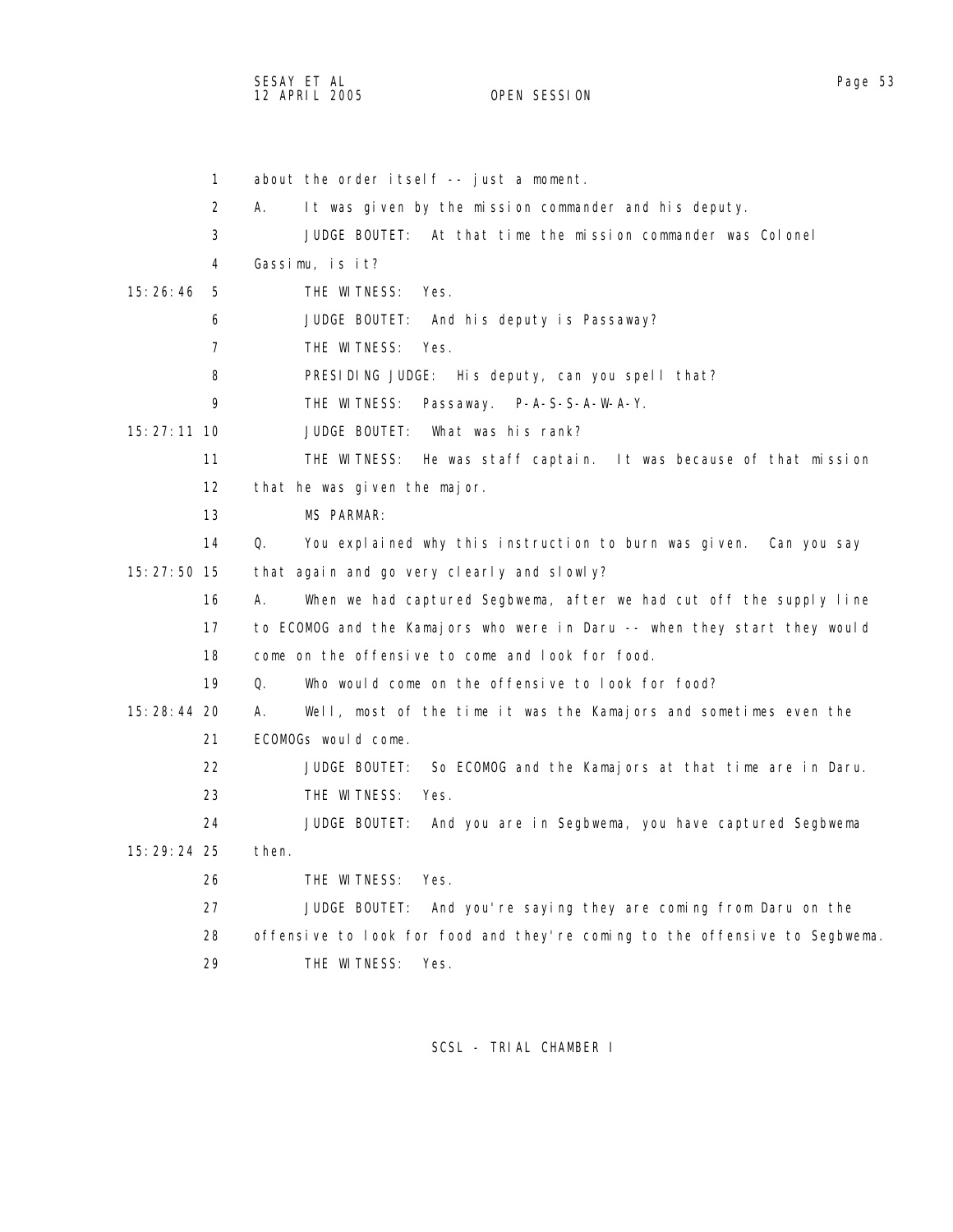1 MS PARMAR: 2 Q. Please continue your explanation. 3 A. Sometimes after we had cut off their supply line and they were not 4 having food from Kenema and even from Freetown to go to Daru -- that was 15:30:03 5 how they wanted to remove us from the road so that a vehicle could ply the 6 route. So they were coming on the offensive. The last time they came they 7 did so with ECOMOG. That was the time we heard that gun that had four 8 barrel. 9 Q. So what happened once you heard the four barrel gun? 15:30:54 10 A. When they came they came from the Daru end. They had one place which 11 was a combat camp from Segbwema to Daru, the last place between us and the 12 Kamajors. They called that place Mende Kaima. 13 JUDGE THOMPSON: Is this all part of the explanation why the 14 instructions were given? 15:31:18 15 MS PARMAR: I believe so, Your Honour. He'll be coming to that. 16 JUDGE THOMPSON: Okay, I just wanted to know the context. 17 MS PARMAR: 18 Q. So what did you do in Segbwema once ECOMOG and the Kamajors started 19 advancing? 15:31:53 20 A. Whenever they advanced, after we had put the situation under control, 21 after we had repelled them, the commanders would always give us instruction 22 that we should set fire and sometimes we would be under attack and we would 23 start setting fire to the houses. 24 THE INTERPRETER: My Lords, it is not easy for us in the 15:32:24 25 interpreters' booth, we are not hearing anything. 26 PRESIDING JUDGE: Are you hearing anything now [inaudible] the 27 interpreter's cabin. 28 THE INTERPRETER: We can hear but sometimes it gets so noisy that we 29 can't hear the last bit of the witness's testimony.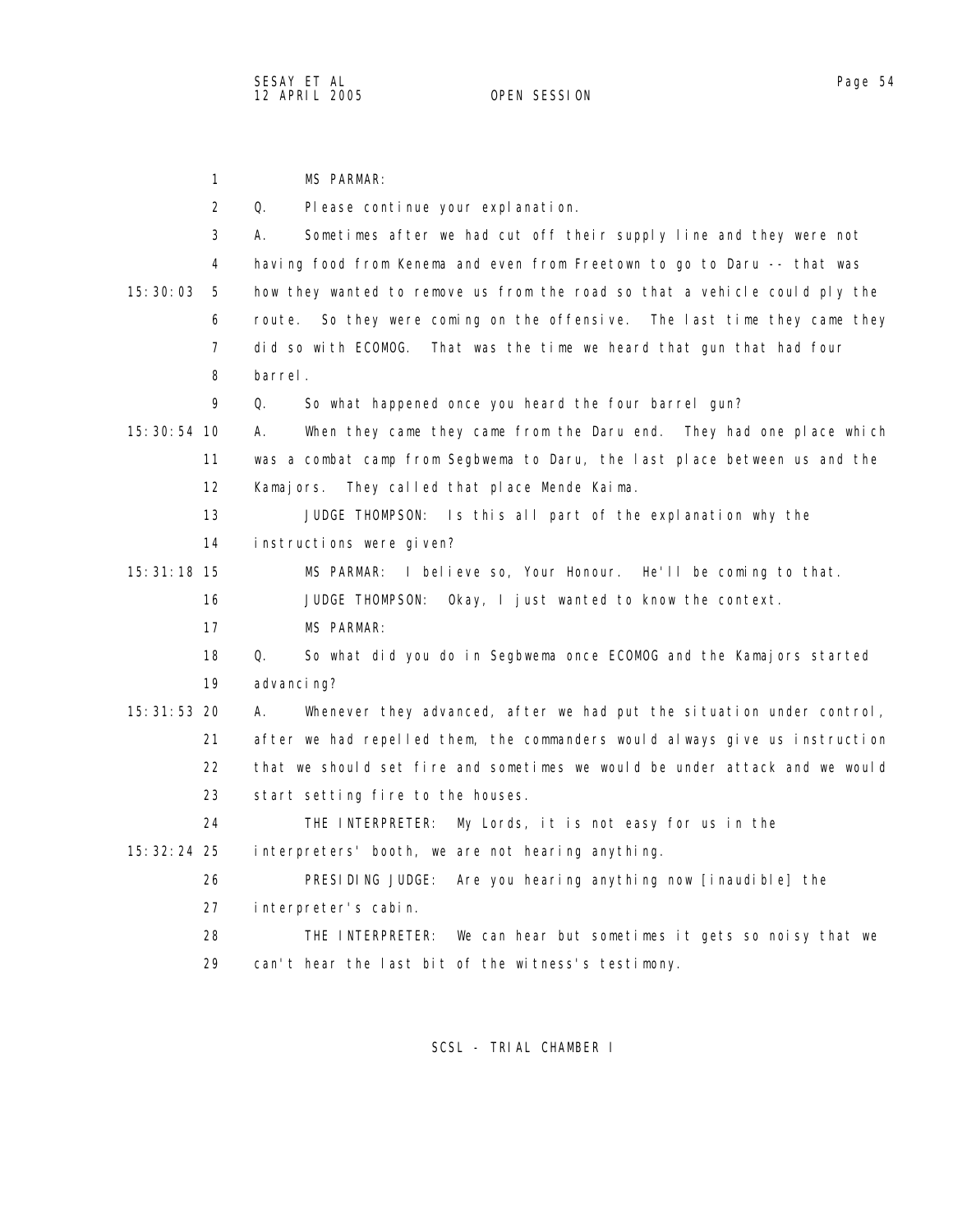SESAY ET AL Page 55 12 APRIL 2005 OPEN SESSION

| $\mathbf{1}$   | PRESIDING JUDGE:<br>But you are hearing something now, aren't you?         |
|----------------|----------------------------------------------------------------------------|
| 2              | THE INTERPRETER:<br>Some, some.                                            |
| 3              | PRESIDING JUDGE:<br>Can we proceed and see how far we go.                  |
| 4              | THE INTERPRETER:<br>Yes, we can.                                           |
| 15:33:18<br>-5 | <b>JUDGE THOMPSON:</b><br>Is it because of the intervention of the rain?   |
| 6              | THE INTERPRETER: Yes, it is.                                               |
| 7              | MR HARRISON: I wonder if the audiovisual people could give some            |
| 8              | guidance, if it's just a question of turning up the volume that's being    |
| 9              | emitted from the witness in the separate room that he's in.                |
| $15:33:34$ 10  | JUDGE THOMPSON:<br>We will leave that to the technicians; if they can      |
| 11             | advise us whether the intervention of the rain could be minimised by their |
| 12             | technol ogy.                                                               |
| 13             | PRESIDING JUDGE:<br>Is the cabin all right now?                            |
| 14             | THE INTERPRETER:<br>The same.<br>When you remove the earphones it's not    |
| 15: 34: 10 15  | as noisy as it is when the earphones are not on.                           |
| 16             | PRESIDING JUDGE:<br>Why don't you put the earphone on one ear and see      |
| 17             | how far you can proceed.                                                   |
| 18             | THE INTERPRETER:<br>We'll try.                                             |
| 19             | PRESIDING JUDGE:<br>On one ear.                                            |
| 15: 34: 23 20  | THE INTERPRETER:<br>We'll try but it's not easy.                           |
| 21             | PRESIDING JUDGE:<br>I know. We know it's not easy. If you find it          |
| 22             | increasingly difficult then we may have to pause there.                    |
| 23             | THE INTERPRETER:<br>Yes, My Lords.<br>Thank you.                           |
| 24             | PRESIDING JUDGE:<br>Can we proceed?                                        |
| 15: 34: 37 25  | THE INTERPRETER:<br>Yes, we can.                                           |
| 26             | PRESIDING JUDGE:<br>Okay. Yes, Ms Parmar, please. Let's see how we         |
| 27             | If it becomes impossible we'll hear nothing at all.<br>go.                 |
| 28             | JUDGE THOMPSON:<br>I think you were at the point where after ECOMOG and    |
| 29             | Kamajors advanced, after you had repelled them --                          |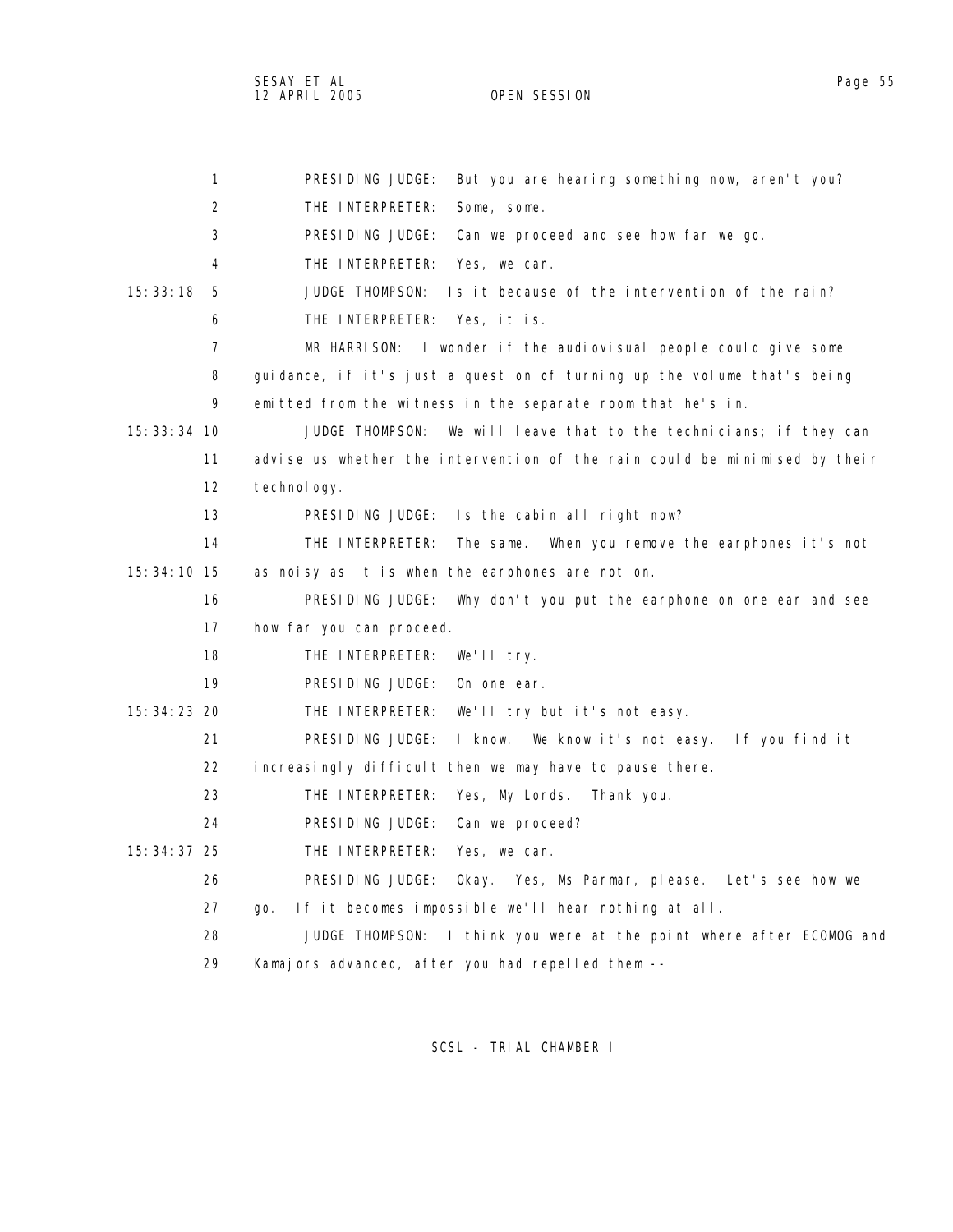1 PRESIDING JUDGE: The commanders gave orders for them to burn houses. 2 What was behind this burning of houses? He gave us an explanation. Can he 3 give us that explanation again at this stage. 4 MS PARMAR: 15:35:30 5 Q. Witness, what was your understanding as to why you were given the 6 order at this time to burn down all of the houses in Segbwema, and please 7 go slowly? 8 A. Well, sometimes when they come it's in the night and sometimes it's 9 the day time and most of the times it's in the night. And when we were 15:36:08 10 burning houses in the night it provides us lights. It enables us to see 11 clear. We call it war candle and they will tell us to go and put the war 12 candle on. Yes, if it's at daytime -- 13 THE INTERPRETER: I didn't get that last bit. If it's the daytime, I 14 didn't get the last bit. 15:36:30 15 MS PARMAR: 16 Q. Witness, remember you have to go slowly. Can you repeat the last 17 sentence that you said? 18 A. If it's the daytime, if it's during the exchange of firing the ECOMOG 19 would be using heavy artillery and sometimes we use the same thing. We 15:37:00 20 would direct the bomb but sometimes, where it lands, it will burn houses. 21 Q. You also mentioned something called war candle. Explain what is war 22 candle? 23 A. Well, this was used mostly in the night and when the enemies would 24 attack and the place is too dark and we couldn't identify our foes from our 15:37:56 25 friends -- so the commanders would give an instruction that we should put 26 the war candle on. At that time we would place all the property in the 27 houses in the parlour and we'll set fire. As soon as the fire starts up 28 and we see the flame, and by so doing we would be able to see the enemies. 29 Q. Which commanders gave the order for war candle?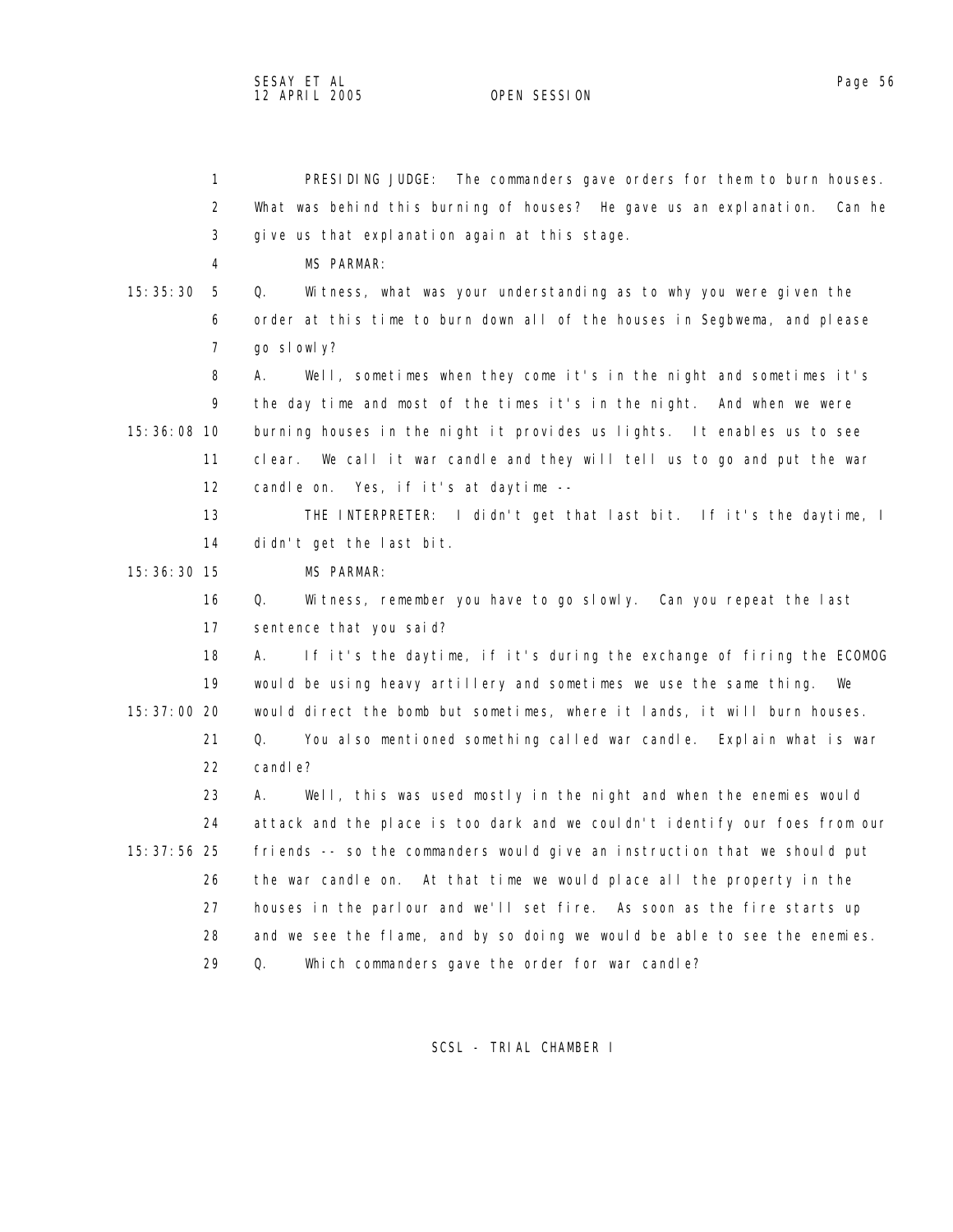SESAY ET AL Page 57 12 APRIL 2005 OPEN SESSION

|                 | 1                 | Well, it was the mission commanders who were the ground commanders<br>А.    |
|-----------------|-------------------|-----------------------------------------------------------------------------|
|                 | 2                 | like Colonel Ghadafi, Passaway, Lamin Saliar [phon].                        |
|                 | 3                 | Who would instruct the mission commanders?<br>Q.                            |
|                 | 4                 | Well, I never witnessed -- I never witnessed that. I do not know how<br>А.  |
| 15:40:08        | -5                | the mission commander got his instructions. All I knew was that he was      |
|                 | 6                 | getting his instruction from the first headquarters where Sam Bockarie was. |
|                 | $\overline{7}$    | Did Your Honours hear the last answer?<br>MS PARMAR:                        |
|                 | 8                 | PRESIDING JUDGE: Yes, I heard it. He didn't know where the                  |
|                 | 9                 | instructions were coming from because he had a direct commander.<br>But he  |
| 15:40:40 10     |                   | would imagine, as you would imagine, that they must have been receiving     |
|                 | 11                | instructions from headquarters where Master was.                            |
|                 | $12 \overline{ }$ | JUDGE BOUTET: I thought he had said that he didn't know who but he          |
|                 | 13                | knew where it came from.                                                    |
|                 | 14                | PRESIDING JUDGE: Yes, that's precisely what --                              |
| 15:41:04 15     |                   | <b>MS PARMAR:</b>                                                           |
|                 | 16                | Q.<br>You referred to a headquarters. Where was this headquarters?          |
|                 | 17                | PRESIDING JUDGE: But he had said so. Headquarters was somewhere in          |
|                 | 18                | Koidu or so, wasn't it?                                                     |
|                 | 19                | MS PARMAR:<br>That was in an earlier part.                                  |
| 15:41:21 20     |                   | PRESIDING JUDGE: That is where Sam Bockarie's headquarters was.             |
|                 | 21                | He's mentioned it in the earlier evidence.                                  |
|                 | 22                | MS PARMAR:<br>That's correct.                                               |
|                 | 23                | PRESIDING JUDGE: In his earlier testimony, I'm sorry.                       |
|                 | 24                | MS PARMAR:                                                                  |
| $15: 41: 44$ 25 |                   | Witness, were there any other missions that you participated in in<br>Q.    |
|                 | 26                | Kailahun District?                                                          |
|                 | 27                | А.<br>Well, yes.                                                            |
|                 | 28                | Q.<br>Can you name one of these missions?                                   |
|                 | 29                | Well, like Operation Born Naked which was conducted at Joru Nyiama in<br>Α. |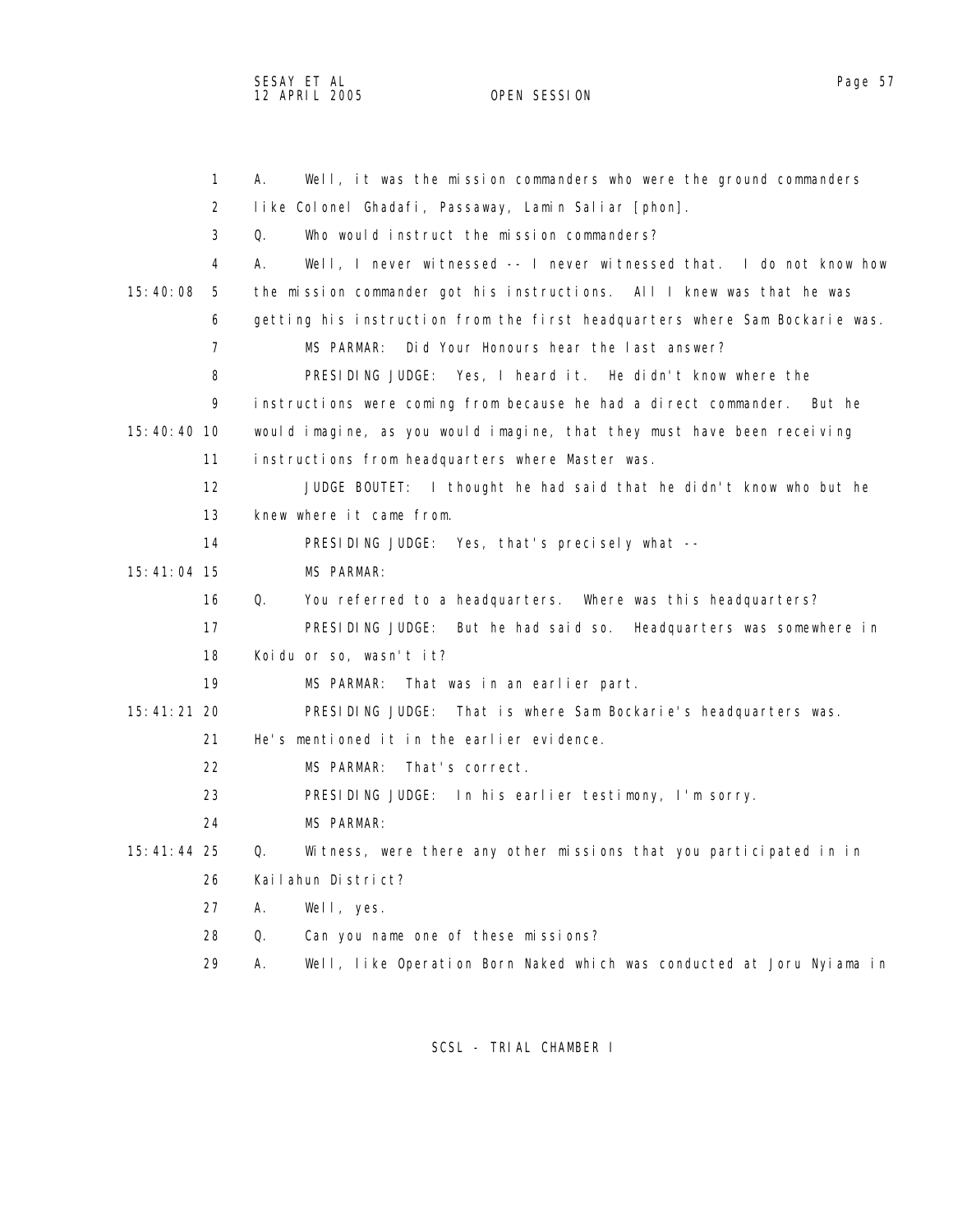SESAY ET AL Page 58 12 APRIL 2005 OPEN SESSION

| $\mathbf{1}$   | the Kenema District. But in Kailahun District it was --                      |
|----------------|------------------------------------------------------------------------------|
| $\overline{2}$ | PRESIDING JUDGE: Operation Born Naked was conducted where?                   |
| 3              | THE WITNESS:<br>That was Nyiama Joru.                                        |
| 4              | <b>MS PARMAR:</b>                                                            |
| 15:42:42<br>-5 | How do you spell Nyiama?<br>Q.                                               |
| 6              | Nyiama. Well, N-Y-I-A-M-A.<br>А.                                             |
| 7              | And how do you spell Joru?<br>Q.                                             |
| 8              | А.<br>Joru is J-0-R-U.                                                       |
| 9              | PRESIDING JUDGE: Learned counsel, if I may ask, this Operation Born          |
| 15:43:20 10    | Naked, what was it? What was it? Let the witness explain. We are coming      |
| 11             | by this a second time. We'd like to have some clarification on this. This    |
| 12             | Operation Born Naked is featuring for the second time.                       |
| 13             | <b>MS PARMAR:</b>                                                            |
| 14             | Q.<br>Witness, please go slowly and explain what was Operation Born Naked    |
| 15:43:47 15    | at Nyiama Joru?                                                              |
| 16             | Well, Operation Born Naked was conducted with Morris Kallon.<br>А.<br>lt was |
| 17             | he himself that named the operation Born Naked. He named it this way when    |
| 18             | we had approached --                                                         |
| 19             | PRESIDING JUDGE: Wait.<br>Wait. You say it was he himself who named          |
| 15:44:41 20    | it that way, yes. Let him continue.                                          |
| 21             | THE WITNESS: Yes. He named it this way when we had approached the            |
| 22             | place where we were going to launch the attack. He removed his clothes --    |
| 23             | PRESIDING JUDGE: Wait. He removed his clothes?                               |
| 24             | THE WITNESS: Then he turned to us and said, "This is Operation Born          |
| $15:45:54$ 25  | Naked".                                                                      |
| 26             | MS PARMAR:                                                                   |
| 27             | Q.<br>What did you do on this particular Operation Born Naked?               |
| 28             | During this particular mission, when he removed his clothes and he<br>Α.     |
| 29             | had told us, he turned to us and he said he wanted to see everybody just     |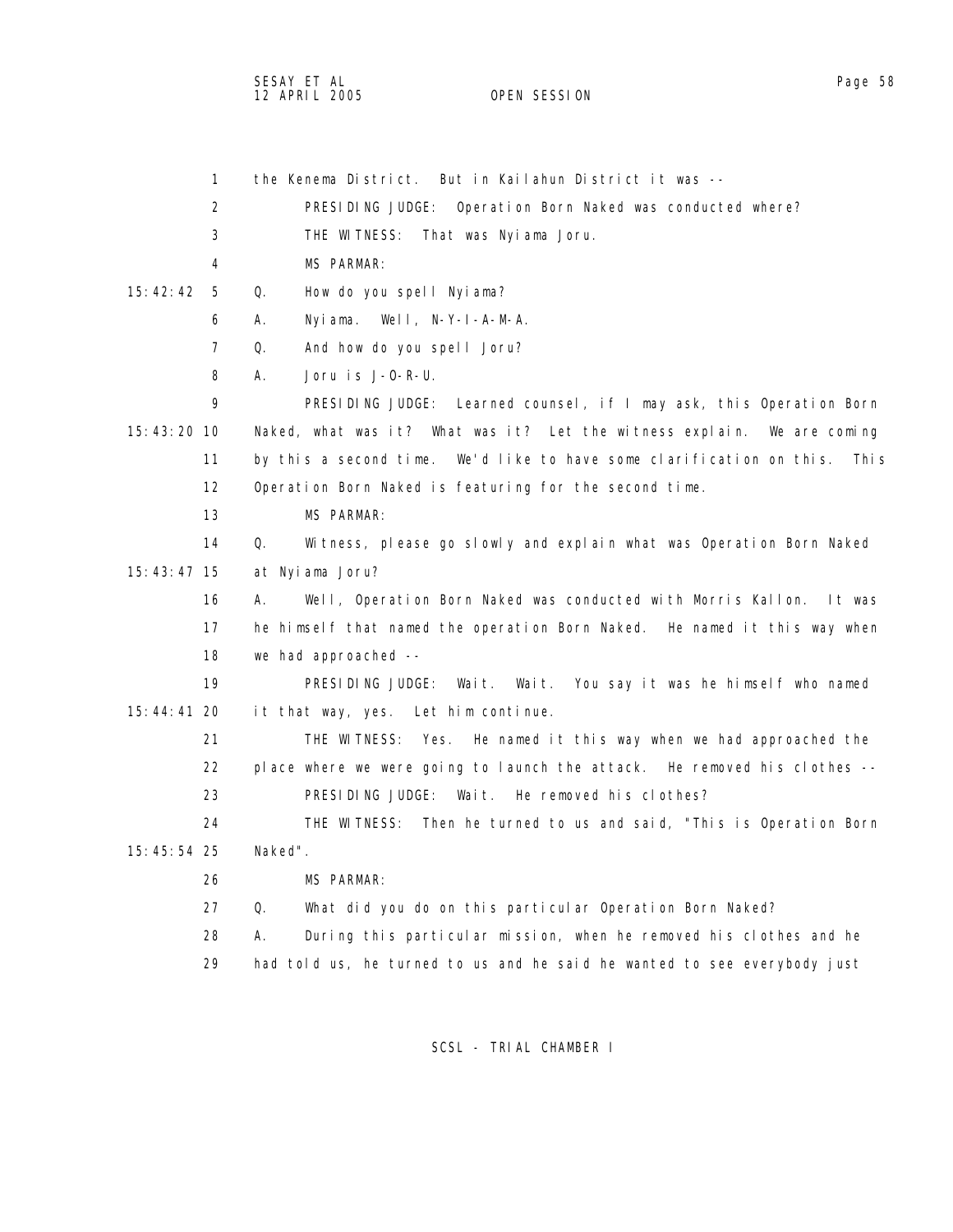1 like he was. So all of us removed our clothes. We only had our trousers 2 on. 3 Q. So what did you do next? 4 A. When we removed our clothes that was the password. So we moved to go 15:47:08 5 on the offensive, to launch an attack on the town itself. As we were 6 going, even before we could reach the town there was an alarm that they had 7 suspected that we were on our way. On our way on the highway, the main 8 highway -- 9 Q. What happened on the main highway? 15:47:40 10 A. We met an ECOMOG war tanker and it had eight barrels. 11 Q. What happened when you met this tanker? 12 A. Well, it was not easy because they had a ground force that was close 13 to the tanker. So we had a very serious exchange of firing. So we were 14 pressuring the war tank. But we had one artillery man, Forty Barrel -- 15:48:34 15 THE INTERPRETER: My Lords, I didn't get this last bit of the 16 witness's answer. It's so horrible. 17 JUDGE BOUTET: Mr Witness, please repeat your last answer. 18 THE WITNESS: I am talking about the weapons that we met with. 19 JUDGE BOUTET: [Microphone not activated] what did you say after 15:49:01 20 that? 21 THE WITNESS: The ammo car had a ground force. It had soldiers that 22 were by eights. So we started exchanging firing with them. So many people 23 died amongst us. So many men were wounded. 24 MS PARMAR: 15:49:45 25 Q. During the fighting where was Morris Kallon? 26 A. As he was the mission commander he was not stagnant. He was all over 27 the place where we were deployed. You would see him with us across the 28 street on the right-hand side, he would be on the left-hand side, you know.

SCSL - TRIAL CHAMBER I

29 He too was taking active part. He had his gun. He too was taking active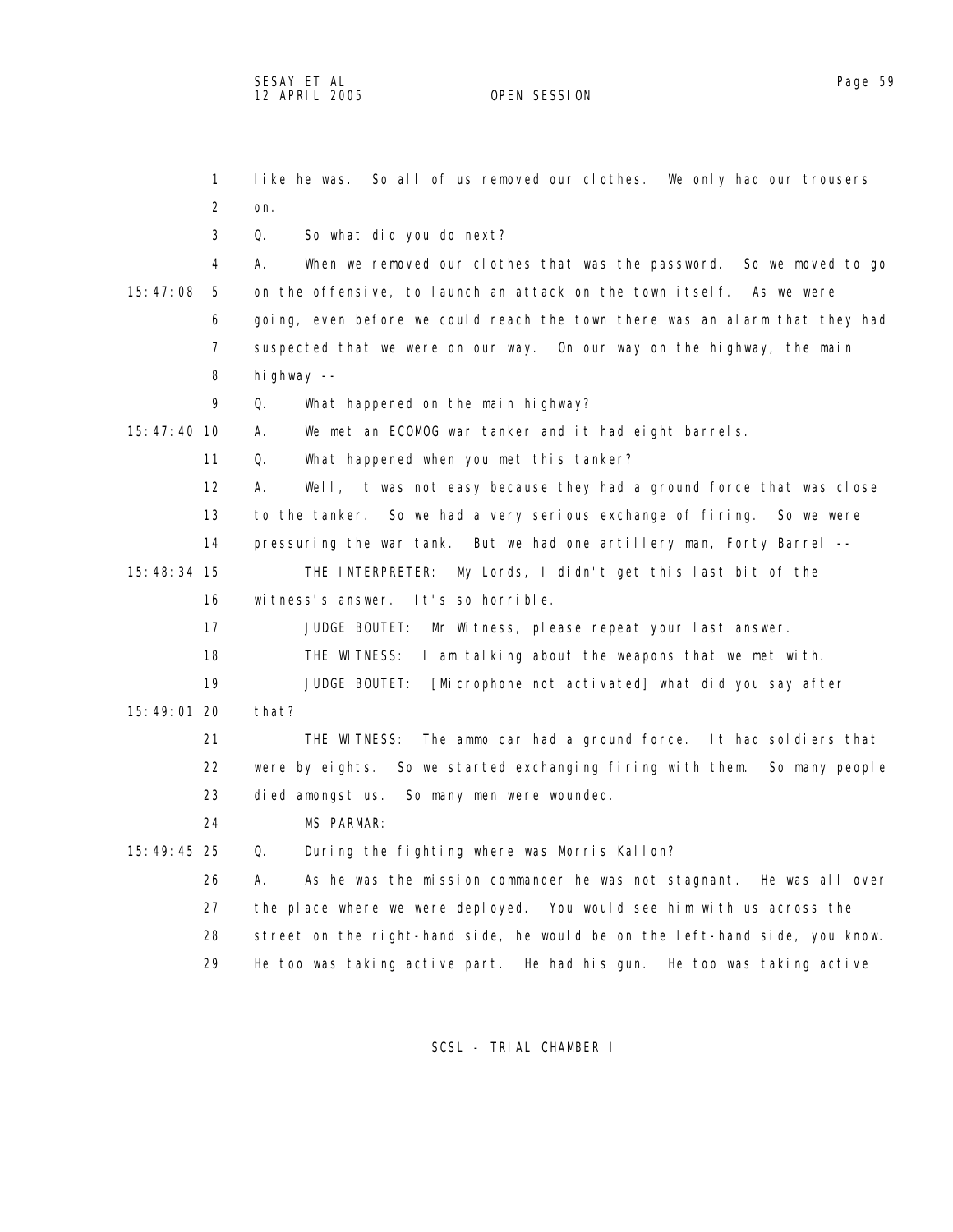1 part.

2 Q. Were you successful on this particular Operation Born Naked?

3 A. Well, yes.

4 Q. What season was it when you were participating in this particular

15:51:17 5 Operation Born Naked?

6 A. I wouldn't remember.

7 Q. Once you captured Nyiama Joru what happened?

 8 A. Well, the eight barrel, the Forty Barrel, one of the artilleries 9 combatants which used flame thrower, which is like an RPG bomb, it launched 15:52:37 10 on the eight barrel and it was beaten. So all of the ECOMOG dispersed and 11 we captured it. But there was nobody to operate the gun. One SLA who was 12 a senior person was the only person who could work that gun and as soon as 13 he jumped into the vehicle to operate the gun he was shot from his feet to 14 his waist. He was just lying in the ammo car. Yes, that's how we saw him. 15:52:37 15 So we abandoned the ammo car. The ECOMOG returned with some serious firing 16 this time accompanied by jets.

 17 JUDGE BOUTET: Before we move on with that aspect I do have a few 18 questions for clarification, if I may. On this Operation Born Naked, why 19 have we moved to that because it's in a different district? Is it because 15:53:17 20 it's taking place at the same time or -- I'm just trying to figure out in 21 the time frame, are we just back in time at the time when the witness was 22 describing Operation Born Naked earlier in his evidence and it's just now 23 an addition to that? Can you clarify my understanding or lack of

24 understanding?

 15:53:57 25 MS PARMAR: Your Honour, the Prosecution hadn't intended to go into 26 this particular Operation Born Naked but --

 27 JUDGE BOUTET: Yes, I know but the witness was talking of Nyiama Joru 28 but Nyiama Joru is an operation that was conducted at the same time as 29 another operation.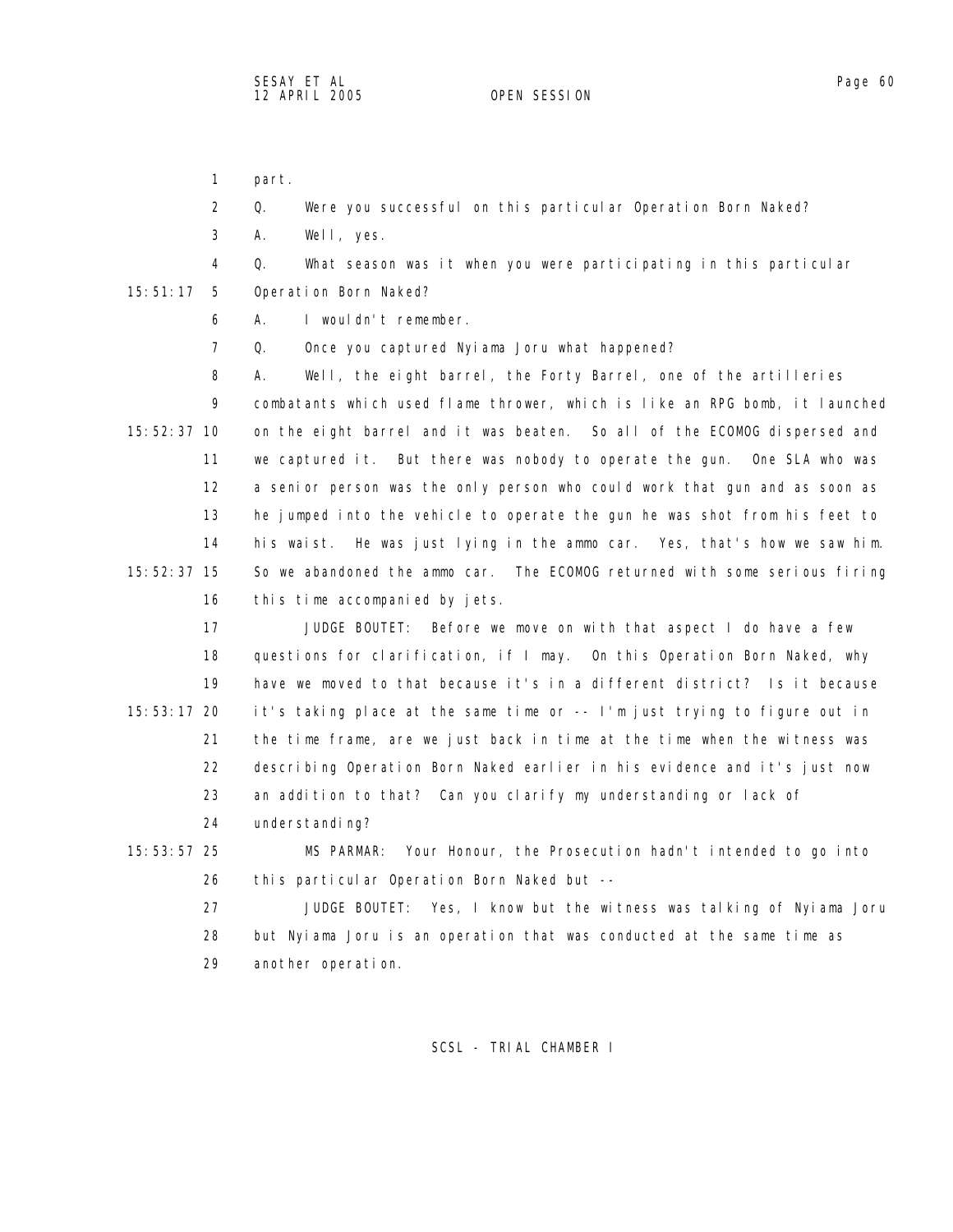1 MS PARMAR: That's correct. 2 JUDGE BOUTET: And from there he said -- but one of my questions is 3 Operation Born Naked, Mr Witness, do I understand that this is a code word 4 for an attack and not necessarily an operation per se? 15:54:15 5 JUDGE THOMPSON: The first part of your question, I thought that the 6 Prosecution did ask whether this witness participated in any other 7 operations and in Kailahun. 8 JUDGE BOUTET: In Kailahun, yes, and then we moved -- 9 JUDGE THOMPSON: And this witness volunteered, as one of those 15:54:33 10 operations, the Operation Born Naked. That was how it came to feature. 11 MR HARRISON: That's exactly right but he said Kenema and then 12 Mr Justice Itoe said well, I've heard of Operation Born Naked, let's cover 13 this off now. That's how we ended up going in that direction. 14 JUDGE THOMPSON: Yes, because that question came from the Prosecution 15:54:59 15 and then the witness volunteered that. Our learned presiding brother 16 wanted some amplification. 17 JUDGE BOUTET: Okay, that answers my question. I also wanted 18 amplification on Operation Born Naked but my last question on Operation 19 Born Naked is: Is this just a code word for an attack, as the witness has 15:55:37 20 said, in all cases? 21 PRESIDING JUDGE: Yes. 22 JUDGE BOUTET: Or it was one operation that was called by that 23 specific name? Do you understand my question, Madam Prosecutor? 24 PRESIDING JUDGE: And, if I may add, why was it necessary for them to 15:55:37 25 be naked in combat? I mean, if he can explain. The question is not for 26 the Prosecution. 27 MS PARMAR: Yes, of course. 28 PRESIDING JUDGE: Can the witness volunteer an answer. 29 MS PARMAR: We can try to put this particular operation into context.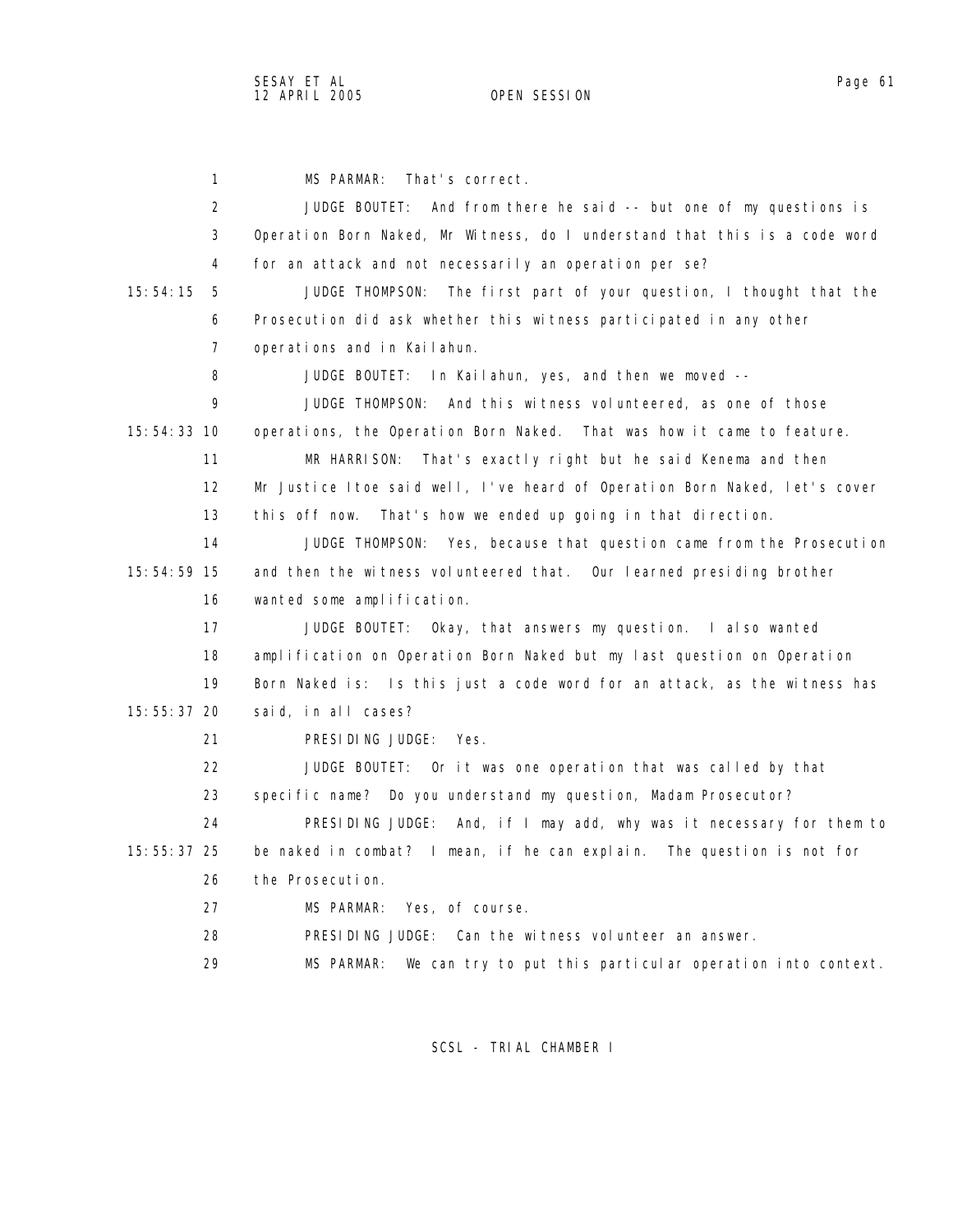SESAY ET AL Page 62 12 APRIL 2005 OPEN SESSION

|             | $\mathbf{1}$      | Witness, was the word Operation Born Naked used for just this<br>Q.        |
|-------------|-------------------|----------------------------------------------------------------------------|
|             | 2                 | particular mission or for other missions?                                  |
|             | 3                 | Well, by Born Naked, other commanders use it apart from the others.<br>А.  |
|             | 4                 | But when we were operating during that particular operation, just as when  |
| 15:56:57    | 5                 | we [inaudible] before we captured the town, that is what we did first. We  |
|             | 6                 | made sure that everybody was naked. As the name implies, Born Naked, they  |
|             | 7                 | had no clothes on and if you had a long trouser they would cut it to a     |
|             | 8                 | short $--$                                                                 |
|             | 9                 | So the term Operation Born Naked, was that like an instruction that<br>Q.  |
| 15:56:57 10 |                   | you were to remove your clothes before the mission?                        |
|             | 11                | That is one thing.<br>А.<br>Yes.                                           |
|             | $12 \overline{ }$ | PRESIDING JUDGE: And the other thing is what?                              |
|             | 13                | THE WITNESS: The other thing was what we would do during the               |
|             | 14                | operation.                                                                 |
| 15:57:30 15 |                   | MS PARMAR:                                                                 |
|             | 16                | Q.<br>When you were told Operation Born Naked what did that mean that you  |
|             | 17                | were supposed to do during the operation?                                  |
|             | 18                | PRESIDING JUDGE: He has told us what they normally did during the          |
|             | 19                | operation. What is the significance of that?                               |
| 15:58:17 20 |                   | I think he meant before the operation they removed their<br>MS PARMAR:     |
|             | 21                | clothes and my understanding of his response to Your Honour's question was |
|             | 22                | that there was a second part during the operation.                         |
|             | 23                | PRESIDING JUDGE:<br>Yes, yes. Okay. There was a second part, yes.          |
|             | 24                | MS PARMAR:<br>And that's what we're asking.                                |
| 15:58:17 25 |                   | Was there a second part when you were told Operation Born Naked?<br>Q.     |
|             | 26                | Well, like, the Born Naked -- when they say this is Operation Born<br>А.   |
|             | 27                | Naked nobody needs to tell you that when we get closer to the place you    |
|             | 28                | should remove your clothes. So that was known by everybody.<br>The only    |
|             | 29                | thing that they told you was that when we have captured the town, as long  |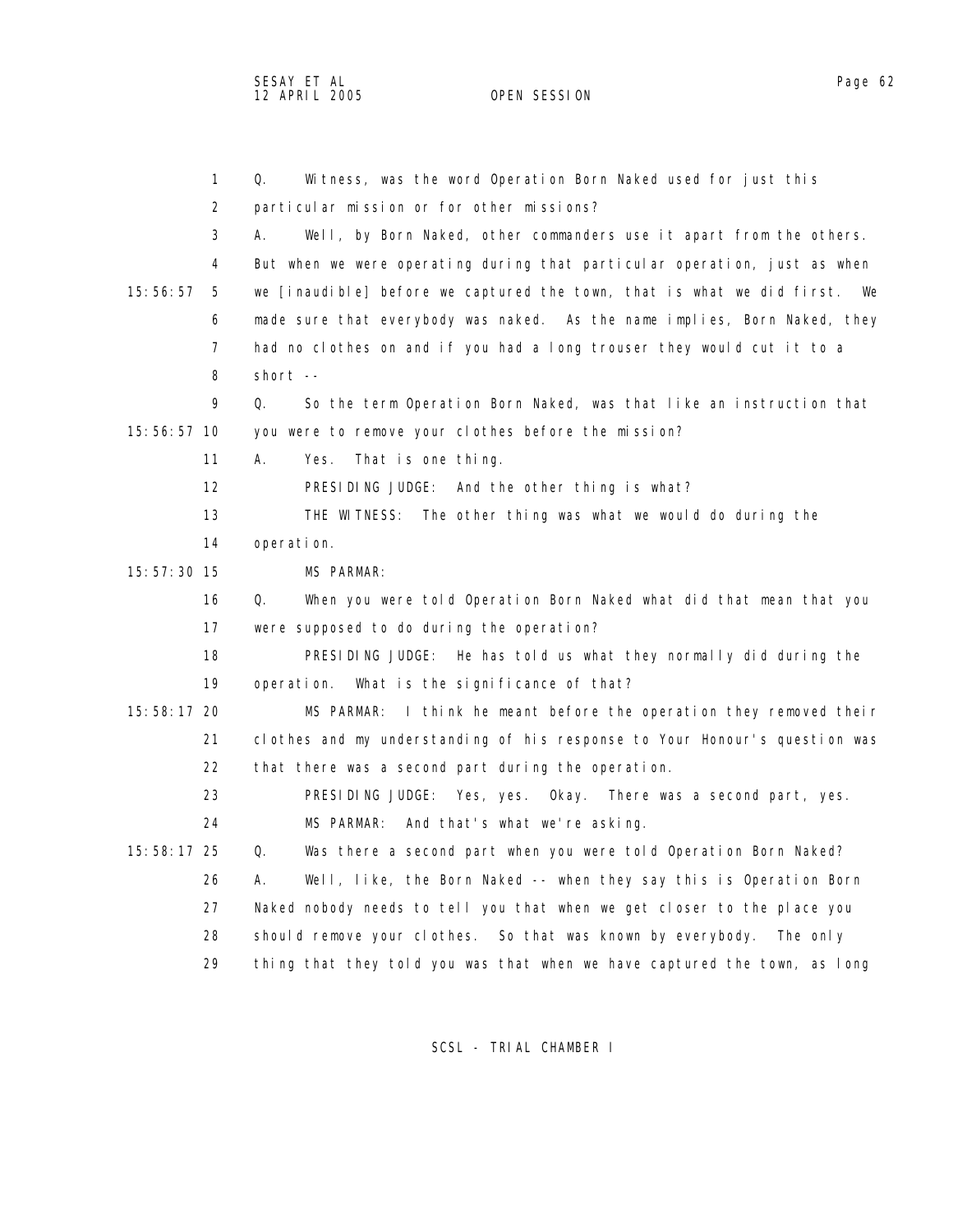SESAY ET AL Page 63 12 APRIL 2005 OPEN SESSION

|             | $\mathbf{1}$ | as it is Burn Naked, we should make that we burn all the houses.<br>$\log$ , |
|-------------|--------------|------------------------------------------------------------------------------|
|             | 2            | sheep, everything you see shouldn't live to tell the story.<br>That          |
|             | 3            | instruction we all had before we left for the mission.                       |
|             | 4            | JUDGE THOMPSON: So there's a twist here. The Operation Born Naked,           |
| 15:59:01    | 5            | the word there is B-O-R-N, but the second part suggests B-U-R-N which        |
|             | 6            | sounds like a pun.                                                           |
|             | 7            | It appears that way which is perhaps what the witness<br>MS PARMAR:          |
|             | 8            | referred to when he said in the first part --                                |
|             | 9            | JUDGE THOMPSON:<br>Yes.                                                      |
| 15:59:45 10 |              | <b>MS PARMAR:</b>                                                            |
|             | 11           | Witness, you said that you participated in this particular Operation<br>Q.   |
|             | 12           | Born Naked in Kenema. Was this after your missions that you've described     |
|             | 13           | al ready that took place in Kailahun District?                               |
|             | 14           | Operation Born Naked was in Kenema District because Joru Nyiama is<br>А.     |
| 16:00:21 15 |              | part of Kenema District. By the time that we were captured I didn't know     |
|             | 16           | Kailahun District. I do not know Kailahun District. The route that we        |
|             | 17           | used, all the villages that we used were in Kailahun District. So we just    |
|             | 18           | appeared suddenly in that place. So I still understood that place as         |
|             | 19           | Kailahun District.                                                           |
| 16:00:46 20 |              | So this happened while you were operating in Kailahun District?<br>Q.        |
|             | 21           | Yes.<br>А.                                                                   |
|             | 22           | Let's return to Kailahun District. Did you participate in any other<br>Q.    |
|             | 23           | operations in Kailahun District?                                             |
|             | 24           | Well, like the operation that I have spoken about in Segbwema, it is<br>А.   |
| 16:01:46 25 |              | part of Kailahun District.                                                   |
|             | 26           | Witness, actually I had one more question about this particular<br>Q.        |
|             | 27           | Operation Born Naked that you had described earlier. You said that there     |
|             | 28           | was a second part to Operation Born Naked where you were -- it was           |
|             | 29           | understood that you would burn down the town. Once you had captured Nyiama   |
|             |              |                                                                              |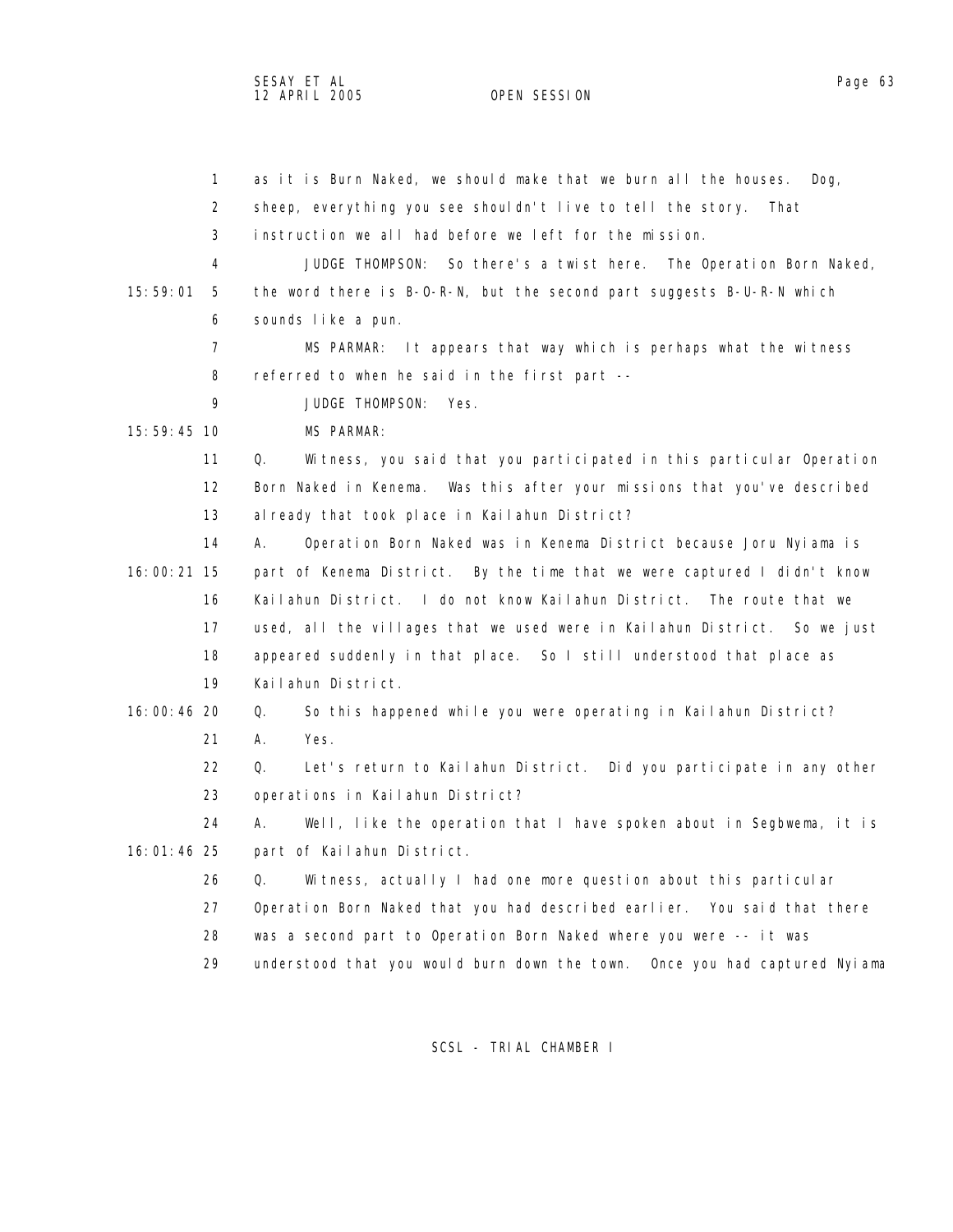1 Joru what did you do in Nyiama Joru?

2 A. Well, because of the casualties that we had, including so many other 3 people wounded, we were not able to cause any atrocities there till we were 4 repelled. It was when we were returning that we caused atrocities in the 16:02:56 5 places we came across. We killed civilians, burnt houses in the villages 6 and the other smaller villages. 7 [HS120405E 4.00 p.m. - EKD] 8 Q. Were any of these things that you describe done in Nyiama Joru? 9 A. Well, yes, we burnt houses there and so many civilians died there 16:04:00 10 also. But the serious ones that died were on our way when we were 11 retreating from where we were repelled, from Nyiama Joru, all the way 12 coming to Mendekaima. All other villages as we came along, we did -- 13 Q. When you were retreating from Nyiama Joru where were you retreating 14 to and which direction did you take? 16:04:52 15 A. Well, when we were retreating -- they were in the town, the back 16 facing the town to Joru. You can stand from the town. When you turn your 17 face from the east part, we use the back part. We did not use the main 18 road. We used the bush road -- bush path. We went -- I don't know much of 19 that area. So we went through the paths until we came through villages and 16:05:22 20 crossed the streams, through cocoa gardens, we went through cocoa gardens. 21 Q. Do you remember the names of any of the villages that you passed 22 through on your retreat? 23 A. Yeah, I can't remember. Like, one area we reach they said by the 24 Manowa -- it was Manowa's village. I don't know the name of the village. 16:05:59 25 They called the name of the village but I have forgotten. 26 Q. Who was Manowa? 27 A. Manowa was the commander of the 2nd Battalion [inaudible]. 28 Q. Who led your group during this retreat from Nyiama Joru? 29 A. Well, we had the commanders with us. We had them and many -- and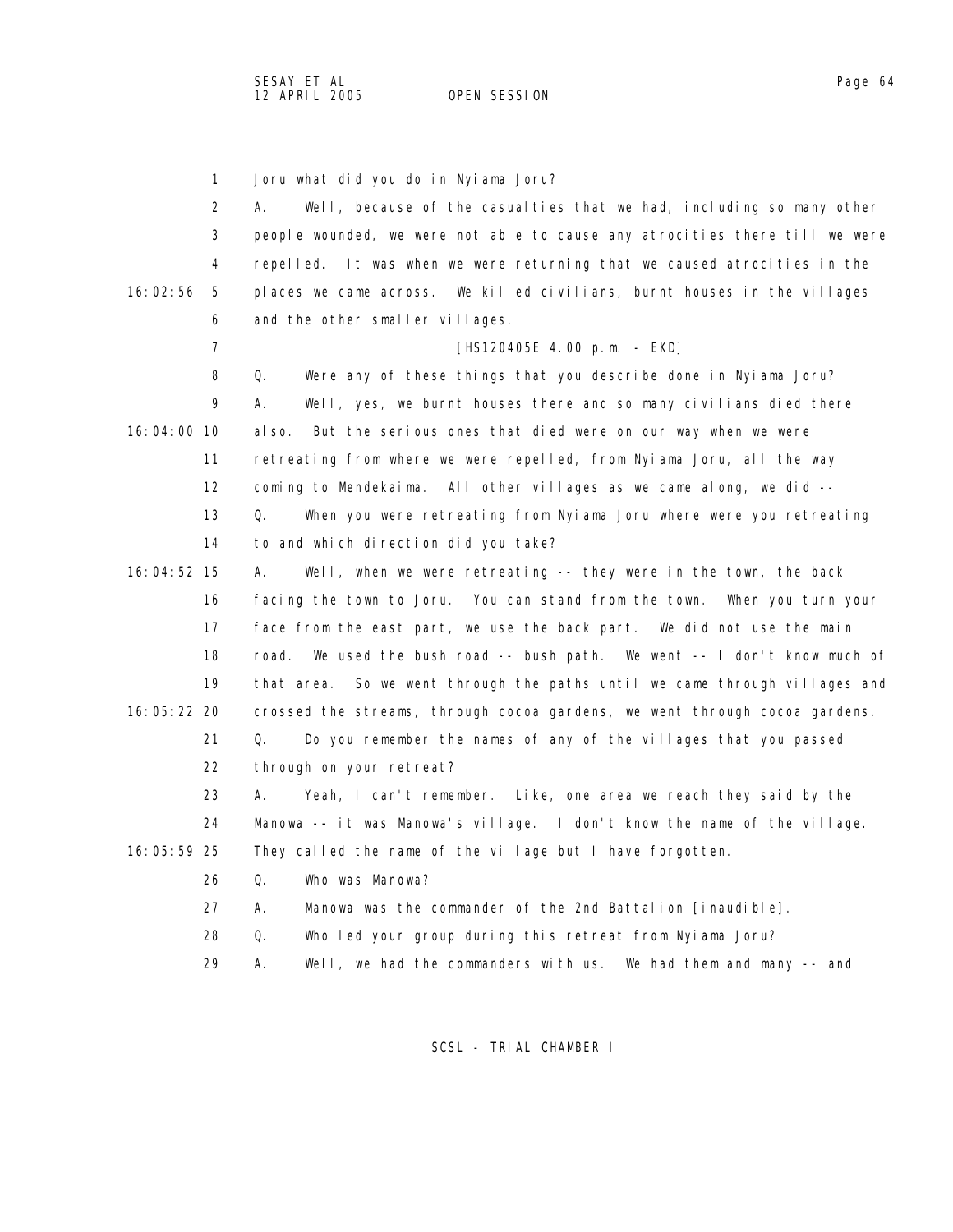|               | $\mathbf{1}$      | those of us who went were the same people that returned. Some died, some    |
|---------------|-------------------|-----------------------------------------------------------------------------|
|               | 2                 | were wounded. We had them with us and that is the reason why we did not     |
|               | 3                 | use the main road, so that the jet will not see -- or enemies will not      |
|               | 4                 | attack us while we had the wounded soldiers with us.                        |
| 16:07:21      | 5                 | What were the names of these commanders who were with you on the<br>Q.      |
|               | 6                 | retreat?                                                                    |
|               | 7                 | Apart from Morris Kallon we had Tolo Michael, who was an SLA, they<br>А.    |
|               | 8                 | called him Major Tolo. Then we had Colonel Maada.<br>Then with other        |
|               | 9                 | commanders who were lieutenant captains, but I cannot remember their names. |
| 16:08:07 10   |                   | What did Morris Kallon do that you saw when you were on this retreat?<br>Q. |
|               | 11                | Everybody was really bloody. Anybody -- apart from Morris Kallon we<br>А.   |
|               | $12 \overline{ }$ | had other commanders. They were much more active and refused Morris         |
|               | 13                | Kallon's orders. They were at the back, we were in front, and the           |
|               | 14                | commanders like Tolo, Major Tolo, before we held a [inaudible] and they     |
| 16:08:41 15   |                   | would ask us to execute, he would be executed.                              |
|               | 16                | Q.<br>Witness, your last answer wasn't very clear. What were Morris         |
|               | 17                | Kallon's orders that were being refused?                                    |
|               | 18                | Well, he was at the back as we were retreating. He was at the back.<br>А.   |
|               | 19                | So as we went along the commanders -- before we retreated we and the        |
| 16:09:18 20   |                   | commanders had a meeting. The commanders whom I called, some I don't know   |
|               | 21                | So we talk to them.<br>their names.                                         |
|               | 22                | Please continue, witness.<br>Q.                                             |
|               | 23                | Well, after that meeting was held, when we were retreating, as we are<br>А. |
|               | 24                | going, we had like Major Tolo, he was in front in the advance team where    |
| 16: 10: 01 25 |                   | all of us were. By the time we held a civilian, we never delayed and the    |
|               | 26                | master said that's what we should do. But really Morris Kallon did not      |
|               | 27                | really stand before -- did not tell us that any civilian that was held to   |
|               | 28                | be killed. But Major Tolo, who was also a senior, he used to give those     |
|               | 29                | Dogs were to be killed, sheep and anything that had life.<br>commands.      |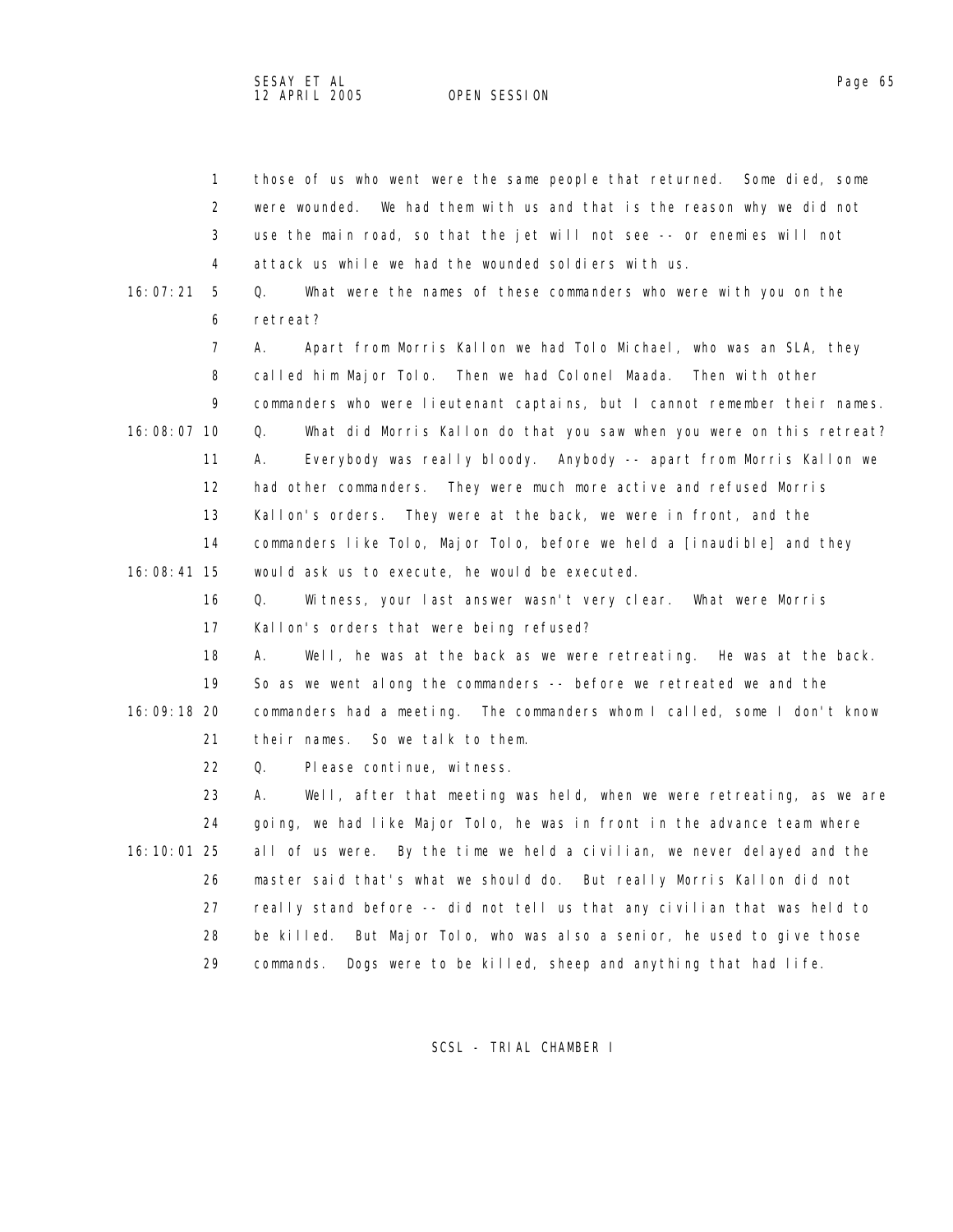OPEN SESSION

 1 JUDGE BOUTET: So his orders - that is Major Tolo - was to kill any 2 civilians you would see on your retreat? 3 THE WITNESS: He used to say, "Master said" -- some he did not do but 4 he will say, "Master said execute." He would give the command as if he was 16:11:20 5 a master. And when he said "Master" we always refer to Morris Kallon as 6 the master. So it was like he was passing Morris Kallon's orders. I was 7 not there when they give him their instructions. 8 JUDGE BOUTET: But the orders that were passed was to kill civilians, 9 in other words anything that was living? 16:11:42 10 THE WITNESS: Yes, to kill civilians, anything that had life. 11 MS PARMAR: 12 Q. Mr Witness, just to clarify, on this particular mission you 13 understood master to refer to Morris Kallon? 14 A. Yes. 16:12:31 15 Q. When you were operating in Kailahun District did you know of any 16 other operations? 17 A. Only incorporating the one at Koidu Town. 18 Q. After the Segbwema mission where did you go next? 19 A. Well, we came to -- there is one big town where we first settled, 16:13:52 20 because by then Kamajors had already captured Bunumbu. The other towns 21 leading to Koindu Geiya to Tongo, so we came from Segbwema and -- 22 Q. What was the name of the big town you came to? 23 A. I cannot remember the name of the big town, but where the first 24 facing was at the Bunumbu Teachers College. 16:14:31 25 Q. From that town where did you go next? 26 A. Well, we went -- 27 JUDGE THOMPSON: This big town, how did it relate in position to the 28 Bunumbu Teachers College? Is that what he is trying to give?

29 MS PARMAR: I heard him say it was by --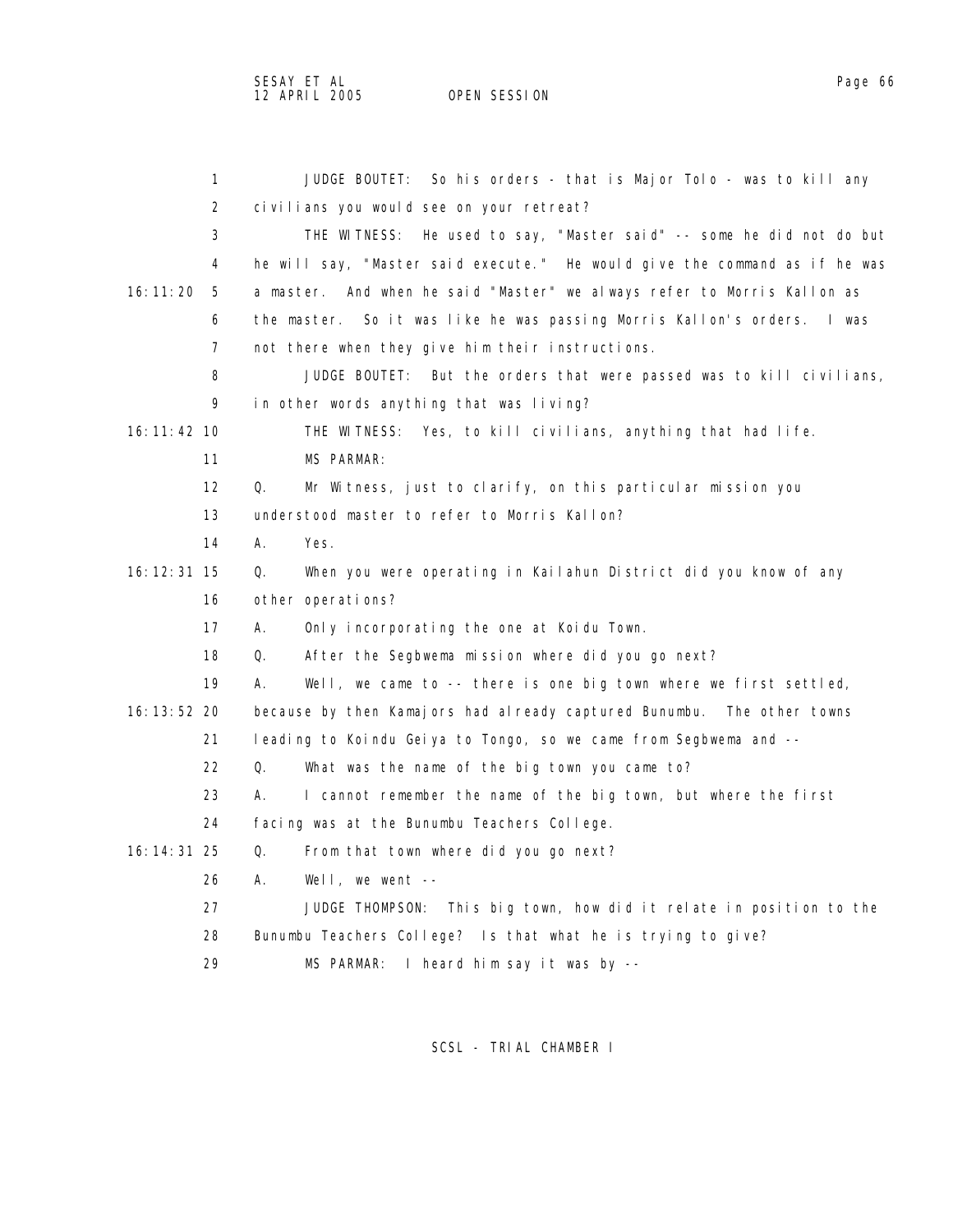|               | $\mathbf{1}$      | JUDGE THOMPSON:<br>By the Bunumbu Teachers College.                           |
|---------------|-------------------|-------------------------------------------------------------------------------|
|               | $\overline{2}$    | MS PARMAR:<br>We can ask him to clarify that.                                 |
|               | 3                 | Q.<br>Witness, how far was this big town that you can't remember the name     |
|               | 4                 | -- how far was it from the Bunumbu Teachers College?                          |
| 16:15:06      | 5                 | It is really far a little bit, but it's a walking distance.<br>You can<br>А.  |
|               | 6                 | go and you can get -- do the rounds, the trip twice.                          |
|               | $\overline{7}$    | Q.<br>From that town where did you travel next?                               |
|               | 8                 | Well, we went first to Bunumbu and captured Bunumbu, and that was in<br>А.    |
|               | 9                 | the evening. From Bunumbu we went -- we can't remember the villages until     |
| 16: 15: 49 10 |                   | we reached Koindu Geiya and that was the last time we captured.<br>That time  |
|               | 11                | [inaudible] we are coming from Kono.<br>There is a junction there where Koidu |
|               | $12 \overline{ }$ | Town/Tongo around Segbwema Road.                                              |
|               | 13                | Q.<br>Let's go back, Mr Witness. Can you spell Koindu Geiya?                  |
|               | 14                | I can't spell Geiya, I don't know how to spell Geiya.<br>А.                   |
| 16: 16: 34 15 |                   | Q.<br>Now, go slowly and take breaks in between your sentences.<br>Okay.      |
|               | 16                | Where did you go from Koindu Geiya?                                           |
|               | 17                | А.<br>From Koindu Geiya we came back through Bunumbu Road to Pendembu.<br>We  |
|               | 18                | cross and went to Kailahun and to Buedu.                                      |
|               | 19                | Q.<br>What happened when you were at Buedu?                                   |
| 16: 17: 26 20 |                   | А.<br>Well, when we went across the water and went to Bundabu, then we were   |
|               | 21                | told four of us, who was CO Issa, he has gone through with one senior         |
|               | 22                | officer, which he came with him from Bunumbu, the crossing point from         |
|               | 23                | Bumaru, he has taken him to Buedu. We heard that he was caught in Liberia.    |
|               | 24                | MR JORDASH: Can we, please, go through that all again, please.                |
| 16:18:09 25   |                   | JUDGE THOMPSON:<br>Learned counsel, will you oblige.                          |
|               | 26                | MS PARMAR:<br>Certainly, Your Honour. I was intending to go back to           |
|               | 27                | the beginning and go step by step just to let the witness get it out first.   |
|               | 28                | Witness, you said that you heard that Colonel Issa had one senior man<br>Q.   |
|               | 29                | Can you explain what you mean by that?<br>with him.                           |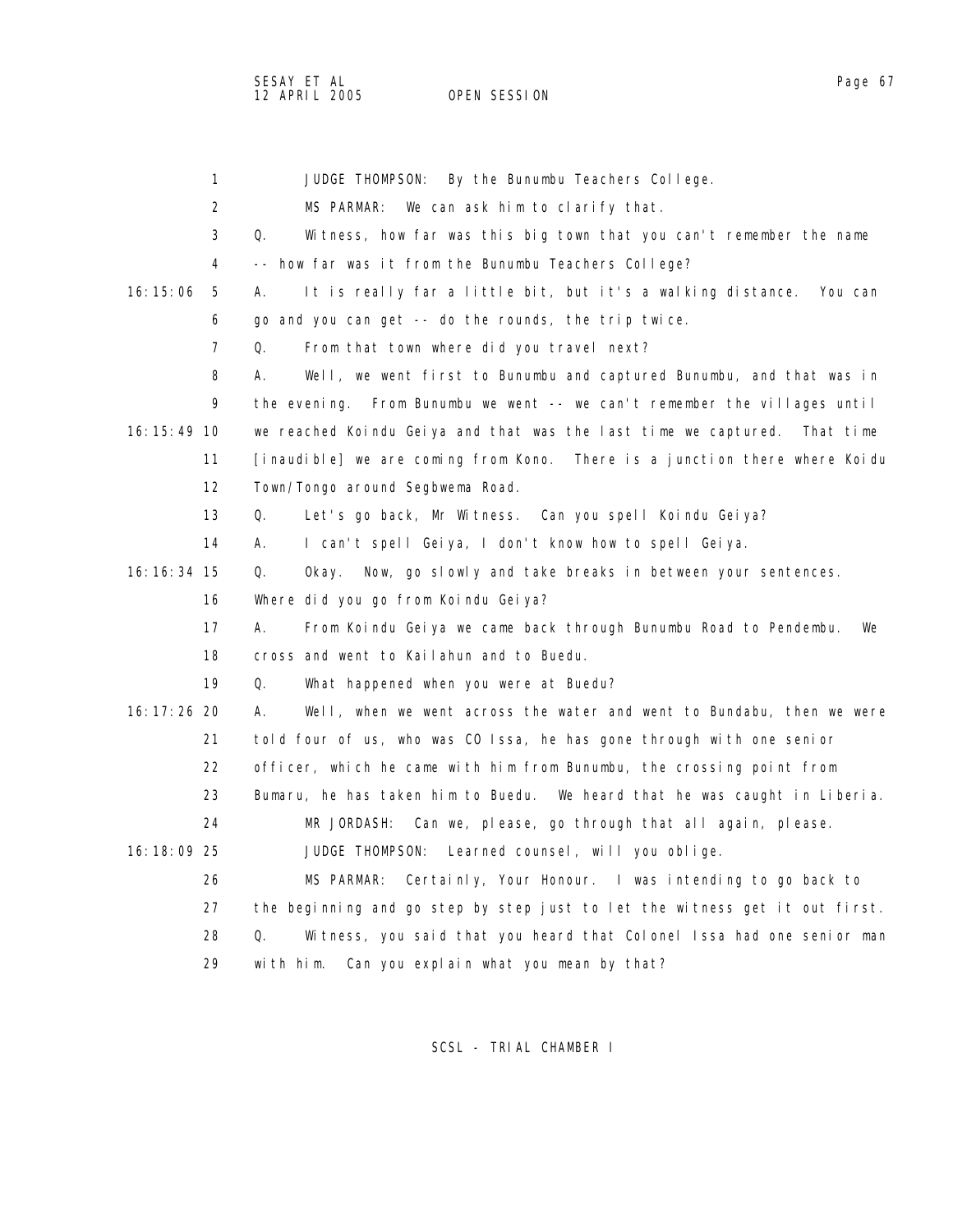SESAY ET AL Page 68 12 APRIL 2005 OPEN SESSION

|                 | 1  | А.      | Well, yes. The senior man I'm talking about, his name was Colonel          |
|-----------------|----|---------|----------------------------------------------------------------------------|
|                 | 2  |         | Fonti Kanu, he was an SLA. He was one of the Sierra Leone Army's -- one of |
|                 | 3  |         | the Sierra Leone sol diers.                                                |
|                 | 4  | Q.      | What was the full name of this particular Colonel Issa?                    |
| 16: 19: 35      | 5  | А.      | He was Issa Sesay whom we used to call Popei [sic] -- Povei.               |
|                 | 6  | Q.      | Now, you say that Colonel Issa had Fonti Kanu. Explain what you            |
|                 | 7  |         | meant by that?                                                             |
|                 | 8  | А.      | Well, this time I'm talking about, we were passing to go to Buedu.         |
|                 | 9  |         | We are only told and when I reach Buedu that was the time I knew much. The |
| 16: 20: 27 10   |    |         | pass when he was passing, he caught him on the Liberian border, he was     |
|                 | 11 |         | about to escape.                                                           |
|                 | 12 |         | PRESIDING JUDGE: Who caught him?                                           |
|                 | 13 |         | THE WITNESS: It was NPFL rebels.                                           |
|                 | 14 |         | <b>MS PARMAR:</b>                                                          |
| 16: 20: 51 15   |    | Q.      | Who were the NPFL rebels?                                                  |
|                 | 16 | А.      | Well, they were Charlie Boy's boys who were on the border.<br>Sometimes    |
|                 | 17 |         | they cross over to us and we cross over to them.                           |
|                 | 18 | Q.      | Who was Charlie Boy?                                                       |
|                 | 19 | А.      | I called Charles Taylor so.                                                |
| 16: 21: 26 20   |    | Q.      | And who had the NPFL caught on the Liberian side of the border?            |
|                 | 21 |         | THE INTERPRETER: Can the lawyer please take the question again,            |
|                 | 22 | please? |                                                                            |
|                 | 23 |         | MS PARMAR:<br>Certainly.                                                   |
|                 | 24 | Q.      | Who had the NPFL caught on the Liberia side of the border?                 |
| $16: 21: 53$ 25 |    | Α.      | It was Colonel Fonti Kanu.                                                 |
|                 | 26 | Q.      | Why was Fonti Kanu caught by the NPFL rebels?                              |
|                 | 27 | А.      | Well, I want to believe that the message -- because if you're going        |
|                 | 28 |         | through the border and you didn't present a pass, and no sooner you say    |
|                 | 29 |         | that you were an RUF, anywhere you'd be going, as you go through -- across |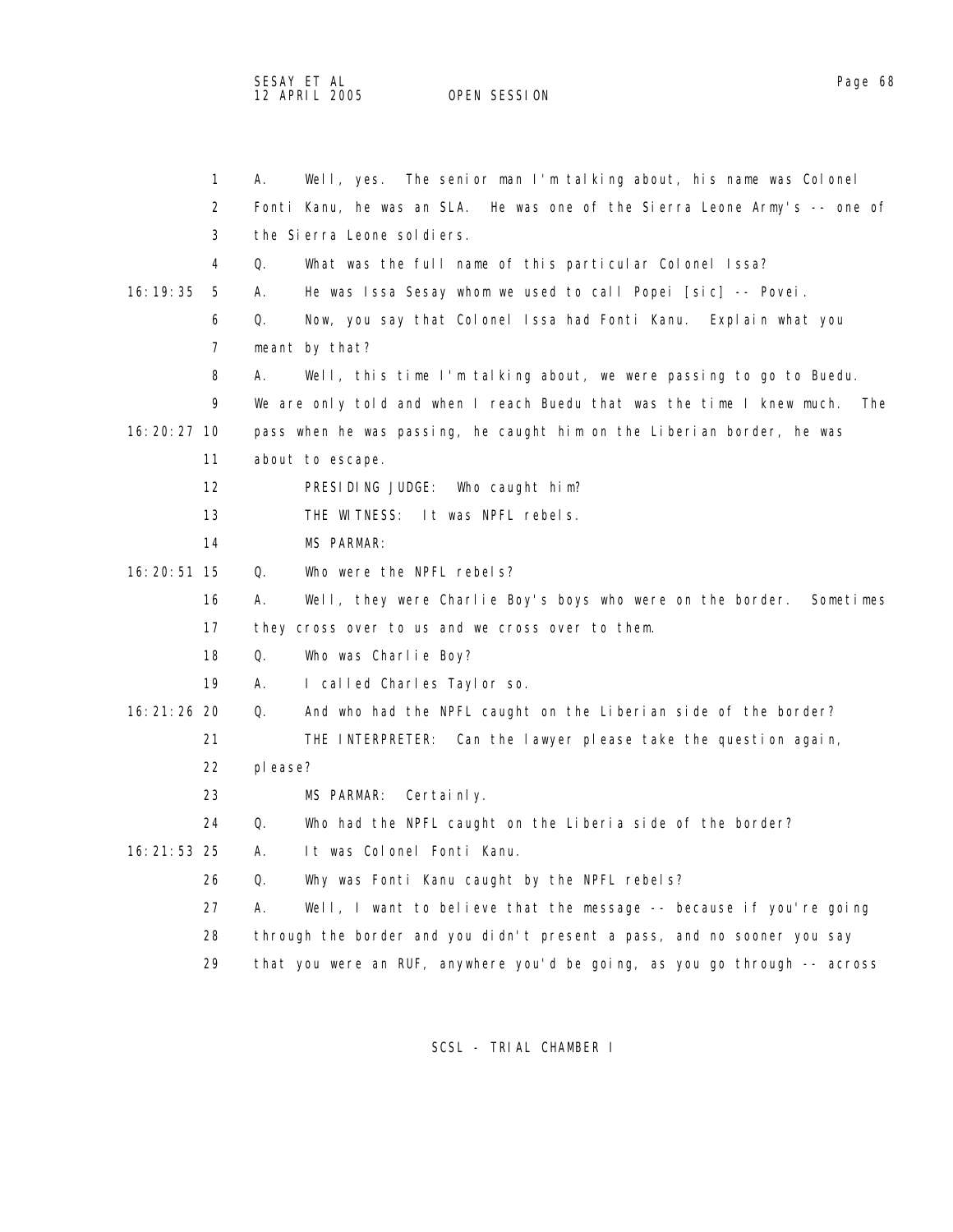SESAY ET AL Page 69 12 APRIL 2005 OPEN SESSION

|               | $\mathbf{1}$      | a border there are securities attached there, you would go to do business    |
|---------------|-------------------|------------------------------------------------------------------------------|
|               | 2                 | in the border.<br>He tried to escape.                                        |
|               | 3                 | Where did the NPFL bring Fonti Kanu?<br>Q.                                   |
|               | 4                 | А.<br>Well, they brought him -- according to what they said because I was    |
| 16:36:29      | - 5               | not there, they brought him as far as Folima. That is in Liberia.<br>From    |
|               | 6                 | there Povei and his men collected him, tied him, put him in the vehicle.     |
|               | 7                 | He was there until they reach Buedu.                                         |
|               | 8                 | Q.<br>Witness, did you see Fonti Kanu when you were in Buedu?                |
|               | 9                 | Well, yes.<br>А.                                                             |
| 16: 36: 30 10 |                   | Q.<br>Where did you see him in Buedu?                                        |
|               | 11                | А.<br>Well, Fonti Kanu -- it was the day when Povei was to execute him.      |
|               | $12 \overline{ }$ | Q.<br>Can you remind the Court who was Povei?                                |
|               | 13                | А.<br>It was colonel, when he was the general, Issa Sesay.                   |
|               | 14                | Q.<br>What happened when you saw Fonti Kanu in Buedu?                        |
| $16:36:30$ 15 |                   | Well, I think when he was brought -- when they brought Fonti Kanu,<br>А.     |
|               | 16                | the Master, who was Sam Bockarie who was not there, it was Povei who was in  |
|               | 17                | charge. So he did this. He brought Fonti Kanu at the muster parade --        |
|               | 18                | Q.<br>Who was present at this particular muster parade?                      |
|               | 19                | А.<br>All were combatants, the RUF combatants.                               |
| 16: 36: 30 20 |                   | Q.<br>Was anyone else at this muster parade?                                 |
|               | 21                | А.<br>Only the combatants with MPs, the SBUs and the officers.<br>Well, yes. |
|               | 22                | Q.<br>You mentioned the MPs. What does MP stand for?                         |
|               | 23                | А.<br>I'm talking about the military police.                                 |
|               | 24                | Q.<br>Who addressed everyone gathered at this muster parade?                 |
| 16: 36: 30 25 |                   | Well, it was Povei, Issa Sesay.<br>А.                                        |
|               | 26                | Q.<br>What did you hear Issa Sesay say?                                      |
|               | 27                | А.<br>Well, they had jungle -- the jungle charges which had been read        |
|               | 28                | against him, one of which I could remember, they call it DI.                 |
|               | 29                | JUDGE THOMPSON:<br>When he says they, did you ask Issa Sesay? Could          |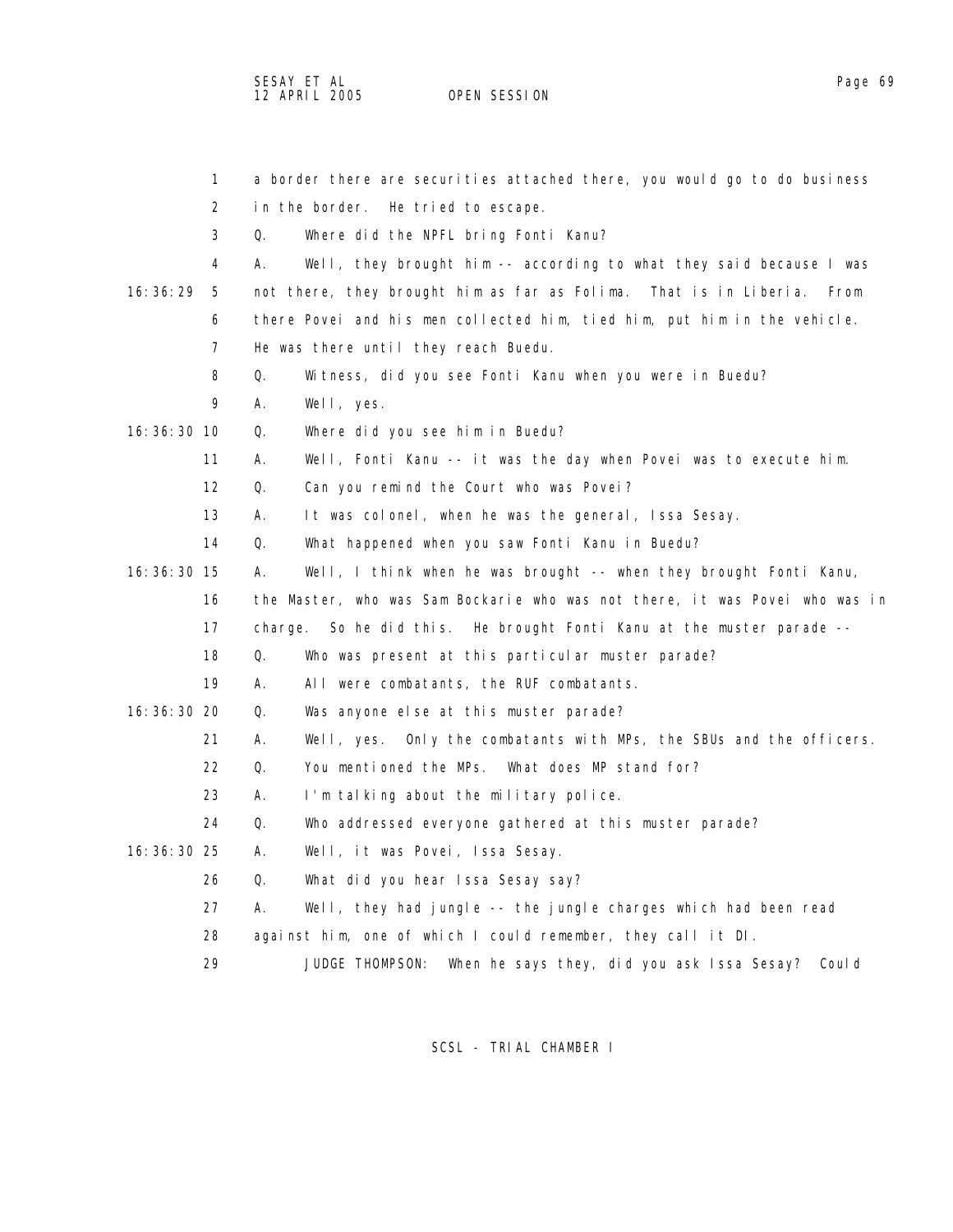1 you be a specific? 2 MS PARMAR: Yes. 3 Q. Witness, who read the jungle charges? 4 A. Well, it was read off they were not read from a piece of paper, I am 16:36:31 5 talking about Issa Sesay. He stood -- 6 Q. Before you continue, Witness, what are jungle charges? 7 A. When we were at the base, when we were trained they told us that the 8 movement, which is RUF, have rules and regulations. Then they had aims and 9 objectives. So those were the rules and objectives, we the RUF movement 16:36:32 10 had. It was from there that the charges were developed. 11 Q. So, to clarify your answer, if you didn't follow the rules and 12 regulations you would get jungle charges? 13 A. Well, yes. 14 PRESIDING JUDGE: He said Issa Sesay read these charges off hand to 16:36:32 15 him and there were many but that he retained one. It was a DI, was it? 16 DI, is it? Let him explain, please. 17 MS PARMAR: Yes. 18 Q. Witness, you also referred to one of the charges as being a DI. What 19 is a DI? 16:36:33 20 A. Well, DI means different intention. 21 PRESIDING JUDGE: [Overlapping speakers] DI? 22 THE WITNESS: DI. 23 MS PARMAR: 24 Q. Can you repeat that answer, please? 16:36:33 25 A. It means different intentions. 26 Q. Please continue and explain very slowly what happened at the muster 27 parade when the jungle charges were being read. 28 A. He was also charged what he called FFI.

29 PRESIDING JUDGE: FFI.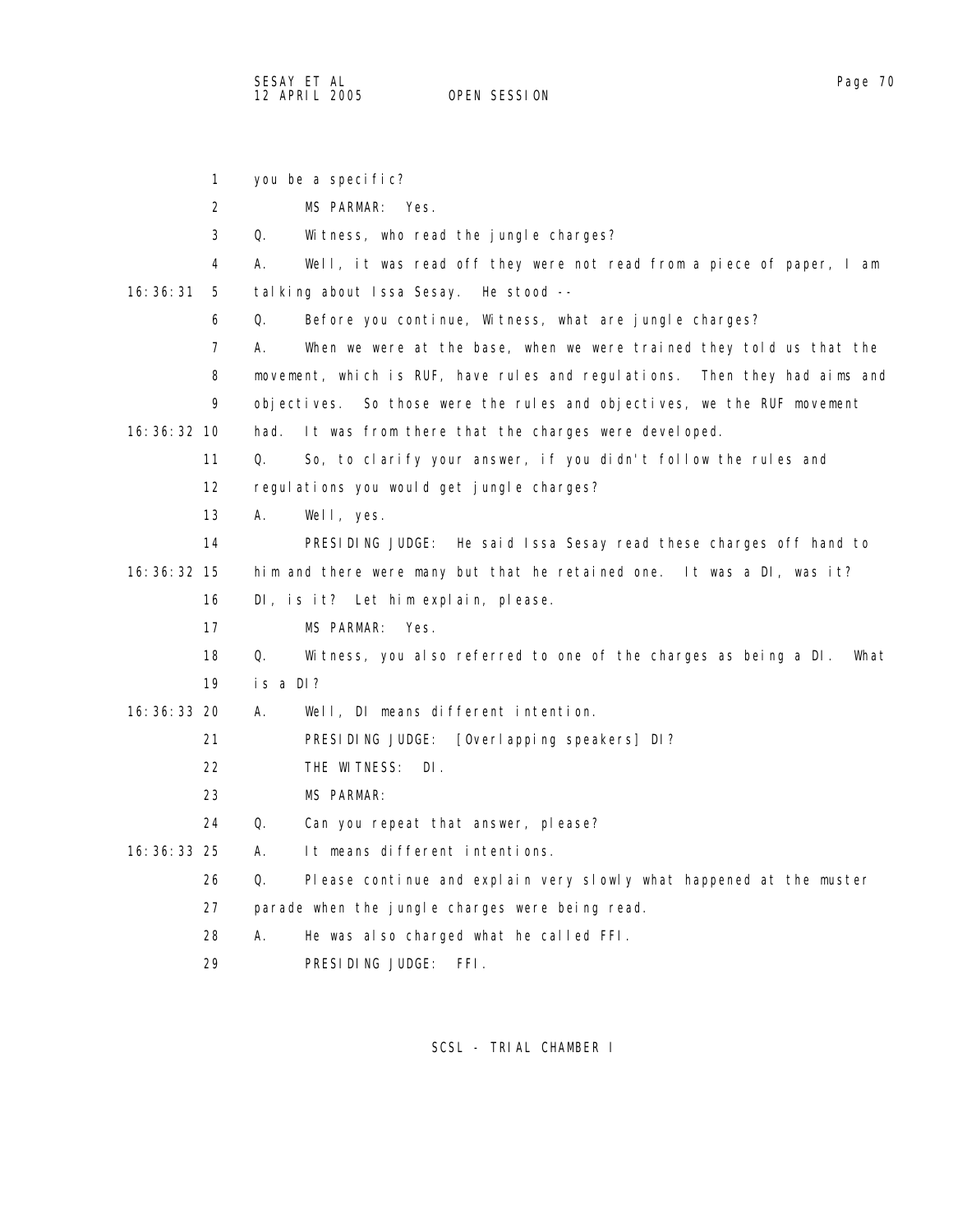|               | $\mathbf{1}$ |         | <b>MS PARMAR:</b>                                                               |
|---------------|--------------|---------|---------------------------------------------------------------------------------|
|               | 2            | Q.      | What is FFI?                                                                    |
|               | 3            | А.      | Well, FFI means failing to follow instructions.                                 |
|               | 4            | 0.      | Please continue.                                                                |
| 16:36:34      | 5            | А.      | After reading the charges, then he said, "Now, Fonti Kanu, these are            |
|               | 6            |         | the crimes you've committed and anybody amongst you all standing here, when     |
|               | 7            |         | you do the same thing that this man has done, Fonti Kanu, that is the way       |
|               | 8            |         | he will end up".<br>Then he turned, he gave him two shots. He gave two shots    |
|               | 9            |         | to Fonti Kanu.                                                                  |
| $16:36:34$ 10 |              | Q.      | What happened to Fonti Kanu after Issa Sesay fired these two shots?             |
|               | 11           | А.      | Well, he fell down and he was struggling to die.<br>They were two               |
|               | 12           |         | there, the one was a doctor who was charged for embezzlement for drugs.<br>He l |
|               | 13           |         | too was executed at the muster parade.                                          |
|               | 14           | Q.      | What finally happened to Fonti Kanu?                                            |
| $16:36:34$ 15 |              | А.      | Fonti Kanu died at the muster parade.<br>He died.                               |
|               | 16           |         | PRESIDING JUDGE:<br>He talked of the doctor.<br>Who was he? $-$                 |
|               | 17           |         | <b>JUDGE THOMPSON:</b><br>He too was executed.                                  |
|               | 18           |         | PRESIDING JUDGE: The doctor who was charged for embezzling drugs.               |
|               | 19           |         | <b>JUDGE THOMPSON:</b><br>For embezzling drugs and was executed at the muster   |
| 16: 36: 34 20 |              | parade. |                                                                                 |
|               | 21           |         | PRESIDING JUDGE:<br>Was executed by who?                                        |
|               | 22           |         | MS PARMAR:                                                                      |
|               | 23           | Q.      | Who executed the second man, the doctor, that you mentioned who was             |
|               | 24           |         | present at the muster parade?                                                   |
| 16: 36: 35 25 |              | А.      | It was Povei who executed him.                                                  |
|               | 26           |         | Your Honours, this is a convenient time for a short break<br>MS PARMAR:         |
|               | 27           |         | if the Court so pleases. There doesn't remain very much.                        |
|               | 28           |         | PRESIDING JUDGE: You see when we are so concentrated we do not like             |
|               | 29           |         | to be reminded of breaks.<br>We would like to determine when we go on our       |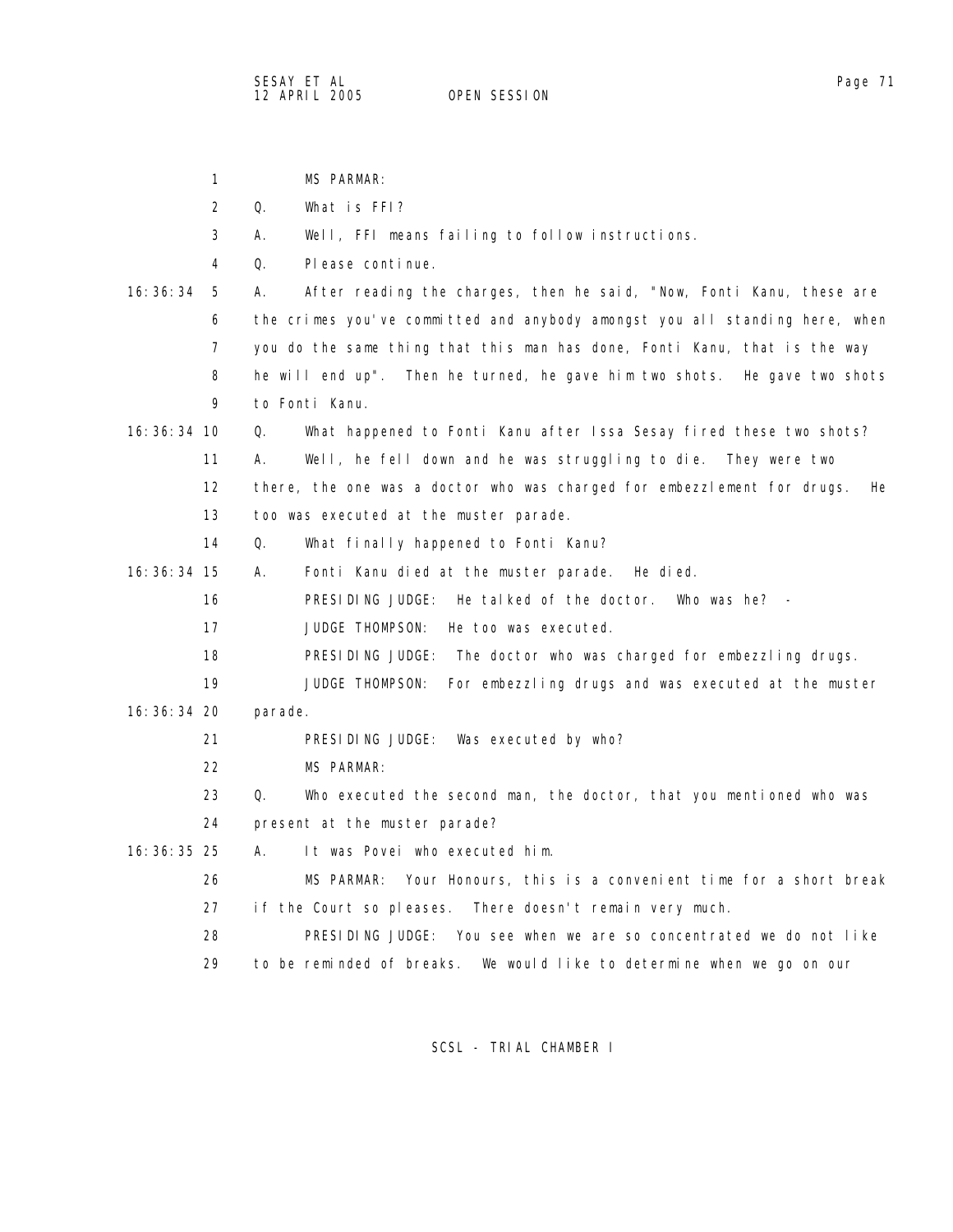1 breaks, please. 2 MS PARMAR: Certainly, I was just assisting the Court. 3 PRESIDING JUDGE: In any event, we will but when we are very focused 4 we would like to follow these episodes, because when we rise it disturbs 16:36:55 5 the work. So we would rise and -- yes, Mr Jordash, please. 6 MR JORDASH: Only that when I'm focused I like to be disturbed for a 7 break. 8 PRESIDING JUDGE: Right. Okay. The Chamber will recess, please. 9 [Break taken at 4.35 p.m.] 17:07:05 10 [Upon resuming at 5.05 p.m.] 11 PRESIDING JUDGE: We are resuming the session. Mr Witness, are you 12 all right? 13 THE WITNESS: Yes. 14 PRESIDING JUDGE: You're not tired, are you? You look very strong. 17:08:59 15 THE WITNESS: Yes. 16 PRESIDING JUDGE: Right, okay. Okay, please carry on. 17 MS PARMAR: Thank you, Your Honour. 18 Q. Witness, when you stayed in Buedu what else happened in Buedu while 19 you were there? 17:09:30 20 A. Well, just like I said, the master with whom we were there, Sam 21 Bockarie, when he was were not there Povei was in charge. Then it took 22 time after this thing that happened - Fonti Kanu is dead -- he took time 23 and I saw green vehicles, big, big trucks came from Liberia, from the 24 Liberian border. 17:10:11 25 Q. Let's take one step back, Witness. You said that when the master was 26 away Povei was in charge. How did you know that Povei was in charge at 27 Buedu? 28 A. Well, from the time that I was in Buedu, when we came to Buedu, 29 before he executed Fonti Kanu, the master who was Sam Bockarie was not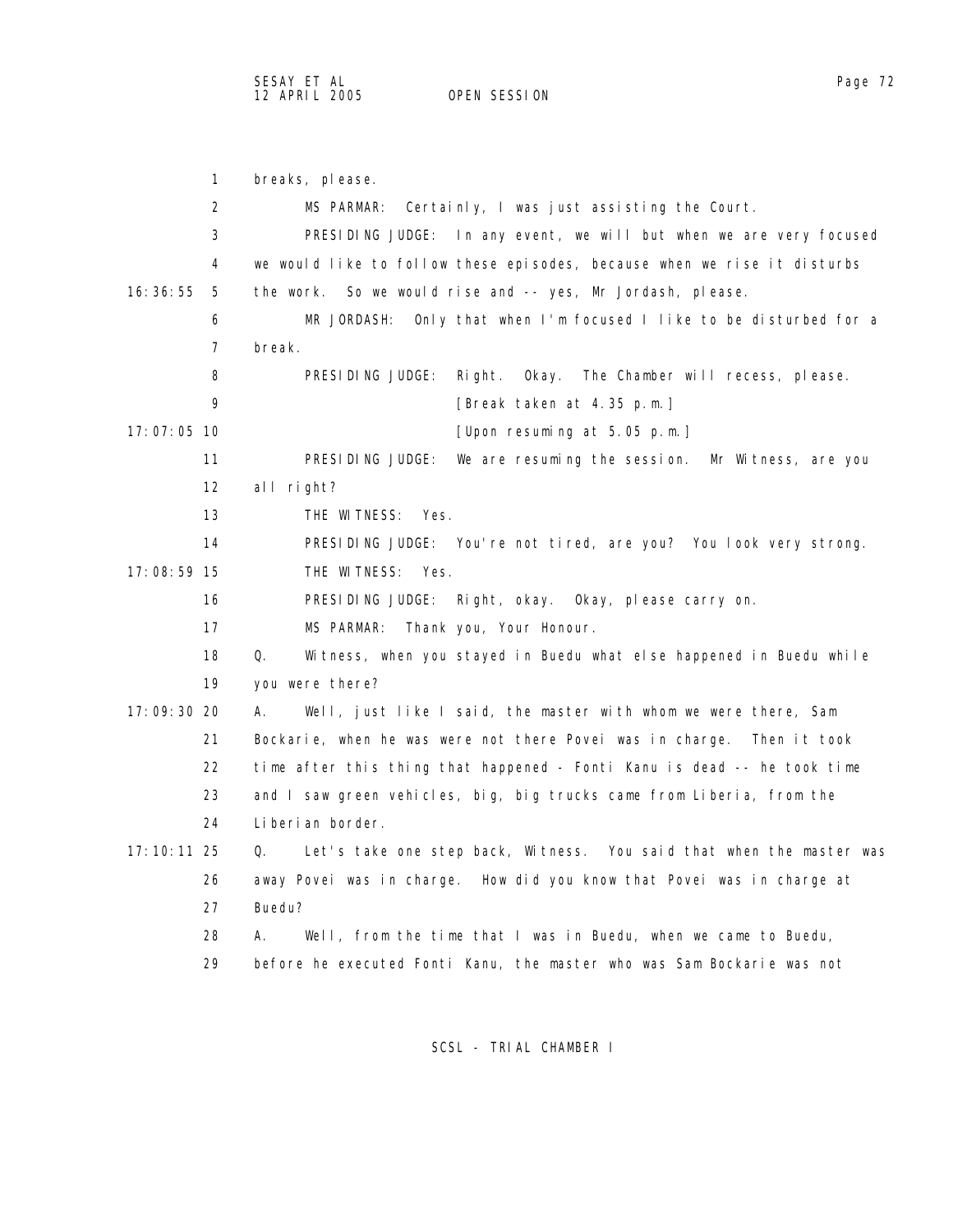| $\mathbf{1}$  | around. He did not attend muster parade. That was the area we used to see    |
|---------------|------------------------------------------------------------------------------|
| 2             | him in the morning. Then even his house when we used to watch him, we did    |
| 3             | not see him there.                                                           |
| 4             | PRESIDING JUDGE: Let him take that again, please.                            |
| 17:11:14<br>5 | MS PARMAR: Yes.                                                              |
| 6             | Q.<br>Witness, you said that the time that you were in Buedu -- who was it   |
| 7             | who was not there?                                                           |
| 8             | А.<br>Talking about Sam Bockarie.                                            |
| 9             | PRESIDING JUDGE: And that in the absence of Master it was Povei who          |
| 17: 11: 56 10 | was in charge. Yes, up to that point we've got him on record.                |
| 11            | MS PARMAR:                                                                   |
| 12            | Q.<br>Now, you said that after some time Sam Bockarie returned to Buedu.     |
| 13            | PRESIDING JUDGE: He said after some time we saw big, big vehicles            |
| 14            | which came from the Liberian border.                                         |
| $17:12:28$ 15 | JUDGE BOUTET: Yes, big green trucks. He didn't say the master was            |
| 16            | there.                                                                       |
| 17            | PRESIDING JUDGE: Yes.                                                        |
| 18            | JUDGE THOMPSON:<br>And after that you put the question, "how do you          |
| 19            | know that Povei was in charge". Are you making a link with anything that     |
| $17:12:41$ 20 | is going to come?                                                            |
| 21            | No, Your Honour, we just wanted to establish the basis of<br>MS PARMAR:      |
| 22            | knowledge of that statement by the witness and he had said that he had       |
| 23            | addressed them at the muster parade.                                         |
| 24            | <b>JUDGE THOMPSON:</b><br>Thanks.                                            |
| $17:12:56$ 25 | MS PARMAR:<br>We'll leave it at that.                                        |
| 26            | My learned friend has just said that somebody addressed<br>MR JORDASH:       |
| 27            | them at the muster parade. I didn't get that from the evidence.<br>Maybe I'm |
| 28            | missing something.                                                           |
| 29            | It was the muster parade where Kanu was [overlapping<br>JUDGE BOUTET:        |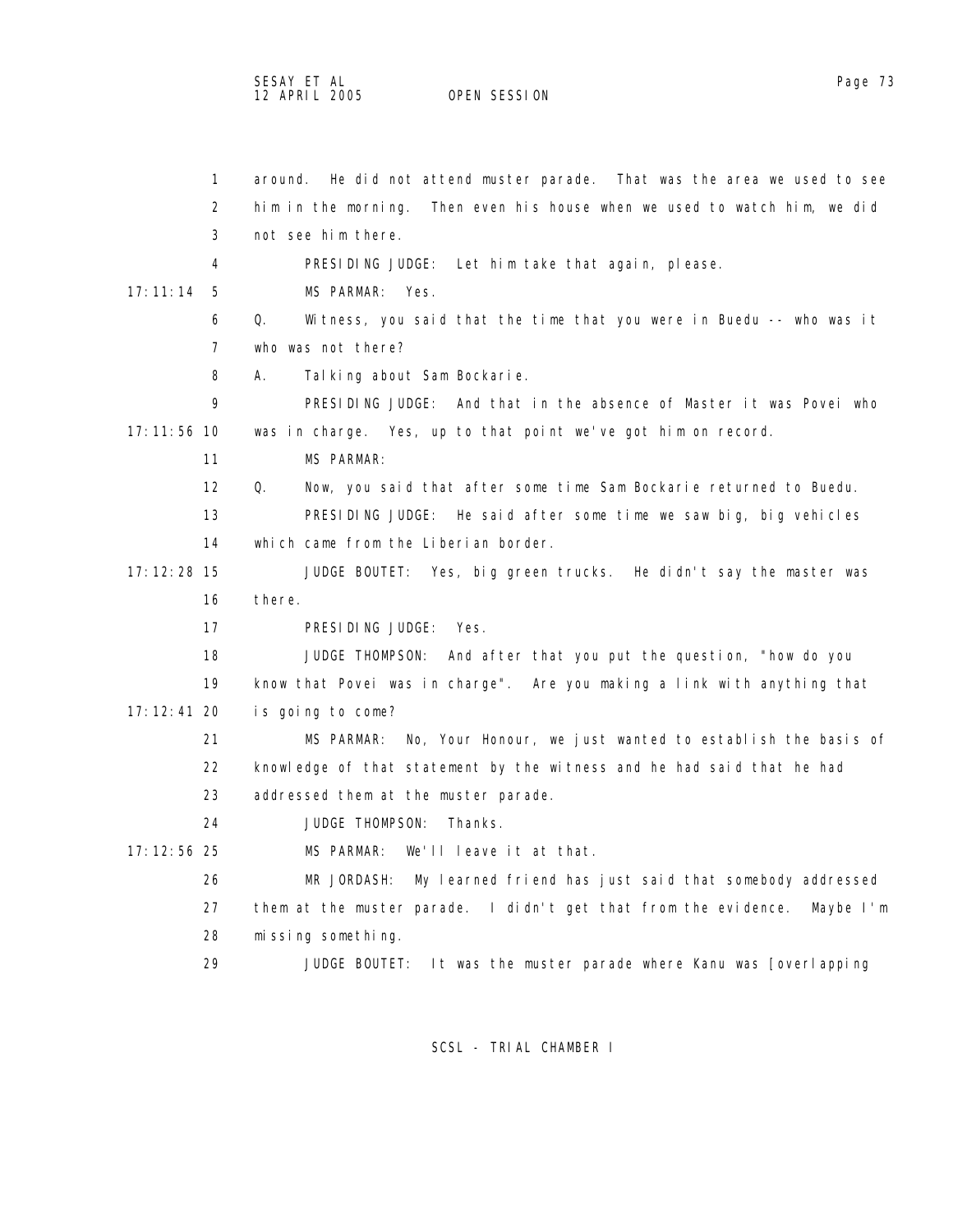1 speakers] 2 PRESIDING JUDGE: Where Kanu is alleged to have been executed, maybe 3 with the medical doctor who was charged with having embezzled drugs. Is 4 that the muster parade? 17:13:21 5 JUDGE THOMPSON: He said that it was Issa Sesay who addressed that 6 parade and that followed by the alleged reading of the so-called jungle 7 charges. That was the sequence of the evidence. The addressing of the 8 gathering -- 9 JUDGE BOUTET: That's the muster parade we're talking about, it's not 17:13:40 10 any other. 11 JUDGE THOMPSON: Yes. 12 MR JORDASH: But we didn't get an answer to the question how we knew 13 Povei was -- 14 JUDGE THOMPSON: No, that wasn't asked. 17:13:48 15 MR JORDASH: Okay. Sorry. 16 MS PARMAR: He simply reiterated what he had said earlier before the 17 break. 18 Q. Witness, can you go back and describe again what happened after the 19 execution of Fonti Kanu? 17:14:08 20 A. Well, after the execution of Fonti Kanu I saw big trucks coming from 21 the Liberian direction. 22 Q. How many trucks did you see? 23 A. I did not count them but they were many. 24 Q. Did these vehicles have a name? 17:15:05 25 A. Yes. 26 Q. What was that name? 27 A. They call them Darakula, Darakula vehicles. 28 Q. Where did these trucks go in Buedu? 29 A. Well, when they came from Liberia they went to the master's house,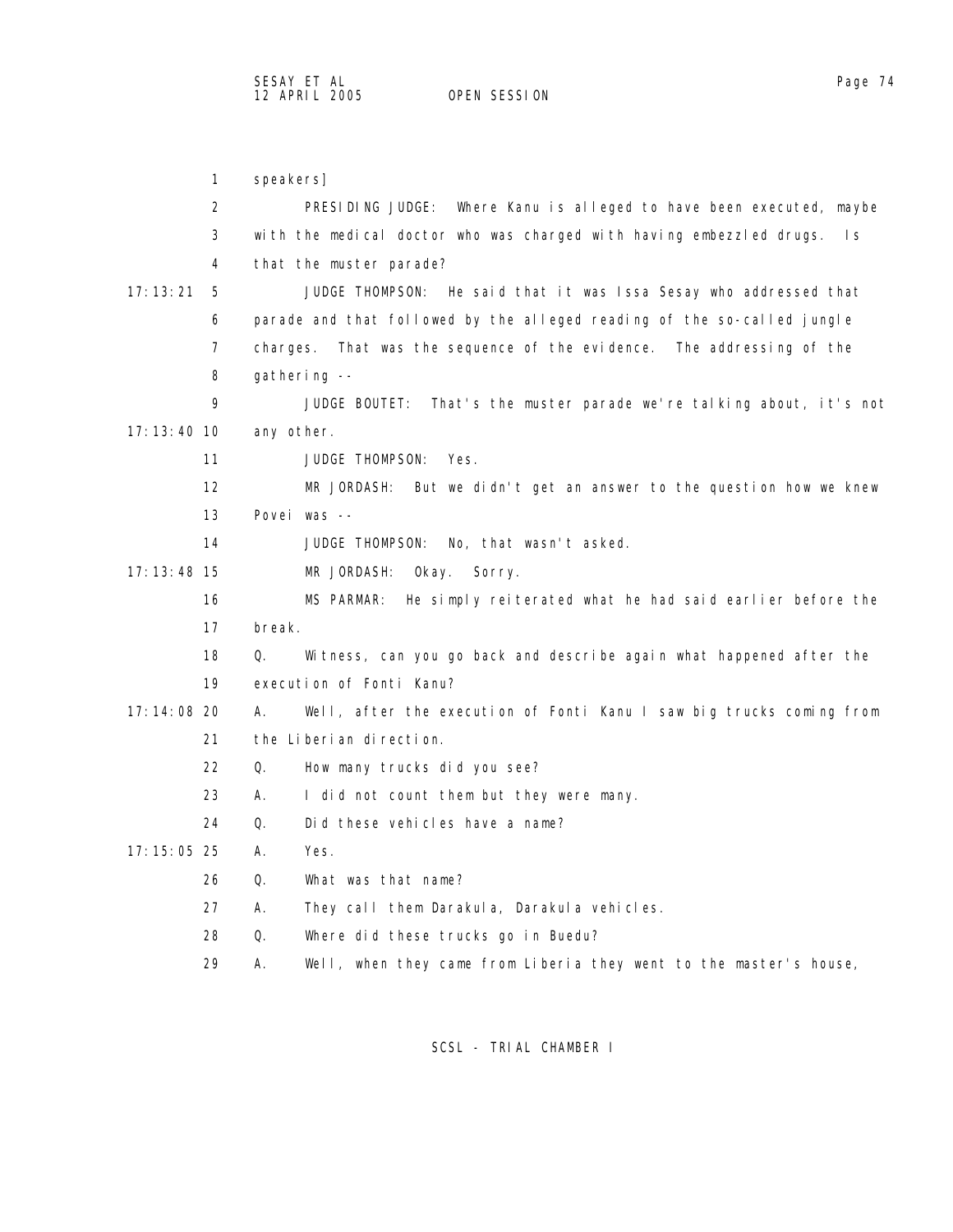1 Sam Bockarie's house. That was the place they stopped. 2 Q. Who was in charge of Buedu at this time? 3 A. The master himself was there, who is Sam Bockarie. 4 PRESIDING JUDGE: He said who was in charge. Let him answer -- who 17:16:14 5 was in charge of -- is he saying Sam Bockarie was in charge, still in 6 charge? 7 THE WITNESS: Sam Bockarie was in charge. 8 MS PARMAR: 9 Q. What happened after you saw the vehicles go to Sam Bockarie's house? 17:16:39 10 A. When the vehicles parked, everybody was concerned to know what was 11 happening. They were green, big vehicles. So we went there to see. Then 12 I, I was at the junction, the road from Kailahun, Koindu, Liberia, we're at 13 the junction. Then I saw somebody fair in complexion with black overall 14 on. 17:17:13 15 Q. Where was Sam Bockarie's house in Buedu? 16 A. When you come from Kailahun you get to the junction. The road went 17 to Koindu, the one to Liberia which goes through Buedu, it was the same 18 road going to the river. The house was on the right-hand side of the road. 19 Q. Was the house in the middle of town or towards the end of town on 17:18:18 20 this road? 21 A. Well, Buedu is a big town but it was destroyed. So that area I would 22 say it was the edge of the town. But long ago it was in the middle of the 23 town. 24 Q. You said that you saw a man with fair complexion in black overalls. 17:19:08 25 Where did you see this man? 26 A. I saw the man climbing the stairs in front of the master's house. 27 Climbing the steps. First he climbed the steps, then he turned around, 28 then he waved. That time there were so many combatants around. He turned 29 and then he waved, then he entered the house.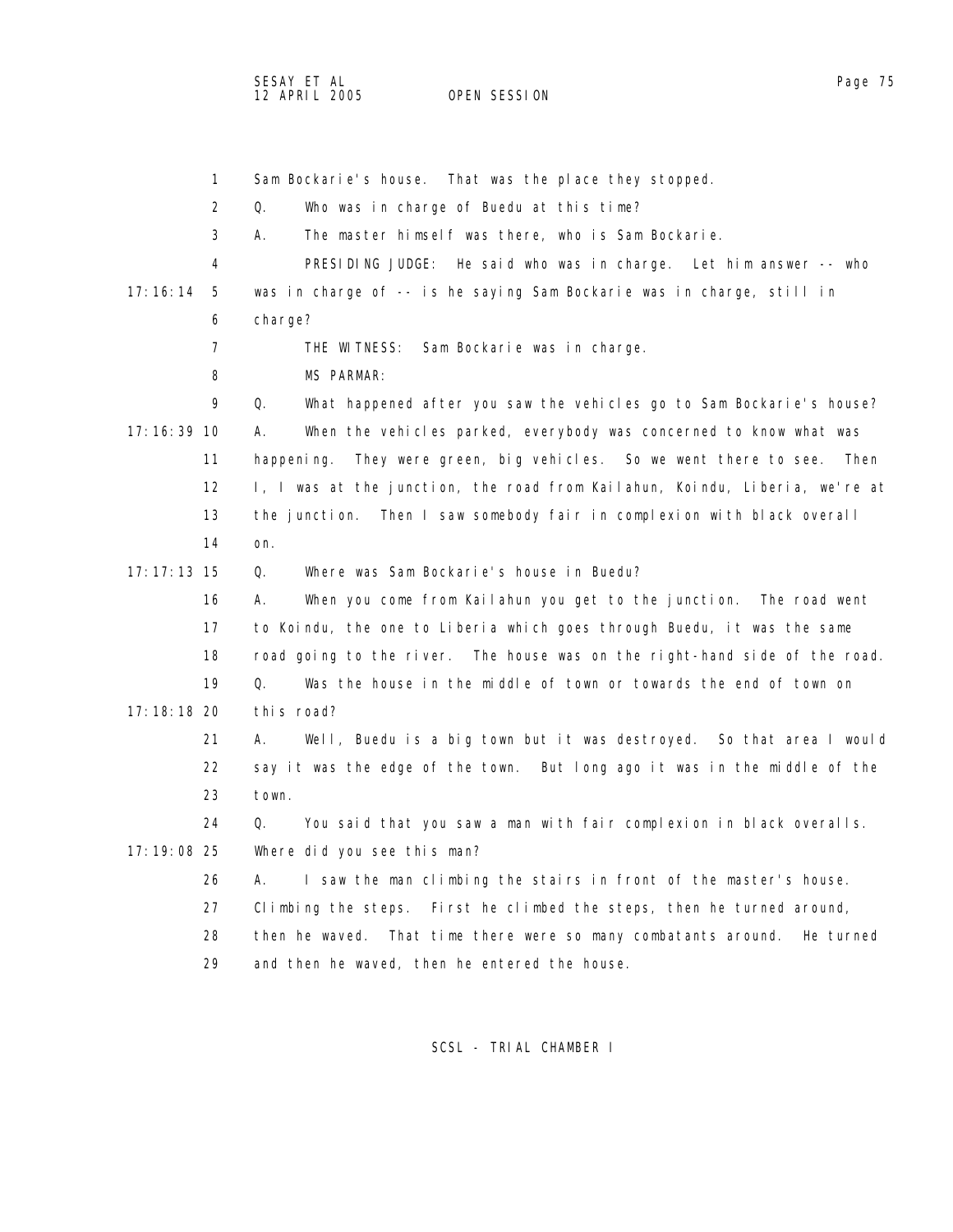SESAY ET AL Page 76 12 APRIL 2005

1 Q. Who was this man?

2 PRESIDING JUDGE: Please wait, please wait. Yes.

3 MS PARMAR:

4 Q. Who was this man?

 17:20:41 5 A. Well, I came to know this man when we reached the master's house, 6 wherein the securities were all around, when they were all in the Darakula. 7 They came down. So we went near one and he spoke in Liberian English. He 8 said, "Who are you?" He saw the red -- we saw red writing on them, NPFL, 9 at the back. We asked them who they were and then they spoke in Liberian 17:21:12 10 language.

 11 PRESIDING JUDGE: Please, let him take it -- let him start, let him 12 start.

13 MS PARMAR:

 14 Q. Witness, can you just repeat that answer, please, and go very clearly 17:21:36 15 and slowly?

 16 A. Well, when I saw this man, this fair complexion man, he had entered 17 the house, we were still walking towards the place. When we got to the -- 18 in front of Sam Bockarie's house we saw securities. They had blue/black 19 overalls on and red ink written at the back NPFL -- written on the back. 17:22:19 20 The overalls was a long sleeve. Then we ask them, say, "Where are you 21 from?" The boy who was speaking - he was a young man - he spoke in

22 Liberian English.

 23 Q. How did you come to know who the man in the fair complexion was? 24 PRESIDING JUDGE: No, no, listen, listen, listen.

17:23:19 25 JUDGE THOMPSON: He's not even said that yet.

26 PRESIDING JUDGE: He has not said that yet.

27 JUDGE THOMPSON: That is a big leap. We're still waiting for --

28 [Overlapping speakers]

29 PRESIDING JUDGE: He said he was talking to a young man who was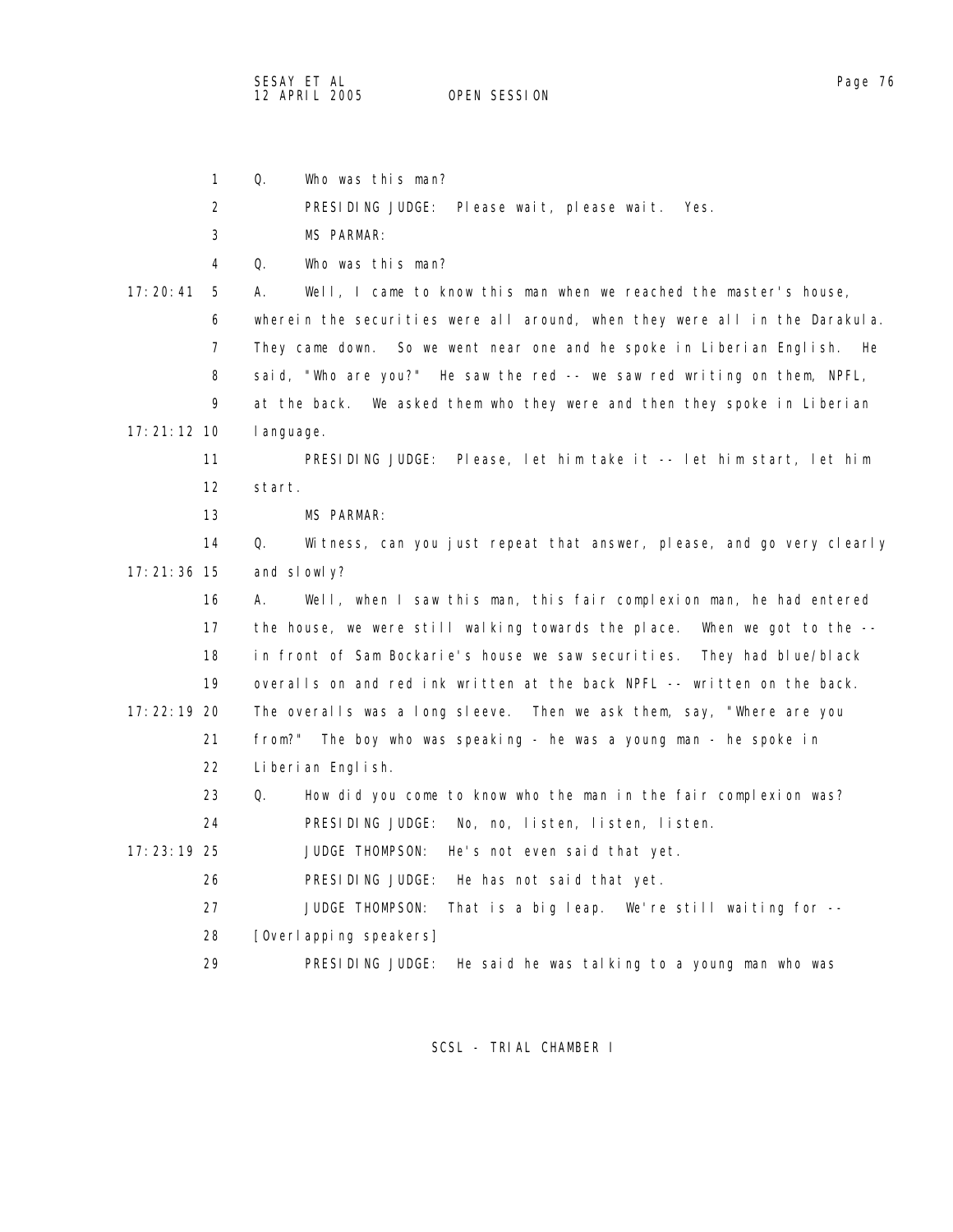1 speaking in Liberian English; that is it. 2 JUDGE THOMPSON: He interjected with the security personnel, but the 3 question remains hanging in the air, who was this man, fair complexioned 4 man? 17:23:45 5 MS PARMAR: 6 Q. Witness, what did these securities say to you? 7 A. When we asked the securities he told us in Liberian language that, 8 "We came with Papay." Then the man with whom I was talking then he asked, 9 he said who was Papay? 17:24:48 10 PRESIDING JUDGE: The man asked who is Papay? 11 MS PARMAR: 12 Q. Please continue. 13 A. When he asked who was Papay, then he said it was Charlie Boy. He was 14 speaking in Liberian English. He said, "You just hang on, you'll see him," 17:25:06 15 something like. So he said, "Let us stand here now, we'll see him come 16 out." So we stood there for long. 17 PRESIDING JUDGE: Said he was Charlie Boy? 18 MS PARMAR: That's correct, Your Honour. 19 Q. What was said after you were told that this was Charlie Boy? 17:26:05 20 A. He said we should stood there and we'll see him come out. We stood 21 there for long and we sat on the wall opposite the house where the signal 22 office was. We sat there for long and they rung a bell, and the bell, each 23 time it rung, it meant -- 24 Q. What happened after the bell was rung? 17:27:15 25 PRESIDING JUDGE: He said each time the bell rung it meant -- 26 MS PARMAR: 27 Q. Please continue, witness, with how you were explaining what the bell 28 meant. 29 A. Each time the bell is rung from the offices, it was a signal that a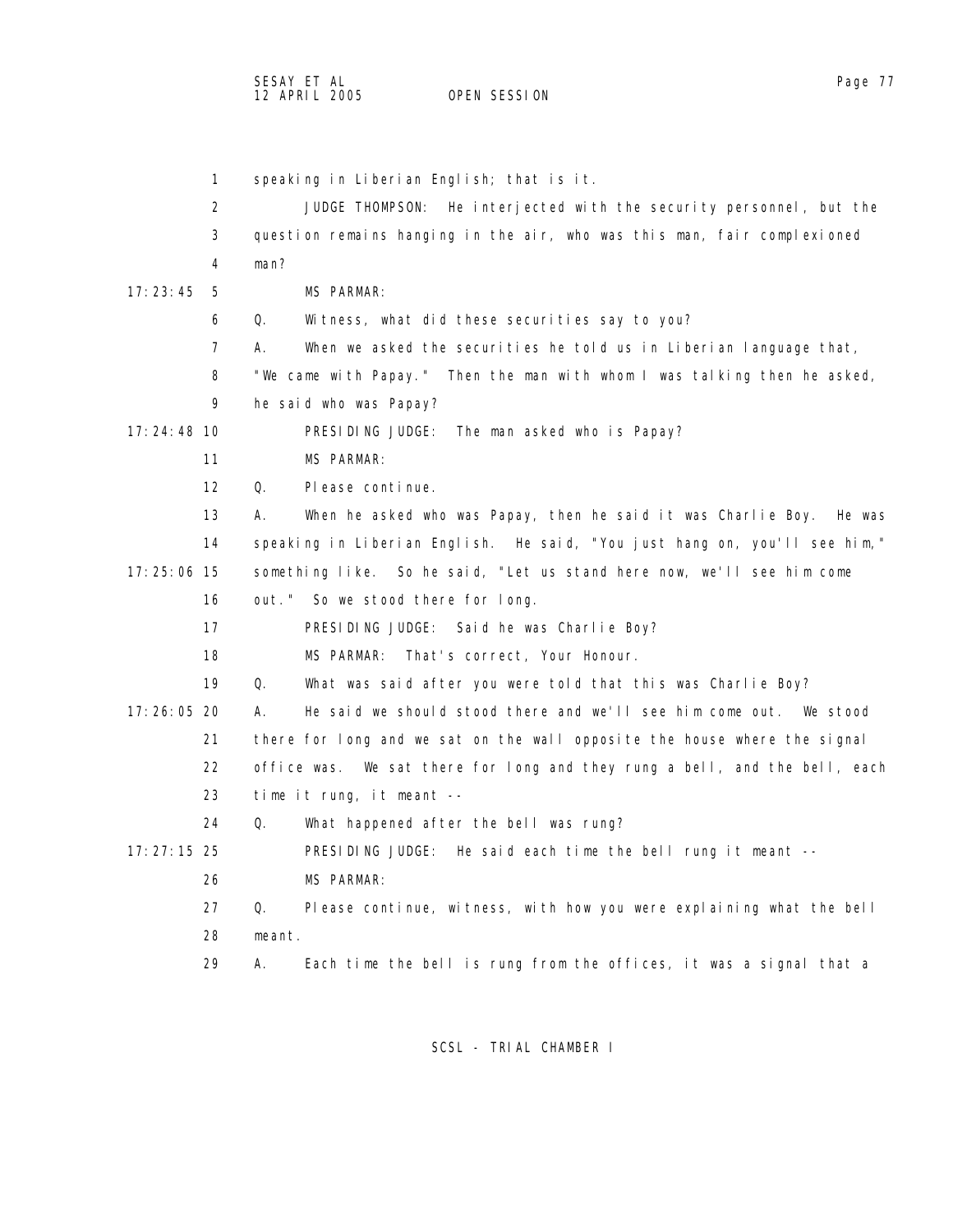OPEN SESSION

|               | $\mathbf{1}$   | jet was up. It was not in Buedu, but will be around Buedu or other areas     |
|---------------|----------------|------------------------------------------------------------------------------|
|               | 2              | far off. They will be sending messages to all the RUF areas.                 |
|               | 3              | Q.<br>Which jets were these?                                                 |
|               | 4              | А.<br>The jets which we used to call Alpha air jet. It was a jet that        |
| 17: 28: 26    | - 5            | ECOMOG use all the time to attack our positions.                             |
|               | 6              | So when the bell was rung at this particular time, what happened<br>Q.       |
|               | $\overline{7}$ | next?                                                                        |
|               | 8              | Well, when they rung the bell, we knew that it was something they<br>А.      |
|               | 9              | sent, something like that. And each time they rung a bell everybody          |
| $17:29:09$ 10 |                | started running, the securities were [inaudible]. So they went to their      |
|               | 11             | vehicles and took positions. The Liberians -- those from Liberia stood by    |
|               | 12             | their vehicles.                                                              |
|               | 13             | Q.<br>Witness, can you clarify whether this is what you said:<br>That each   |
|               | 14             | time you heard the bell you knew it was something recent?                    |
| $17:29:43$ 15 |                | $[HS120405F 5.30 p.m. - AD]$                                                 |
|               | 16             | There were two different types of bell. One was for the muster<br>А.         |
|               | 17             | parade, but the sound, by the way the bell was sounded, the one which was a  |
|               | 18             | signal they would ring it faster, they would ring it faster. The one for     |
|               | 19             | the muster parade was rung once heavily and it would take time.              |
| 17: 30: 29 20 |                | Q.<br>What happened at Sam Bockarie's house when the bell was rung at this   |
|               | 21             | time?                                                                        |
|               | 22             | Well, when we knew that it for a jet we all dispersed and we went<br>А.      |
|               | 23             | different ways, and it took time. Then we saw the drivers.<br>The drivers,   |
|               | 24             | they moved the vehicles under the mangoes and they were now ready to go to   |
| $17:31:31$ 25 |                | Li beri a.                                                                   |
|               | 26             | Witness, I am going to remind you to talk slowly when you answer a<br>Q.     |
|               | 27             | question.<br>Try to take some space in between your sentences. What happened |
|               | 28             | after you saw the drivers running to the mango trees?                        |
|               | 29             | Well, they parked their vehicles under the mango trees and we sat<br>А.      |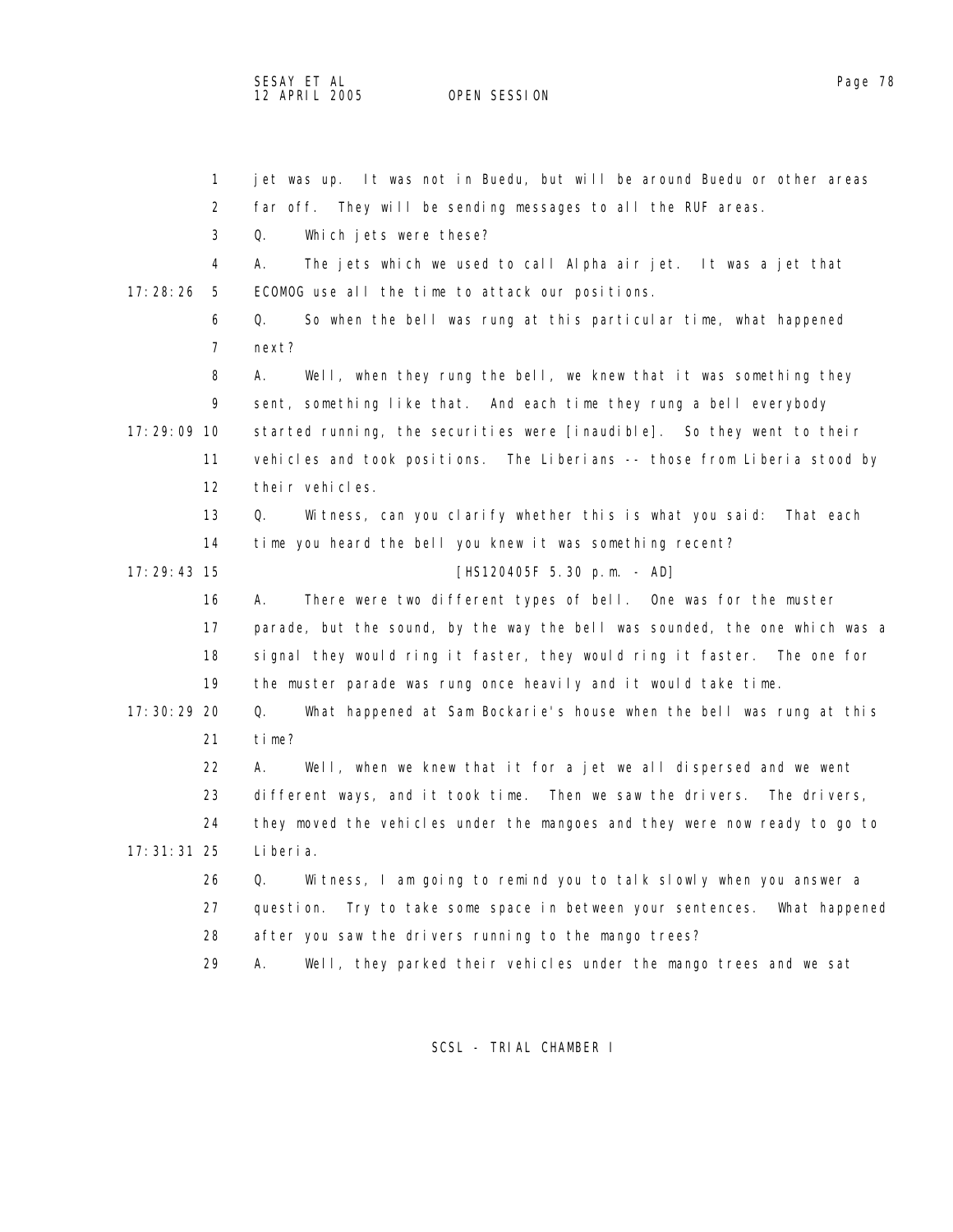SESAY ET AL<br>12 APRIL 2005 OPEN SESSION

OPEN SESSION

|               | $\mathbf{1}$      | But we did not see anybody come out. Then we said, "Let us go<br>there.     |
|---------------|-------------------|-----------------------------------------------------------------------------|
|               | 2                 | out."<br>By the time the stranger was going I did not see him again. I only |
|               | 3                 | heard the sound of the vehicles.                                            |
|               | 4                 | PRESIDING JUDGE: He did not see who again?                                  |
| 17:33:34      | -5                | MS PARMAR:                                                                  |
|               | 6                 | Q.<br>Who did you not see again?                                            |
|               | 7                 | This fair complexioned man whom the security said we should wait to<br>А.   |
|               | 8                 | see his face. When he was coming out, by the time we heard the sound of     |
|               | 9                 | vehicles, already the vehicles had started moving.                          |
| $17:34:12$ 10 |                   | Q.<br>Did you ever come to know who was Charlie Boy?                        |
|               | 11                | Well, Charlie Boy -- that is the way we called him -- his real name<br>А.   |
|               | $12 \overline{ }$ | is Charles Taylor.                                                          |
|               | 13                | How did you learn that his real name was Charles Taylor?<br>Q.              |
|               | 14                | Well, a group with which he came, even though I was small, but I went<br>А. |
| 17: 35: 09 15 |                   | to school, I saw NPFL written at the back of each combatant.<br>NPFL was    |
|               | 16                | written at their backs. And when we asked they said it was just Charlie     |
|               | 17                | That was Charles Taylor's name. And it was true that is the way I<br>Boy.   |
|               | 18                | came to know him.                                                           |
|               | 19                | Q.<br>What later happened when you were in Buedu?                           |
| 17:36:00 20   |                   | А.<br>Well, after these vehicles had left, we used to have our original     |
|               | 21                | parade, we saw Sam Bockarie and other officers -- Colonel Akisto, who was   |
|               | 22                | the MP commander, Leather Boot --                                           |
|               | 23                | Q.<br>Please continue Witness.                                              |
|               | 24                | А.<br>Well, it took some time.<br>Master was not there. Povei -- I don't    |
| $17:36:45$ 25 |                   | know when Povei --                                                          |
|               | 26                | INTERPRETER: Please, let him go over the last bit.                          |
|               | 27                | <b>MS PARMAR:</b>                                                           |
|               | 28                | Witness, can you please repeat your answer, but try to go as slow as<br>Q.  |
|               | 29                | you can?                                                                    |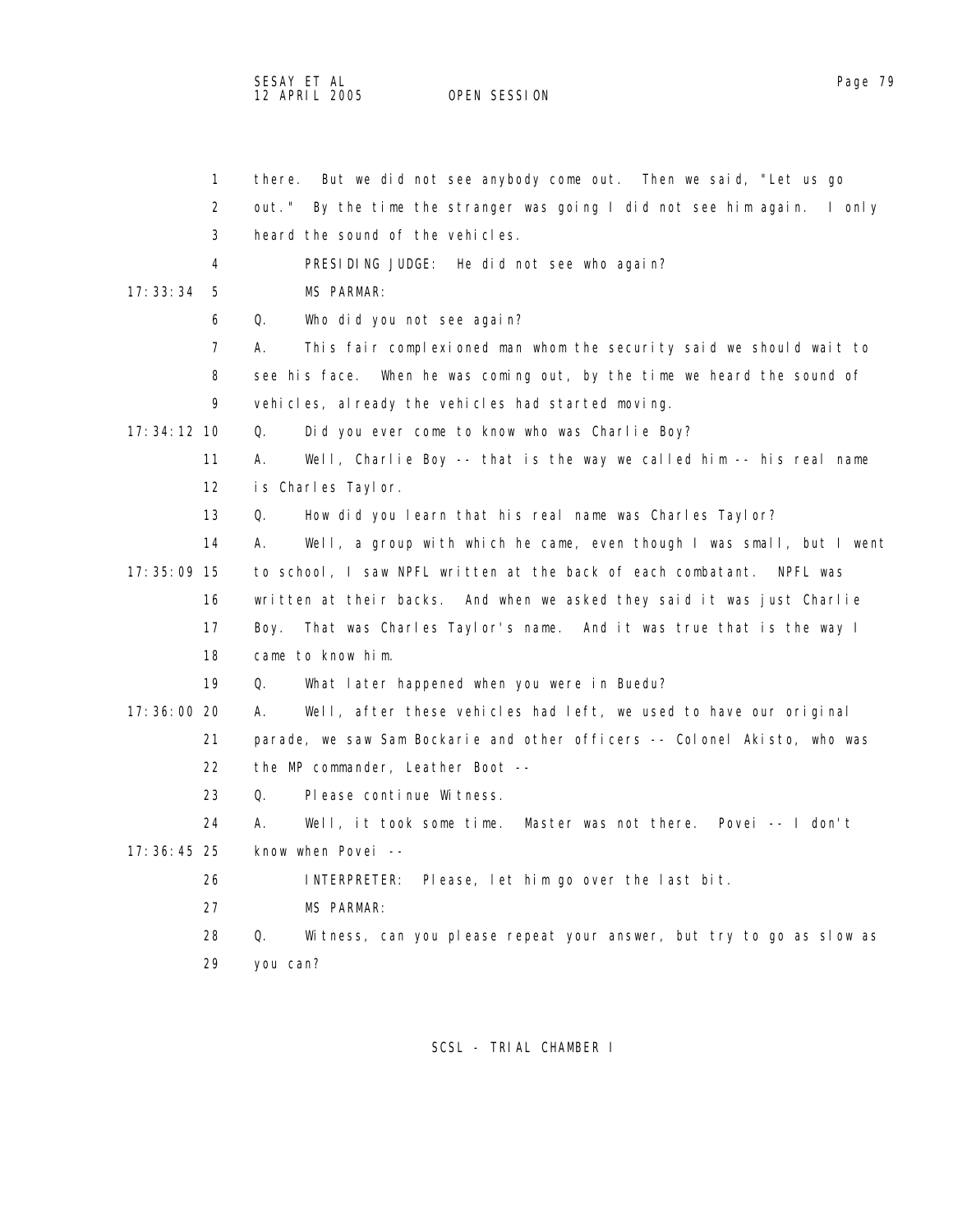| $\mathbf{1}$      | Well, it took some time. After those vehicles had left, we used to<br>А. |
|-------------------|--------------------------------------------------------------------------|
| 2                 | We used to see Sam Bockarie, but I did not see<br>go for muster parade.  |
| 3                 | One morning when we went to the parade, we met Povei.<br>Povei .         |
| 4                 | PRESIDING JUDGE: Wait, wait. After the vehicles had left he was not      |
| 17:37:42<br>- 5   | seeing whom -- Povei or Sam Bockarie?                                    |
| 6                 | Mr HARRISON:<br>The answer is that he had not seen Povei.                |
| 7                 | THE WITNESS:<br>We took time when Sam Bockarie -- I did not know where   |
| 8                 | he went to, but Povei took charge. He was in charge in Buedu.            |
| 9                 | JUDGE BOUTET: I think there is confusion here.                           |
| $17:38:17$ 10     | PRESIDING JUDGE: Let us get the record clear.                            |
| 11                | JUDGE BOUTET: I think the witness said that Master -- that is, Sam       |
| $12 \overline{ }$ | Bockarie -- was there for a while at the muster parade.                  |
| 13                | MS PARMAR:<br>Yes.                                                       |
| 14                | JUDGE BOUTET: And during that time Povei was not there.                  |
| $17:38:26$ 15     | MS PARMAR:<br>That is correct, Your Honour.                              |
| 16                | JUDGE BOUTET: And then Master disappeared and he saw Povei.              |
| 17                | MS PARMAR: That is correct.                                              |
| 18                | JUDGE BOUTET: Is it right, Mr Witness?                                   |
| 19                | THE WITNESS: Yes.                                                        |
| 17:38:49 20       | PRESIDING JUDGE: Take that again, Mr Witness.                            |
| 21                | THE WITNESS: Well --                                                     |
| 22                | PRESIDING JUDGE: After the vehicles left.                                |
| 23                | THE WITNESS: After the vehicles had left, the Master, who is Sam         |
| 24                | Bockarie, every morning when we went to the muster parade I used to see  |
| 17: 39: 17 25     | He would talk to us, but it took time when he disappeared and I<br>him.  |
| 26                | didn't know where he went to.                                            |
| 27                | PRESIDING JUDGE: Okay. He did not know where he went to.<br>Yes.         |
| 28                | THE WITNESS: Yes. Then that morning when we went for the muster          |
| 29                | parade we saw Povei at the muster parade. So, like the MP commander, the |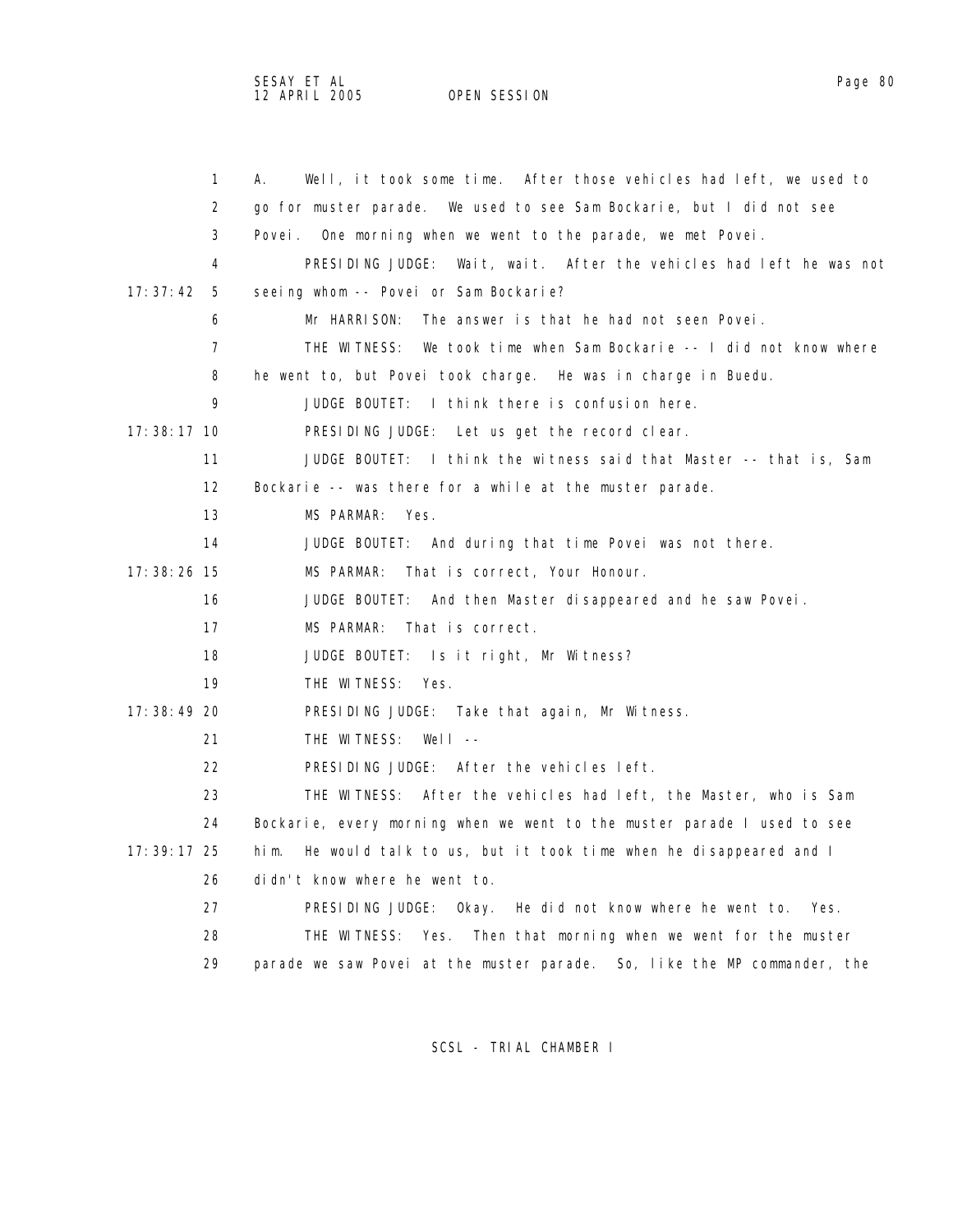OPEN SESSION

 1 signal message, all the messages to all the other areas that he was in 2 charge -- 3 JUDGE BOUTET: On this last part of the evidence, Povei was at the 4 muster parade at that morning, Mr Witness. 17:41:14 5 THE WITNESS: Yes. 6 JUDGE BOUTET: And it was at that parade that he said the message had 7 been sent. You just referred to a message that he was in charge. Did he 8 say so, or how did that come about? 9 THE WITNESS: Well, the message, it was a guarantee. Sam Bockarie 17:41:40 10 left a message that Povei should take charge. He was sending the message 11 to all the battalions and all the brigade commanders for them to know. 12 MS PARMAR: Witness, please, you have to speak slowly. 13 JUDGE BOUTET: But how do you know that Sam Bockarie sent that 14 message? 17:42:29 15 JUDGE THOMPSON: I am not even clear who was the author of the 16 message; that is not even clear. 17 MS PARMAR: 18 Q. Witness, can you explain? Where did this message come from? 19 A. Well, yes. Like, for instance, by the time we were in Baima, when 17:42:56 20 Sam Bockarie was going to the front lines -- that is, to the 21 battlefields -- when Povei remained, before leaving he would send a radio 22 message saying that this is the man -- 23 Q. Finish telling us what the message said. 24 A. He would send a message saying Povei will come to take charge. So 17:43:31 25 any message should be directed to him. 26 Q. So, going back to the particular muster parade that you were speaking 27 about in Buedu, who received this message? 28 A. It was the signaller who held the paper in his hand. 29 PRESIDING JUDGE: When he says "the paper" he means the paper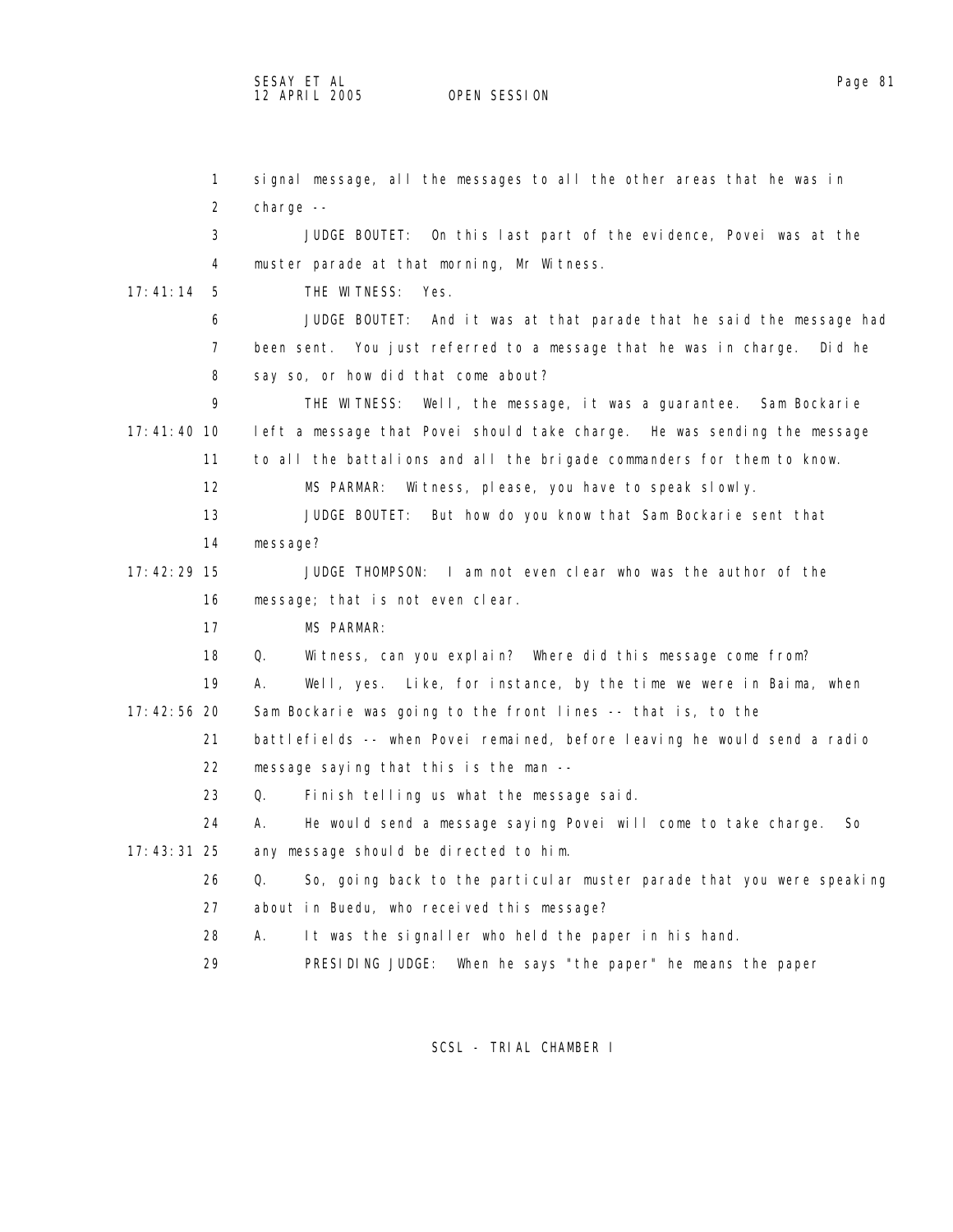SESAY ET AL Page 82

OPEN SESSION

 1 containing a message. Just for the purposes of the record -- the paper 2 containing the message. 3 MS PARMAR: 4 Q. Witness, can you tell us what was on this paper that the signaller 17:45:13 5 had? 6 A. It was a bit of paper that had the message. 7 Q. What did the signaller do with this message? 8 A. Well, it was a copy of what the commander sent to the writer. The MP 9 commander sent to invite him. 17:45:59 10 PRESIDING JUDGE: "MP" meaning the muster parade commander or 11 military police commander? 12 THE WITNESS: Military police, yes. 13 JUDGE BOUTET: Can we get the last part clear? There was confusion 14 in the interpretation or translation of that and I have some confusion 17:46:21 15 about the answer given. 16 MS PARMAR: 17 Q. Witness, can you please repeat your answer, we didn't get it clearly. 18 A. I am talking about the MP commander. He sent to call the signaller 19 to come and clarify, saying Sam Bockarie was not there and Povei was in 17:46:47 20 charge. That was the message he wrote to send it to all the areas and 21 commanders. 22 JUDGE BOUTET: I am still unclear. I understand what the witness is 23 saying is that the MP commander sent for the signaller to come. I heard 24 him to say before that at the parade the signalman had the paper in his 17:47:26 25 hand. I am trying to combine the two to understand what it is. 26 JUDGE THOMPSON: What I have clear is that a message had come 27 indicating that Povei was now in charge in the absence of the Master. But 28 how the message came and whether it was retained, because it was paper -- 29 we need to know the circumstances. That is the only thing that is clear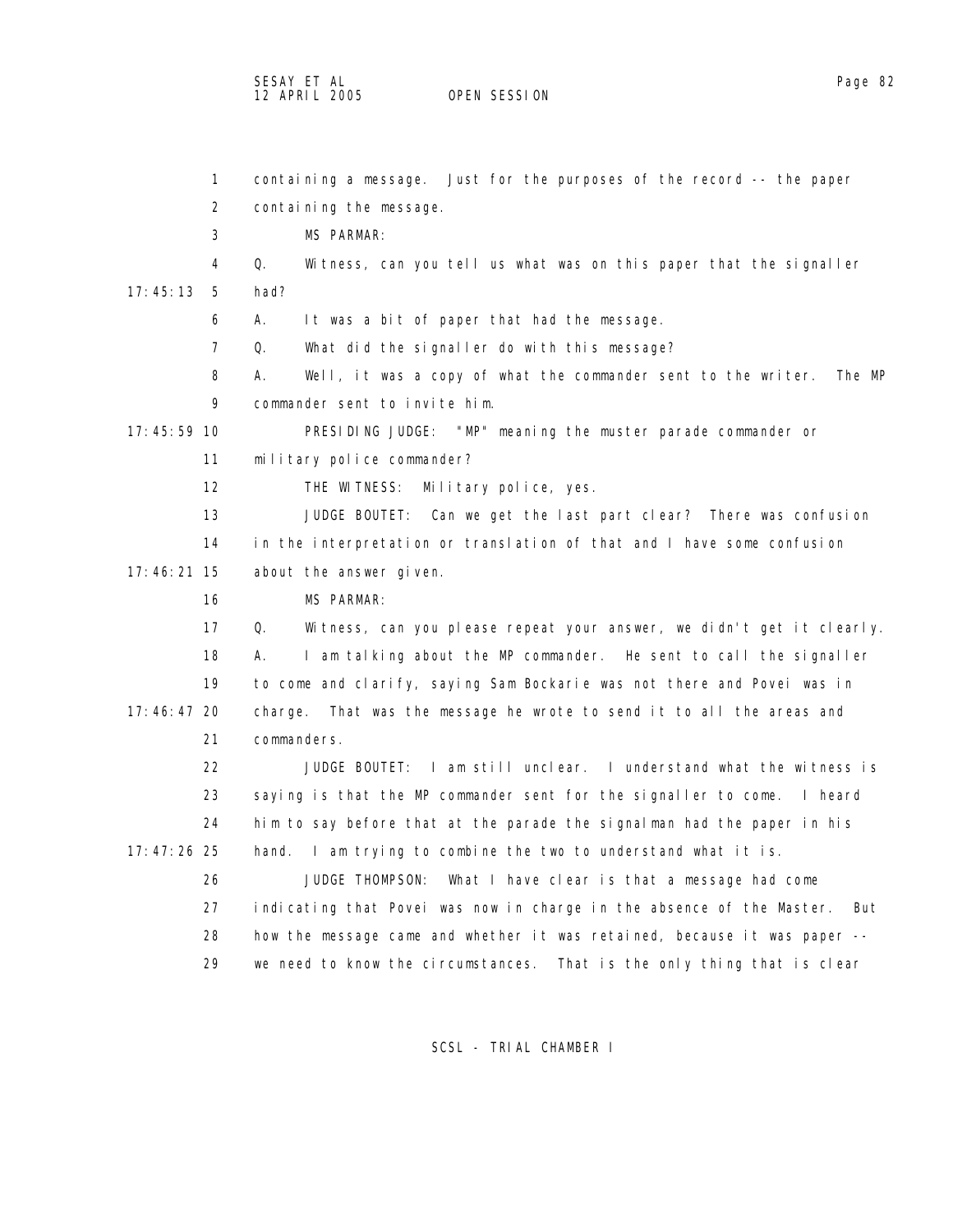SESAY ET AL<br>12 APRIL 2005 OPEN SESSION

OPEN SESSION

|               | $\mathbf{1}$      | now, that a message did come saying that Povei was in charge.              |
|---------------|-------------------|----------------------------------------------------------------------------|
|               | 2                 | MS PARMAR:<br>Thank you, Your Honours.                                     |
|               | 3                 | Witness, we have to go step by step, very clearly and slowly, and I<br>Q.  |
|               | 4                 | want you to go back to the beginning and explain to the Court, first, who  |
| 17:48:36      | - 5               | first received this message in Buedu. Just answer that question:<br>Who    |
|               | 6                 | first received this message?                                               |
|               | $\overline{7}$    | PRESIDING JUDGE: Let us start from somewhere. Who was the author of        |
|               | 8                 | that message?                                                              |
|               | 9                 | THE WITNESS: It was Sam Bockarie.                                          |
| 17:49:23 10   |                   | PRESIDING JUDGE: You may proceed from there.                               |
|               | 11                | <b>MS PARMAR:</b>                                                          |
|               | $12 \overline{ }$ | Who first received this message from Sam Bockarie?<br>Q.                   |
|               | 13                | А.<br>Well, the message was from the signaller. That was not from          |
|               | 14                | [inaudible]; it was for the entire RUF, but that was a statement $-$       |
| $17:49:52$ 15 |                   | PRESIDING JUDGE: We know it was for the entire RUF. Follow counsel,        |
|               | 16                | please. Because we have to get the chain in place -- the chain of          |
|               | 17                | events -- as far as that message is concerned. Written by Sam Bockarie and |
|               | 18                | then he gave it to who?                                                    |
|               | 19                | MS PARMAR:                                                                 |
| $17:50:23$ 20 |                   | Q.<br>Witness, who first in Buedu received this message?                   |
|               | 21                | PRESIDING JUDGE: From Bockarie.                                            |
|               | 22                | THE WITNESS: It was the signaller.                                         |
|               | 23                | PRESIDING JUDGE: Let him proceed.                                          |
|               | 24                | <b>MS PARMAR:</b>                                                          |
| $17:50:57$ 25 |                   | When the signaller received this message from Bockarie, what did he<br>Q.  |
|               | 26                | do with the message?                                                       |
|               | 27                | А.<br>Well, he sent the message; he sent it to all the radio stations      |
|               | 28                | within the RUF zone -- monitored by the RUF.                               |
|               | 29                | Where were you when you heard this message?<br>Q.                          |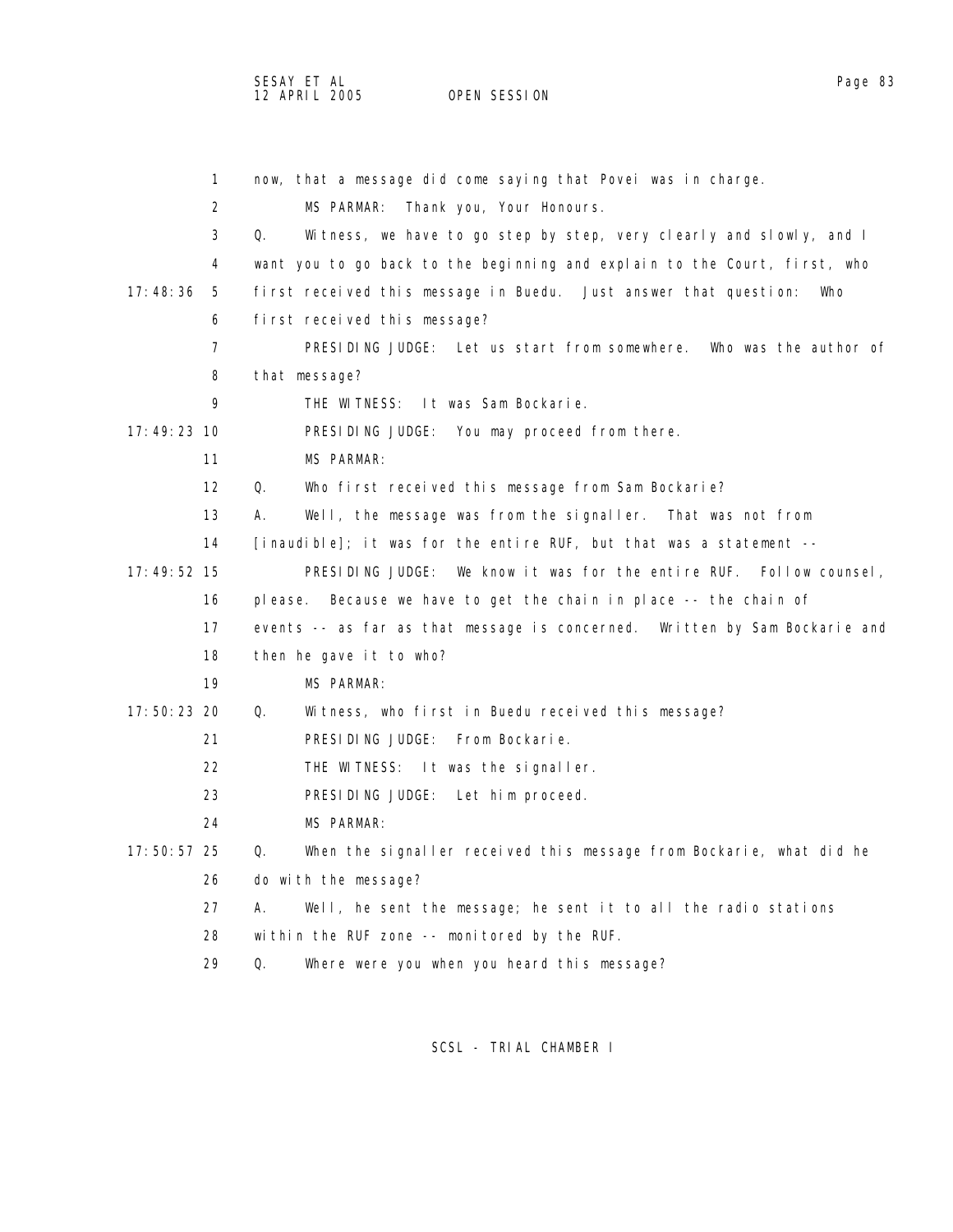SESAY ET AL<br>12 APRIL 2005 OPEN SESSION OPEN SESSION

| 1              | This message, I heard it from the muster parade. Just as I said,<br>А.      |
|----------------|-----------------------------------------------------------------------------|
| 2              | that morning I saw Povei --                                                 |
| 3              | Q.<br>Who read this message at the muster parade?                           |
| 4              | It was the signaller that read it.<br>А.                                    |
| 17:52:40<br>-5 | Q.<br>Where was signaller based?                                            |
| 6              | Buedu.<br>А.                                                                |
| $\overline{7}$ | Q.<br>Now, just to clarify what you have told the Court, this signaller who |
| 8              | read the message at the muster parade, where you were, received the message |
| 9              | from another signaller.                                                     |
| 17:53:18 10    | PRESIDING JUDGE:<br>What?                                                   |
| 11             | <b>MS PARMAR:</b>                                                           |
| 12             | Q.<br>Just to clarify, Witness, what you have said. The signaller who read  |
| 13             | the message at the muster parade, he received this message from another     |
| 14             | signaller.                                                                  |
| $17:53:43$ 15  | They wrote the message directly to him.<br>А.                               |
| 16             | JUDGE BOUTET:<br>This was the signaller that was at the communication       |
| 17             | place or centre, or whatever it was.                                        |
| 18             | PRESIDING JUDGE: There is evidence that there are two signallers.           |
| 19             | JUDGE THOMPSON:<br>There is one signaller.                                  |
| 17:54:12 20    | PRESIDING JUDGE: There is one.                                              |
| 21             | MS PARMAR:<br>I was trying to clarify whether there was one or two.         |
| 22             | PRESIDING JUDGE:<br>There is only one, we have that on record.              |
| 23             | <b>MS PARMAR:</b>                                                           |
| 24             | Q.<br>Witness, who else was present at the muster parade when this message  |
| 17:54:30 25    | was read?                                                                   |
| 26             | Α.<br>All combatants were there.                                            |
| 27             | After this message was read, who addressed the muster parade?<br>Q.         |
| 28             | Well, it was Povei.<br>Α.                                                   |
| 29             | What did Povei say?<br>Q.                                                   |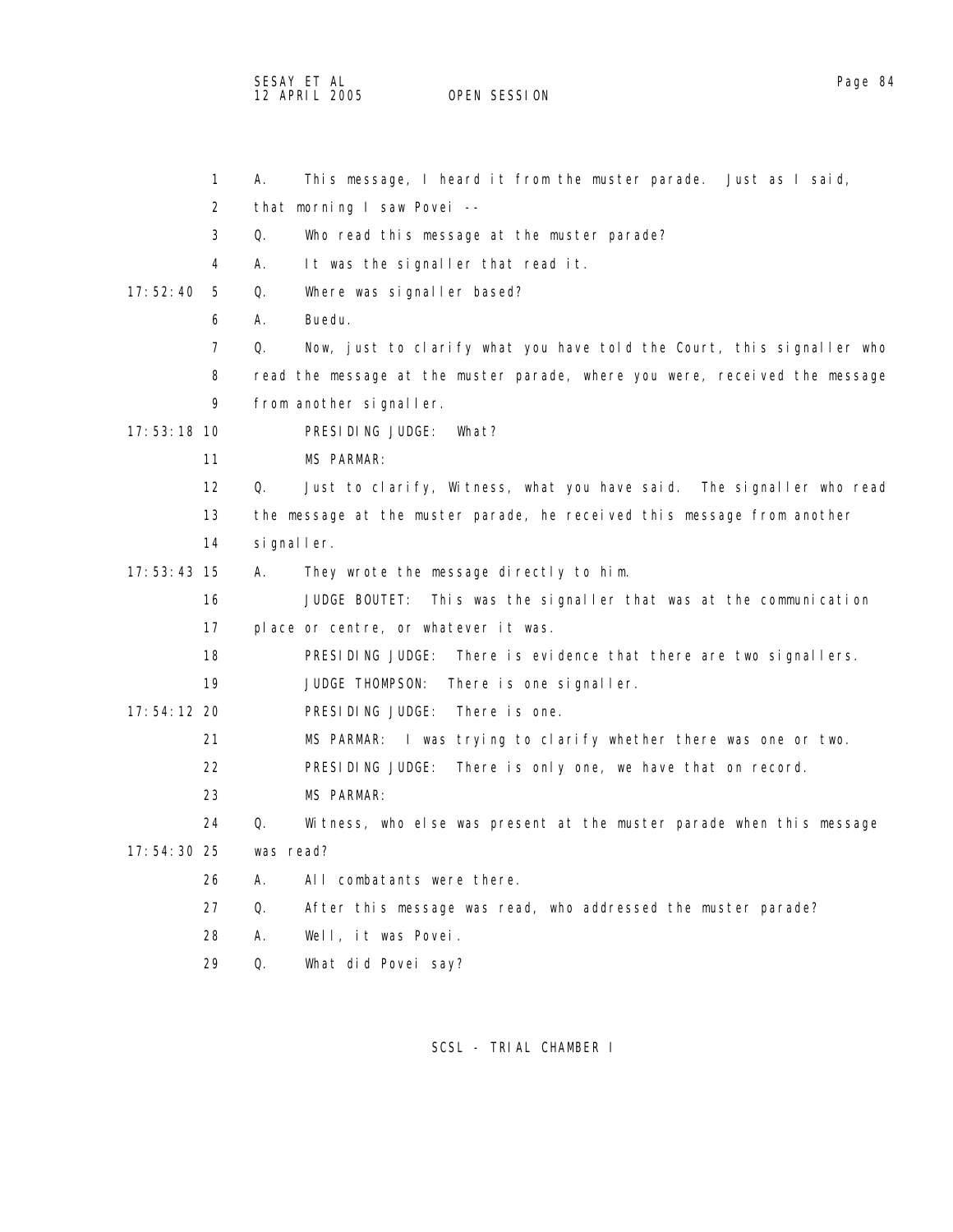OPEN SESSION

 1 A. Like how we used to get the usual parade when [inaudible] made the 2 handover to RSM. He hands over to the signal officer. They handed over 3 the parade to him. 4 INTERPRETER: Excuse me, he was going too fast, My Lord. Let him go 17:55:32 5 over the last bit. 6 MS PARMAR: 7 Q. Witness, please try to speak slowly. I know you have had a long day. 8 What happened or what was said after the muster parade was handed over to 9 Povei? 17:56:13 10 A. Povei said, "This is like, let us say as if Sam Bockarie is here and 11 nothing has happened. Anybody who goes ahead to do anything bad will not 12 fit in at all." He gave threatening remarks that he intended not to have 13 bad things when the report goes to Povei. 14 MS PARMAR: Your Honours, there appears to have been a problem with 17:56:57 15 the translation of the last response and I would like to ask the witness to 16 repeat his last answer. 17 Q. Witness, we did not get your response clear. Could you please say it 18 again and try to talk slowly so the interpreters can do their job? 19 A. Well, it was like the muster parade which was held in the past. The 17:57:31 20 moment they said, "Good morning", and they say, "Fall in", and it was not a 21 constant matter, but it was a kind of discipline. Then they are assembled 22 and fall in and then they begin to talk to us, "Gentlemen -- 23 JUDGE BOUTET: But, Mr Witness, we want to take you to when Povei 24 addressed the parade. What did he say at that time? That is the portion 17:58:04 25 we would like you to repeat, please. 26 THE WITNESS: While he was addressing the parade, he said, "Anybody 27 who did something when Sam Bockarie was here which he did not do, it is 28 just because he is not there, he said he would not do it. Myself, Issa, I 29 will treat you the way I killed Fonti Kanu and the doctor."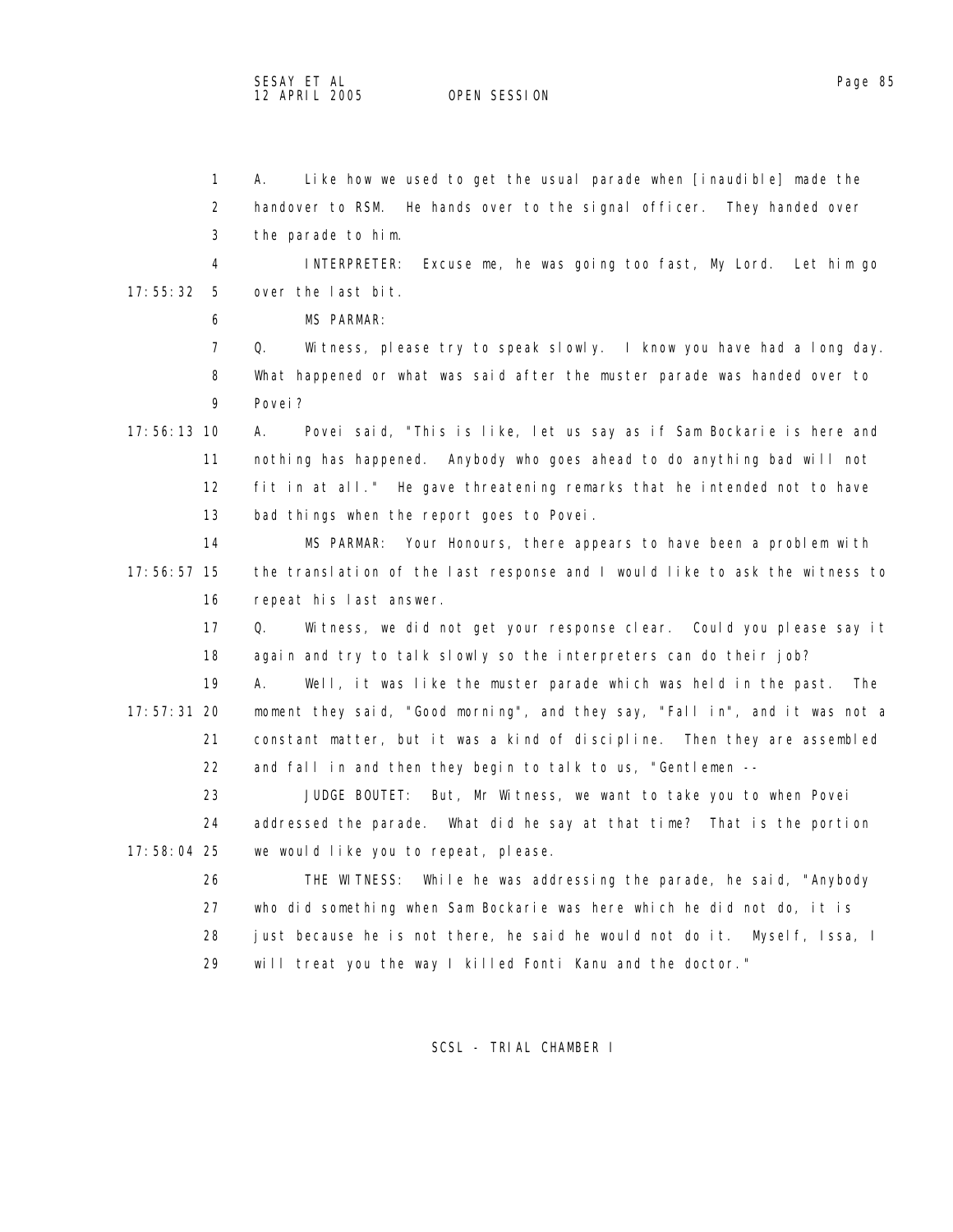| $\mathbf{1}$   | <b>MS PARMAR:</b>                                                           |
|----------------|-----------------------------------------------------------------------------|
| 2              | Q.<br>Witness, please continue.                                             |
| 3              | А.<br>After he had threatened, then the company commanders spoke to us.     |
| 4              | They were all threatening us and then the MP commander talked to us that he |
| 17:59:52<br>-5 | was ready to enforce --                                                     |
| 6              | PRESIDING JUDGE: He was ready to enforce what?                              |
| 7              | MS PARMAR:                                                                  |
| 8              | 0.<br>What did the MP commander say?                                        |
| 9              | That he was ready to enforce Povei as commander. Anything that he<br>А.     |
| 18:00:30 10    | asked him to do, he would do it.                                            |
| 11             | PRESIDING JUDGE: You mean enforcing the orders of Povei as a                |
| 12             | commander -- enforcing the orders?                                          |
| 13             | THE WITNESS: Yes.                                                           |
| 14             | MS PARMAR: Your Honours, I notice that it is six o'clock.                   |
| 18:01:04 15    | PRESIDING JUDGE: Yes, I was going to remind you that it is six              |
| 16             | o'clock. Is this a convenient point in your examination for us to stop?     |
| 17             | We have one additional situation in Buedu.<br>MS PARMAR:<br>It is.<br>We    |
| 18             | can continue and cover that or carry on tomorrow morning.                   |
| 19             | PRESIDING JUDGE:<br>The Chamber will rise and resume the session            |
| 18:02:36 20    | tomorrow at 9.30, knowing full well, of course, that we are only sitting up |
| 21             | to one o'clock. I don't want to ask for timeframes from the Prosecution,    |
| 22             | but we will see how we evolve tomorrow.<br>We will rise, please.            |
| 23             | [Whereupon the hearing adjourned at $6.00$ p.m., to be reconvened on        |
| 24             | Wednesday, the 13th day of April 2005, at 9.30 a.m.]                        |
| 25             |                                                                             |
| 26             |                                                                             |
| 27             |                                                                             |
| 28             |                                                                             |
| 29             |                                                                             |